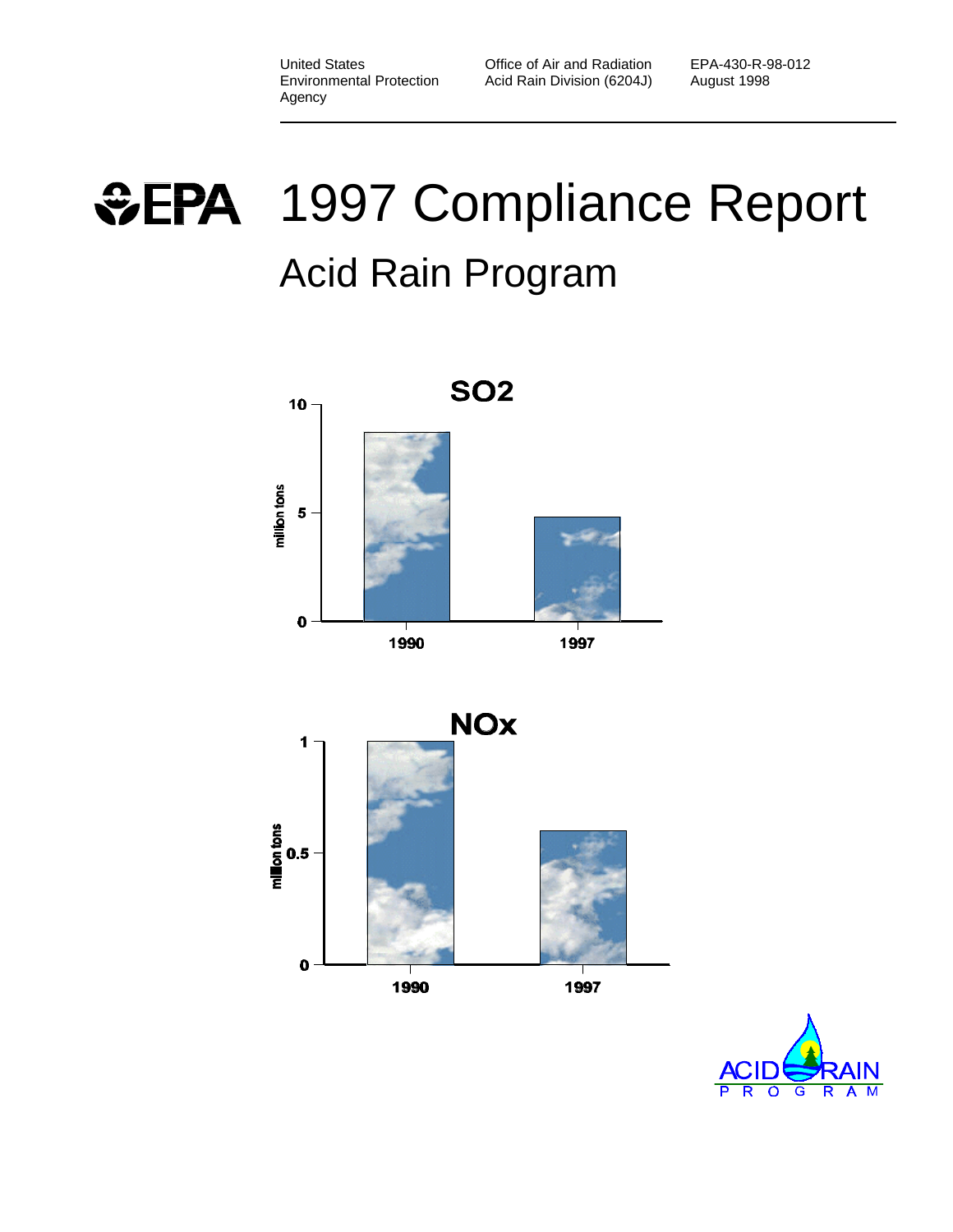# **BACKGROUND**

The Acid Rain Program was established under Title IV of the 1990 Clean Air Act Amendments. The program calls for major reductions of sulfur dioxide (SO<sub>2</sub>) and nitrogen oxides (NO<sub>x</sub>), the pollutants that cause acid rain, while establishing a new approach to environmental protection through the use of market incentives. The program sets a permanent cap on the total amount of  $SO_2$  that may be emitted by electric utilities nationwide at about one half of the amount emitted in 1980, and allows flexibility for individual utility units to select their own methods of compliance. The program also sets  $NO<sub>x</sub>$  emission limitations (in lb/mmBtu) for electric utilities, representing about a 27 percent reduction from 1990 levels. The Acid Rain Program is being implemented in two phases: Phase I began in 1995 for  $SO_2$  and 1996 for NO<sub>x</sub>, and will last until 1999; Phase II for both pollutants begins in 2000 and is expected to involve over 2,000 units. In 1997, there were 423 units affected by the  $SO_2$  provisions of the Acid Rain Program, 187 of which were also affected for  $NO_x$ , and an additional 351 utility units affected only by the  $NO_x$ provisions.

Acid rain causes acidification of lakes and streams and contributes to the damage of trees at high elevations. In addition, acid rain accelerates the decay of building materials, paints, and cultural artifacts, including irreplaceable buildings, statues, and sculptures. While airborne,  $SO_2$  and  $NO_x$  gases and their particulate matter derivatives, sulfates and nitrates, contribute to visibility degradation and impact public health.

The  $SO_2$  component of the Acid Rain Program represents a dramatic departure from traditional command and control regulatory methods that establish source-specific emissions limitations. Instead, the program introduces a trading system for  ${SO_2}$  that facilitates lowest-cost emissions reductions and an overall emissions cap that ensures the maintenance of the environmental goal. The program features tradable  $SO_2$  emissions allowances, where one allowance is a limited authorization to emit one ton of  $SO_2$ . Allowances may be bought, sold, or banked by utilities, brokers, or anyone else interested in holding them. Existing utility units were allocated allowances for each future compliance year and all participants of the program are obliged to surrender to EPA the number of allowances that correspond to their annual emissions starting either in Phase I or Phase II of the program.

The  $NO<sub>x</sub>$  component of the Acid Rain Program is more traditional, and establishes an emission rate limit for all affected utilities. Flexibility is introduced to this command and control measure, however, through compliance options such as emissions averaging, whereby a utility can meet the standard emission limitations by averaging the emissions rates of two or more boilers. This allows utilities to over-control at units where it is technically easier to control emissions, thereby achieving emissions reductions at a lower cost. Additionally, beginning in 1997, certain Phase II units could elect to become affected for  $NO<sub>x</sub>$  early. By complying with Phase I limits, these early election units can delay meeting the more stringent Phase II limits until 2008.

At the end of each year, utilities must demonstrate compliance with the provisions of the Acid Rain Program. For the  $NO_x$  portion of the program, utilities must achieve an annual emission limitation at or below mandated levels. For  $SO_2$ , utilities are granted a 30-day grace period during which additional  $SO_2$ allowances may be purchased, if necessary, to cover each unit's emissions for the year. At the end of the grace period (the Allowance Transfer Deadline), the allowances a unit holds in its Allowance Tracking System (ATS) account must equal or exceed the unit's annual  $SO_2$  emissions. In addition, in 1995-1999 (Phase I of the program), units must have sufficient allowances to cover certain other deductions as well. Any remaining  $SO_2$  allowances may be sold or banked for use in future years.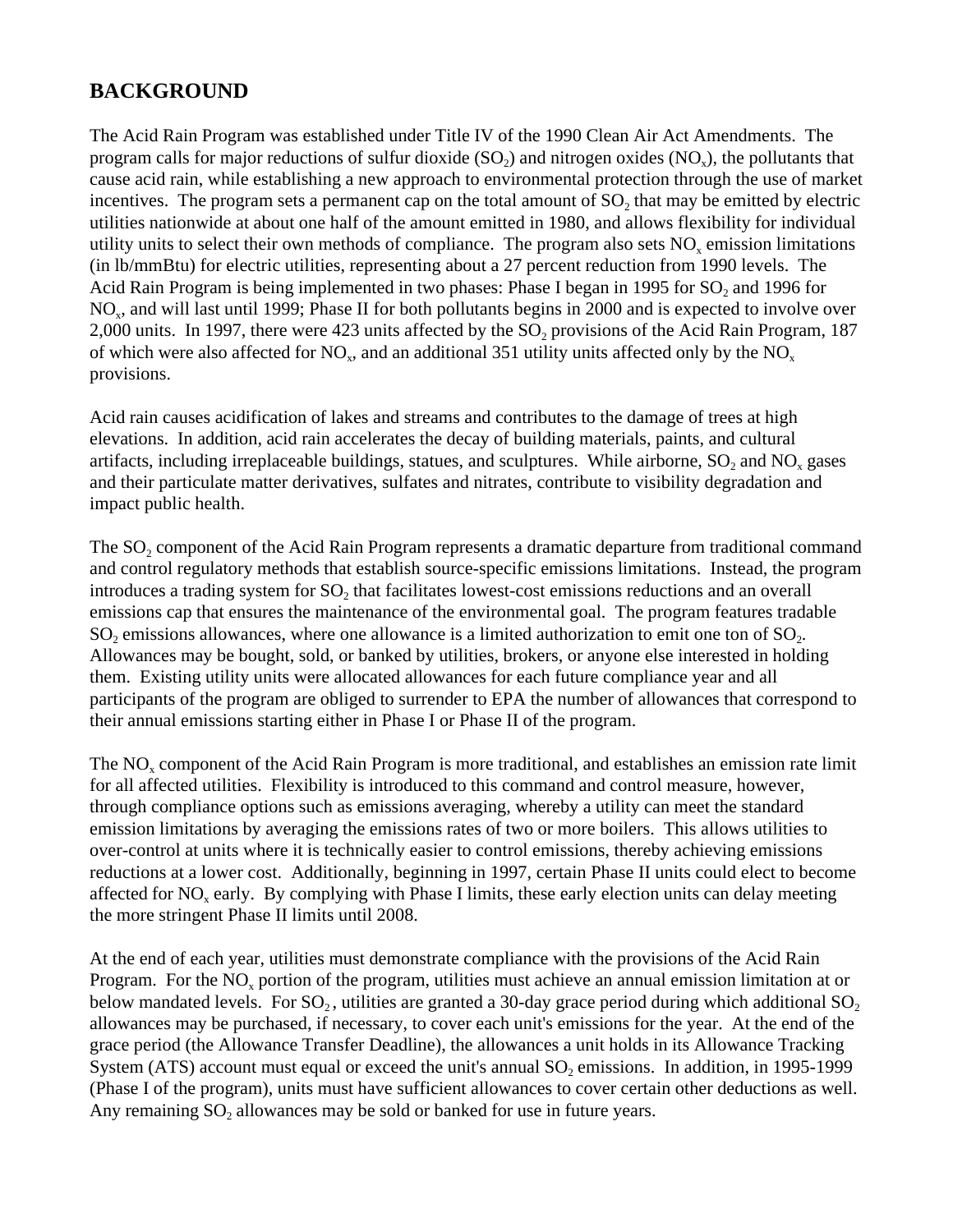# Table of Contents

| $SO2$ Results                                                                                                                  |  |
|--------------------------------------------------------------------------------------------------------------------------------|--|
|                                                                                                                                |  |
|                                                                                                                                |  |
|                                                                                                                                |  |
| $NOx$ Results                                                                                                                  |  |
|                                                                                                                                |  |
|                                                                                                                                |  |
|                                                                                                                                |  |
|                                                                                                                                |  |
|                                                                                                                                |  |
|                                                                                                                                |  |
|                                                                                                                                |  |
| Appendix A: Phase I Affected And Early Election Units in 1997                                                                  |  |
| Appendix B-1: Table 1 Units Designating Substitution and Compensating Units - 1997                                             |  |
| Appendix B-2: List of Phase I Extension Units and 1998 Deductions for Exceeding 1997 Projected<br><b>Emissions Limitations</b> |  |
| Appendix B-3: Emissions and Utilization of Phase I Units, 1996 and 1997                                                        |  |
| Appendix B-4: Emissions and Allowance Holdings of Phase I Units                                                                |  |
| Appendix C-1: List of Averaging Plans and Results in 1997                                                                      |  |
| Appendix C-2: Compliance Results for the 265 Phase I $NOx$ Affected Units in 1997                                              |  |
| Appendix C-3: Compliance Results for the 272 Early Election Units in 1997                                                      |  |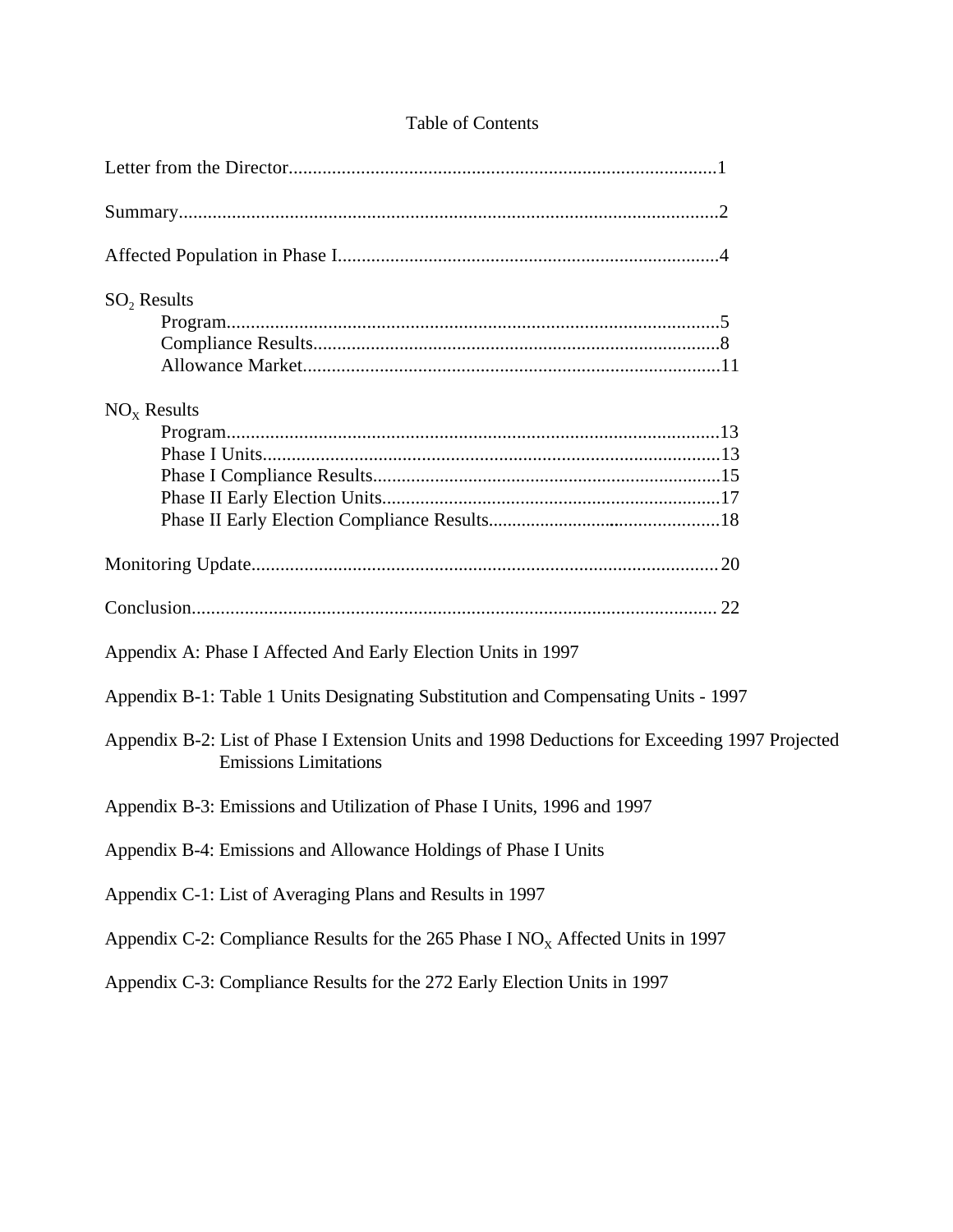# **TO THE READER:**

The 1997 Compliance Report once again announces 100 percent compliance with the Acid Rain Program, now in its third year of sulfur dioxide  $(SO_2)$  compliance and its second year of nitrogen oxides  $(NO<sub>x</sub>)$  compliance. Affected facilities continued to exceed the targets set for both pollutants by the Clean Air Act Amendments of 1990. The early reductions seen in 1995 and 1996 for  $SO_2$  continue, with affected utility units beating their 1997 target by 23 percent. The overcompliance with the  $NO<sub>x</sub>$ target also continues, achieving an average emission rate for Phase I units 16 percent below the compliance rate.

Trading activity in the  $SO_2$  arena continues to rise dramatically; the number of private trades between economically distinct organizations in 1997 is greater than the number of corresponding trades in all previous years combined. This increasingly active market, coupled with the success of the industry in exceeding compliance goals, has encouraged EPA to continue in its efforts to support other programs seeking to implement trading in order to achieve environmental goals at lower costs.

The Acid Rain Program is continually striving to find new ways to improve the efficiency with which it carries out its mission. For example, despite the addition of compliance determinations for 272 new Phase II early election units and supplemental determinations of compliance with Phase I extension provisions for 1997, EPA was able to complete the annual reconciliation process in the same amount of time as it did for 1996. This faster completion time was facilitated by fewer errors in submission of emissions data by the sources, which reduced the need for subsequent resubmissions; the improved quality of these data reports were in turn facilitated by the improvements to the Emissions Tracking System made by EPA which allowed faster feedback to be provided to sources each quarter.

I would like to thank those in the industry for their efforts to work in partnership with EPA. We expect to continue our efforts by making improvements in our rules and procedures, as well as upgrading the Emissions and Allowance Tracking Systems. Together, we can improve the efficiency of the Acid Rain Program and realize its significant environmental benefits.

> Brian J. McLean, Director Acid Rain Program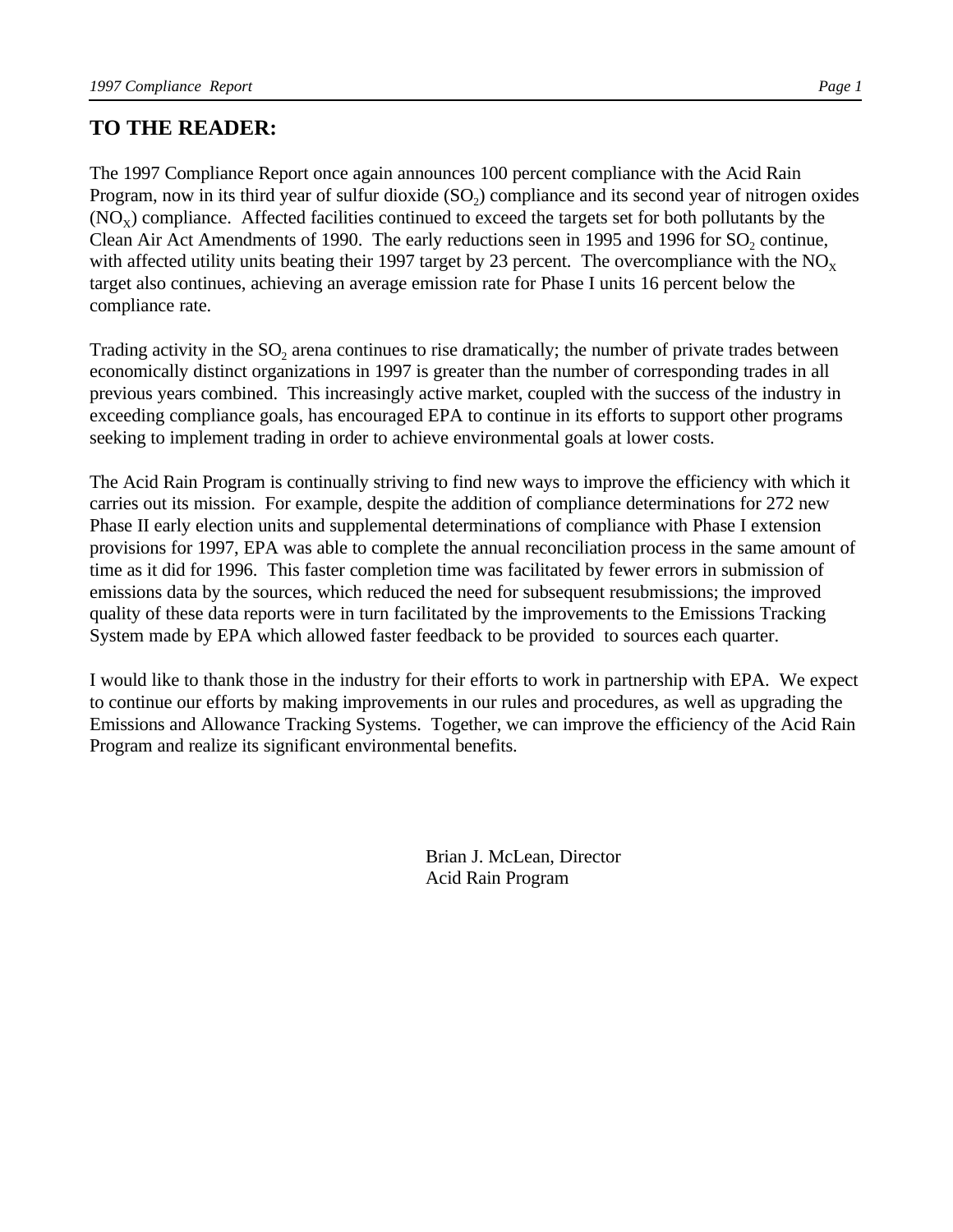# **SUMMARY**

# **100 Percent Compliance for both SO<sup>2</sup> and NO<sup>x</sup> in 1997**

All 774 boilers and combustion turbines (referred to as "units") affected by the  $SO_2$  and  $NO_x$ regulations of the Acid Rain Program in 1997 successfully met their emissions compliance obligations.<sup>1</sup>

All 423 units subject to  $SO_2$  requirements in 1997 held sufficient allowances to cover their emissions. The 5,480,210 allowances deducted from compliance accounts represent approximately 77 percent of all 1997 allowances issued and 41 percent of all 1995, 1996, and 1997 allowances that were available for compliance. Almost all of the deducted allowances (5,474,440, or 99.9 percent) were for emissions, but other deductions were also made as required by the Acid Rain regulations.

All 537 units subject to the  $NO<sub>x</sub>$  requirements in 1997 demonstrated compliance with applicable annual emission limitations. Of these 537 units, 239 were also subject to  $SO_2$  requirements, while 298 units were affected only for  $NO<sub>x</sub>$  (26 Phase I units and 272 Phase II "early election" units).

# **1997 SO<sup>2</sup> Emissions of Phase I Units were 23 Percent Below Allowable Level**

 $SO_2$  emissions in 1997 were 1.7 million tons (or 23 percent) below the 7.1 million ton allowable level as determined by 1997 allowance allocations. Since an additional 6.3 million allowances were carried over, or banked, from 1996, the overall number of allowances available in 1997 was 13.4 million, of which affected units exhausted only about 41 percent. Actual emissions for the 423 units participating in 1997, measured by continuous emission monitoring systems (CEMS), were 5.5 million tons, up less than 100,000 tons from emissions of the 431 units affected in 1996.

# **1997 Phase I Unit NO<sup>x</sup> Emission Rates 41 Percent Below 1990; NO<sup>x</sup> Tons 32 Percent Lower Than in 1990**

Emission rates for the 265 Phase I utility units dropped by 41 percent below 1990 levels; from an average of 0.69 pounds of  $NO<sub>x</sub>$  per million Btu of heat input (lb/mmBtu) to an average of 0.40 lbs/mmBtu, 17 percent below the compliance rate of 0.48 lbs/mmBtu for these units. Emission levels for these units were 409,322 tons (or 32 percent) below 1990 levels.

# **1997 NOX Emission Rates of Early Election Units Even Lower Than Phase I Units'**

<sup>&</sup>lt;sup>1</sup>Four units have been "conditionally" deemed to be in compliance with their  $NO<sub>x</sub>$  requirements, two early election units and two Table 1 units. The two Table 1 units are awaiting a final determination on their AEL demonstration period petition, the two early election units are awaiting a change in their permit conditions.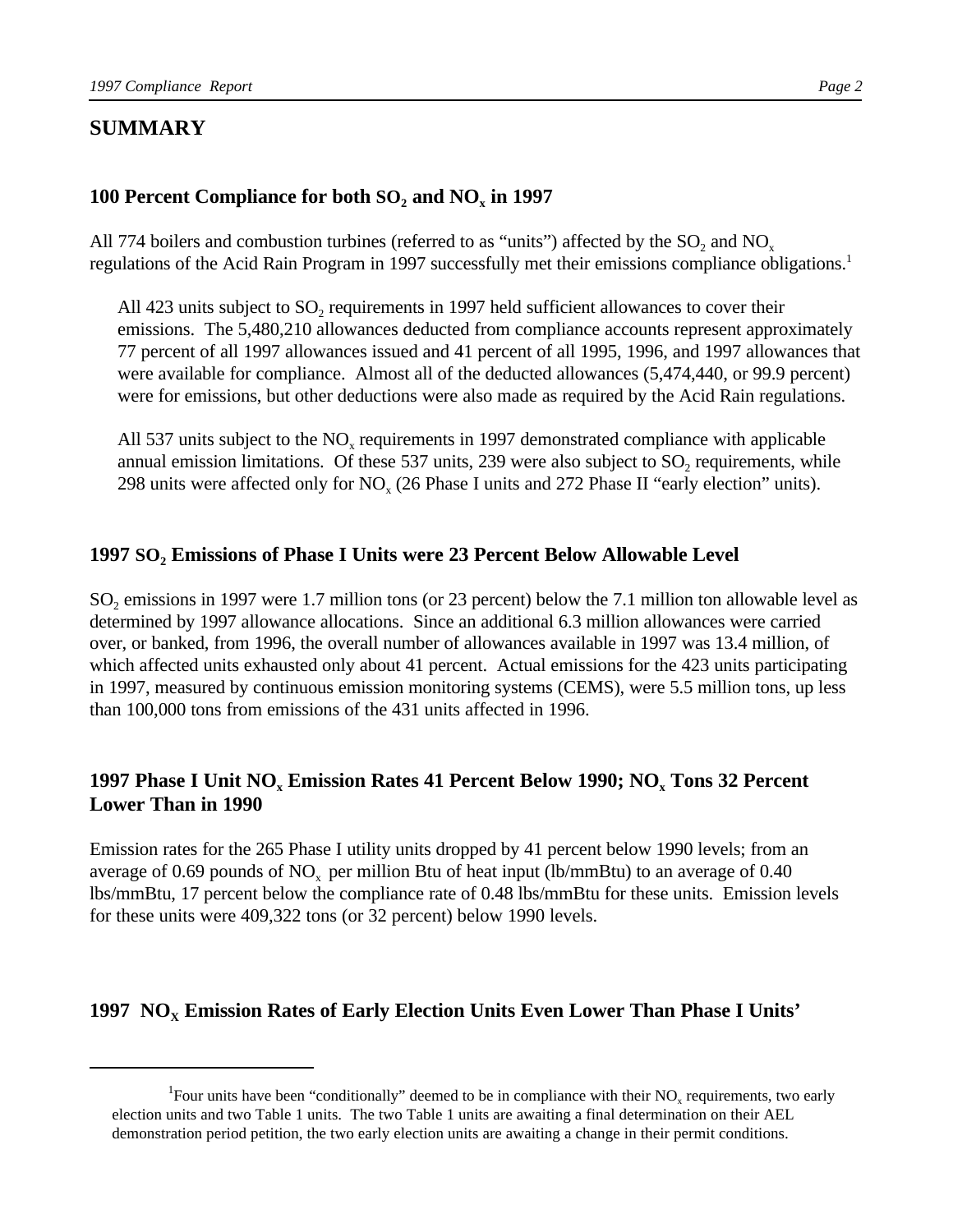For the 272 Phase II units which elected to meet Phase I  $NO<sub>x</sub>$  rates early, emission rates dropped from an average of 0.46 lbs/mmBtu in 1990 to 0.38 lbs/mmBtu in 1997, a 17 percent decrease and 19 percent below the compliance rate of 0.47 lbs/mmBtu for these units. Therefore, while utilization of these units increased by 24 percent between 1990 and 1997,  $NO<sub>x</sub>$  tons increased by only 2 percent.

#### **Monitoring Performance Excellent Once Again**

For the third year of the Acid Rain Program, the continuous emission monitors used by participants continue to provide some of the most accurate and complete data ever collected by the EPA. Statistics reflect excellent monitor operation of all utility units affected by both Phase I and Phase II of the program.

| Accuracy:    | 98.4 percent of the installed and tested monitors met the required relative               |
|--------------|-------------------------------------------------------------------------------------------|
|              | accuracy standards on the first attempt, while less than two percent needed               |
|              | appropriate monitor adjustments to meet the standards; SO, monitors achieved a            |
|              | median relative accuracy (i.e., deviation from the reference test method) of 3.2          |
|              | percent; flow monitors, 3.5 percent; and NO <sub>y</sub> monitors, 3.3 percent.           |
| Reliability: | SO <sub>2</sub> and flow monitors achieved a median reliability of 99.3 and 99.5 percent, |
|              | respectively, while $NO_x$ monitors achieved a median reliability of 98.8 percent.        |

## **SO<sup>2</sup> Market Active; Volume of Allowances Transferred Between Distinct Entities in 1997 Exceeds the Total of 1994, 1995, and 1996 Combined**

Activity in the allowance market continued to increase in 1997. The volume of allowances transferred between unrelated parties in economically significant trades increased from 4.4 million in 1996 to 7.9 million in 1997. More than 80 percent of Phase I and Phase II affected utility companies have already engaged in at least one private transfer registered in ATS.

Following the all-time low cost of allowances of \$68 at the 1996 allowance auction, prices increased to \$110 in the 1997 auction. Later in 1997, prices dipped again to a low of \$88, to finish in 1997 at about \$100. Prices have increased again in the first half of 1998, with the auction price of \$117 and market indices of approximately \$190 in June.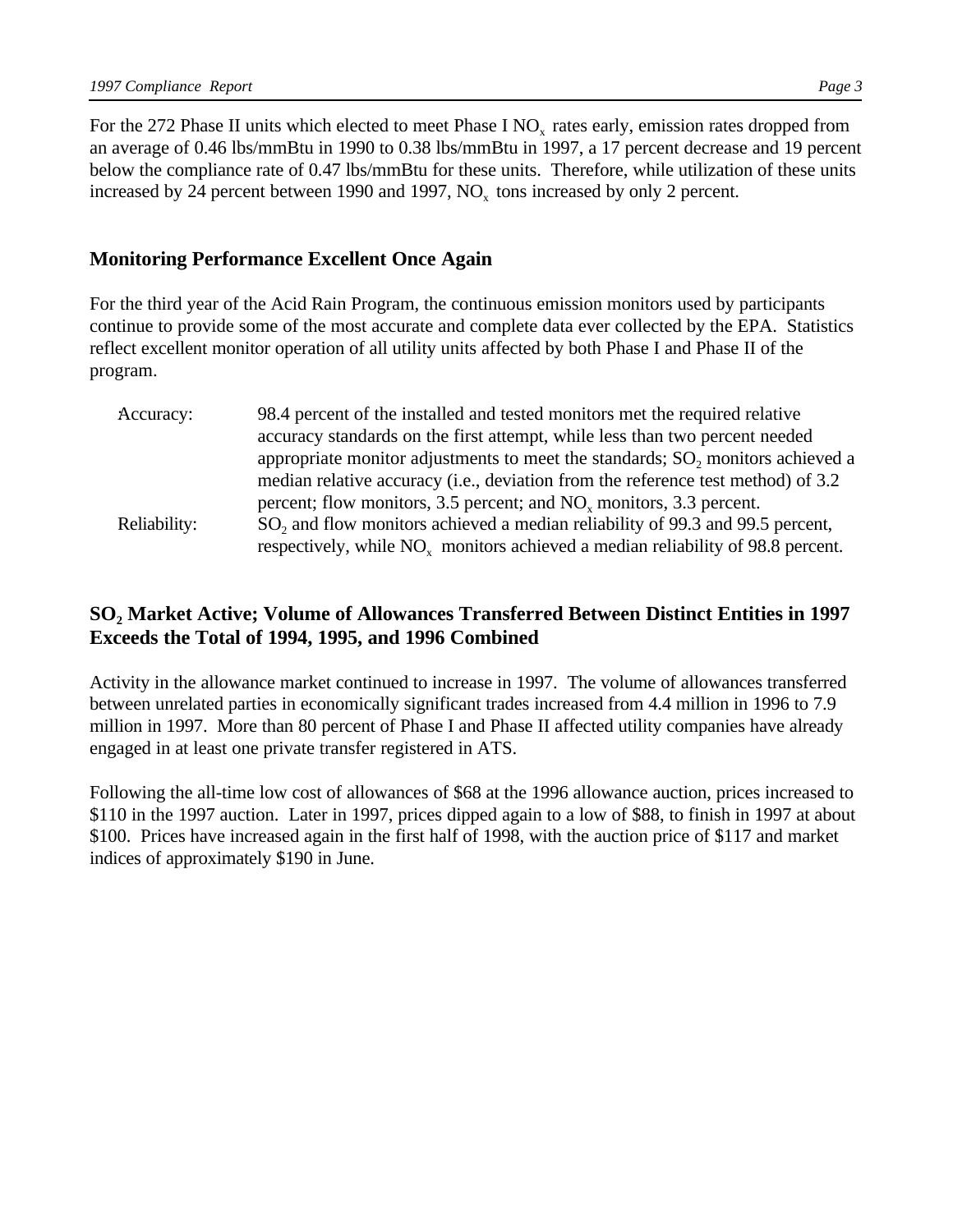# **AFFECTED POPULATION IN PHASE I**

Exhibit 1 provides a summary of the affected population of units under the Acid Rain Program from 1995 through 1999. The table illustrates that although the units listed in Table 1 of the CAAA are consistently affected for both  $SO_2$  and  $NO_x$  beginning in 1997, the total universe of affected units varies year to year because of the flexibility offered by the program.

|                 |                                  | 1995           | 1996      | 1997   | 1998            | 1999            |
|-----------------|----------------------------------|----------------|-----------|--------|-----------------|-----------------|
| SO <sub>2</sub> | Table 1                          | 263            | 263       | 263    | 263             | 263             |
|                 | Substitution and<br>Compensating | 182            | 161       | 153    | Variable        | Variable        |
|                 | Opt-in                           | $\overline{0}$ | 7         | $\tau$ | Variable        | Variable        |
|                 | <b>TOTAL</b>                     | 445            | 431       | 423    | <b>Variable</b> | <b>Variable</b> |
| $NO_x$          | Table 1                          | NA             | 144       | 170    | 171             | 171             |
|                 | Substitution                     | NA             | 95        | 95     | 95              | 95              |
|                 | Early-Election                   | NA             | <b>NA</b> | 272    | Variable        | Variable        |
|                 | <b>TOTAL</b>                     | NA             | 239       | 537    | Variable        | <b>Variable</b> |

**Exhibit 1 Affected Units During Phase I of the Acid Rain Program**

This report discusses the process and results of determining compliance for these Phase I affected units. Detailed appendices provide information on 1997 emissions and utilization for both  $SO_2$  and  $NO_x$ affected sources, allowance holdings and deductions for  $SO_2$  sources, and explanations of averaging plans and compliance flexibility and requirements for  $NO<sub>x</sub>$  sources.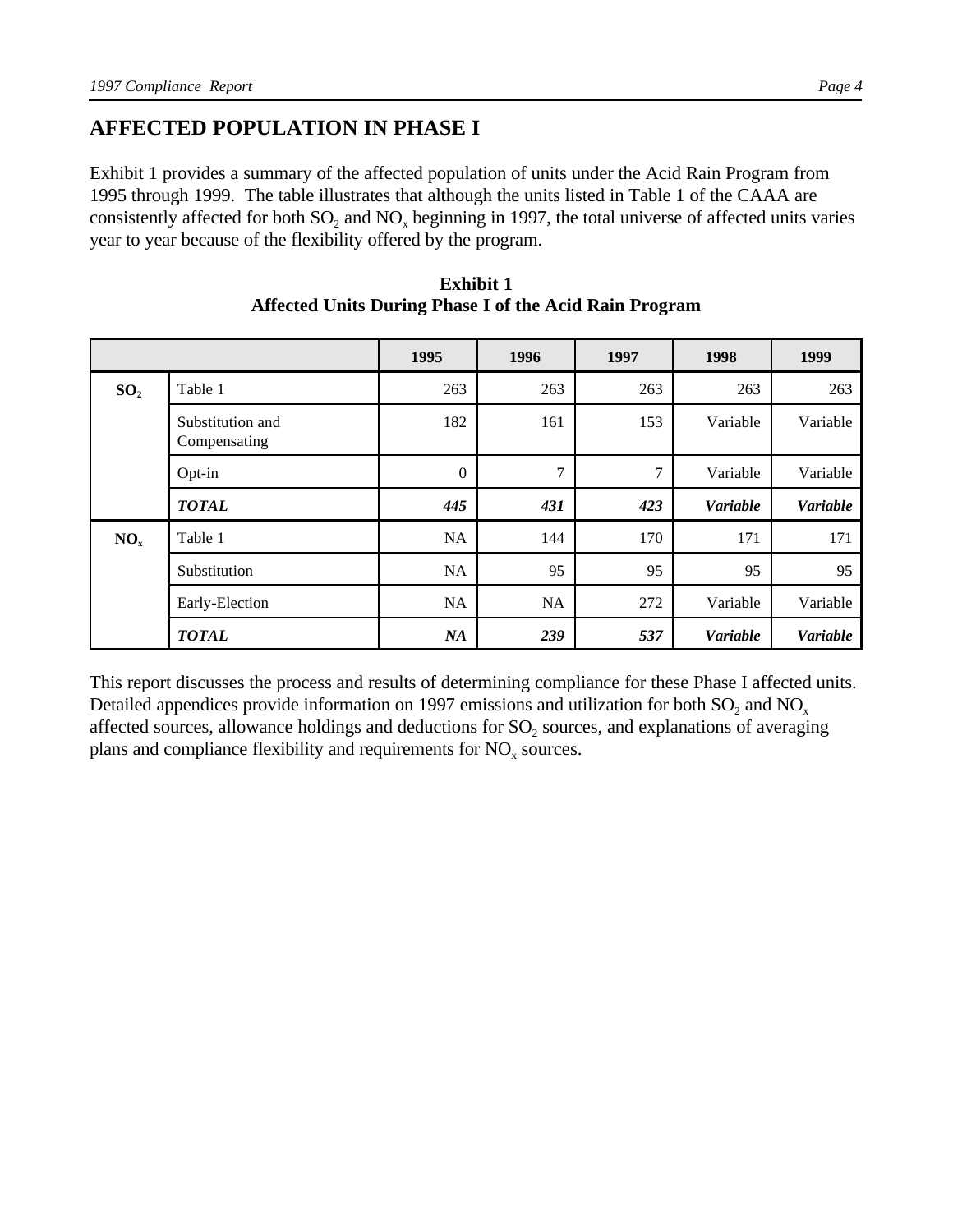# **SO<sup>2</sup> PROGRAM**

There were 416 affected utility units and seven opt-in units that underwent annual reconciliation in 1997 to determine whether sufficient allowances were held to cover emissions. These 423 units are listed in Appendix A and include 263 utility units specifically required to participate during Phase I, 153 utility units not initially required to participate until Phase II, but electing to participate early as part of multi-unit compliance plans, and seven other units that elected to join as part of the Opt-in Program.

The core 263 utility units, residing at 110 power plants, were selected by Congress in the 1990 Amendments to the Clean Air Act because they were the highest emitting and largest units. These units emitted 57 percent of all utility emissions in 1985, and had emission rates ranging from 2.5 to 10.2 lbs of  $SO_2/mm$ Btu of heat input, with an average of 4.2 lbs/mmBtu. These units are often referred to as "Table 1 units" because they are officially listed in Table 1 of the allowance allocation regulation, 40 CFR 73.10.

An additional 153 utility units affected in 1997 have been designated by certain Table 1 units to serve either as substitution or compensating units<sup>2</sup>. Appendix B-1 delineates the relation of these units to their Table 1 counterparts. In 1997, there were 152 substitution units and one compensating unit designated.

The seven opt-in units that entered the program in July 1996 remain in the program. The Opt-in Program gives sources not required to participate in the Acid Rain Program the opportunity to enter the program on a voluntary basis, install continuous emission monitoring systems (CEMS), reduce their  $SO<sub>2</sub>$ emissions, and receive their own allowances.

In 1997, there were 8 fewer units undergoing annual reconciliation than in 1996, and 22 fewer than in 1995. The change in number of units affected by the Phase I  $SO_2$  provisions is due to the entry and exit of units in accordance with substitution and compensating plans of one or more of the original 263 Table 1 units and the entry of opt-in sources.

#### **New Requirements for Phase I Extension Units in 1997**

Under the Acid Rain Program, certain units applied for and received approval of Phase I Extension

 $2$ During Phase I of the of the Acid Rain Program, a unit not originally affected until Phase II may elect to enter the program early as a substitution unit or a compensating unit to help fulfill the compliance obligations for one of the Table 1 units targeted by Phase I. A unit brought into Phase I as a substitution unit can assist a Table 1 unit in meeting its emissions reductions obligations. Utilities may make cost-effective emissions reductions at the substitution unit instead of at the Table 1 unit, achieving the same overall emissions reductions that would have occurred without the participation of the substitution unit. A Table 1 unit may designate a Phase II unit as a substitution unit only if both units are under the control of the same owner or operator. Additionally, Table 1 units that reduce their utilization below their baseline may designate a compensating unit to provide compensating generation to account for the reduced utilization of the Table 1 unit. (A unit's baseline is defined as its heat input averaged over the years 1985-1987). A Table 1 unit may designate a Phase II unit as a compensating unit if the Phase II compensating unit is in the Table 1 unit's dispatch system or has a contractual agreement with the Table 1 unit, and the emissions rate of the compensating unit has not declined substantially since 1985.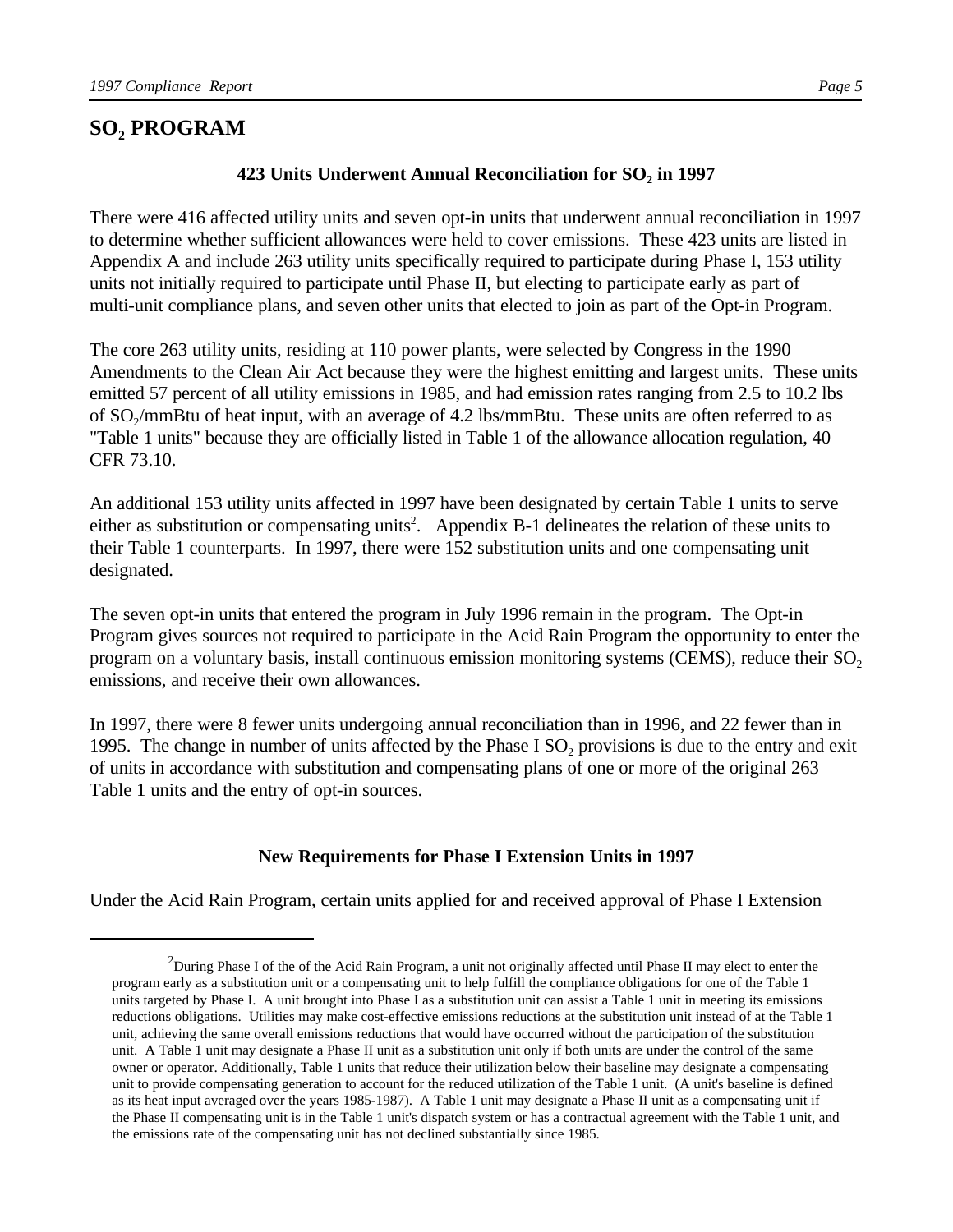plans during the Phase I permitting process. These units fell into two categories: "control units" which were required to cut their emission by 90 percent using qualifying technology<sup>3</sup> by 1997, and "transfer units" which reassigned their emissions reduction obligations to a control unit. Both kinds of units received extra  $\text{SO}_2$  emissions allowances to cover the  $\text{SO}_2$  they emitted beyond their basic Phase I allocations during 1995 and 1996. In addition, the control units were given Phase I extension allowances for 1997, 1998, and 1999. A total of 3.5 million allowances was distributed to all Phase I extension control and transfer units.

Beginning in 1997, each of the 19 units designated as control units was required to show it had reduced its annual emission by at least 90 percent using qualifying control technology. If a unit could not make this demonstration, all or a portion of the extension allowances it received for the year under the Phase I Extension provisions were required to be surrendered. In addition, also beginning in 1997, each of the same 19 control units and each of the 61 other units designated as transfer units was required to meet a tonnage emission limitation approved in its permit. A unit that exceeded its limitation was required to surrender allowances for the following year.

For 1997, all 19 control units demonstrated meeting the 90 percent reduction requirement and, therefore, did not surrender any 1997 extension allowances. The 1997 tonnage emissions limitation, though, was exceed by six control units and ten transfer units and resulted in a surrender of a total of 92,768 vintage 1998 allowances. The deduction amounts for each Phase I extension unit are included in Appendix B-2.

# **1997 SO<sup>2</sup> Emissions Target was 7.1 Million Tons**

The number of allowances allocated in a particular year, the amount representing that year's allowable SO<sub>2</sub> emissions level, is the sum of allowance allocations granted to sources under several provisions of the Act. In 1997, the emissions target established by the program for the 423 participating units was 7.1 million tons. However, the total allowable  $SO_2$  emission level in 1997 was actually 13.4 million tons, consisting of the 7.1 million 1997 allowances granted through the program and an additional 6.3 million allowances carried over, or banked, from 1996.

The initial allocation and the allowances for substitution and compensating units represent the basic allowances granted to units that authorize them to emit  $SO_2$  under the Acid Rain Program. Additional allowances for the year 1997 were also made available through the allowance auctions, held annually since 1993. Other allowances issued in 1997 were from bonus provisions in the Act, which are briefly explained in Exhibit 2 on the following page. In addition, any allowances carried over from previous years (banked allowances) are available for compliance and included in the allowable total.

 $3$ Qualifying technology is defined in 40 CFR 72.2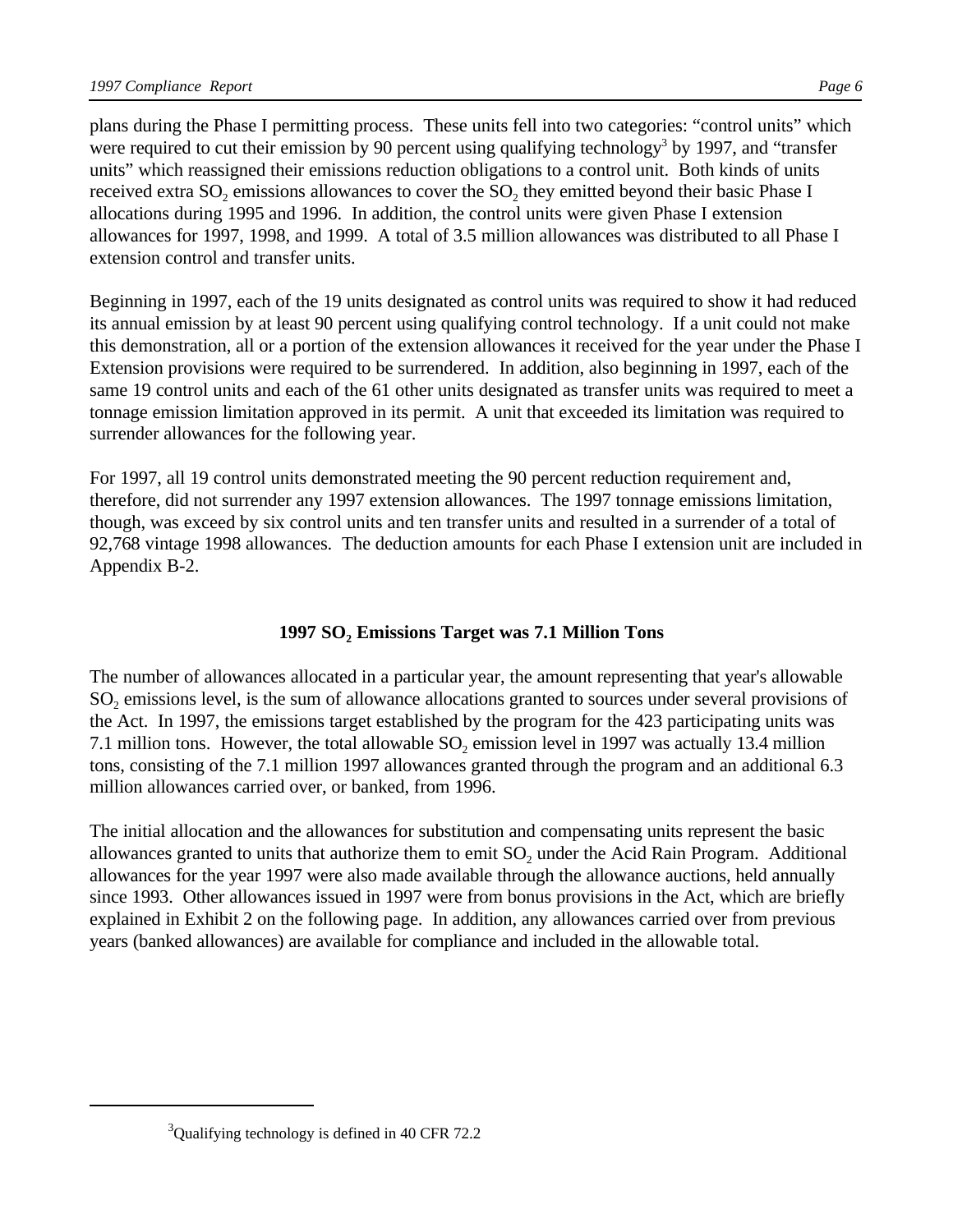| <b>Type of Allowance Allocation</b>      | <b>Number of</b><br><b>Allowances</b> | <b>Explanation of Allowance Allocation Type</b>                                                                                                                                                                                                                                                   |
|------------------------------------------|---------------------------------------|---------------------------------------------------------------------------------------------------------------------------------------------------------------------------------------------------------------------------------------------------------------------------------------------------|
| <b>Initial Allocation</b>                | 5,550,820                             | Initial Allocation is the number of allowances granted to units<br>based on their historic utilization, emissions rates specified in<br>the Clean Air Act and other provisions of the Act.                                                                                                        |
| <b>Phase I Extension</b>                 | 271,334                               | Phase I Extension allowances are given to Phase I units that<br>reduce their emissions by 90 percent or reassign their emissions<br>reduction obligations to units that reduce their emissions by 90<br>percent.                                                                                  |
| <b>Allowances for Substitution Units</b> | 1,024,178                             | Allowances for Substitution Units are the initial allocation<br>granted to Phase II units which entered Phase I as substitution<br>units.                                                                                                                                                         |
| <b>Allowance Auctions</b>                | 150,000                               | Allowance Auctions provide allowances to the market that were<br>set aside in a Special Allowance Reserve when the initial<br>allowance allocation was made.                                                                                                                                      |
| Allowances for Compensating<br>Units     | 15,838                                | Allowances for Compensating Units are the initial allocation<br>granted to Phase II units which entered Phase I as compensating<br>units.                                                                                                                                                         |
| <b>Opt-in Allowances</b>                 | 95,882                                | Opt-in Allowances are provided to units entering the program<br>voluntarily.                                                                                                                                                                                                                      |
| <b>Small Diesel Allowances</b>           | 27,578                                | Small Diesel Allowances are allocated annually to small diesel<br>refineries that produce and desulfurize diesel fuel during the<br>previous year. These allowances can be earned through 1999.                                                                                                   |
| <b>Conservation Allowances</b>           | 11,834                                | Conservation Allowances are awarded to utilities that undertake<br>efficiency and renewable energy measures prior to their first<br>compliance year. The allowances come from a special<br>Conservation and Renewable Energy Reserve set aside when the<br>initial allowance allocation was made. |
| <b>TOTAL 1997 ALLOCATION</b>             | 7,147,464                             |                                                                                                                                                                                                                                                                                                   |
| <b>BANKED 1996 ALLOWANCES</b>            | 6,288,335                             | Banked Allowances are those held over from 1995 and 1996<br>which can be used for compliance in 1997 or any future year.                                                                                                                                                                          |
| <b>TOTAL 1997 ALLOWABLE</b>              | 13,435,799                            |                                                                                                                                                                                                                                                                                                   |

**Exhibit 2 Origin of 1997 Allowable Emissions Level**

Beginning in the year 2000 at the onset of Phase II, the volume of allowances allocated annually to the Phase I units will be reduced and the requirement to hold allowances will be extended to smaller, cleaner plants. Nationwide, the cap for all utilities with an output capacity of greater than 25 megawatts will be 9.48 million allowances from 2000-2009. In 2010, the cap will be reduced further to 8.95 million allowances, a level approximating one half of industry-wide emissions in 1980.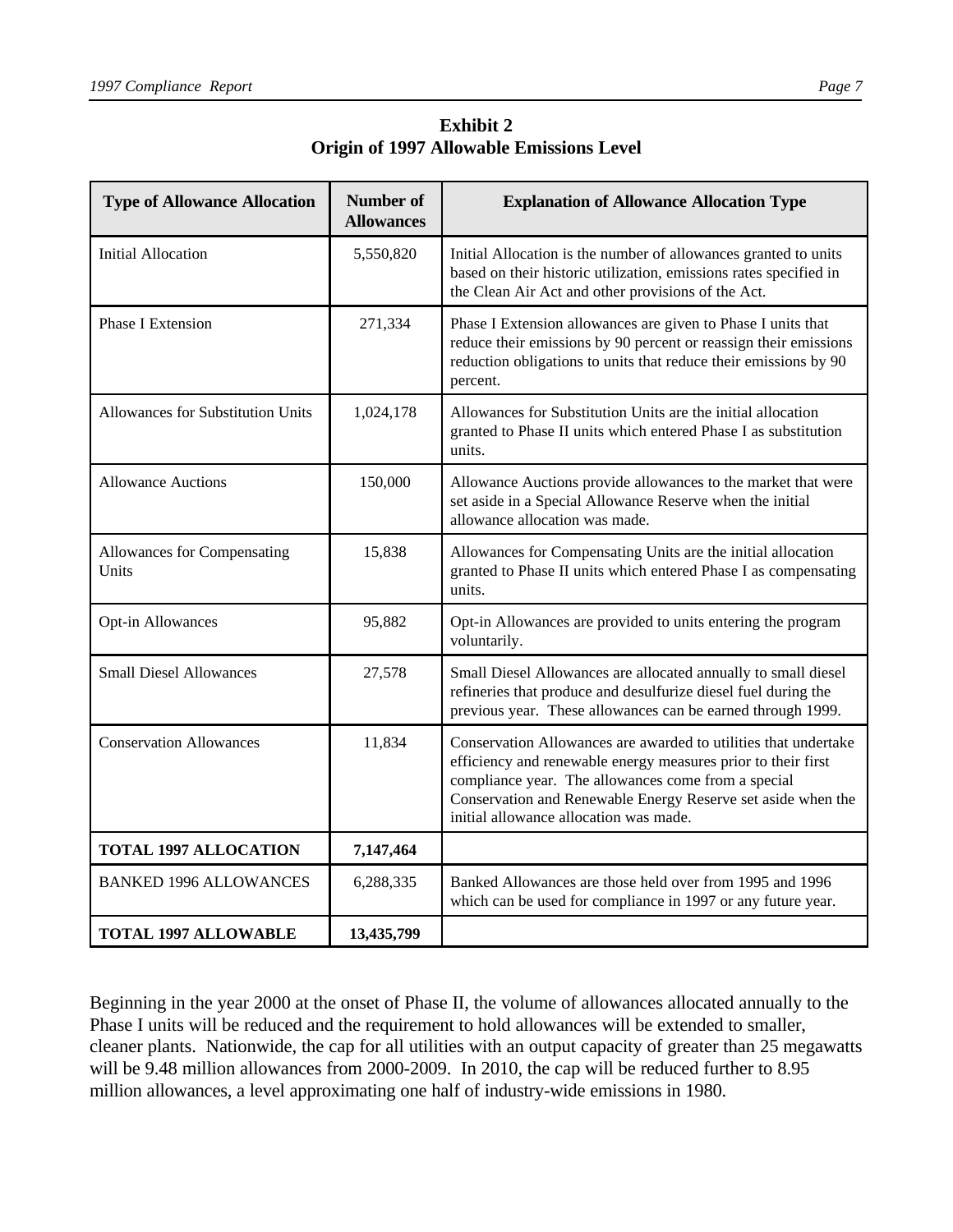# **SO<sup>2</sup> COMPLIANCE RESULTS**

#### **Phase I Units Better 1997 SO<sup>2</sup> Allowable Emissions Level by 23 Percent**

The Phase I units affected in 1997 emitted at a level approximately 23 percent below 1997 allocations, as shown in Exhibit 3. Although this percentage is significantly lower than in 1996, it is not due to an increase in emissions but rather due to a decrease in allocations, primarily due to the much lower number of Phase I extension allowances allocated for 1997. The Phase I units emitted 5.5 million tons of SO<sub>2</sub>, expending only about 41 percent of the 13.4 million allowances available in 1997. Appendix B-3 reports the 1997 emission and utilization levels for all Phase I affected units, as well as a comparison to these levels in 1996 and 1995.

> **Exhibit 3 Summary of SO<sup>2</sup> Emissions versus Allocations (Millions of Tons)**



Relative to 1996, the 263 Table 1 units increased their emissions by less than 10,000 tons, or less than one percent in 1997, while increasing their utilization by three percent. The 4.8 million tons emitted by these Table 1 units were still substantially below their 1997 allocation of 5.6 million allowable tons.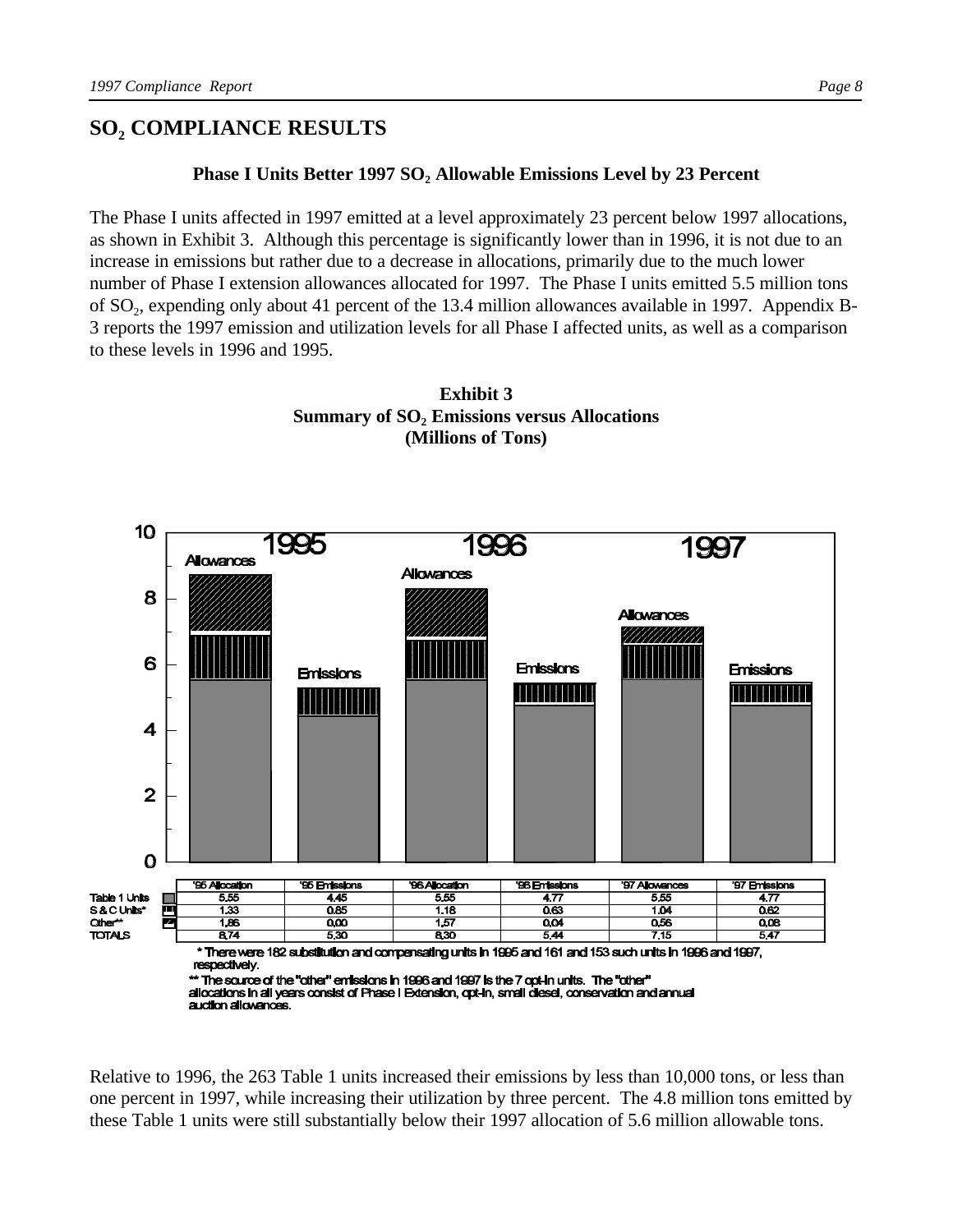Just over half of the Table 1 units (52 percent) increased their emissions relative to 1996 by an average of 3,400 tons. Most of the remaining Table 1 units (44 percent) decreased their emissions from 1996 levels by an average of 3,900 tons. The remaining eight Table 1 units maintained the same zero emission level of 1996.

In terms of utilization, almost half (46 percent) of Table 1 units decreased their levels by an average of 10 percent, while just over half (51 percent) increased their utilization since 1996 by an average of 27 percent.

Substitution and compensating units in 1997 expended a larger percentage of their annual allocation than in 1996. In 1997, these 153 units were responsible for emitting approximately 621,000 tons of SO<sub>2</sub>, about 60 percent of their 1.04 million allocation. In 1996, 161 substitution and compensating units emitted approximately  $610,000$  tons of  $SO_2$ , or slightly more than half of their allowable level.

Of the 153 units in 1997, 44 percent increased their emissions relative to 1996 by an average of 1,500 tons, while 30 percent of the units decreased their emissions by an average of 900 tons. The remainder of the units maintained their status as zero emitters.

Forty two percent of substitution and compensating units increased their utilization between 1996 and 1997, while 34 percent of units experienced a decrease in utilization. The remaining 24 percent of substitution and compensating units were not utilized again in 1997.

Opt-in units received 95,882 allowances in 1997 as a reflection of their baseline emissions levels, but contributed only 77,037 tons to 1997 emission levels. Although this is an increase of approximately 40,000 tons over 1996, the 1997 data represent operations for the entire calendar year of 1997, whereas in 1996, the opt-in units were only affected for the second half of the year.

#### **Deducting Allowances for Compliance**

The total number of allowances deducted in 1997 was 5,480,210 which represents approximately 77 percent of all 1997 allowances issued. Almost all (99.9 percent) of the deducted allowances were for emissions. Exhibit 4 on the following page displays these allowance deductions, as well as the remaining bank of 1995, 1996, and 1997 allowances.

At an individual unit, the number of allowances surrendered was equal to the number of tons emitted at the unit, except where the unit shared a common stack with other units. For the purposes of surrendering allowances for emissions at a common stack, the utility was allowed to choose the proportion of allowances deducted from each unit sharing the stack, as long as enough allowances were surrendered to cover the total number of tons emitted. If no apportionment was made, EPA deducted allowances equally among the units sharing the stack to cover total emissions reported by the stack. Appendix B-3 reflects the deductions for emissions at each unit after the common stack apportionment was made. Units sharing a common stack are listed directly under the entry for their common stack.

In 1997, Phase I units had a total of 5,474,440 allowances deducted for emissions. Of the 423 units, Paradise Unit 3 in Kentucky for the third year in a row surrendered the most allowances for emissions (173,285), an increase of 18 percent over 1996. Fifty units were not operated at all during the year and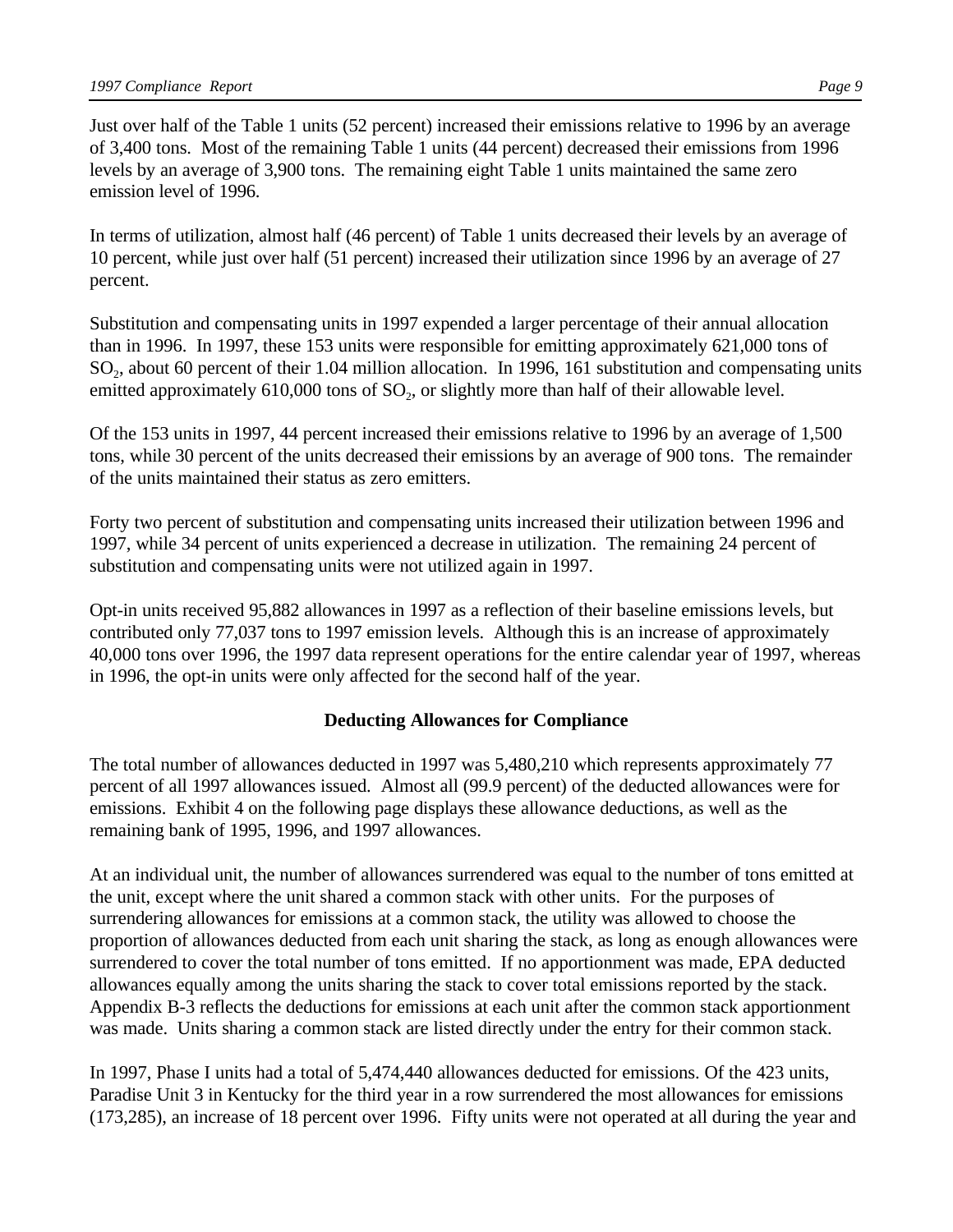surrendered no allowances. Half of the units surrendered under 7,000 allowances, while the average number of allowances deducted at a unit was 12,944.

The remaining 0.1 percent (5,770) of allowance deductions were made for underutilization and controlby-contract, which are explained in detail in Appendix B-4.

| <b>Exhibit 4</b><br><b>SO<sub>2</sub> Allowance Reconciliation Summary</b>     |            |
|--------------------------------------------------------------------------------|------------|
| Total Allowances Held in Accounts as of 1/30/98 (1995, 1996, & 1997 Vintages)* | 13,435,799 |
| Table 1 Unit Accounts                                                          | 7,942,551  |
| Substitution & Compensating Unit Accounts                                      | 1,288,988  |
| Opt-in Accounts                                                                | 85,126     |
| Other Accounts**                                                               | 4,119,134  |
| <b>1997 Allowances Deducted for Emissions</b>                                  | 5,474,440  |
| Table 1 Unit Accounts                                                          | 4,774,609  |
| Substitution & Compensating Unit Accounts                                      | 620,794    |
| Opt-in Unit Accounts                                                           | 79,037     |
| 1997 Allowances Deducted Under Special Phase I Provisions***                   | 5,770      |
| Table 1 Unit Accounts                                                          | 1,733      |
| Substitution & Compensating Unit Accounts                                      | 2,949      |
| Opt-in Unit Accounts                                                           | 1,309      |
| <b>Banked Allowances</b>                                                       | 7,955,368  |
| Table 1 Unit Accounts                                                          | 3,166,209  |
| Substitution & Compensating Unit Accounts                                      | 665,245    |
| <b>Opt-in Unit Accounts</b>                                                    | 4,780      |
| Other Accounts**                                                               | 4,119,134  |

 \* The number of allowances held in the Allowance Tracking System (ATS) accounts equals the number of 1997 allowances allocated (see Exhibit 2) plus the number of 1996 banked allowances. January 30, 1998 represents the Allowance Transfer Deadline, the point in time at which the 1997 Phase I affected unit accounts are frozen and after which no transfers of 1995,1996, and 1997 allowances will be recorded. The freeze on these accounts is removed when annual reconciliation is complete.

 \*\* Other accounts refers to general accounts within the ATS that can be held by any utility, individual or other organization, and unit accounts for units not affected in Phase I.

\*\*\*Allowances were deducted for both underutilization and control-by-contract provisions in 1997 (see Appendix B-4 for a thorough explanation).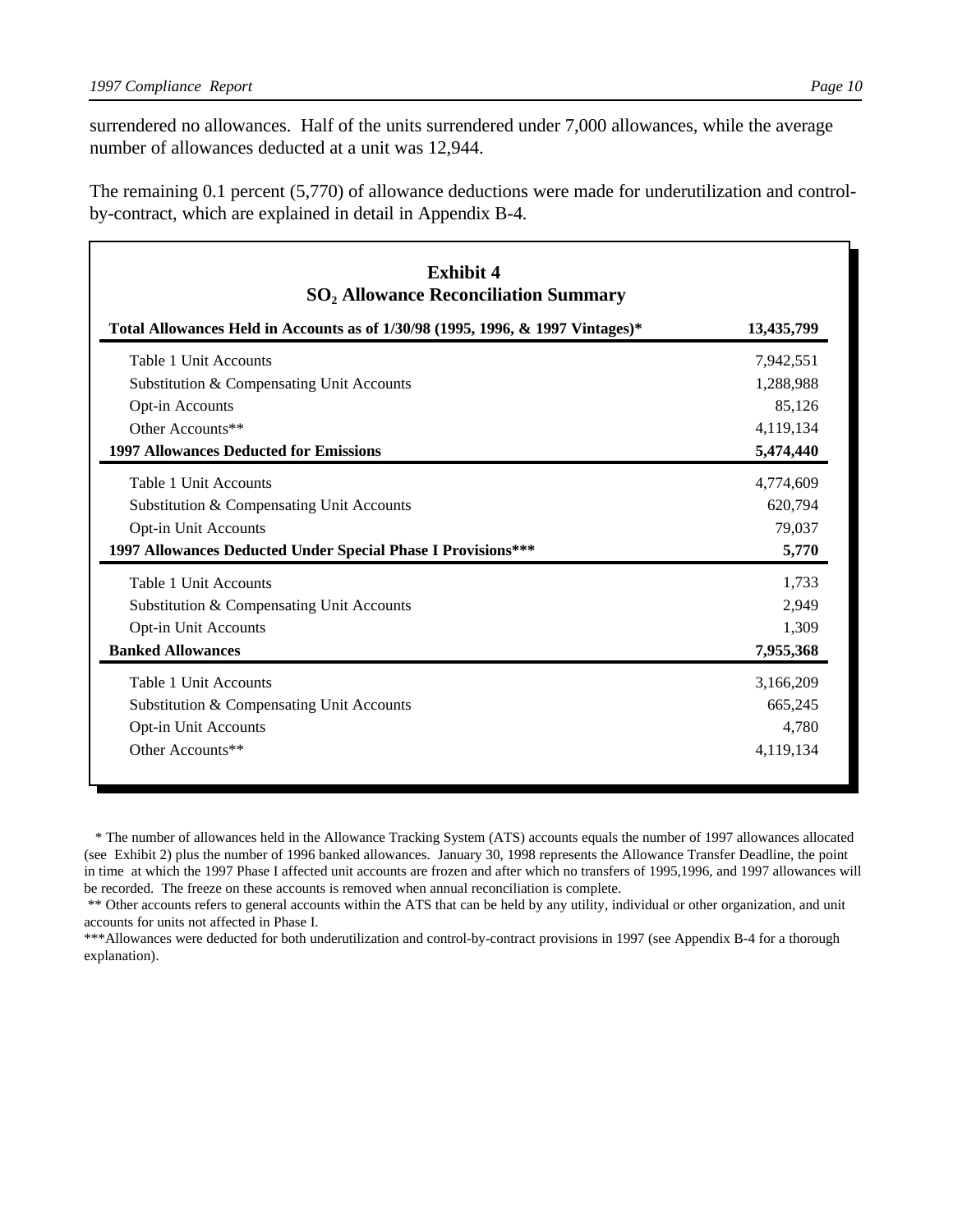# **SO<sup>2</sup> ALLOWANCE MARKET**

The flexibility provided by the Acid Rain Program enabled the 423 units affected in 1997 to pursue a variety of compliance options to meet their  $SO_2$  reduction obligations, including scrubber installation, fuel switching, energy efficiency, and allowance trading. The presence of the allowance market has given some sources the incentive to overcontrol their  $SO_2$  emissions in order to bank their allowances for use in future years. Other sources have been able to postpone and possibly avoid expenditures for control by acquiring allowances from sources that overcontrolled. The flexibility in compliance options is possible because of the accountability provided through strict monitoring requirements for all affected units that ensure one allowance is equivalent to one ton of  $SO_2$ . The program's flexibility enabled all 423 sources to be in compliance in 1997 and significantly reduced the cost of achieving these emissions reductions as compared to the cost of a technological mandate.

The marginal cost of reducing a ton of  $SO_2$  from the utility sector should be reflected in the price of an allowance. The cost of reductions continues to be lower than anticipated when the Clean Air Act Amendments were enacted, and the price of allowances reflects this. The cost of compliance was initially estimated at \$400-1000/ton, but dropped to a low of just \$68/ton at the 1996 allowance auction. Following this low, however, the price of a current vintage year allowance climbed to \$110 in the 1997 auction, after which time it dipped once again into the \$88 range, only to finish 1997 at about \$100. Prices have increased during the first half of 1998, with a March 1998 auction price of \$117 and market indices of approximately \$190/ton in June, 1998. Some market observers believe lower than expected allowance prices during the first several years of the program were due primarily to lower than expected compliance costs and larger than expected emission reductions, which have increased the supply of allowances and put downward pressure on prices. Exhibit 5 displays the price trend since mid-1994, based on monthly price reports from two brokerage firms, Emissions Exchange Corporation and Cantor Fitzgerald Environmental Brokerage Services, and a market survey conducted by Fieldston Publications.



#### **Exhibit 5**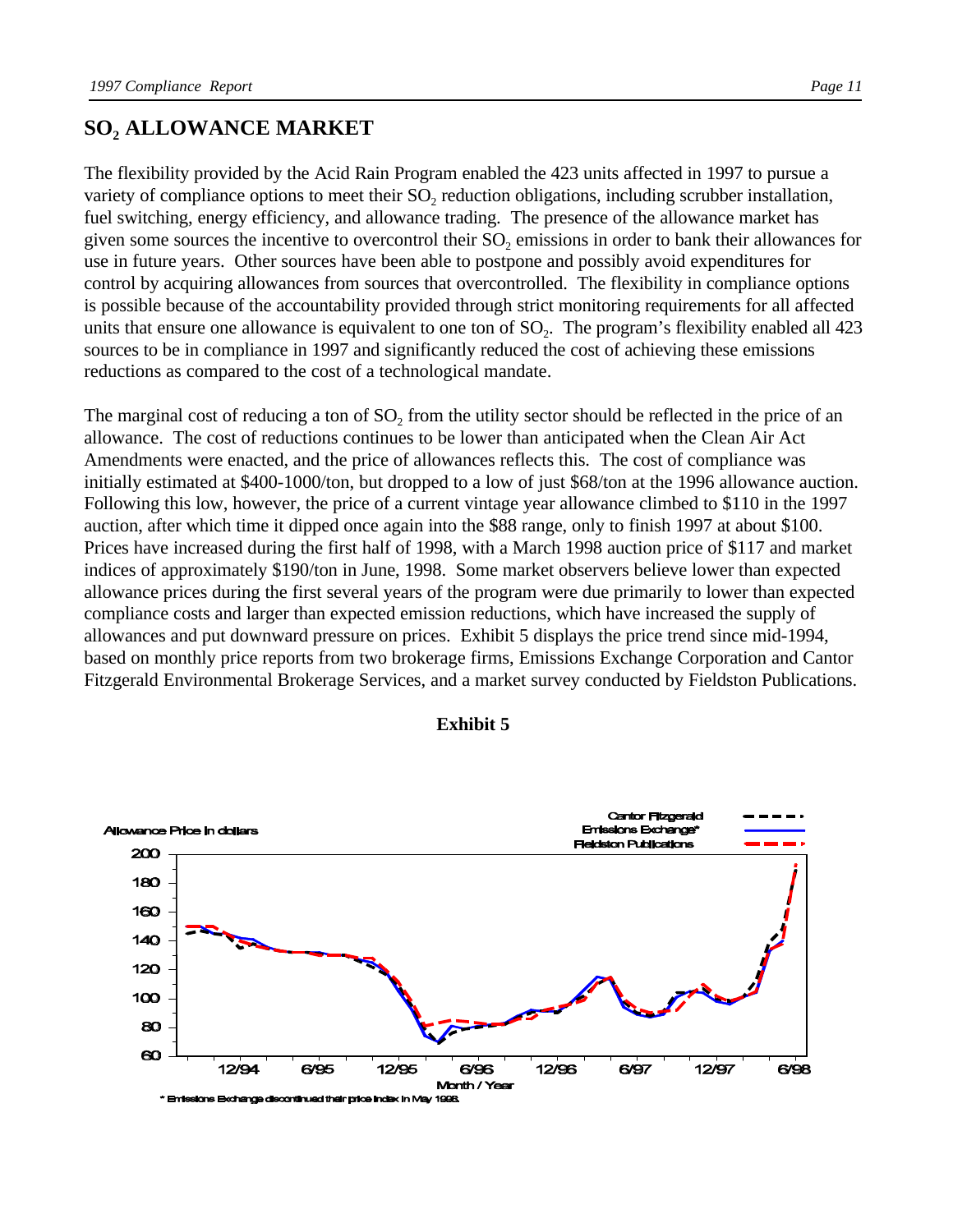Activity in the allowance market created under the Acid Rain Program continued to grow in 1997, with 1,429 transactions moving over 15 million allowances reported to the Allowance Tracking System (ATS), the accounting system developed to track holdings of allowances. In terms of economically significant transfers, or those between unrelated parties, the volume of allowances transferred rose from 1.9 million in 1995 to 4.4 million in 1996 and to 7.9 million in 1997, as shown in Exhibit 6. The total for 1997 exceeds the total of the three previous years combined. Growth is also evident in the subset of economically significant transfers representing only those allowances acquired by utilities (rather than all those exchanged by unrelated parties through the market); volume has increased from 700,000 allowances in 1995 to 1.6 million in 1996 and to 2.8 million in 1997. In addition, more than 80 percent of the accounts established for affected units under the program have been involved in at least one private transfer registered in ATS. Almost half of allowances with vintage years 1995 and 1996 have been involved in at least one transfer as well. To date, approximately 35 percent of 1997 allowances have been involved in a transfer under the Acid Rain Program.

**Exhibit 6 Volume of SO<sup>2</sup> Allowances in Economically Significant Transfers**



EPA seeks to minimize transaction costs to parties trading allowances in the market by quickly and efficiently recording transfers reported to the Agency in ATS. In 1997, EPA processed 89 percent of allowance transactions within 24 hours of receipt, up slightly from the 1996 rate of 83 percent. Ninetyeight percent were processed within 5 days. These transactions, along with data on account balances and ownership, are posted on the Acid Rain Division's Internet site (www.epa.gov/acidrain) on a daily basis in order to better inform trading participants. Also available are cumulative market statistics and analysis.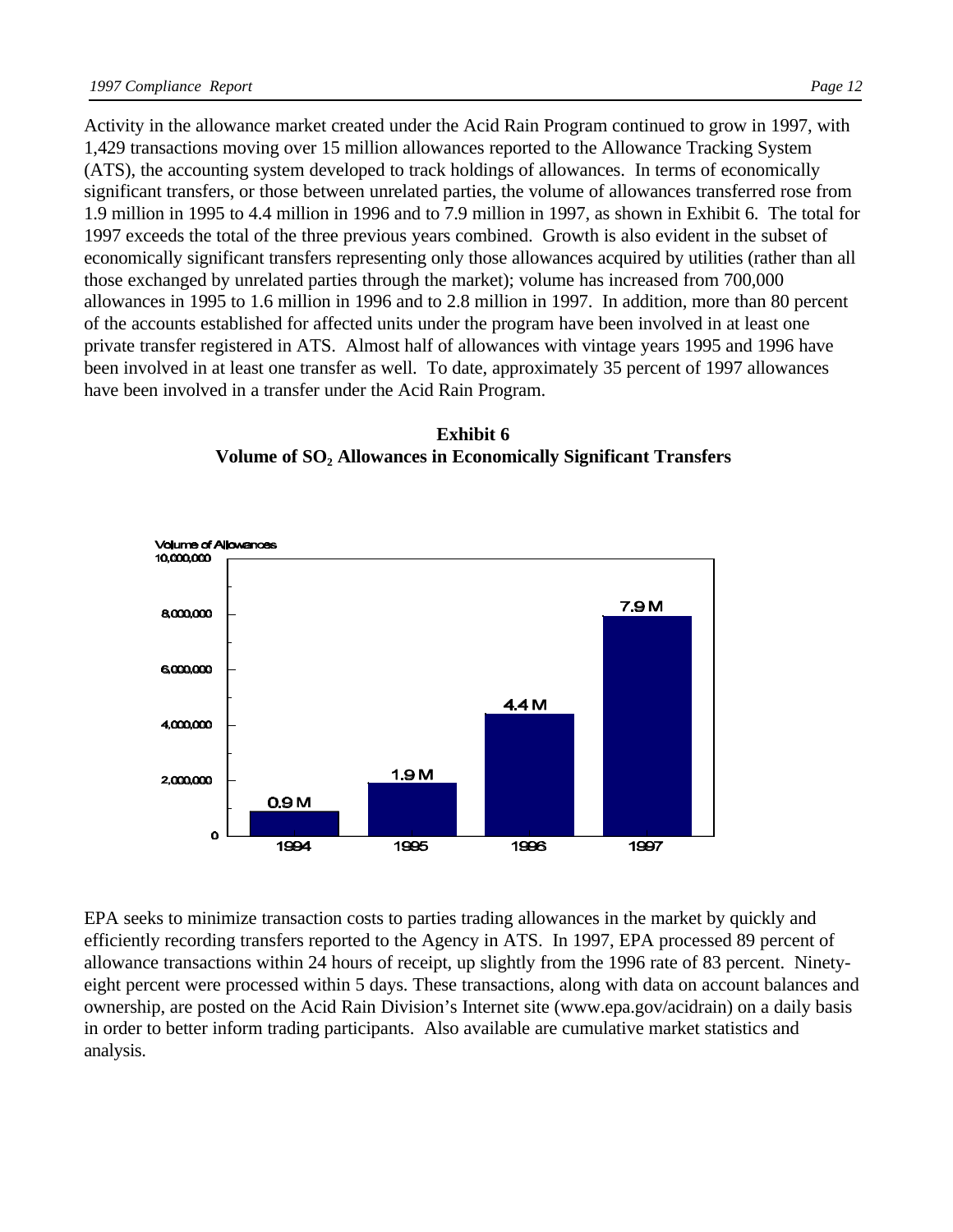# **NOX PROGRAM**

Instead of using allowance trading to facilitate emissions reductions, the Title IV  $NO<sub>x</sub>$  program establishes standard emission limitations for affected units. Title IV of the 1990 Clean Air Act Amendments required EPA to establish NO<sub>x</sub> annual average emission limits (in pounds of NO<sub>x</sub> per million British thermal units of fuel consumed (lb/mmBtu)) for coal-fired electric utility units in two phases.

In April 1995, EPA promulgated 40 CFR Part 76 which established  $NO<sub>x</sub>$  emission limits beginning on January 1, 1996 for Group 1 boilers that were also part of the Phase I SO<sub>2</sub> program. (Group 1 boilers are dry bottom, wall-fired boilers and tangentially fired boilers.) Phase I dry bottom wall-fired boilers are subject to a NO<sub>x</sub> emission limit of 0.50 lb/mmBtu; Phase I tangentially fired boilers are subject to a NO<sub>x</sub> emission limit of 0.45 lb/mmBtu.

In addition, the April 1995 regulations allowed Phase II Group 1 units to use an "Early Election" Compliance Option. Under this regulatory provision, Group 1, Phase II NOx affected units can demonstrate compliance with the higher Phase I limits for their boiler type from 1997 through 2007 and not meet the more stringent Phase II limits until 2008. If the utility fails to meet this annual limit for the boiler during any year, the unit is subject to the more stringent Phase II limit for Group 1 boilers beginning in 2000, or the year following the exceedance, whichever is later.

In December 1996, EPA revised the  $NO<sub>x</sub>$  emission limits for Phase II, Group 1 boilers (0.46 lb/mmBtu for dry bottom wall-fired boilers and 0.40 lb/mmBtu for tangentially fired boilers) and established emission limits for cell burner, cyclones, wet bottom and vertically-fired boilers (referred to as "Group 2 boilers") effective on January 1, 2000. As a result of the April 1995 and December 1996 rulemakings,  $NO<sub>x</sub>$ reductions were projected to be approximately 400,000 tons per year in 1996 through 1999 (Phase I), and 2,060,000 tons per year in 2000 and subsequent years (Phase II).

# **PHASE I NOX UNITS**

# **265 Phase I Units Were Subject to Emission Limitations in 1997**

In 1997, 265 coal-fired utility units were subject to the Title IV Phase I emission limitations for  $NO_x$ , and increase of 26 units from 1996. The 265 Phase I NO<sub>x</sub> affected units include 170 Table 1 units and 95 substitution units whose owners chose to participate in Phase I as part of an  $SO_2$  compliance strategy. This group of units (along with one additional unit whose compliance extension expired at the end of 1997) will be subject to the Phase I emission limitations throughout Phase I and Phase II. Exhibit 7 shows the number of Phase I  $NO<sub>x</sub>$  affected units by boiler type.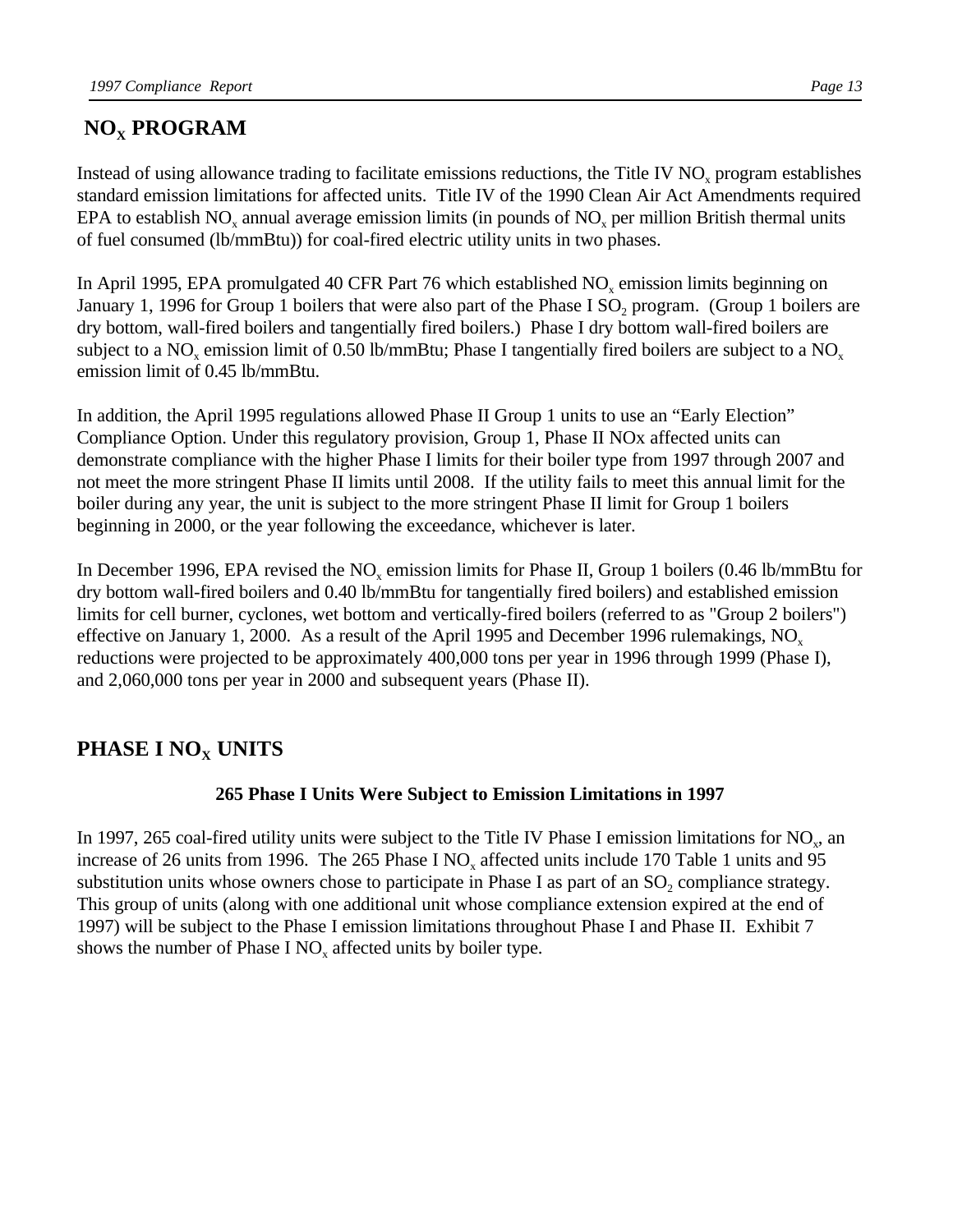| <b>Boiler Type</b>                | <b>Standard</b><br><b>Emission Limit</b> | Table 1<br><b>Units</b> | <b>Substitution</b><br><b>Units</b> | <b>All Units</b> |
|-----------------------------------|------------------------------------------|-------------------------|-------------------------------------|------------------|
| <b>Tangentially fired Boilers</b> | 0.45                                     | 93                      | 42                                  | 135              |
| Dry Bottom Wall-fired Boilers     | 0.50                                     |                         | 53                                  | 130              |

**Exhibit 7 Phase I NO<sup>x</sup> Units by Boiler Type**

## **Phase I NO<sup>x</sup> Compliance Options**

For each Phase I  $NO<sub>x</sub>$  affected unit, a utility can comply with the applicable standard emission limitation, or may qualify for one of three additional compliance options which add flexibility to the rate-based compliance requirements:

- ! **Emissions Averaging**. A utility can meet the standard emission limitation by averaging the heatinput weighted annual emission rates of two or more units.
- ! **Alternative Emission Limitation (AEL)**. A utility can petition for a less stringent alternative emission limitation if it uses properly installed and operated low  $NO_x$  burner technology (LNBT) designed to meet the standard limit, but is unable to achieve that limit. EPA determines whether an AEL is warranted based on analyses of emissions data and information about the  $NO<sub>x</sub>$  control equipment.
- **Phase I NO<sub>x</sub>** Extensions. Twenty-seven Group 1 boilers affected in Phase I qualified for a Phase I NO<sub>x</sub> extension for 1996. All of the extensions expired on December 31, 1996, except for one that expired on July 31, 1997, and another that expired on December 31, 1997.

Exhibit 8 summarizes the compliance options chosen by Phase I affected  $NO_x$  units for 1997. As in 1996, averaging was the most widely chosen compliance option. For 1997, utilities submitted 24 averaging plans involving 204 Phase I NO<sub>x</sub> units. For seven plans involving 22 units, the averaging plan was not necessary to balance compliance among units; all units within the plan met their applicable emission limit individually. See Appendix C-1: List of Averaging Plans and Results in 1997.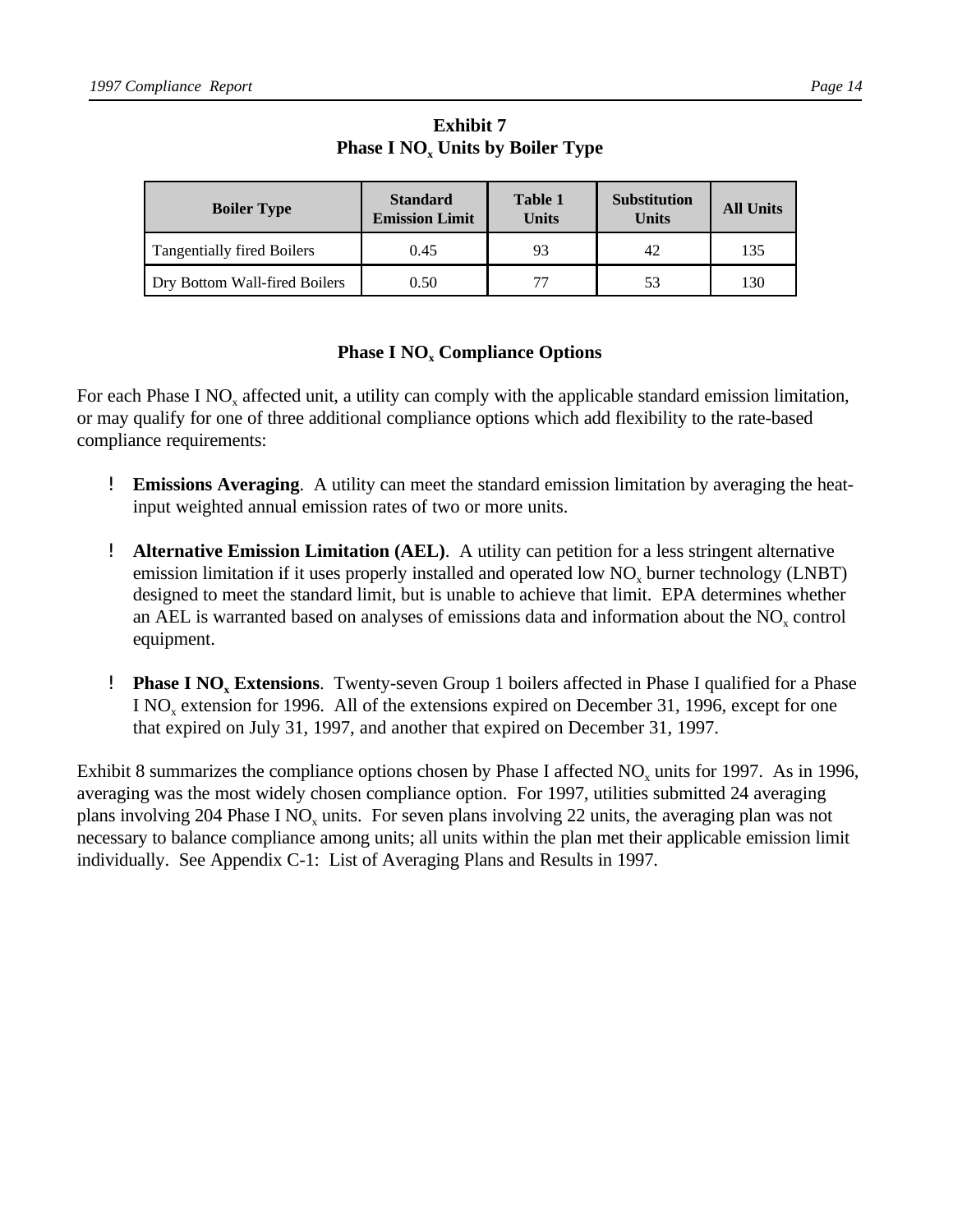| <b>Compliance Option</b>                                                        | <b>Number of Units</b> |
|---------------------------------------------------------------------------------|------------------------|
| Compliance with Standard Emission Limitation                                    | 52                     |
| <b>Emissions Averaging</b>                                                      | 204                    |
| Alternative Emission Limitation                                                 |                        |
| <b>SUBTOTAL</b>                                                                 | 263                    |
| Pending Alternative Emission Limitation Petition                                |                        |
| Pending Alternative Emission Limitation Petition for<br>Partial Year Compliance |                        |
| Part 76 Phase I NO <sub>v</sub> Extension                                       |                        |
| TOTAL                                                                           | 266                    |

**Exhibit 8 Compliance Options Chosen in 1997**

# **PHASE I NOX COMPLIANCE RESULTS**

EPA has determined that 263 out of the 265 Phase I NO<sub>x</sub> units met the required emission limit through compliance with either the standard emission limitation, emissions averaging, or an alternative emission limitation<sup>4</sup>. The two other Phase I units are conditionally in compliance pending a decision on their alternative emission limitation petitions which was pending as of July 1998. The 266<sup>th</sup> unit will become a Phase I affected unit in 1998. See Appendix C-2: Compliance Results for the  $266 \text{ NO}_x$  Affected Units. For a more detailed description of EPA's methodology for determining compliance with Phase I NO<sub>x</sub> limits, see Appendix C-4 in the Acid Rain Program 1996 Compliance Report.

# **NO<sup>x</sup> Emission Rate Reduction**

Many units emitted at rates well below the emission limits, as shown in Exhibit 9. Utilities operated the affected group of Phase I NO<sub>x</sub> boilers at NO<sub>x</sub> emission rates approximately 16 percent below the allowable rate in 1997, compared to 18 percent below in 1996.

4

The analyses in this section focus on these 263 units.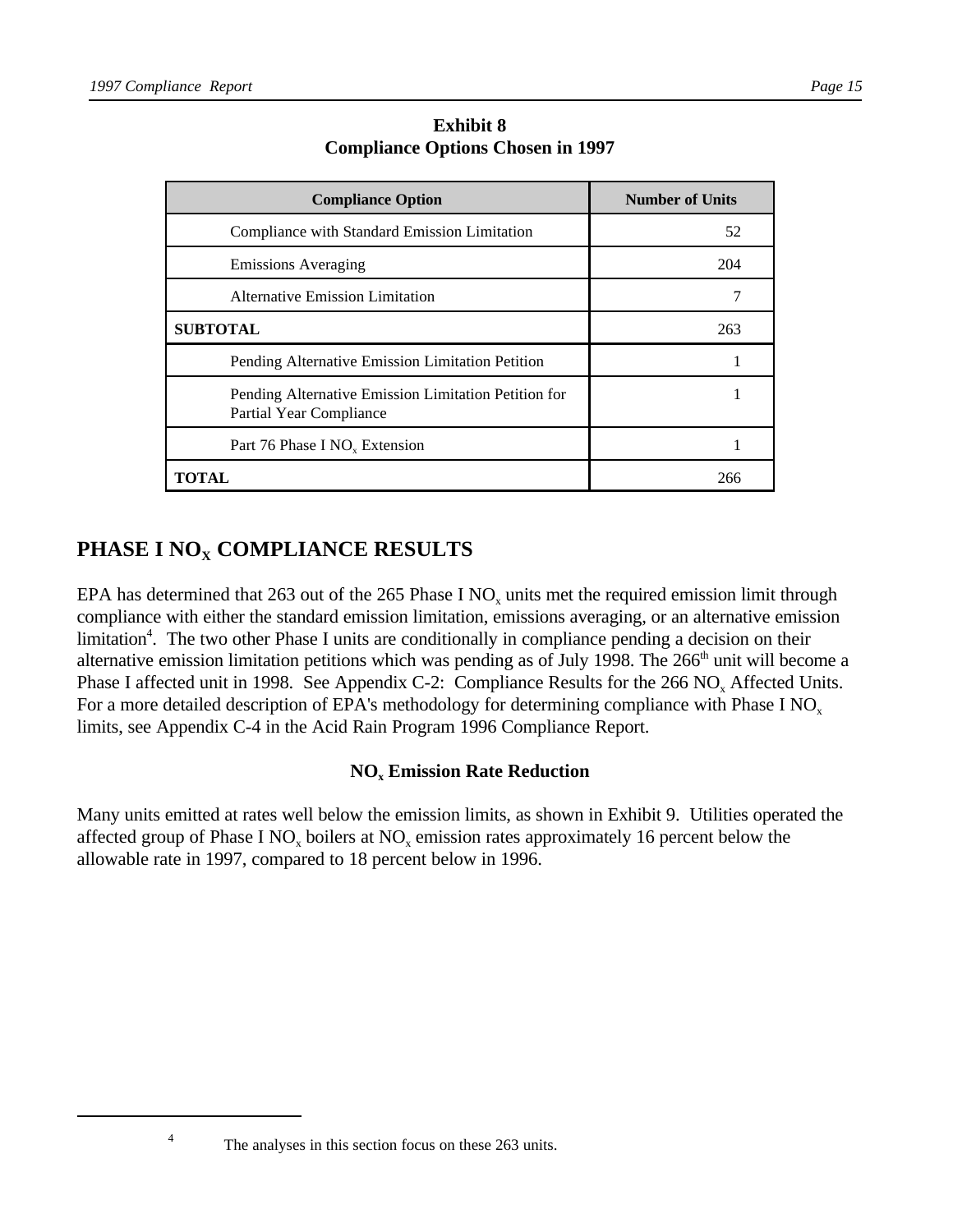| <b>Percent Below</b><br><b>Applicable Limit</b> | <b>Units Subject to</b><br><b>Standard Limit</b> | <b>Units Using</b><br><b>Averaging</b> | <b>Units Subject to</b><br><b>AEL Demonstration</b> | <b>Total</b> |
|-------------------------------------------------|--------------------------------------------------|----------------------------------------|-----------------------------------------------------|--------------|
| $0 - 10\%$                                      | 20                                               | 99                                     |                                                     | 123          |
| $10\% - 25\%$                                   | 15                                               | 87                                     |                                                     | 104          |
| More than 25%                                   |                                                  | 18                                     |                                                     | 36           |
| Total                                           | 52                                               | 204                                    |                                                     | 263          |

**Exhibit 9 Percentage Compliance Relative to Allowable Emission Rate in 1997**

From 1990<sup>5</sup> to 1997, the average  $NO_x$  emission rate of the 263 Phase I units declined by 42 percent (from 0.69 lb/mmBtu to 0.40 lb/mmBtu). As shown in Exhibit 10, on average, both Table 1 and substitution units were below the average Phase I emission limit of 0.48 lb/mmBtu (the 1997 heat input weighted average of the applicable limits).





# **NO<sup>x</sup> Mass Emissions Reduction**

Total NO<sub>x</sub> mass emissions also declined from 1990 to 1997, but not as significantly as the NO<sub>x</sub> emission rate. Exhibit 11 illustrates the change in  $NO_x$  mass emissions from 1990 to 1997 for Table 1 and substitution units. The Table 1 units exhibited a 36 percent reduction in  $NO<sub>x</sub>$  tons, and the substitution units showed a 16 percent reduction. For the 263 Phase I units, annual  $NO<sub>x</sub>$  emissions reductions

5

For a more detailed description of the 1990 baseline refer to the Acid Rain Program 1996 Compliance Report.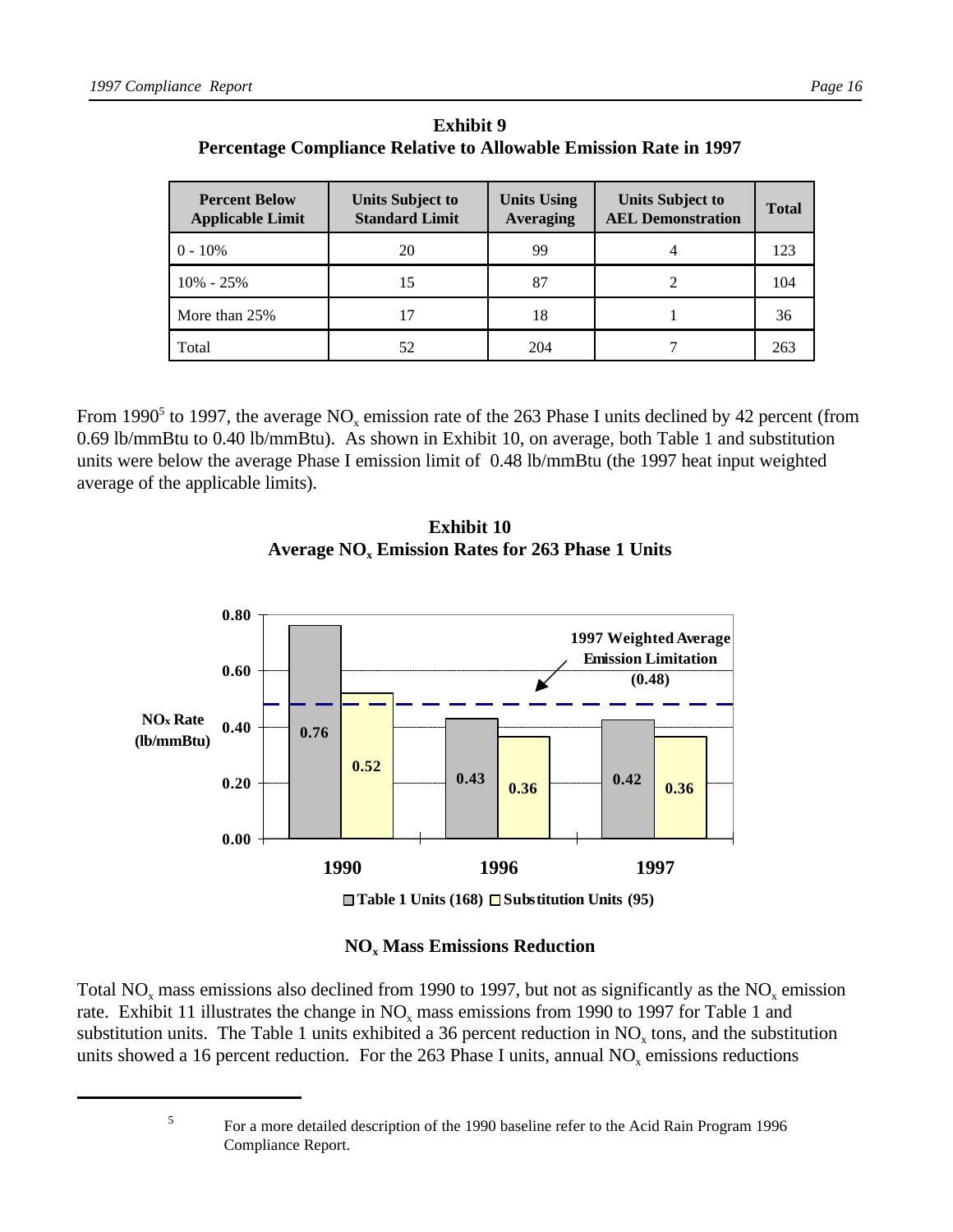between 1990 and 1997 totaled approximately 409,322 tons, or a 32 percent reduction. However,  $NO<sub>x</sub>$ mass emissions in 1997 increased slightly from 1996, attributable to greater electrical production, as evidenced by a five percent increase in heat input. Without further reductions in emissions rates,  $NO<sub>x</sub>$ emissions would be expected to rise with increased utilization. As in 1996, the lower percentage of reductions for substitution units is probably attributable to the fact that many of these units were already lower emitters subject to New Source Performance Standards (NSPS).



#### **Exhibit 11 NO<sup>x</sup> Mass Emissions for 263 Phase I Units**

# **PHASE II EARLY ELECTION UNITS**

#### **272 Units Were Subject to Early Election Requirements in 1997**

Nineteen ninety-seven was the first year in which utilities could choose to use the "Early Election" compliance option provided in Part 76. Owners and operators of 272 units applied for this option. Exhibit12 shows the number of Early Election units by boiler type.

| <b>Boiler Type</b>    | <b>Standard</b><br><b>Emission Limit</b> | <b>Operating Group 1,</b><br><b>Phase 2 Units</b> | <b>Early Election</b><br><b>Units</b> | <b>Percent of</b><br><b>Units Electing</b> |
|-----------------------|------------------------------------------|---------------------------------------------------|---------------------------------------|--------------------------------------------|
| Tangentially fired    | 0.45                                     | 300                                               | 170                                   | 56.7%                                      |
| Dry Bottom Wall-fired | 0.50                                     | 314                                               | 102                                   | 32.5%                                      |
| Total                 |                                          | 614                                               | 272                                   | 44.3%                                      |

**Exhibit 12 Distribution of 1997 Early Election Units by Boiler Type**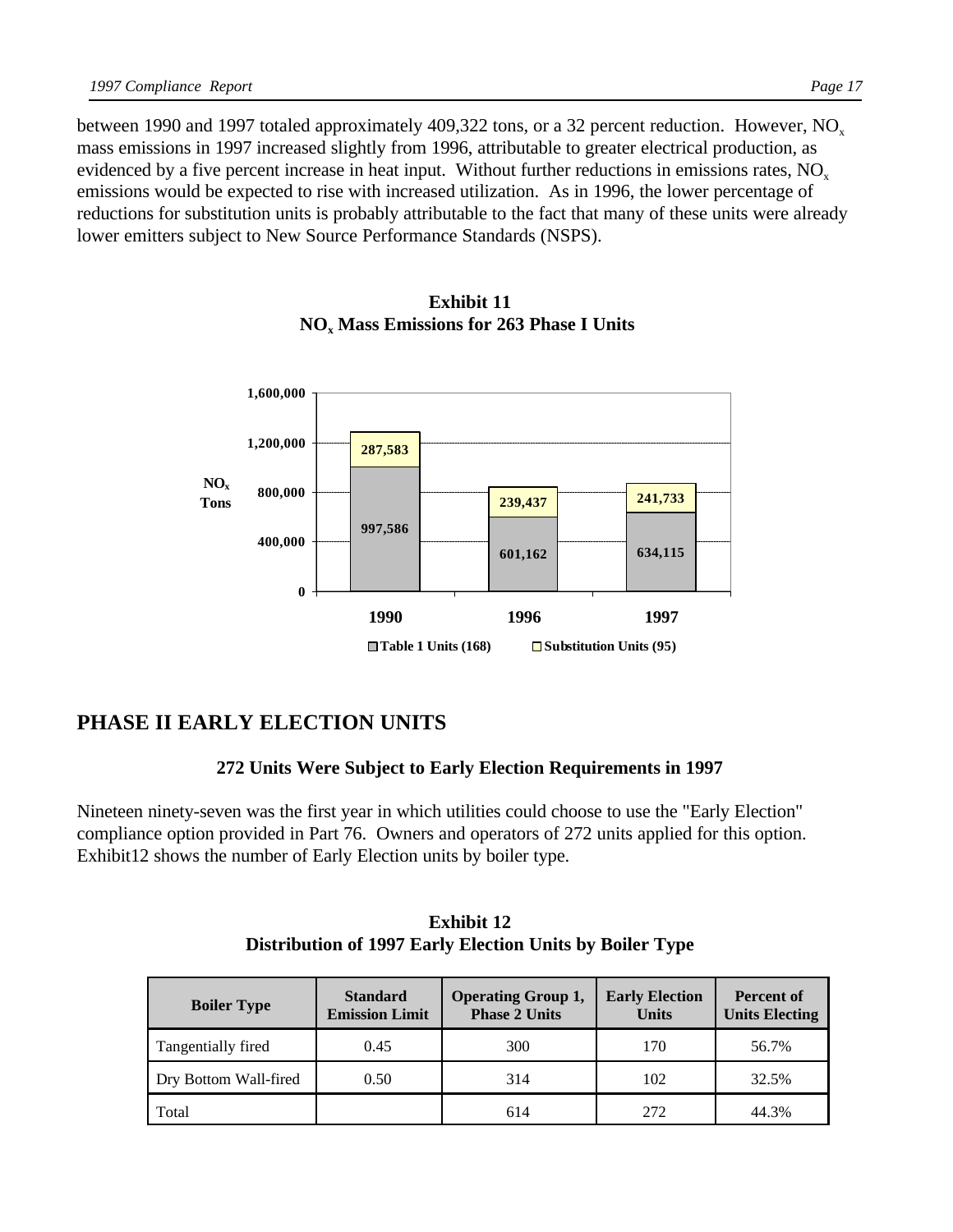# **PHASE II EARLY ELECTION COMPLIANCE RESULTS**

For 1997, EPA determined that 270 units complied with the Phase I, Group 1 emission limitations and have continued eligibility for Early Election in 1998 through 2007. An additional two units subject to Early Election complied with the Phase I, Group 1 emission limit, however, their compliance is pending, while their permit is being reviewed. See Appendix C-3: Compliance Results for the 272 Early Election Units in 1997.

## **NO<sup>x</sup> Emission Rate Reduction**

In 1997, many Early Election units emitted at rates well below the applicable emission limit, as shown in Exhibit 13. Utilities operated dry-bottom wall-fired boilers at  $NO<sub>x</sub>$  emission levels approximately 23 percent below the limit of 0.50 lb/mmBtu and tangentially fired boilers approximately 18 percent below the limit of 0.45 lb/mmBtu.

| <b>Percent Below Applicable</b><br><b>Emission Limitation</b> | <b>Early Election Units</b> |
|---------------------------------------------------------------|-----------------------------|
| $0 - 10\%$                                                    | 94                          |
| $10 - 25%$                                                    | 112                         |
| More than 25%                                                 | 66                          |
| Total                                                         | 272                         |

**Exhibit 13 Percentage Compliance Relative to Emission Limits**

Average NO<sub>x</sub> emission rates for Early Election units have declined by 17 percent, from 0.46 lb/mmBtu in 1990 to 0.38 lb/mmBtu in 1997. This decline is less dramatic than the decline at Phase I NO<sub>x</sub> units because 51 percent of the Early Election units are newer units already subject to the NSPS  $NO<sub>x</sub>$  emission limits. The overall  $NO<sub>x</sub>$  emission rate for these units is comparable to the average rate of 0.40 lb/mmBtu for all Phase I  $NO_x$  units.

Exhibit 14 summarizes the  $NO<sub>x</sub>$  emission rate reductions from 1990 to 1997 by boiler type for the 262 Early Election units which were operating in 1990.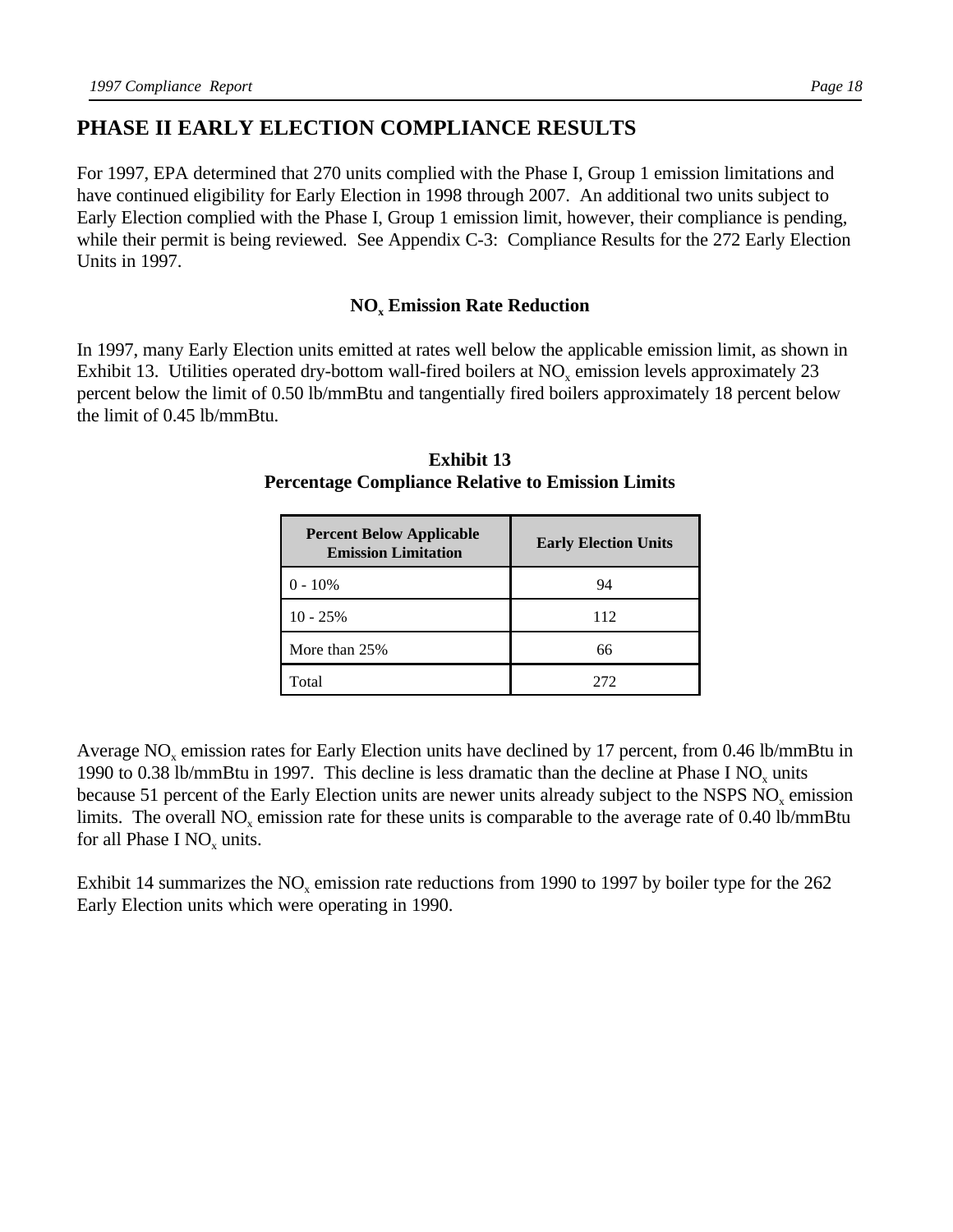



## **NO<sup>x</sup> Mass Emissions Reduction**

The total  $NO<sub>x</sub>$  mass emissions from the operating Early Election units increased by 23,887 tons (or 2 percent) from 1990 to 1997, reflecting an increase in utilization (see Exhibit 15). For the 262 Early Election units operating in 1990, heat input increased during the seven year period by approximately 24 percent.



**Exhibit 15 NO<sup>x</sup> Mass Emissions for 262 Early Election Units**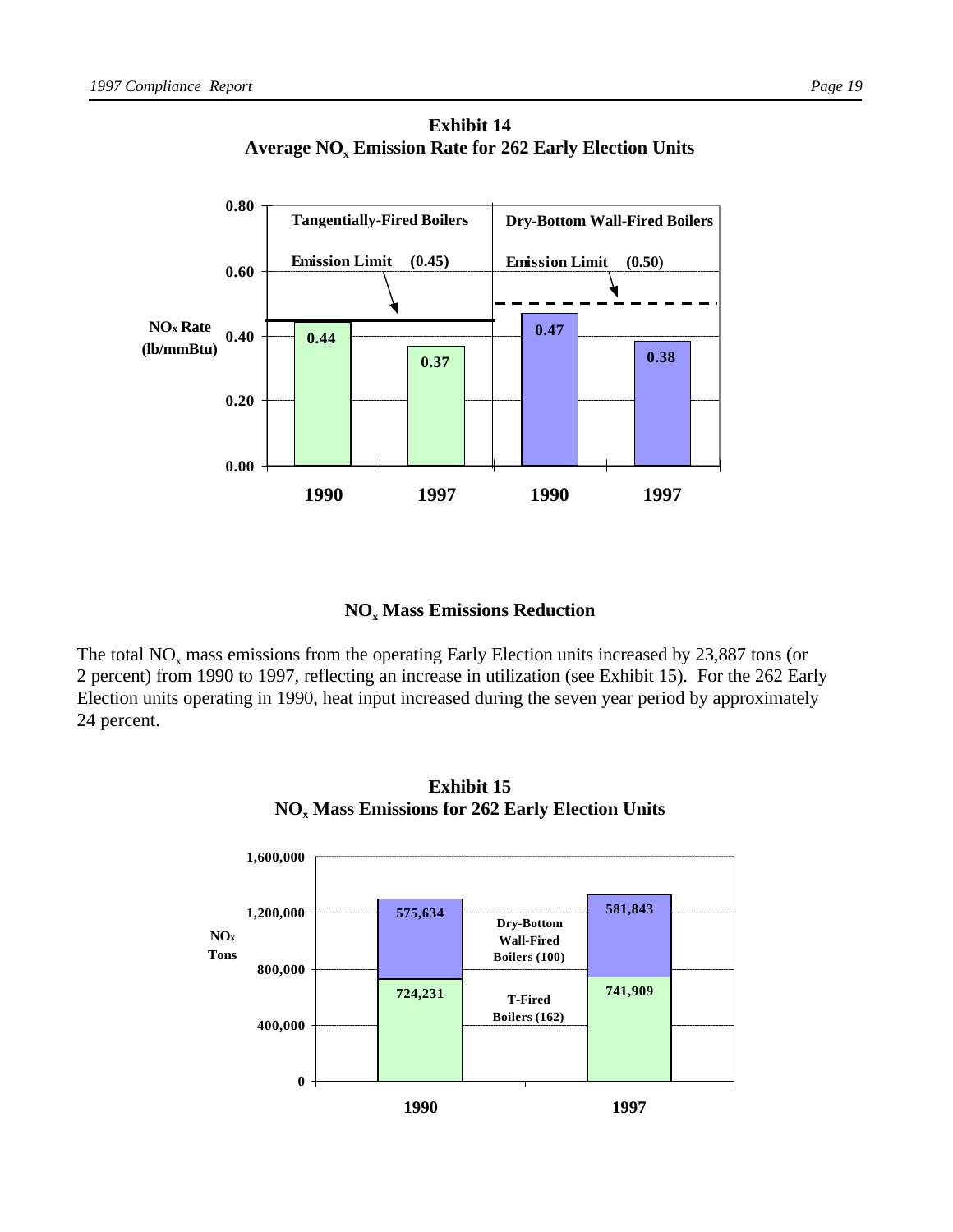# **SO<sup>2</sup> AND NO<sup>x</sup> MONITORING IN 1997**

In order to verify the reductions of  $SO_2$  and  $NO_x$  emissions mandated under the Clean Air Act and to support the  $SO_2$  allowance trading program, a fundamental objective of the Acid Rain Program is to ensure accurate accounting of pollutant emissions from affected boilers and turbines. To implement this objective, concentrations of emitted  $SO_2$  and  $NO_x$  from each affected unit (boiler or turbine) are measured and recorded using Continuous Emissions Monitoring Systems (CEMS) (or an approved alternate measurement method) certified by EPA to meet the high accuracy standards of the Acid Rain Program.

CEMS are used to determine  $SO_2$  mass emissions and  $NO_x$  emission rates.  $SO_2$  mass emissions are determined using CEMS to measure  $SO_2$  concentration and stack flow rate. NO<sub>x</sub> emission rates, on the other hand, are determined with  $NO_x$  and diluent gas ( $CO_2$  or  $O_2$ ) concentration monitors. These monitors are required to meet strict initial and on-going performance standards to demonstrate the accuracy, precision, and timeliness of their measurement capability.

One measure of the accuracy of a CEMS is the relative accuracy test audit (RATA), which is required for initial certification of a CEMS and for on-going quality assurance. The relative accuracy test audit ensures that the installed monitor measures the "true" value of the pollutant by comparing the monitor to a reference method which simultaneously measures the stack gas pollutant. Thus, the lower the relative accuracy resulting from the test audit, the more accurate the monitor. All monitoring systems must meet a certain relative accuracy standard in order to be qualified to report emissions to the Acid Rain Program; 10 percent for  $SO_2$  and  $NO_x$ , and 15 percent for flow (beginning January 1, 2000, the flow standard will also be 10 percent). As a further incentive for high quality maintenance, CEMS that achieve a superior accuracy result, less than or equal to 7.5 percent for  $SO_2$  and  $NO_x$  and less than or equal to 10 percent for flow (beginning January 1, 2000, the flow standard for superior accuracy will also be 7.5 percent), are granted a reduced frequency annual RATA requirement in place of the semiannual requirement. Because the RATA determines relative accuracy as an absolute value, it does not detect whether the difference between the reference method values and the readings from the CEMS being tested is due to random error or to systematic bias. Therefore, an additional test is required to ensure that emissions are not underestimated: the bias test. This test determines if the CEMS is systematically biased low compared to the reference method and if so, a bias adjustment factor is calculated and applied to all reported data from that monitoring system to ensure there is no systematic underreporting. Exhibit 16 highlights the relative accuracy results achieved by Acid Rain CEMS in 1997.

**Exhibit 16 1997 Relative Accuracy Test Audit (RATA) Results**

|                                               | $SO2$ Concentration | <b>Volumetric Flow Rate</b> | $NOx$ Rate |
|-----------------------------------------------|---------------------|-----------------------------|------------|
| Mean Relative Accuracy                        | 3.9%                | 4.2%                        | 4.0%       |
| Median Relative Accuracy                      | 3.2%                | 3.5%                        | 3.3%       |
| Percent Meeting Relative Accuracy<br>Standard | 97%                 | 99%                         | 97%        |

Another metric used to determine the effectiveness of a CEMS is the percentage of hours that a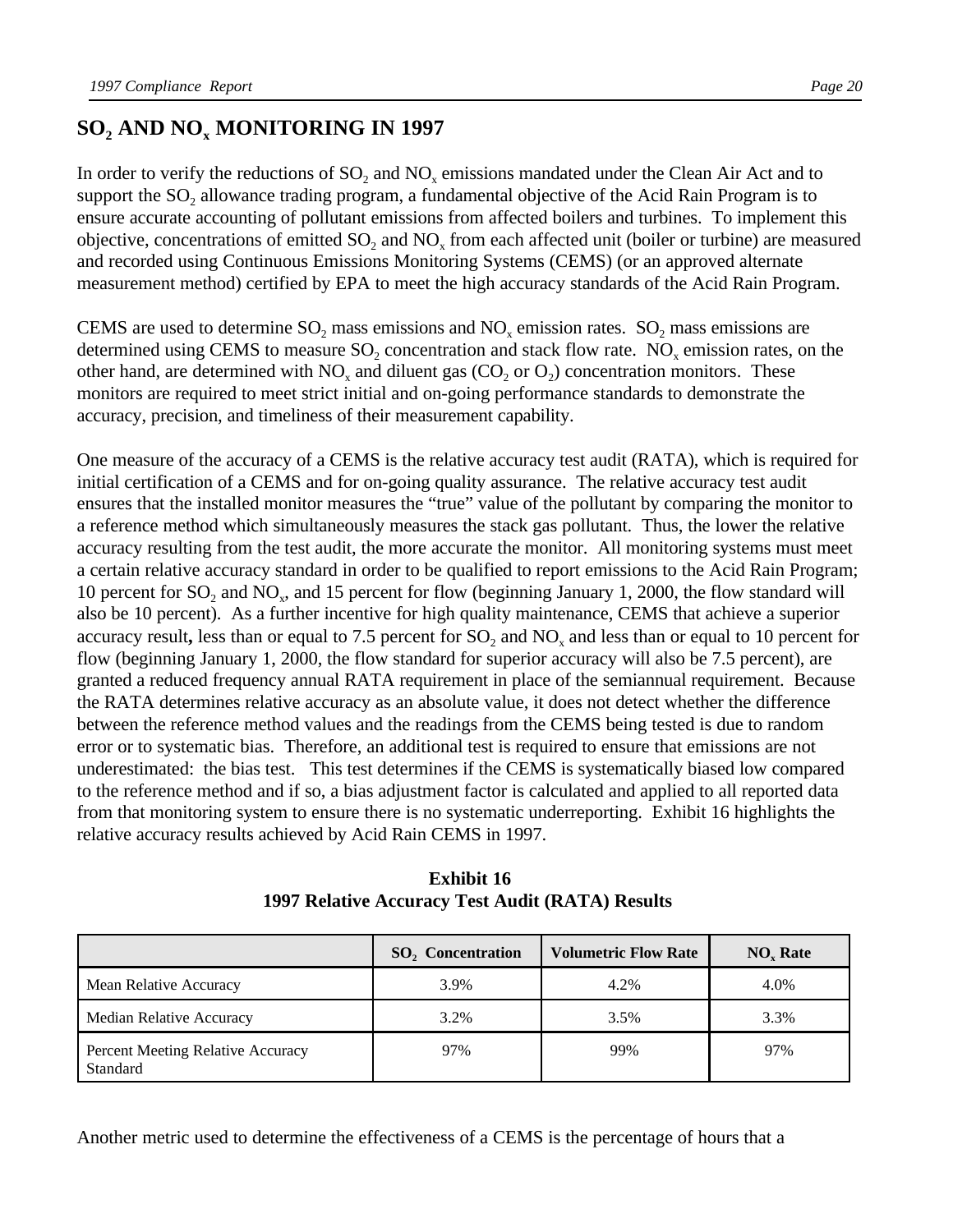monitoring system is operating properly and meeting all performance standards and therefore, able to record and report an emissions value. This metric is defined as the percent monitor availability (PMA). Exhibit 17 shows the monitor availabilities reported in 1997 and indicates that the CEMS used to determine  $SO_2$  mass emissions and  $NO_x$  emission rates are well maintained and fulfilling the high performance standards required by the Acid Rain Program.

| <b>Parameter</b> | Median % Availability at End of 1997 |                          |  |
|------------------|--------------------------------------|--------------------------|--|
|                  | <b>Coal-Fired Units</b>              | <b>Oil and Gas Units</b> |  |
| SO <sub>2</sub>  | 99.3                                 | 98.3                     |  |
| Flow             | 99.6                                 | 98.7                     |  |
| NO.              | 99 I                                 | 97.7                     |  |

#### **Exhibit 17 1997 CEMS Availability**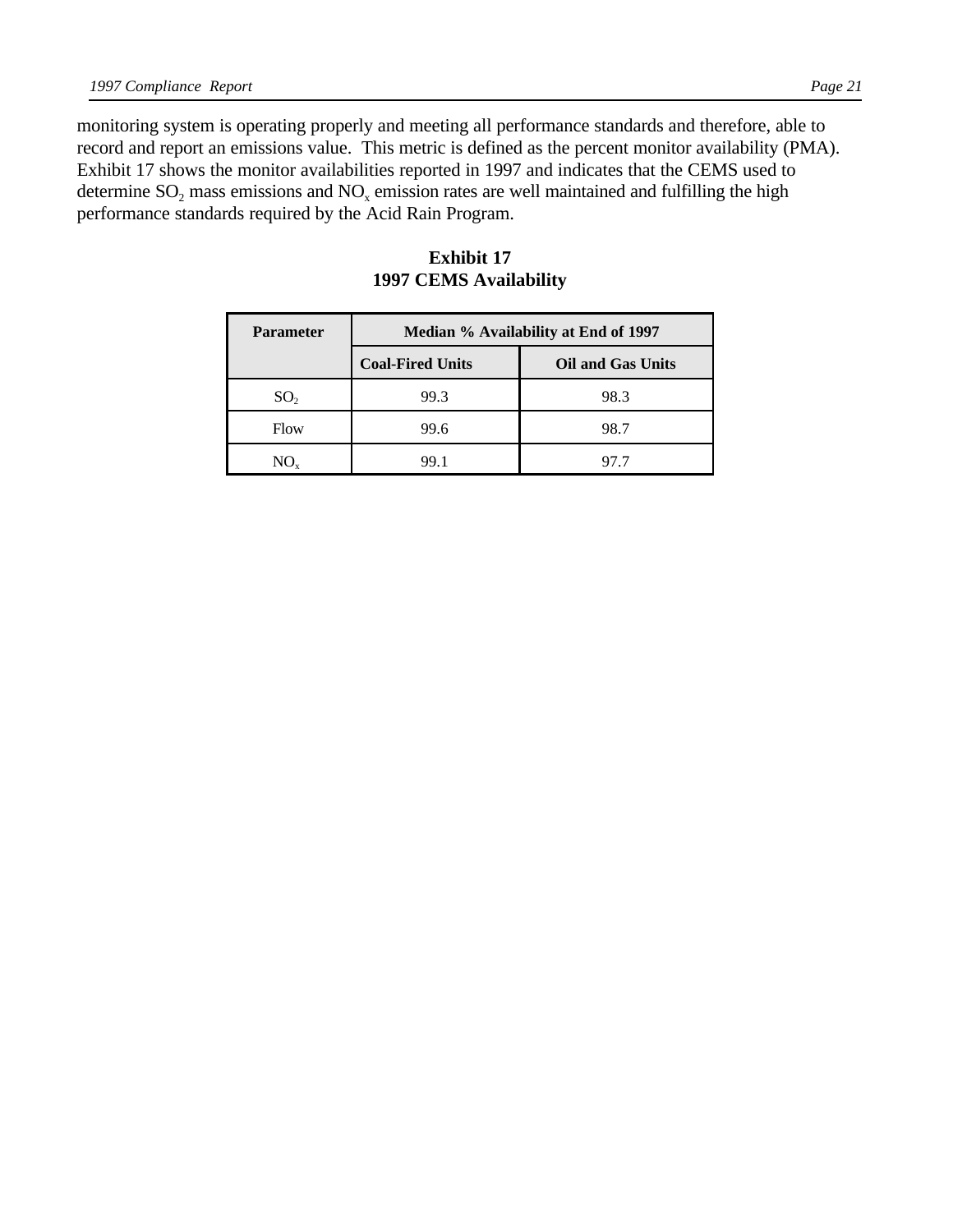# **CONCLUSION**

Both the Acid Rain Program's rate-based approach to  $NO_x$  reduction and cap-and-trade approach to  $SO_2$ reduction have been very successful. In 1997, all 502 Phase I affected utility units not only met their compliance goals, but exceeded them, achieving an overall reduction of  $409,322$  tons of  $NO<sub>x</sub>$  from 1990 levels despite an increase in generation, and maintaining the extraordinary reductions of more than 5 million tons of  $SO_2$  from 1980 levels, first achieved in 1995. Additionally, the 272 Phase II units newly affected for  $NO<sub>x</sub>$  in 1997 under the early election program had increased emissions of only two percent since 1990, while their utilization increased by 24 percent during the same period.

Exceedance of compliance goals translates into additional environmental and health benefits. For example, the greater and earlier reductions of  $SO_2$  have resulted in a 10 - 25 percent drop in rainfall acidity in the Northeast in 1995<sup>6</sup>.

One factor mitigating the benefit of the overcompliance in the  $SO_2$  program, of course, is the ability to use banked allowances in the future. The 40 percent of 1995 allowances, 35 percent of 1996 allowances, and 23 percent of 1997 allowances that were not retired for compliance purposes can be used to cover emissions in a later year. However, immediate health and environmental benefits are arguably more valuable than a benefit several years from now.

The  $NO<sub>x</sub>$  program, based on the more traditional rate-based approach, offers less flexibility and displays a lesser degree of overcompliance. It requires each unit to achieve reductions or, at a minimum, for a group of units to achieve an average emission rate equal to or lower than their individual limits. This approach does not allow emission reductions in one year to be used in another year, and as a result, the incentive to overcomply is diminished.

The pattern and certainty of emissions reductions over time will also differ between the two programs. After the year 2000 when both programs are in full implementation,  $SO_2$  emissions are expected to decline steadily to the emissions cap level of 8.95 million tons, whereas  $NO<sub>x</sub>$  emissions, in the absence of an emissions cap, are expected to rise as existing sources are utilized more and new sources, which are not required to offset their emissions, are built and operated.

Despite these differences, both the  $SO_2$  and  $NO_x$  components of the Acid Rain Program have been very successful in 1997. The significant progress evident at this stage of the program is encouraging. Through the continued efforts of Phase I participants and by additional reductions from Phase II units beginning in 2000, the long term goals of the Acid Rain Program  $-$  a 10 million ton reduction of  $SO<sub>2</sub>$ emissions and two million ton reduction of  $NO_x$  emissions -- will be achieved.

<sup>6</sup> U.S. Geological Survey, Trends in Precipitation Chemistry in the United States, 1983-94 - An Analysis of the Effects in 1995 of Phase I of the CAAA of 1990, Title IV, USGS 96-0346, Washington, DC, June 1996.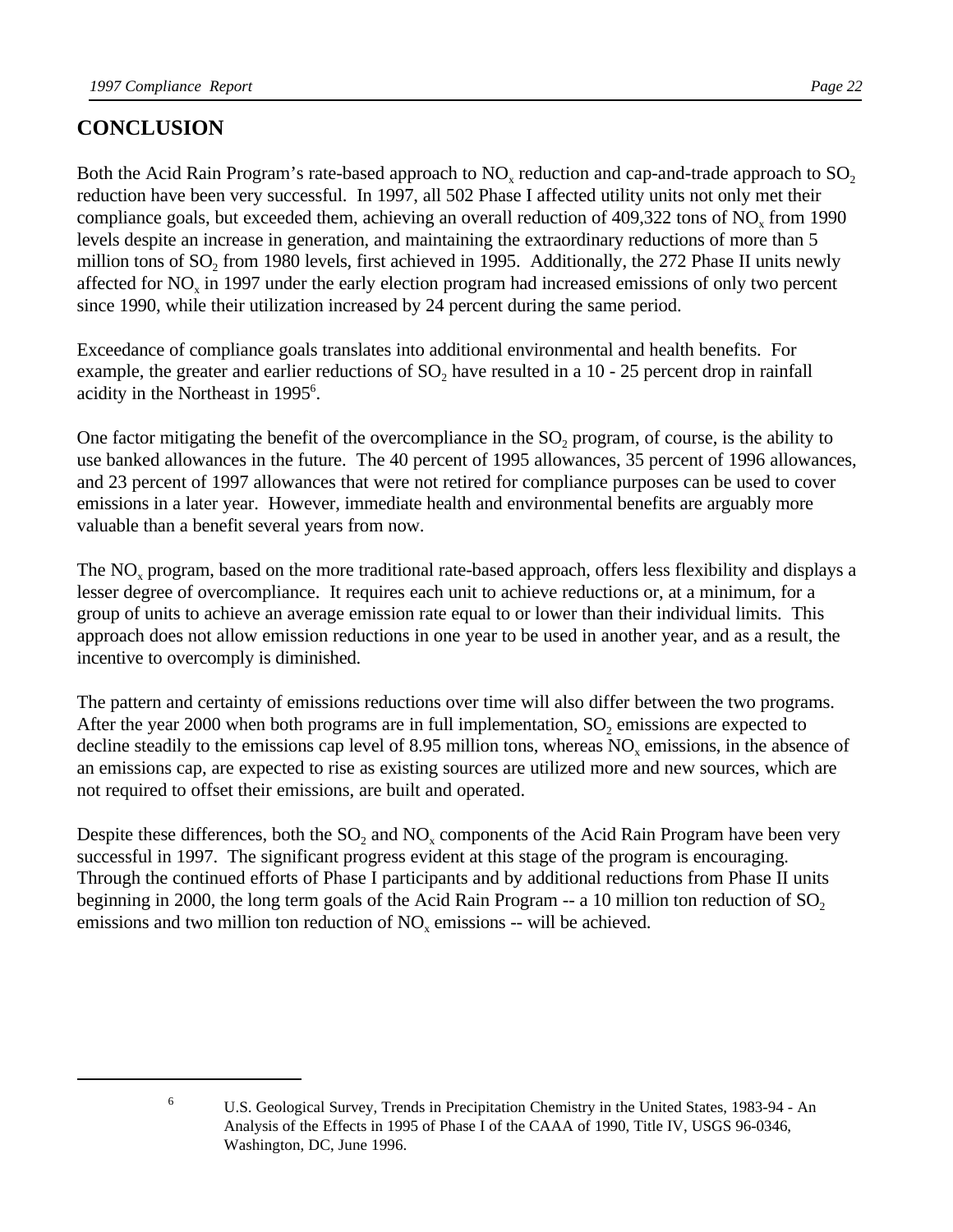| $S_{\mathbf{T}}$ | <b>Plant Name</b> | Unit ID                                      | $\underline{SO2}$                 | $NOx$                       | $S_{\mathbf{T}}$ | <b>Plant Name</b>        | Unit ID                                                                 | $\underline{SO2}$            | $\overline{\text{N0x}}$                                                               |
|------------------|-------------------|----------------------------------------------|-----------------------------------|-----------------------------|------------------|--------------------------|-------------------------------------------------------------------------|------------------------------|---------------------------------------------------------------------------------------|
| AL               | Charles R Lowman  | $\overline{\mathbf{c}}$<br>3                 |                                   | E<br>${\bf E}$              | $\rm CO$         | Cherokee                 | $\mathfrak 3$<br>$\overline{4}$                                         |                              | E<br>${\bf E}$                                                                        |
| ${\rm AL}$       | Colbert           | 1<br>$\sqrt{2}$                              | $\checkmark$                      | $\checkmark$                | CO               | Pawnee                   | $\mathbf{1}$                                                            |                              | E                                                                                     |
|                  |                   | 3<br>$\overline{\mathbf{4}}$                 | ✓<br>$\checkmark$<br>$\checkmark$ | ✓<br>$\checkmark$<br>✓      | CO               | Rawhide                  | 101                                                                     |                              | E                                                                                     |
|                  |                   | 5                                            | $\checkmark$                      | $\checkmark$                | CO               | Ray D Nixon              | $\mathbf{1}$                                                            |                              | E                                                                                     |
| AL               | E C Gaston        | $\mathbf{1}$<br>$\mathbf{2}$                 | $\checkmark$<br>$\checkmark$      | $\checkmark$<br>✓           | CO               | Valmont                  | $\sqrt{5}$                                                              |                              | ${\bf E}$                                                                             |
|                  |                   | 3<br>$\overline{\mathbf{4}}$                 | $\checkmark$<br>$\checkmark$      | $\checkmark$<br>✓           | <b>CT</b>        | <b>Bridgeport Harbor</b> | BHB3                                                                    |                              | E                                                                                     |
|                  |                   | 5                                            | $\checkmark$                      | $\checkmark$                | FL               | <b>Big Bend</b>          | <b>BB01</b><br><b>BB02</b>                                              | ✓<br>$\checkmark$            |                                                                                       |
| AL               | Gadsden           | $\mathbf{1}$<br>$\overline{2}$               | $\checkmark$<br>$\checkmark$      | $\checkmark$<br>✓           |                  |                          | <b>BB03</b><br><b>BB04</b>                                              | $\checkmark$<br>$\checkmark$ | ✓                                                                                     |
| AR               | Flint Creek       | 1                                            |                                   | ${\bf E}$                   | FL               | C D McIntosh             | $\mathfrak{Z}$                                                          |                              | Ε                                                                                     |
| AR               | Independence      | $\,1\,$<br>$\overline{c}$                    |                                   | ${\bf E}$<br>${\bf E}$      | FL               | Crist                    | 4<br>5<br>6                                                             | ✓<br>✓<br>$\checkmark$       | ✓<br>✓<br>✓                                                                           |
| AR               | White Bluff       | $\mathbf{1}$<br>$\overline{2}$               |                                   | E<br>${\bf E}$              |                  |                          | $\tau$                                                                  | ✓                            | ✓                                                                                     |
| AZ               | Apache            | $\sqrt{2}$<br>3                              |                                   | ${\bf E}$<br>E              | FL               | Crystal River            | $\overline{c}$<br>$\overline{4}$<br>5                                   |                              | E<br>E<br>E                                                                           |
| AZ               | Cholla            | $\mathbf{1}$                                 |                                   | E                           | FL               | Deerhaven                | B <sub>2</sub>                                                          |                              | E                                                                                     |
|                  |                   | $\overline{c}$<br>3<br>4                     |                                   | E<br>${\bf E}$<br>E         | FL               | St Johns River           | $\mathbf{1}$<br>$\overline{2}$                                          |                              | E<br>${\bf E}$                                                                        |
| AZ               | Coronado          | U1B<br>U2B                                   |                                   | E<br>${\bf E}$              | FL               | Scholz                   | $\mathbf{1}$<br>$\boldsymbol{2}$                                        | ✓                            | ✓<br>$\checkmark$                                                                     |
|                  | AZ Navajo         | $\mathbf{1}$<br>$\sqrt{2}$<br>$\overline{3}$ |                                   | ${\bf E}$<br>E<br>${\bf E}$ | FL               | Seminole                 | $\mathbf{1}$<br>$\sqrt{2}$                                              |                              | E<br>${\bf E}$                                                                        |
| AZ               | Springerville     | $\mathbf{1}$<br>$\overline{c}$               |                                   | ${\bf E}$<br>$\mathbf E$    |                  | GA Arkwright             | $\mathbf{1}$<br>$\sqrt{2}$<br>$\overline{\mathbf{3}}$<br>$\overline{4}$ |                              | $\checkmark$<br>$\checkmark$<br>$\checkmark$                                          |
|                  | CO Craig          | C1<br>C <sub>2</sub><br>C <sub>3</sub>       |                                   | E<br>${\bf E}$<br>${\bf E}$ |                  | GA Bowen                 | $1{\rm BLR}$<br>$2{\rm BLR}$<br>3BLR                                    | ✓<br>✓                       | $\checkmark$<br>$\begin{array}{c} \checkmark \\ \checkmark \\ \checkmark \end{array}$ |
|                  | CO Comanche       | $\mathbf{1}$<br>$\overline{c}$               |                                   | ${\bf E}$<br>${\bf E}$      |                  |                          | 4BLR                                                                    | ✓<br>✓                       |                                                                                       |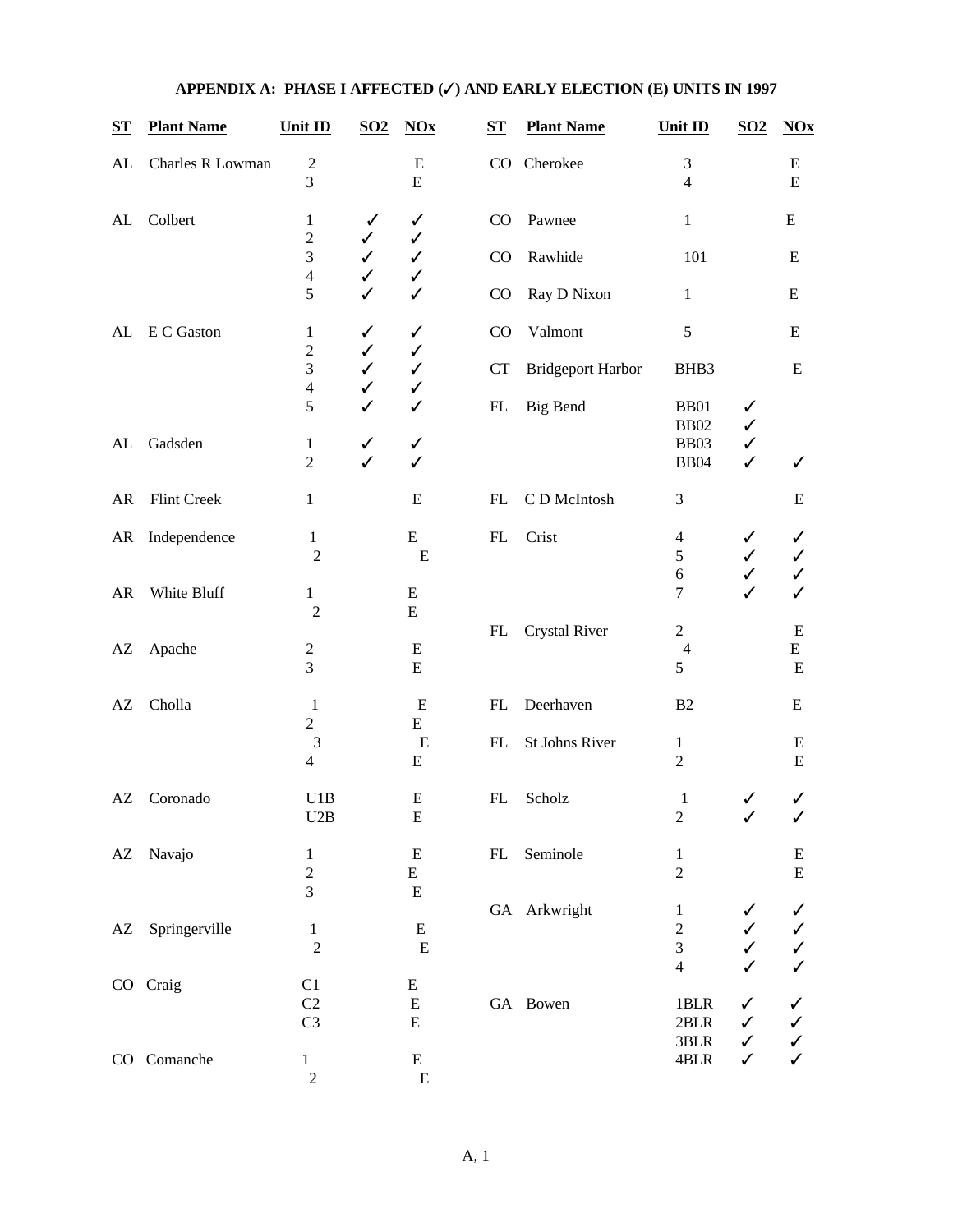| $S_{\mathbf{T}}$ | <b>Plant Name</b>     | Unit ID                                   | $\underline{SO2}$ | $NOx$             | $S_{1}$                         | <b>Plant Name</b>  | Unit ID                  | $\underline{SO2}$ | $\underline{NOx}$ |
|------------------|-----------------------|-------------------------------------------|-------------------|-------------------|---------------------------------|--------------------|--------------------------|-------------------|-------------------|
|                  | GA Hammond            | $\mathbf{1}$                              | ✓                 | ✓                 | IA                              | Lansing            | $\overline{4}$           |                   | ${\bf E}$         |
|                  |                       | $\overline{c}$                            | ✓                 | ✓                 |                                 |                    |                          |                   |                   |
|                  |                       | $\overline{\mathbf{3}}$<br>$\overline{4}$ | ✓<br>✓            | $\checkmark$<br>✓ | IA                              | Louisa             | 101                      |                   | E                 |
|                  |                       |                                           |                   |                   | IA                              | Milton L Kapp      | $\overline{c}$           | ✓                 | ✓                 |
|                  | GA Harllee Branch     | 1                                         | ✓                 |                   |                                 |                    |                          |                   |                   |
|                  |                       | $\overline{c}$                            | ✓                 | $\checkmark$      | IA                              | Ottumwa            | $\mathbf{1}$             |                   | E                 |
|                  |                       | $\overline{3}$                            | ✓                 |                   |                                 |                    |                          |                   |                   |
|                  |                       | $\overline{4}$                            |                   |                   | IA                              | Prairie Creek      | $\overline{4}$           | $\checkmark$      | ✓                 |
|                  | GA Jack Mcdonough     | MB1                                       | ✓                 | ✓                 | IA                              | Riverside          | 9                        | ✓                 | ✓                 |
|                  |                       | MB2                                       | ✓                 | ✓                 |                                 |                    |                          |                   |                   |
|                  |                       |                                           |                   |                   | $\mathbf{I}$                    | Baldwin            | $\mathbf{1}$             | ✓                 |                   |
|                  | GA Kraft              | $\mathbf{1}$                              | ✓                 | ✓                 |                                 |                    | $\overline{c}$           | ✓                 |                   |
|                  |                       | $\boldsymbol{2}$                          | ✓                 | ✓                 |                                 |                    | $\overline{3}$           | $\checkmark$      | ✓                 |
|                  |                       | $\overline{3}$                            | ✓                 | ✓                 |                                 |                    |                          |                   |                   |
|                  |                       |                                           |                   |                   | $\mathbf{I}$                    | Coffeen            | $\mathbf{1}$             | ✓                 |                   |
|                  | GA Mcintosh           | $\,1$                                     | ✓                 | $\checkmark$      |                                 |                    | $\overline{2}$           | ✓                 |                   |
|                  | GA Mitchell           | 3                                         | ✓                 | $\checkmark$      | ${\rm IL}$                      | Collins            | $\mathbf{1}$             | ✓                 |                   |
|                  |                       |                                           |                   |                   |                                 |                    | $\overline{c}$           | $\checkmark$      |                   |
|                  | GA Scherer            | $\mathfrak{Z}$                            |                   | $\checkmark$      |                                 |                    | $\overline{3}$           | $\checkmark$      |                   |
|                  |                       | $\overline{4}$                            |                   | ${\bf E}$         |                                 |                    |                          |                   |                   |
|                  |                       |                                           |                   |                   | $\mathop{\mathrm{IL}}\nolimits$ | Crawford           | $\boldsymbol{7}$         |                   | E                 |
|                  | GA Wansley            | $\mathbf{1}$                              | ✓                 | ✓                 |                                 |                    | $8\,$                    |                   | ${\bf E}$         |
|                  |                       | $\overline{c}$                            | $\checkmark$      | ✓                 |                                 |                    |                          |                   |                   |
|                  |                       |                                           |                   |                   | $\mathop{\mathrm{IL}}\nolimits$ | Dallman            | 33                       |                   | ${\bf E}$         |
|                  | GA Yates              | Y1BR                                      | ✓                 | ✓                 |                                 |                    |                          |                   |                   |
|                  |                       | Y2BR                                      | ✓                 | ✓                 | $\mathbf{I}$                    | Fisk               | 19                       |                   | E                 |
|                  |                       | Y3BR                                      | ✓                 | ✓                 |                                 |                    |                          |                   |                   |
|                  |                       | Y4BR                                      | ✓                 | $\checkmark$      | $\mathop{\mathrm{IL}}\nolimits$ | <b>Grand Tower</b> | 7                        | ✓                 | ✓                 |
|                  |                       | Y5BR                                      | ✓                 | $\checkmark$      |                                 |                    | $8\,$                    | ✓                 | ✓                 |
|                  |                       | Y6BR                                      | ✓                 | $\checkmark$      |                                 |                    | 9                        | ✓                 | $\checkmark$      |
|                  |                       | Y7BR                                      | ✓                 | ✓                 |                                 |                    |                          |                   |                   |
|                  |                       |                                           |                   |                   | $\mathbf{I}$                    | Havana             | $\mathbf{1}$             | ✓                 |                   |
| IA               | Ames                  | 7                                         |                   |                   |                                 |                    |                          |                   |                   |
|                  |                       | $8\,$                                     |                   | E<br>${\bf E}$    |                                 |                    | $\overline{c}$<br>3      | ✓                 |                   |
|                  |                       |                                           |                   |                   |                                 |                    | $\overline{\mathcal{L}}$ |                   |                   |
|                  |                       |                                           |                   |                   |                                 |                    |                          | ✓                 |                   |
| IA               | <b>Burlington</b>     | $\mathbf 1$                               | ✓                 | ✓                 |                                 |                    | 5                        | ✓                 |                   |
|                  |                       |                                           |                   |                   |                                 |                    | 6                        | ✓                 |                   |
| IA               | <b>Council Bluffs</b> | $\mathbf{1}$                              |                   | ${\bf E}$         |                                 |                    | $\boldsymbol{7}$         | ✓                 |                   |
|                  |                       | $\overline{c}$<br>$\overline{3}$          |                   | ${\bf E}$         |                                 |                    | $\,8\,$                  |                   |                   |
|                  |                       |                                           |                   | ${\bf E}$         |                                 |                    |                          |                   |                   |
|                  |                       |                                           |                   |                   | $\hbox{I\!L}$                   | Hennepin           | $\sqrt{2}$               | ✓                 |                   |
| IA               | Des Moines            | 11                                        |                   |                   |                                 |                    |                          |                   |                   |
|                  |                       |                                           |                   |                   | $\hbox{I\!L}$                   | Hutsonville        | 5                        | $\checkmark$      |                   |
| IA               | George Neal North     | $\mathbf{1}$                              |                   |                   |                                 |                    | $\sqrt{6}$               |                   |                   |
|                  |                       | $\frac{2}{3}$                             |                   | ${\bf E}$         |                                 |                    |                          |                   |                   |
|                  |                       |                                           |                   | E                 |                                 |                    |                          |                   |                   |
| IA               | George Neal South     | $\overline{4}$                            |                   | E                 |                                 |                    |                          |                   |                   |
|                  |                       |                                           |                   |                   |                                 |                    |                          |                   |                   |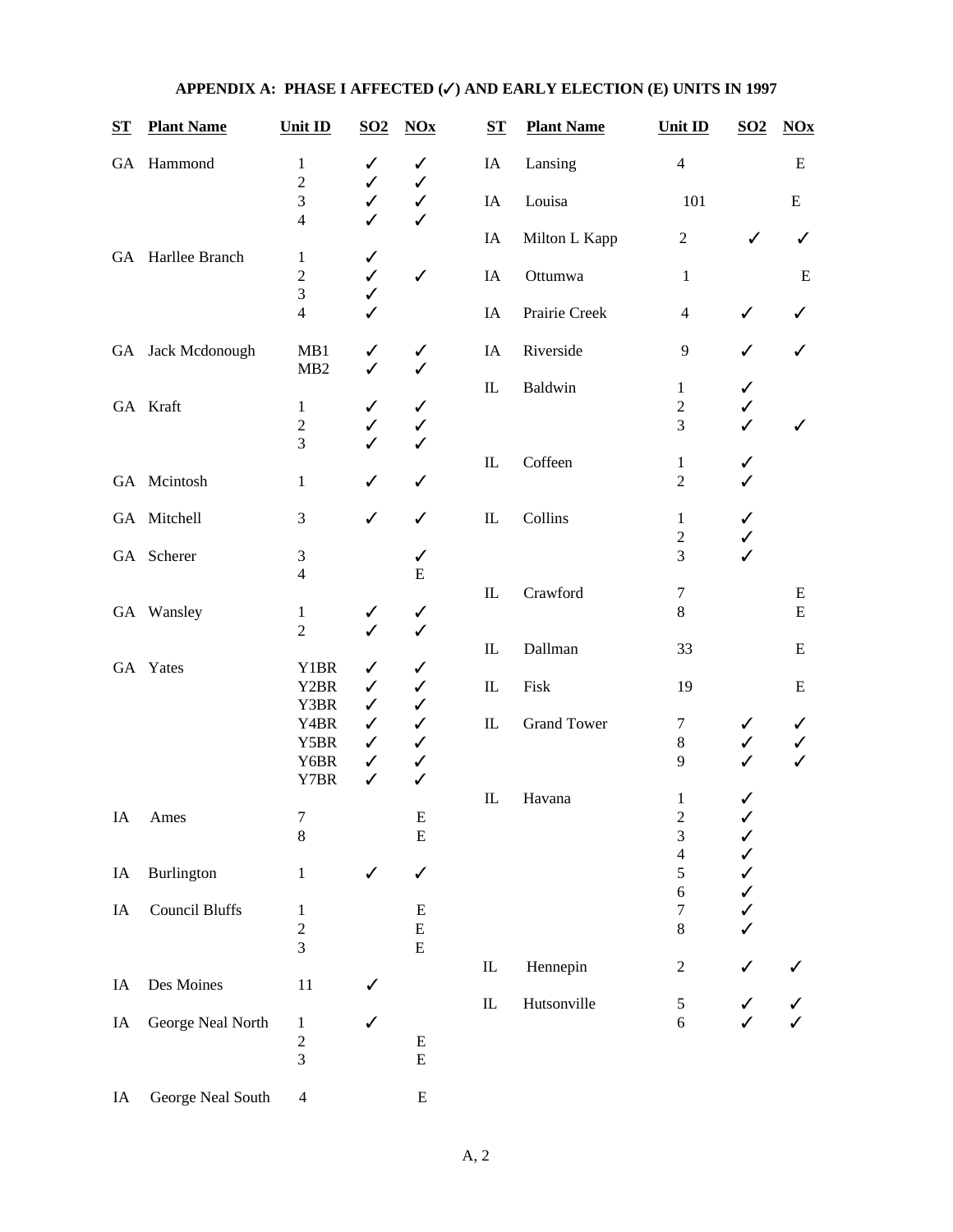| $S_{\mathbf{T}}$           | <b>Plant Name</b>   | <b>Unit ID</b>                                      | $\underline{\mathbf{SO2}}$ | $NOx$                                             | $S_{\mathbf{T}}$         | <b>Plant Name</b>    | <b>Unit ID</b>                                      | S <sub>02</sub>   | $\overline{\text{N0x}}$                          |
|----------------------------|---------------------|-----------------------------------------------------|----------------------------|---------------------------------------------------|--------------------------|----------------------|-----------------------------------------------------|-------------------|--------------------------------------------------|
| $\rm IL$                   | Joppa Steam         | $\mathbf{1}$<br>$\mathbf{2}$<br>$\mathfrak{Z}$<br>4 | ✓<br>✓<br>✓<br>✓           | ✓<br>$\checkmark$<br>$\checkmark$<br>$\checkmark$ | IN                       | Dean H Mitchell      | $\overline{4}$<br>5<br>6<br>11                      |                   | ${\bf E}$<br>${\bf E}$<br>${\bf E}$<br>${\bf E}$ |
|                            |                     | $\sqrt{5}$<br>6                                     | ✓<br>✓                     | $\checkmark$<br>$\checkmark$                      | IN                       | Elmer W Stout        | 50<br>60                                            | ✓<br>✓            | ✓<br>✓                                           |
| $\rm IL$                   | Kincaid             | $\mathbf{1}$<br>$\overline{2}$                      | ✓<br>✓                     |                                                   |                          |                      | 70                                                  | ✓                 | ✓                                                |
| $\mathop{\rm IL}\nolimits$ | Meredosia           | 01<br>02                                            | ✓<br>✓                     | $\checkmark$<br>$\checkmark$                      | $\ensuremath{\text{IN}}$ | F B Culley           | $\boldsymbol{2}$<br>3                               | ✓                 | ✓<br>✓                                           |
|                            |                     | 03<br>04                                            | $\checkmark$<br>✓          | $\checkmark$<br>$\checkmark$                      | $\mathbb{I}\mathcal{N}$  | Frank E Ratts        | 1SG1<br>$2SG1$                                      | ✓<br>✓            | ✓<br>✓                                           |
|                            |                     | 05<br>06                                            | ✓<br>✓                     | $\checkmark$                                      | IN                       | Gibson               | $\mathbf{1}$<br>$\boldsymbol{2}$                    | ✓<br>✓            | ✓<br>✓                                           |
| $\hbox{I\!L}$              | Newton              | $\mathbf{1}$<br>$\overline{2}$                      | ✓<br>✓                     | ✓<br>$\checkmark$                                 |                          |                      | 3<br>$\overline{4}$                                 | ✓<br>✓            | ✓<br>✓                                           |
| $\mathop{\rm IL}\nolimits$ | Vermilion           | $\mathbf{1}$<br>$\overline{2}$                      | ✓<br>✓                     | $\checkmark$<br>✓                                 | $\mathbb{I}\mathcal{N}$  | H T Pritchard        | 3<br>$\overline{\mathcal{L}}$<br>$\mathfrak s$      | ✓                 | ✓<br>✓<br>✓                                      |
| $\hbox{I\!L}$              | Waukegan            | 7<br>8                                              |                            | ${\bf E}$<br>${\bf E}$                            |                          |                      | 6                                                   | ✓                 | ✓                                                |
| $\rm IL$                   | Will County         | $\mathfrak 3$<br>$\overline{\mathcal{L}}$           |                            | ${\bf E}$<br>${\bf E}$                            | IN                       | Merom                | 1SG1<br>2SG1                                        |                   | E<br>${\bf E}$                                   |
| $\rm IL$                   | Wood River          | $\mathbf{1}$                                        | ✓                          |                                                   | IN                       | Michigan City        | 12                                                  | ✓                 |                                                  |
| IN                         | A B Brown           | $\mathbf{1}$<br>$\overline{2}$                      |                            | ${\bf E}$<br>${\bf E}$                            | IN                       | Petersburg           | $\mathbf{1}$<br>$\mathbf{2}$<br>$\mathfrak{Z}$<br>4 | ✓<br>✓            | ✓                                                |
| IN                         | Bailly              | 7<br>$\,8\,$                                        | ✓<br>✓                     |                                                   | $\ensuremath{\text{IN}}$ | R M Schahfer         | 15<br>$17\,$                                        |                   | ${\bf E}$<br>E                                   |
| IN                         | <b>Breed</b>        | $\mathbf{1}$                                        | ✓                          |                                                   |                          |                      | 18                                                  |                   | ${\bf E}$                                        |
| IN                         | Cayuga              | $\mathbf{1}$<br>$\overline{2}$                      | ✓                          | $\checkmark$<br>$\checkmark$                      | IN                       | R Gallagher          | $\mathbf{1}$<br>$\overline{c}$<br>3                 | ✓<br>$\checkmark$ | ✓<br>✓<br>✓                                      |
| IN                         | <b>Clifty Creek</b> | $\mathbf{1}$<br>$\overline{c}$                      | ✓<br>✓                     |                                                   |                          |                      | $\overline{4}$                                      |                   | $\checkmark$                                     |
|                            |                     | $\mathfrak{Z}$<br>$\overline{\mathcal{L}}$<br>5     | ✓<br>✓<br>✓                |                                                   | IN                       | Rockport             | MB1<br>MB2                                          |                   | E<br>${\bf E}$                                   |
|                            |                     | 6                                                   | ✓                          |                                                   | IN                       | State Line           | $\ensuremath{\mathfrak{Z}}$                         |                   | ${\bf E}$                                        |
|                            |                     |                                                     |                            |                                                   | $\mathbb{I}\mathcal{N}$  | <b>Tanners Creek</b> | U <sub>4</sub>                                      | ✓                 |                                                  |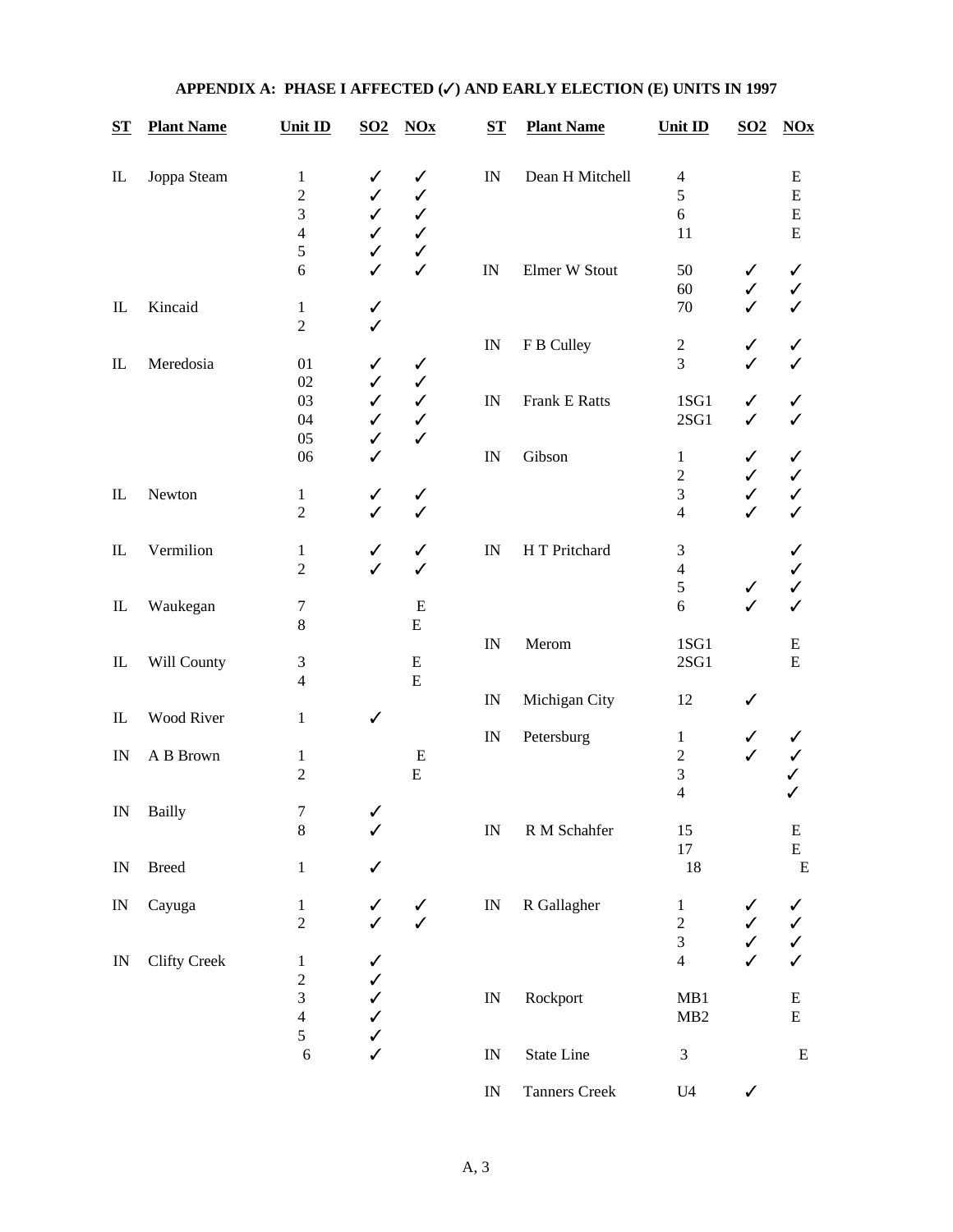| <u>ST</u> | <b>Plant Name</b> | Unit ID                             | SO <sub>2</sub>        | $NOx$                        | $S_{\mathbf{T}}$ | <b>Plant Name</b>     | Unit ID                             | $\underline{SO2}$ | $NOx$                       |
|-----------|-------------------|-------------------------------------|------------------------|------------------------------|------------------|-----------------------|-------------------------------------|-------------------|-----------------------------|
| IN        | Wabash River      | 1<br>$\overline{c}$<br>3            | ✓<br>✓<br>$\checkmark$ | ✓<br>✓<br>✓                  | KY               | Hmp&L Station 2       | H1<br>H2                            | ✓<br>✓            | ✓                           |
|           |                   | 5<br>6                              | ✓<br>✓                 | $\checkmark$<br>$\checkmark$ | KY               | Mill Creek            | 1<br>$\mathbf{2}$<br>$\overline{3}$ |                   | Ε<br>E<br>${\bf E}$         |
| IN        | Warrick           | 1                                   | ✓                      |                              |                  |                       | $\overline{4}$                      |                   | ${\bf E}$                   |
|           |                   | $\mathbf{2}$<br>3<br>$\overline{4}$ | ✓<br>✓<br>✓            |                              | KY               | Paradise              | 3                                   | ✓                 |                             |
| IN        | Whitewater Valley | $\mathbf{1}$                        |                        | E                            | KY               | R D Green             | G1<br>G2                            | ✓                 |                             |
|           |                   | $\overline{2}$                      |                        | ${\bf E}$                    | KY               | Shawnee               | 10                                  | ✓                 |                             |
| KS        | La Cygne          | 1<br>$\overline{2}$                 | ✓                      | $\checkmark$                 | KY               | <b>Trimble County</b> | $\mathbf{1}$                        |                   | E                           |
| <b>KS</b> | Nearman Creek     | $\mathbf{1}$                        |                        | E                            |                  |                       |                                     |                   |                             |
| KS        | Quindaro          | $\mathbf{2}$                        | ✓                      | ✓                            | LA               | Big Cajun 2           | 2B1<br>2B2<br>2B3                   |                   | E<br>${\bf E}$<br>${\bf E}$ |
| <b>KS</b> | Riverton          | 39<br>40                            |                        | E<br>E                       | LA               | Dolet Hills           | $\mathbf{1}$                        |                   | E                           |
|           | KY Cane Run       | $\overline{4}$                      |                        | E                            | LA               | R S Nelson            | 6                                   |                   | E                           |
|           |                   | $\sqrt{5}$<br>6                     |                        | ${\bf E}$<br>${\bf E}$       | LA               | Rodemacher            | $\overline{2}$                      |                   | E                           |
|           | KY Coleman        | C1<br>C2                            | ✓<br>✓                 | ✓<br>✓                       | MA               | <b>Brayton Point</b>  | $\overline{2}$                      |                   |                             |
|           |                   | C <sub>3</sub>                      | ✓                      | $\checkmark$                 | MA               | Mount Tom             | $\mathbf{1}$                        |                   |                             |
| KY        | Cooper            | $\mathbf{1}$<br>$\overline{2}$      | ✓<br>✓                 | ✓<br>✓                       | MD               | C P Crane             | $\mathbf{1}$<br>$\overline{2}$      |                   |                             |
|           | KY DB Wilson      | W1                                  |                        | E                            | MD               | <b>Chalk Point</b>    | $\mathbf{1}$                        | ✓                 | ✓                           |
|           | KY EW Brown       | 1                                   |                        | ✓                            |                  |                       | $\overline{c}$<br>$\overline{3}$    |                   |                             |
|           |                   | $\overline{c}$<br>3                 |                        | ✓<br>✓                       |                  |                       | $\overline{\mathcal{L}}$            |                   |                             |
|           | KY East Bend      | $\mathbf{2}$                        |                        | ✓                            | <b>MD</b>        | Morgantown            | $\mathbf{1}$<br>$\boldsymbol{2}$    |                   |                             |
|           | KY Elmer Smith    | 1                                   |                        |                              | MD               | R P Smith             | $\overline{9}$                      |                   |                             |
|           |                   | $\boldsymbol{2}$                    |                        |                              |                  |                       | 11                                  |                   |                             |
| KY        | Ghent             | $\mathbf{1}$                        |                        |                              | MI               | <b>B</b> C Cobb       | $\overline{4}$<br>5                 | ✓                 | E<br>${\bf E}$              |
| KY        | Green River       | 5                                   |                        |                              | MI               | Dan E Karn            | $\mathbf{1}$                        |                   |                             |
|           | KY H L Spurlock   | $\mathbf{1}$                        | ✓                      | $\checkmark$                 |                  |                       | $\overline{2}$                      |                   |                             |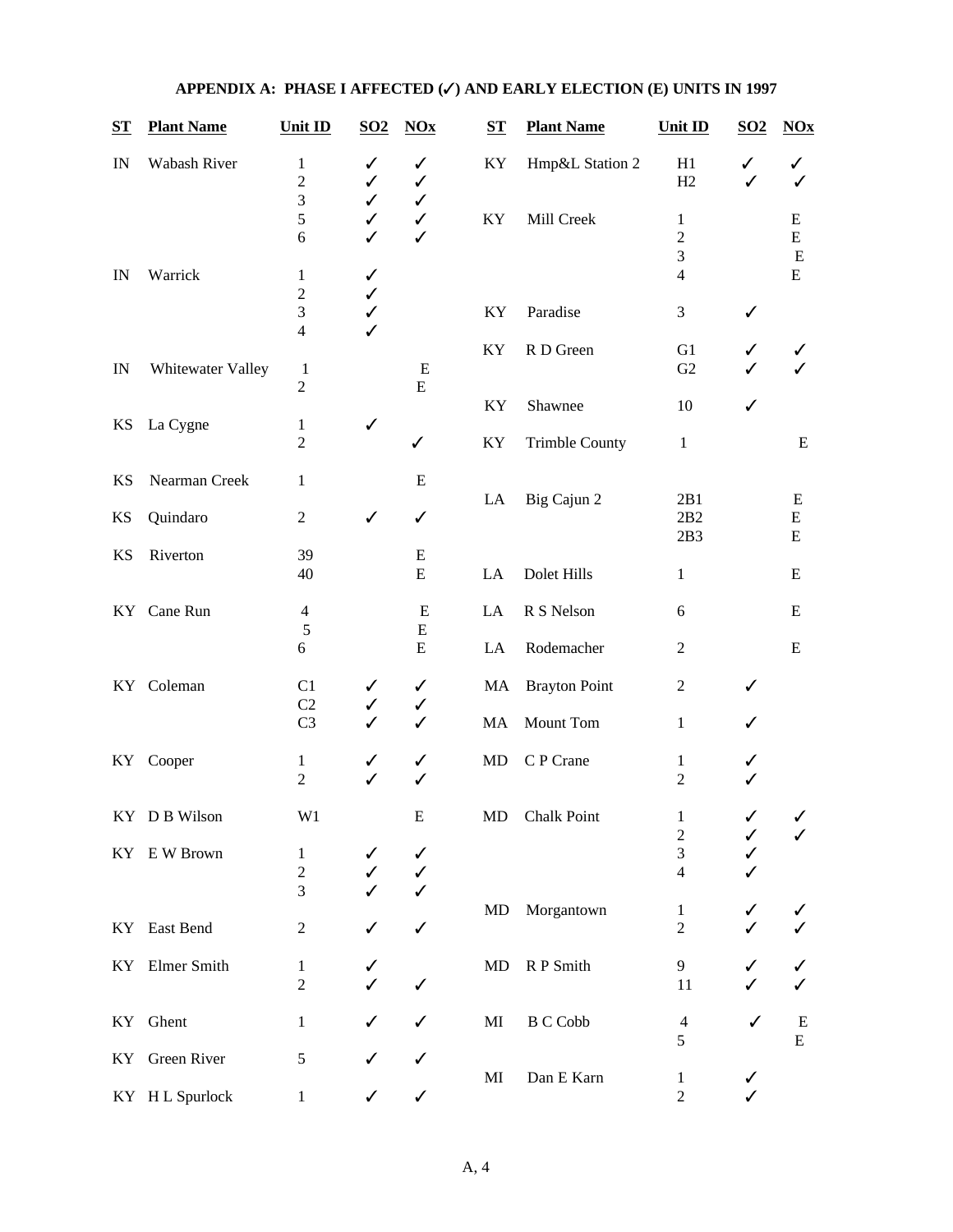| ST       | <b>Plant Name</b>       | Unit ID                            | $\underline{SO2}$ | $NOx$                          | $S_{\mathbf{T}}$ | <b>Plant Name</b>  | Unit ID                        | $\underline{SO2}$ | $NOx$          |
|----------|-------------------------|------------------------------------|-------------------|--------------------------------|------------------|--------------------|--------------------------------|-------------------|----------------|
| MI<br>MI | J B Sims<br>J C Weadock | $\mathfrak{Z}$<br>$\boldsymbol{7}$ | ✓                 | ${\bf E}$<br>${\bf E}$         | <b>MO</b>        | New Madrid         | $\,1\,$<br>$\overline{2}$      | ✓                 |                |
| MI       | J H Campbell            | $\,8\,$<br>$\mathbf{1}$            | $\checkmark$      | $\overline{E}$<br>$\checkmark$ | MO               | Rush Island        | $\mathbf{1}$<br>$\overline{2}$ | ✓<br>$\checkmark$ | ✓              |
|          |                         | $\overline{2}$<br>3                |                   |                                | MO               | Sibley             | $\mathbf{1}$<br>$\sqrt{2}$     | ✓                 |                |
| MI       | J R Whiting             | $\mathbf{1}$<br>$\sqrt{2}$         | ✓                 | ${\bf E}$                      |                  |                    | 3                              |                   |                |
|          |                         | 3                                  | $\checkmark$      | ${\bf E}$                      | MO               | Sioux              | $\mathbf{1}$<br>$\overline{2}$ | ✓                 |                |
| MI       | Presque Isle            | $\boldsymbol{7}$                   |                   | ${\bf E}$                      |                  |                    |                                |                   |                |
|          |                         | $\bf 8$                            |                   | $\mathbf E$                    | <b>MO</b>        | Sikeston           | $\,1$                          |                   | E              |
|          |                         | 9                                  |                   | E                              |                  |                    |                                |                   |                |
|          |                         | $\mathfrak{Z}$                     |                   | ${\bf E}$                      | <b>MO</b>        | Southwest          | $\,1$                          | ✓                 | ✓              |
|          | MN Clay Boswell         |                                    |                   |                                | <b>MO</b>        | Thomas Hill        | MB1                            | ✓                 |                |
|          | MN High Bridge          | $\mathfrak{Z}$                     | ✓                 | $\checkmark$                   |                  |                    | MB <sub>2</sub>                | $\checkmark$      |                |
|          |                         | $\overline{4}$                     | ✓                 | $\checkmark$                   |                  |                    | MB3                            | $\checkmark$      |                |
|          |                         | 5                                  | ✓                 | $\checkmark$                   |                  |                    |                                |                   |                |
|          |                         | 6                                  | J                 | $\checkmark$                   | <b>MS</b>        | Jack Watson        | $\overline{4}$<br>5            |                   | ✓              |
|          | MN Hoot Lake            | $\boldsymbol{2}$                   |                   | E                              |                  |                    |                                |                   |                |
|          |                         |                                    |                   |                                | <b>MS</b>        | R D Morrow         | $\mathbf{1}$                   | ✓                 | ✓              |
| MN       | Sherburne County        | $\mathbf{1}$                       | ✓<br>$\checkmark$ | $\checkmark$<br>$\checkmark$   |                  |                    | $\overline{2}$                 | $\checkmark$      |                |
|          |                         | $\sqrt{2}$                         |                   |                                | <b>MS</b>        | Victor J Daniel Jr | $\mathbf{1}$                   |                   |                |
| MO       | Asbury                  | $\mathbf{1}$                       |                   |                                |                  |                    | $\overline{2}$                 |                   |                |
| MO       | Hawthorn                | $\mathfrak{S}$                     | ✓                 | ✓                              | MT               | Colstrip           | 1<br>$\overline{2}$            |                   | E<br>E         |
| MO       | Iatan                   | $\mathbf{1}$                       |                   |                                |                  |                    | 3                              |                   | E              |
|          |                         |                                    |                   |                                |                  |                    | $\overline{4}$                 |                   | E              |
| MO       | James River             | $\mathfrak 3$                      |                   |                                |                  |                    |                                |                   |                |
|          |                         | $\overline{\mathcal{L}}$           |                   | ✓                              | $\rm{MT}$        | Lewis & Clark      | B1                             |                   | E              |
|          |                         | 5                                  |                   |                                |                  |                    |                                |                   |                |
|          | MO Labadie              |                                    |                   |                                | $\rm NC$         | Buck               | 5                              |                   | E              |
|          |                         | $\mathbf{1}$<br>$\overline{c}$     |                   | $\checkmark$<br>$\checkmark$   |                  |                    | 6<br>$\boldsymbol{7}$          |                   | E<br>${\bf E}$ |
|          |                         | 3                                  |                   | $\checkmark$                   |                  |                    | $\,$ 8 $\,$                    |                   | ${\bf E}$      |
|          |                         | $\overline{4}$                     |                   | ✓                              |                  |                    | 9                              |                   | ${\bf E}$      |
|          |                         |                                    |                   |                                |                  |                    |                                |                   |                |
|          | MO Meramec              | $\mathbf{1}$                       |                   | $\checkmark$                   | $\rm NC$         | Cliffside          | $\mathbf{1}$                   |                   | ${\bf E}$      |
|          |                         | $\overline{c}$                     |                   | $\checkmark$                   |                  |                    | $\overline{c}$                 |                   | E              |
|          |                         | 3                                  |                   | $\checkmark$                   |                  |                    | 3                              |                   | E              |
|          |                         | $\overline{4}$                     |                   | ✓                              |                  |                    | $\overline{4}$<br>5            |                   | ${\bf E}$      |
|          | MO Montrose             | $\mathbf{1}$                       |                   | $\checkmark$                   | ${\bf E}$        |                    |                                |                   |                |
|          |                         | $\overline{c}$                     |                   | $\checkmark$                   |                  |                    |                                |                   |                |
|          |                         | $\overline{3}$                     |                   | $\checkmark$                   | ${\rm NC}$       | Dan River          | $\mathbf{1}$                   |                   | ${\bf E}$      |
|          |                         |                                    |                   |                                |                  |                    | $\overline{c}$                 |                   | ${\bf E}$      |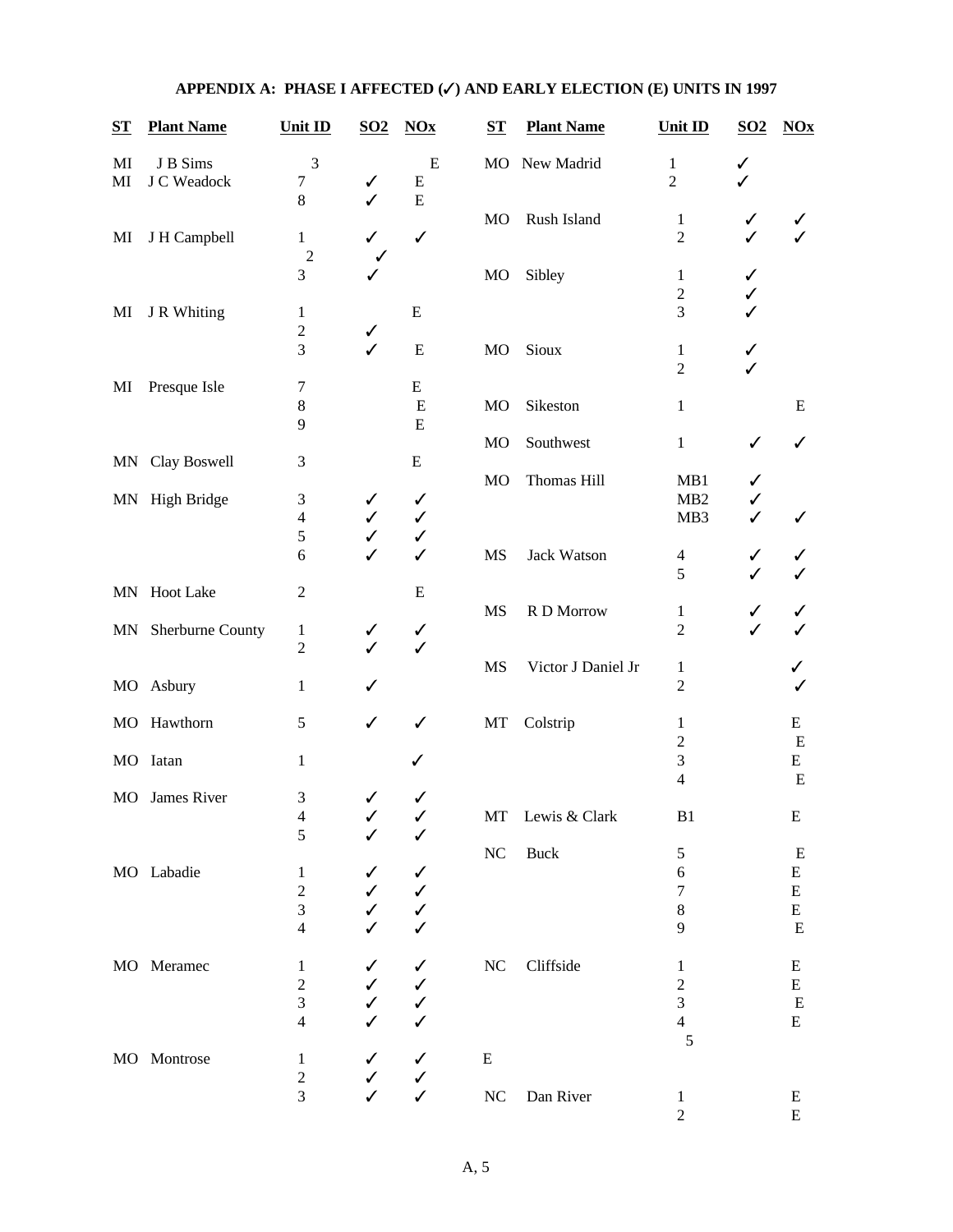| $S_{\rm T}$ | <b>Plant Name</b> | <b>Unit ID</b> | <u>SO2</u> | $NOx$     | $S_{\mathbf{T}}$       | <b>Plant Name</b>  | <b>Unit ID</b>                                                  | $\underline{SO2}$ | $NOx$                                            |
|-------------|-------------------|----------------|------------|-----------|------------------------|--------------------|-----------------------------------------------------------------|-------------------|--------------------------------------------------|
|             |                   | 3              |            | ${\bf E}$ | $\rm NC$               | G G Allen          | $\,1$<br>$\overline{c}$<br>3<br>$\overline{4}$<br>5             |                   | E<br>E<br>${\bf E}$<br>${\bf E}$<br>${\bf E}$    |
|             |                   |                |            |           | $\rm NC$               | Marshall           | $\mathbf{1}$<br>$\overline{c}$<br>3<br>$\overline{\mathcal{L}}$ |                   | ${\bf E}$<br>${\bf E}$<br>${\bf E}$<br>${\bf E}$ |
|             |                   |                |            |           | $\rm NC$               | Riverbend          | $\boldsymbol{7}$<br>$\,8$<br>9<br>10                            |                   | ${\bf E}$<br>${\bf E}$<br>${\bf E}$<br>${\bf E}$ |
|             |                   |                |            |           | $\rm ND$               | Antelope Valley    | ${\bf B1}$<br>B2                                                |                   | ${\bf E}$<br>${\bf E}$                           |
|             |                   |                |            |           | $\rm ND$               | Leland Olds        | $\,1$                                                           |                   | ${\bf E}$                                        |
|             |                   |                |            |           | $\rm ND$               | Stanton            | 10                                                              |                   | ${\bf E}$                                        |
|             |                   |                |            |           | $\rm NE$               | Gerald Gentleman   | $\mathbf{1}$<br>$\mathbf{2}$                                    |                   | ${\bf E}$<br>${\bf E}$                           |
|             |                   |                |            |           | $\rm NE$               | Gerald Whelan      | $\,1$                                                           |                   | ${\bf E}$                                        |
|             |                   |                |            |           | $\rm NE$               | Nebraska City      | $\,1$                                                           |                   | ${\bf E}$                                        |
|             |                   |                |            |           | $\rm NE$               | North Omaha        | $\overline{4}$                                                  |                   | ${\bf E}$                                        |
|             |                   |                |            |           | $\rm NE$               | Platte             | $\,1\,$                                                         |                   | ${\bf E}$                                        |
|             |                   |                |            |           |                        | NH Merrimack       | $\mathbf{1}$<br>$\overline{c}$                                  | ✓<br>$\checkmark$ |                                                  |
|             |                   |                |            |           | $\mathbf{N}\mathbf{J}$ | <b>B</b> L England | $\mathbf{1}$<br>$\overline{c}$                                  | ✓                 |                                                  |
|             |                   |                |            |           |                        | NM Escalante       | $\mathbf{1}$                                                    |                   | ${\bf E}$                                        |
|             |                   |                |            |           |                        | NV Mohave          | $\mathbf{1}$<br>$\overline{c}$                                  |                   | ${\bf E}$<br>${\bf E}$                           |
|             |                   |                |            |           |                        | NV North Valmy     | $\mathbf{1}$<br>$\overline{c}$                                  |                   | E<br>${\bf E}$                                   |
|             |                   |                |            |           | <b>NV</b>              | Reid Gardner       | $\overline{4}$                                                  |                   | ${\bf E}$                                        |
|             |                   |                |            |           | $\bold{NY}$            | C R Huntley        | 67<br>68                                                        |                   | ${\bf E}$<br>${\bf E}$                           |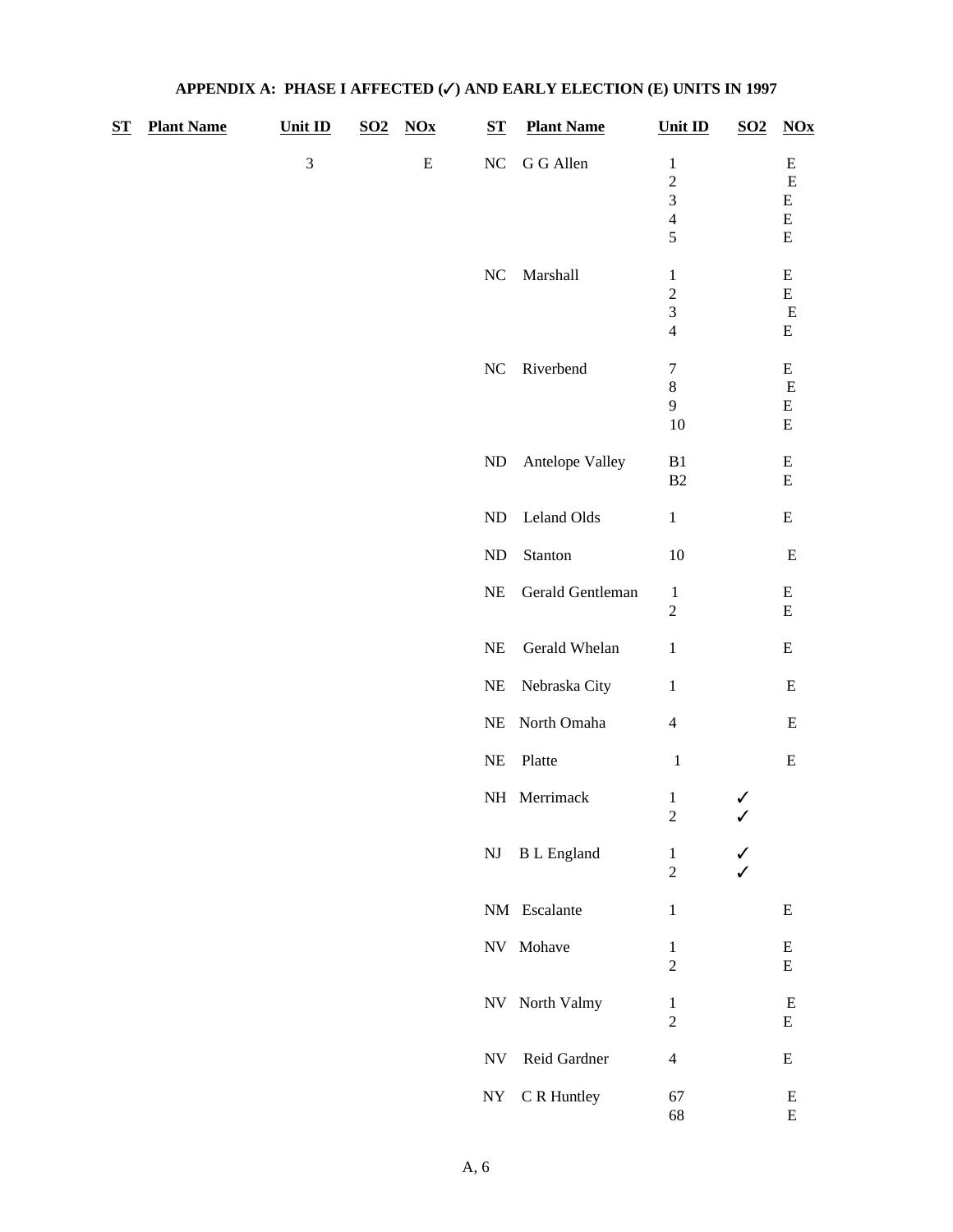| $S_{\mathbf{T}}$ | <b>Plant Name</b>        | Unit ID                                                                 |                                                   | $S$ O2 $N$ Ox                                          | $S_{\mathbf{T}}$ | <b>Plant Name</b> | Unit ID | $\overline{\textbf{SO2}}$ | $\underline{N}$ Ox |
|------------------|--------------------------|-------------------------------------------------------------------------|---------------------------------------------------|--------------------------------------------------------|------------------|-------------------|---------|---------------------------|--------------------|
| ${\rm NY}$       | Dunkirk                  | $\mathbf{1}$<br>$\begin{array}{c} 2 \\ 3 \end{array}$<br>$\overline{4}$ | $\checkmark$<br>$\checkmark$<br>$\checkmark$      | ${\bf E}$<br>${\bf E}$<br>$\checkmark$<br>$\checkmark$ |                  |                   |         |                           |                    |
| ${\rm NY}$       | Greenidge                | $\sqrt{6}$                                                              | $\checkmark$                                      | $\checkmark$                                           |                  |                   |         |                           |                    |
| ${\rm NY}$       | Kintigh                  | $\,1\,$                                                                 |                                                   | ${\bf E}$                                              |                  |                   |         |                           |                    |
| ${\rm NY}$       | Milliken                 | $\,1\,$<br>$\overline{2}$                                               | $\checkmark$                                      | $\checkmark$                                           |                  |                   |         |                           |                    |
| ${\rm NY}$       | Northport                | $\,1\,$<br>$\overline{c}$<br>$\overline{\mathbf{3}}$<br>$\overline{4}$  | $\checkmark$<br>$\checkmark$<br>$\checkmark$<br>✓ |                                                        |                  |                   |         |                           |                    |
| ${\rm NY}$       | Oswego                   | $\overline{4}$<br>$\sqrt{5}$<br>$\sqrt{6}$                              | $\checkmark$<br>$\checkmark$                      | $\checkmark$                                           |                  |                   |         |                           |                    |
| ${\rm NY}$       | Port Jefferson           | $\mathfrak{Z}$<br>$\overline{4}$                                        | $\checkmark$<br>$\checkmark$                      |                                                        |                  |                   |         |                           |                    |
| ${\rm NY}$       | $\operatorname{Roseton}$ | $\mathbf{1}$<br>$\overline{c}$                                          | $\checkmark$                                      |                                                        |                  |                   |         |                           |                    |
| ${\rm NY}$       | $\mathbf S$ A Carlson    | $\overline{9}$<br>$10\,$<br>$11\,$<br>$12\,$                            |                                                   | ${\bf E}$<br>${\bf E}$<br>${\bf E}$<br>${\bf E}$       |                  |                   |         |                           |                    |
| <b>OH</b>        | Acme                     | 13<br>14                                                                | $\checkmark$<br>$15\,$                            | ✓                                                      |                  |                   |         |                           |                    |
|                  | ✓                        | $16\,$<br>91<br>92                                                      |                                                   | $\checkmark$<br>$\checkmark$<br>✓                      |                  |                   |         |                           |                    |
| $\rm OH$         | $\quad$ Ashtabula        | $\boldsymbol{7}$<br>$\,8\,$<br>$\overline{9}$<br>$10\,$<br>$11\,$       | $\checkmark$<br>$\checkmark$                      | $\checkmark$<br>$\checkmark$                           |                  |                   |         |                           |                    |
| $\rm OH$         | Avon Lake                | $\overline{9}$<br>$10\,$<br>$11\,$<br>$12\,$                            | $\checkmark$                                      | $\checkmark$<br>$\checkmark$<br>$\checkmark$           |                  |                   |         |                           |                    |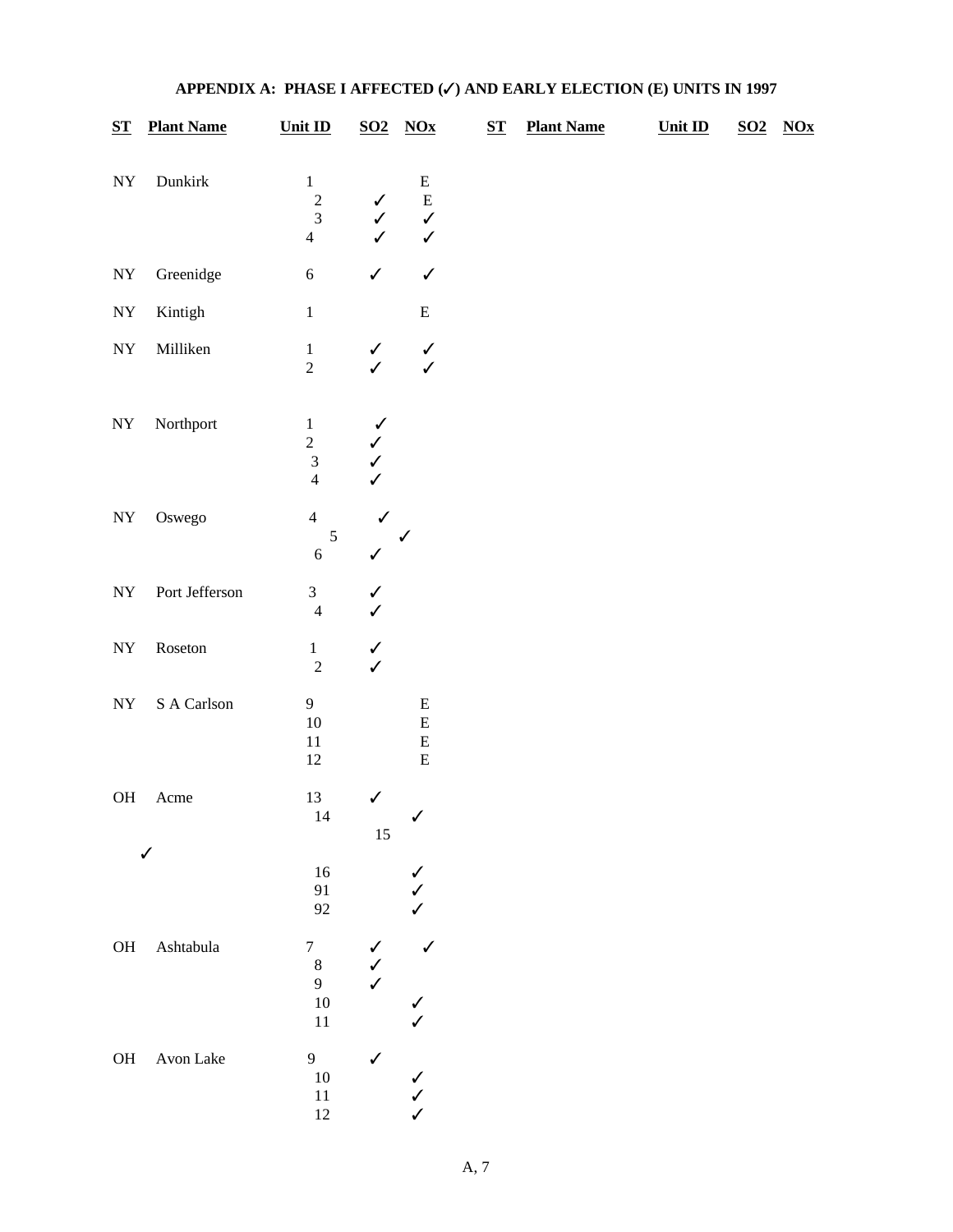| $S_{\mathbf{T}}$ | <b>Plant Name</b>  | Unit ID                                                            | $\underline{SO2}$                                            | $\overline{N}$                                               | $S_{1}$       | <b>Plant Name</b> | Unit ID                                                                  | $\underline{SO2}$                                           | $NOx$                               |
|------------------|--------------------|--------------------------------------------------------------------|--------------------------------------------------------------|--------------------------------------------------------------|---------------|-------------------|--------------------------------------------------------------------------|-------------------------------------------------------------|-------------------------------------|
|                  | OH Bay Shore       | $\mathbf 1$<br>$\overline{c}$<br>3<br>$\overline{4}$               | ✓<br>✓<br>$\checkmark$                                       |                                                              | OH            | Muskingum River   | $\overline{\mathbf{c}}$<br>3<br>$\overline{4}$<br>5                      | $\,1$<br>✓<br>✓<br>✓                                        |                                     |
|                  | OH Cardinal        | $\mathbf{1}$<br>$\overline{2}$                                     | ✓<br>$\checkmark$                                            |                                                              | OH            | <b>Niles</b>      | $\mathbf{1}$<br>$\overline{2}$                                           | ✓                                                           |                                     |
|                  | OH Conesville      | $\mathbf{1}$<br>$\overline{2}$<br>$\overline{3}$                   | $\checkmark$<br>$\checkmark$<br>$\checkmark$                 | ✓                                                            | OH            | Picway            | 9                                                                        | $\checkmark$                                                | ✓                                   |
|                  |                    | $\overline{4}$<br>5<br>6                                           | $\checkmark$                                                 | $\checkmark$<br>${\bf E}$<br>$\overline{E}$                  | OH            | Poston            | $\mathbf{1}$<br>$\sqrt{2}$<br>3                                          | ✓<br>✓<br>$\checkmark$                                      |                                     |
|                  | OH Eastlake        | $\mathbf{1}$<br>$\overline{c}$<br>3<br>$\overline{4}$<br>5         | $\checkmark$<br>$\checkmark$<br>$\checkmark$<br>$\checkmark$ | $\checkmark$<br>$\checkmark$<br>$\checkmark$<br>$\checkmark$ | $\rm OH$      | R E Burger        | $\mathbf{1}$<br>$\sqrt{2}$<br>$\mathfrak{Z}$<br>$\overline{4}$<br>5<br>6 | ✓<br>✓<br>✓<br>$\checkmark$<br>$\checkmark$<br>$\checkmark$ |                                     |
|                  | OH Edgewater       | 11<br>12<br>13                                                     | $\checkmark$<br>$\checkmark$                                 | ✓                                                            |               |                   | $\boldsymbol{7}$<br>$\bf 8$                                              | $\checkmark$<br>$\checkmark$                                |                                     |
|                  | OH Gen J M Gavin   | $\mathbf{1}$<br>$\overline{2}$                                     | $\checkmark$                                                 |                                                              | OH            | Toronto           | 9<br>$10\,$<br>11                                                        | ✓<br>$\checkmark$<br>$\checkmark$                           |                                     |
|                  | OH Gorge           | 25<br>26                                                           | $\checkmark$<br>$\checkmark$                                 | ✓<br>$\checkmark$                                            | OH            | W H Sammis        | $\sqrt{5}$<br>$\boldsymbol{6}$<br>7                                      | ✓<br>$\checkmark$<br>$\checkmark$                           | ✓                                   |
|                  | OH J M Stuart      | $\boldsymbol{2}$<br>3                                              | $\mathbf{1}$                                                 | ✓                                                            | OH            | W H Zimmer        | $\mathbf{1}$                                                             |                                                             | ${\bf E}$                           |
|                  |                    | $\overline{4}$                                                     | $\checkmark$                                                 |                                                              | OH            | Walter C Beckjord | 5<br>$\boldsymbol{6}$                                                    | ✓<br>✓                                                      | ✓<br>$\checkmark$                   |
| OH               | <b>Kyger Creek</b> | $\mathbf{1}$<br>$\overline{c}$<br>$\mathfrak{Z}$<br>$\overline{4}$ | ✓<br>$\checkmark$<br>$\checkmark$<br>$\checkmark$            |                                                              | $\mathrm{OK}$ | Muskogee          | $\overline{4}$<br>5<br>6                                                 |                                                             | ${\bf E}$<br>${\bf E}$<br>${\bf E}$ |
| <b>OH</b>        | Lake Shore         | 5<br>18                                                            | $\checkmark$                                                 |                                                              | $\mathrm{OK}$ | Northeastern      | 3313<br>3314                                                             |                                                             | E<br>${\bf E}$                      |
|                  |                    | 91<br>92<br>93<br>94                                               | ✓<br>✓                                                       | ✓                                                            | $\mathrm{OK}$ | Sooner            | $\mathbf{1}$<br>$\overline{2}$                                           |                                                             | E<br>${\bf E}$                      |
| OH               | Miami Fort         | $5 - 1$                                                            | ✓                                                            |                                                              | ${\sf OR}$    | Boardman          | 1SG                                                                      | E                                                           |                                     |
|                  |                    | $5 - 2$<br>$\sqrt{6}$<br>$\tau$                                    | $\checkmark$<br>$\checkmark$                                 | $\checkmark$                                                 | $\mathbf{PA}$ | Armstrong         | $\mathbf{1}$<br>$\sqrt{2}$                                               | $\checkmark$<br>$\checkmark$                                | $\checkmark$                        |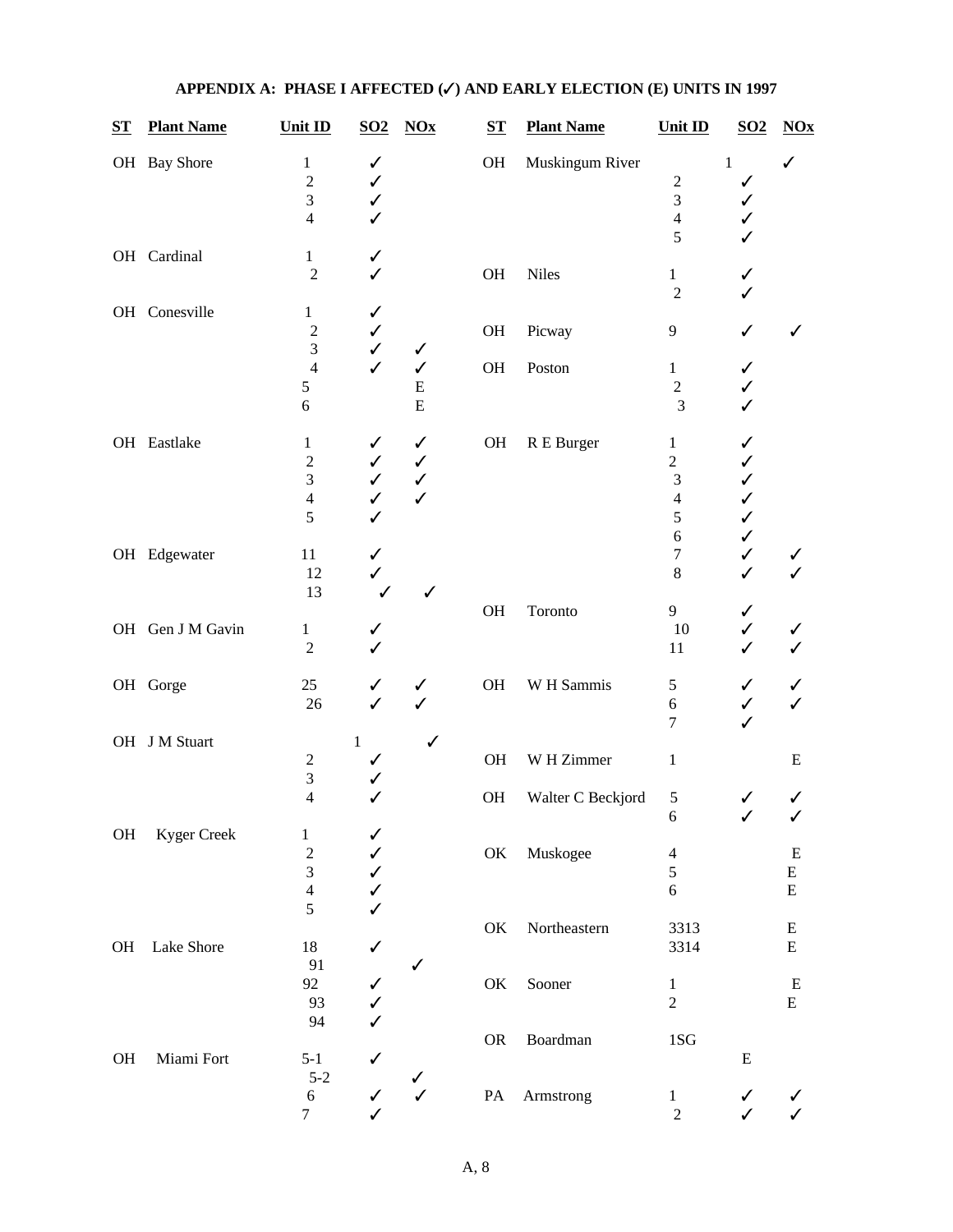| ${\bf ST}$ | <b>Plant Name</b>      | Unit ID                                                                           | $\underline{\mathbf{SO2}}$   | NOx                                                      | $S_{\mathbf{T}}$ | <b>Plant Name</b>      | Unit ID                                                     | $S O 2$                                                                           | $\overline{N}Ox$                                             |
|------------|------------------------|-----------------------------------------------------------------------------------|------------------------------|----------------------------------------------------------|------------------|------------------------|-------------------------------------------------------------|-----------------------------------------------------------------------------------|--------------------------------------------------------------|
|            |                        |                                                                                   |                              |                                                          |                  |                        | $\mathfrak 3$<br>$\overline{4}$                             | ✓<br>✓                                                                            | ✓                                                            |
| PA         | <b>Bruce Mansfield</b> | $\mathbf{1}$<br>$\overline{\mathbf{c}}$<br>3                                      | ✓<br>✓                       | ✓<br>$\checkmark$<br>${\bf E}$                           | PA               | Sunbury                | 3<br>$\overline{4}$                                         | ✓<br>$\checkmark$                                                                 | $\checkmark$                                                 |
| PA         | <b>Brunner Island</b>  | 1<br>$\boldsymbol{2}$<br>3                                                        | ✓<br>✓<br>✓                  | $\checkmark$<br>✓<br>$\checkmark$                        | PA               | <b>Titus</b>           | $\mathbf{1}$<br>$\overline{c}$<br>3                         |                                                                                   | ${\bf E}$<br>${\bf E}$<br>${\bf E}$                          |
| PA         | Cheswick               | $\mathbf{1}$                                                                      | ✓                            | $\checkmark$                                             | <b>SC</b>        | Cross<br>E             |                                                             | $\mathbf{1}$                                                                      |                                                              |
|            | PA Conemaugh           | $\mathbf{1}$<br>$\overline{2}$                                                    | ✓<br>✓                       | $\checkmark$<br>$\checkmark$                             |                  |                        | $\overline{2}$                                              |                                                                                   | ${\bf E}$                                                    |
| PA         | Cromby                 | $\mathbf{1}$                                                                      |                              | ${\bf E}$                                                | <b>SC</b>        | W S Lee                | $\mathbf{1}$<br>$\overline{\mathbf{c}}$<br>3                |                                                                                   | ${\bf E}$<br>${\bf E}$<br>E                                  |
| PA         | Eddystone              | 1<br>$\overline{2}$                                                               |                              | E<br>${\bf E}$                                           | <b>TN</b>        | Allen                  | $\mathbf{1}$<br>$\sqrt{2}$                                  | ✓<br>✓                                                                            |                                                              |
|            | PA Hatfield's Ferry    | 1<br>$\overline{c}$<br>3                                                          | ✓<br>✓<br>✓                  |                                                          | <b>TN</b>        | Cumberland             | 3<br>$\mathbf{1}$                                           | ✓<br>✓                                                                            |                                                              |
| PA         | Homer City             | $\mathbf{1}$<br>$\sqrt{2}$<br>3                                                   |                              | ${\bf E}$<br>${\bf E}$<br>${\bf E}$                      | <b>TN</b>        | DuPont<br>Johnsonville | $\sqrt{2}$<br>JVD1<br>JVD <sub>2</sub>                      | ✓<br>✓<br>✓                                                                       |                                                              |
| PA         | Keystone               | $\mathbf{1}$<br>$\overline{2}$                                                    |                              | E<br>E                                                   |                  |                        | JVD3<br>JVD4                                                | $\checkmark$<br>$\checkmark$                                                      |                                                              |
| PA         | Martins Creek          | 1<br>$\sqrt{2}$<br>3<br>$\overline{4}$                                            | ✓<br>✓<br>✓<br>✓             | $\checkmark$<br>$\checkmark$                             | <b>TN</b>        | Gallatin               | $\mathbf{1}$<br>$\overline{c}$<br>3<br>$\overline{4}$       | ✓<br>✓<br>✓<br>✓                                                                  | ✓<br>✓<br>✓                                                  |
| PA         | Mitchell               | 33                                                                                | ✓                            | ✓                                                        | TN               | John Sevier            | $\mathbf{1}$<br>$\sqrt{2}$                                  |                                                                                   | E<br>${\bf E}$                                               |
| PA         | Montour                | $\mathbf{1}$<br>$\sqrt{2}$                                                        |                              | ${\bf E}$<br>${\bf E}$                                   |                  |                        | 3<br>$\overline{4}$                                         |                                                                                   | ${\bf E}$<br>${\bf E}$                                       |
|            | PA New Castle          | $\mathbf{1}$<br>$\overline{c}$<br>$\mathfrak{Z}$<br>$\overline{\mathcal{L}}$<br>5 | ✓<br>✓                       | ✓<br>$\checkmark$<br>${\bf E}$<br>${\bf E}$<br>${\bf E}$ | <b>TN</b>        | Johnsonville           | $\mathbf{1}$<br>$\sqrt{2}$<br>3<br>$\overline{4}$<br>5<br>6 | ✓<br>$\checkmark$<br>$\checkmark$<br>$\checkmark$<br>$\checkmark$<br>$\checkmark$ | $\checkmark$<br>$\checkmark$<br>ノノノノ                         |
|            | PA Portland            | $\mathbf{1}$<br>$\overline{2}$                                                    | ✓                            | $\checkmark$<br>✓                                        |                  |                        | 7<br>$\,$ 8 $\,$<br>9<br>10                                 | $\checkmark$<br>$\checkmark$<br>$\checkmark$<br>$\checkmark$                      | $\checkmark$<br>$\checkmark$<br>$\checkmark$<br>$\checkmark$ |
| PA         | Shawville              | $\mathbf{1}$<br>$\overline{c}$                                                    | $\checkmark$<br>$\checkmark$ | $\checkmark$<br>$\checkmark$                             | TX               | <b>Big Brown</b>       | $\mathbf{1}$                                                |                                                                                   | E                                                            |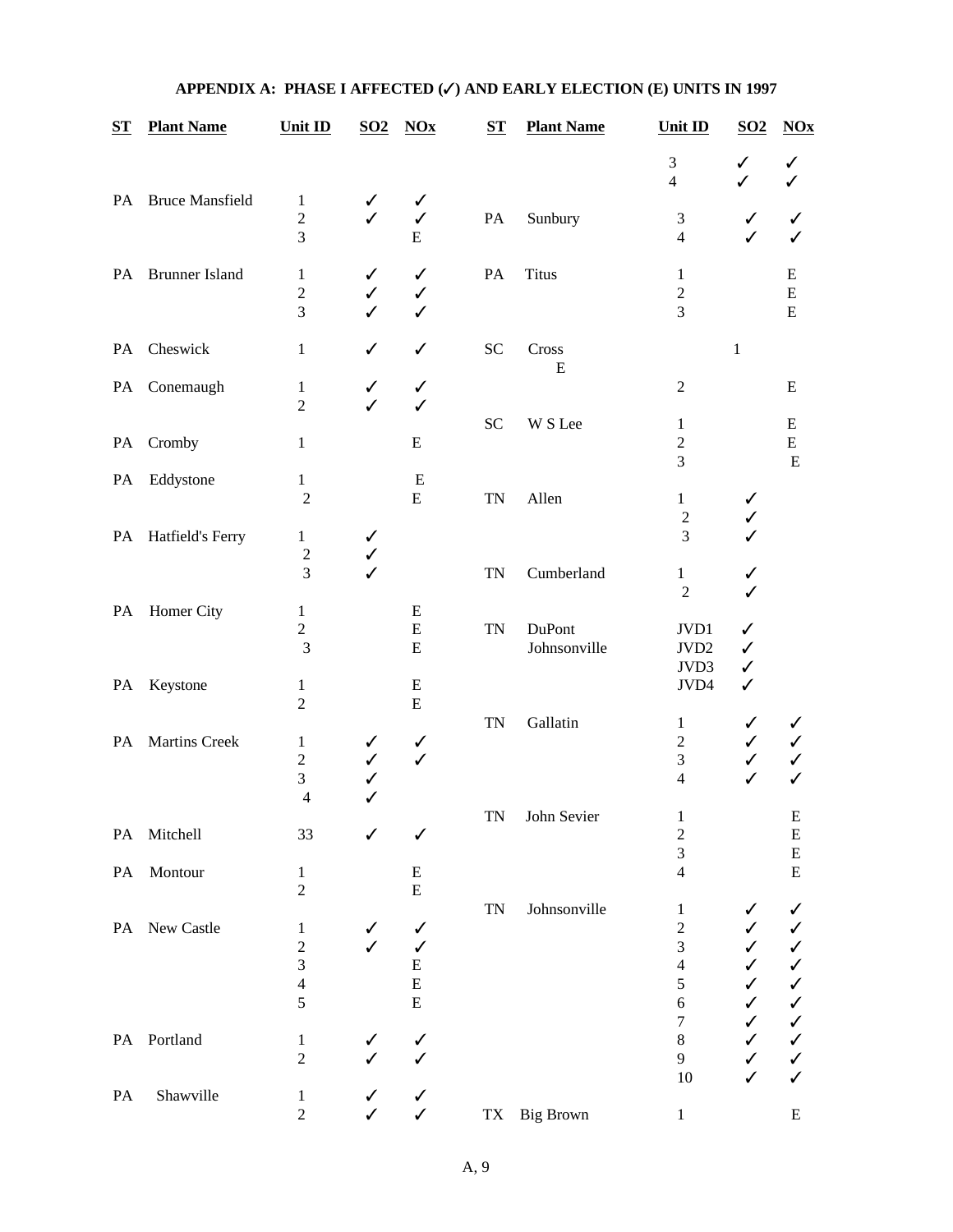| $S_{\mathbf{T}}$ | <b>Plant Name</b>    | <b>Unit ID</b>                 | $\underline{SO2}$ | $NOx$                  | $S_{\mathbf{T}}$ | <b>Plant Name</b>    | Unit ID                          | $\underline{SO2}$ | $NOx$                  |
|------------------|----------------------|--------------------------------|-------------------|------------------------|------------------|----------------------|----------------------------------|-------------------|------------------------|
|                  |                      | $\overline{2}$                 |                   | E                      |                  |                      | 3                                |                   | E                      |
|                  |                      |                                |                   |                        |                  | UT Bonanza           | $1 - 1$                          |                   | E                      |
|                  |                      |                                |                   |                        | UT               | Carbon               | $\mathbf{1}$                     |                   | ${\bf E}$              |
| <b>TX</b>        | Coleto Creek         | 1                              |                   | E                      |                  |                      | $\overline{2}$                   |                   | ${\bf E}$              |
| <b>TX</b>        | <b>Gibbons Creek</b> | $\mathbf{1}$                   |                   | E                      | UT               | Gadsby               | 3                                |                   | ✓                      |
| TX               | Harrington           | 061B                           |                   | E                      | UT               | Hunter               | $\mathbf{1}$                     |                   | E                      |
|                  |                      | 062B                           |                   | $\mathbf E$            |                  |                      | $\overline{2}$                   |                   | E                      |
|                  |                      | 063B                           |                   | ${\bf E}$              |                  |                      |                                  |                   |                        |
|                  |                      |                                |                   |                        | UT               | Huntington           | $\mathbf{1}$                     |                   | Ε                      |
| TX               | J K Spruce           | BLR1                           |                   | E                      |                  |                      |                                  |                   |                        |
|                  |                      |                                |                   |                        | UT               | Intermountain        | 1SGA                             |                   | E                      |
| TX               | J T Deely            | $\mathbf{1}$                   |                   | ${\bf E}$              |                  |                      | 2SGA                             |                   | ${\bf E}$              |
|                  |                      | $\overline{2}$                 |                   | E                      |                  |                      |                                  |                   |                        |
|                  |                      |                                |                   |                        | VA               | Chesapeake           | 1                                |                   | E                      |
| TX               | Limestone            | LIM1                           |                   | ${\bf E}$              |                  |                      | $\mathbf{2}$<br>$\overline{4}$   |                   | $\mathbf E$            |
|                  |                      | LIM2                           |                   | E                      |                  |                      |                                  |                   | E                      |
| TX               | Martin Lake          | 1                              |                   | E                      | VA               | Chesterfield         | 3                                |                   | E                      |
|                  |                      | $\boldsymbol{2}$               |                   | $\mathbf E$            |                  |                      | $\overline{4}$                   |                   | ${\bf E}$              |
|                  |                      | 3                              |                   | E                      |                  |                      |                                  |                   |                        |
|                  |                      |                                |                   |                        | VA               | Glen Lyn             | 51                               |                   | E                      |
| TX               | Monticello           | 1                              |                   | ${\bf E}$              |                  |                      | 52                               |                   | ${\bf E}$              |
|                  |                      | $\mathbf{2}$                   |                   | ${\bf E}$              |                  |                      |                                  |                   |                        |
|                  |                      | 3                              |                   | ${\bf E}$              | VA               | Possum Point         | 3                                |                   | E                      |
| TX               | Oklaunion            | $\mathbf{1}$                   |                   | Е                      | VA               | Potomac River        | 1                                |                   | Ε                      |
|                  |                      |                                |                   |                        |                  |                      | $\mathbf{2}$                     |                   | ${\bf E}$              |
| TX               | Pirkey               | 1                              |                   | E                      |                  |                      | 3                                |                   | ${\bf E}$              |
|                  |                      |                                |                   |                        |                  |                      | $\overline{\mathcal{L}}$         |                   | ${\bf E}$              |
| TX               | Sam Seymour          | 1                              |                   | ${\bf E}$              |                  |                      | 5                                |                   | ${\bf E}$              |
|                  |                      | $\boldsymbol{2}$               |                   | ${\bf E}$              |                  |                      |                                  |                   |                        |
|                  |                      | 3                              | ${\bf E}$         |                        |                  | VA Yorktown          | $\mathbf{1}$<br>$\sqrt{2}$       |                   | ${\bf E}$<br>${\bf E}$ |
|                  |                      |                                |                   |                        |                  |                      |                                  |                   |                        |
| TX               | San Miguel           | $SM-1$                         |                   | ${\bf E}$              |                  | WA Centralia         | <b>BW21</b><br><b>BW22</b>       |                   | ${\bf E}$<br>${\bf E}$ |
| ${\rm TX}$       | Sandow               | $\overline{4}$                 |                   | ${\bf E}$              |                  |                      |                                  |                   |                        |
|                  |                      |                                |                   |                        | WI               | $\rm Alma$           | B4                               |                   | ✓                      |
| TX               | Tolk                 | 171B                           |                   | ${\bf E}$              |                  |                      | B <sub>5</sub>                   |                   | $\checkmark$           |
|                  |                      | 172B                           |                   | E                      |                  |                      |                                  |                   |                        |
|                  |                      |                                |                   |                        | WI               | <b>Blount Street</b> | $\,8\,$                          |                   | ${\bf E}$              |
| TX               | W A Parish           | WAP5                           |                   | ${\bf E}$              |                  |                      | 9                                |                   | ${\bf E}$              |
|                  |                      | WAP6                           |                   | ${\bf E}$              |                  |                      |                                  |                   |                        |
|                  |                      | WAP7                           |                   | ${\bf E}$              | WI               | Columbia             | $\mathbf{1}$                     |                   | E                      |
|                  |                      | WAP8                           |                   | ${\bf E}$              |                  |                      | $\overline{2}$                   |                   | ${\bf E}$              |
|                  |                      |                                |                   |                        |                  |                      |                                  |                   |                        |
| TX               | Welsh                | $\mathbf{1}$<br>$\overline{c}$ |                   | ${\bf E}$<br>${\bf E}$ | WI               | Edgewater            | $\mathfrak{Z}$<br>$\overline{4}$ | ✓<br>$\checkmark$ |                        |
|                  |                      |                                |                   |                        |                  |                      |                                  |                   |                        |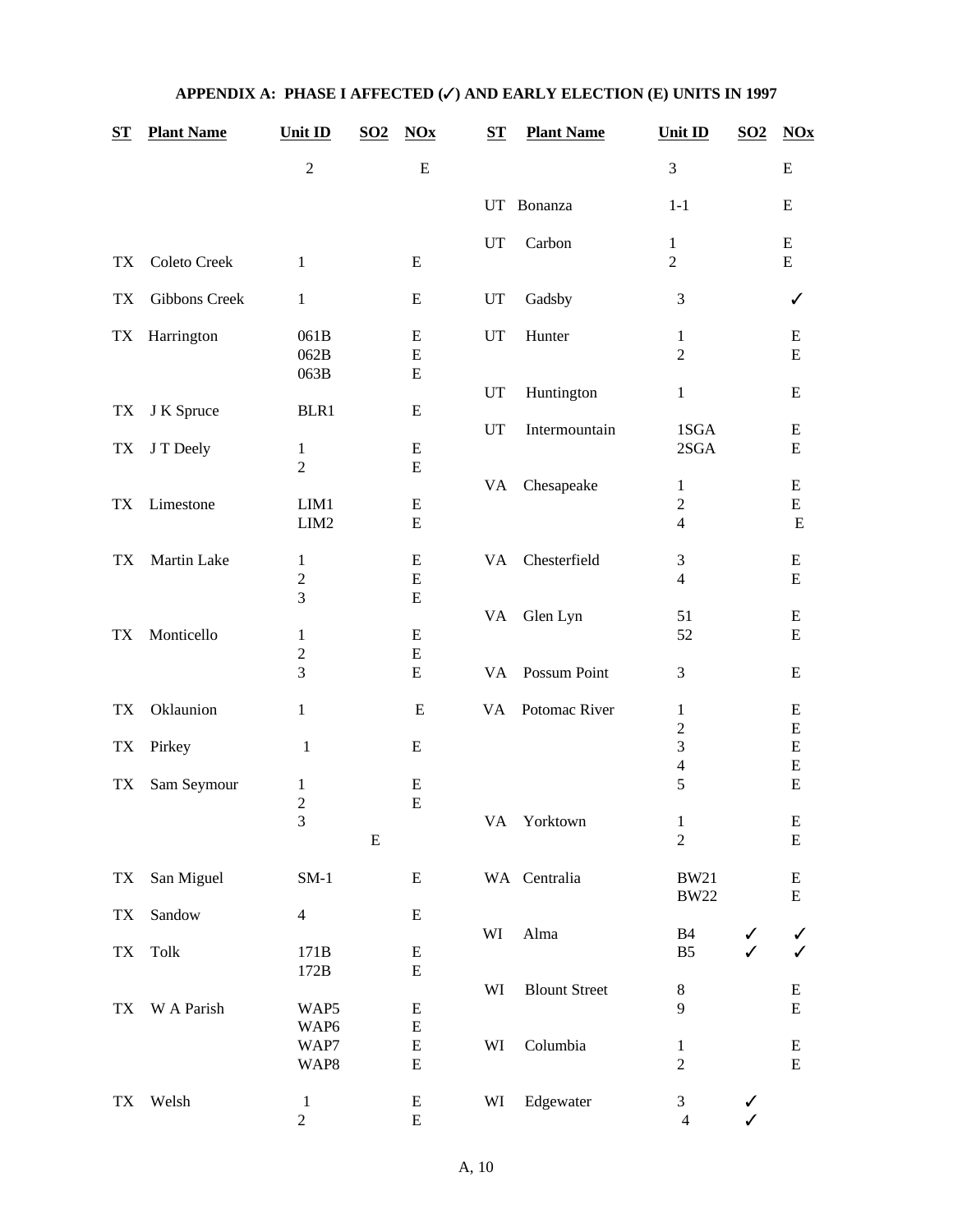| $S_{\mathbf{T}}$ | <b>Plant Name</b>     | Unit ID                                            | $\underline{SO2}$                 | $NOx$                                        | ST        | <b>Plant Name</b>                                  | Unit ID                        | S <sub>02</sub>     | $NOx$                  |
|------------------|-----------------------|----------------------------------------------------|-----------------------------------|----------------------------------------------|-----------|----------------------------------------------------|--------------------------------|---------------------|------------------------|
|                  |                       | $\sqrt{5}$                                         |                                   | ${\bf E}$                                    |           | WV Kammer                                          | $\mathbf{1}$<br>$\overline{2}$ | ✓<br>✓              |                        |
| WI               | Genoa                 | $\mathbf{1}$                                       | $\checkmark$                      | $\checkmark$                                 |           |                                                    | 3                              |                     |                        |
| WI               | J P Madgett           | B1                                                 | ✓                                 | $\checkmark$                                 | <b>WV</b> | Mitchell                                           | $\mathbf{1}$<br>$\overline{2}$ | ✓<br>$\overline{1}$ |                        |
| WI               | Nelson Dewey          | $\mathbf{1}$<br>$\overline{2}$                     | ✓<br>✓                            |                                              | <b>WV</b> | Mountaineer                                        | $\mathbf{1}$                   |                     | ${\bf E}$              |
| WI               | North Oak Creek       | 1                                                  | ✓                                 |                                              |           |                                                    |                                |                     |                        |
|                  |                       | $\overline{c}$<br>$\mathfrak{Z}$<br>$\overline{4}$ | ✓<br>✓<br>✓                       |                                              | <b>WV</b> | Mt Storm                                           | $\mathbf{1}$<br>$2*$<br>3      | ✓                   | ✓<br>✓                 |
| WI               | Port Washington       | 1<br>$\sqrt{2}$                                    |                                   | ✓<br>✓                                       | <b>WV</b> | Pleasants                                          | $\mathbf{1}$<br>$\overline{2}$ |                     |                        |
|                  |                       | 3<br>$\overline{4}$<br>5                           |                                   | ✓<br>$\checkmark$<br>✓                       | WV        | Rivesville                                         | 7<br>8                         | ✓                   |                        |
| WI               | Pulliam               | $\sqrt{5}$<br>6                                    | ✓<br>$\checkmark$                 |                                              | <b>WV</b> | Willow Island                                      | $\mathbf{1}$<br>$\overline{c}$ | ✓                   |                        |
|                  |                       | 7<br>$\,8\,$                                       | $\checkmark$<br>$\checkmark$      | $\checkmark$<br>$\checkmark$                 | WY        | Dave Johnston                                      | <b>BW41</b><br><b>BW42</b>     |                     | ${\bf E}$<br>${\bf E}$ |
| WI               | Rock River            | $\mathbf{1}$<br>$\overline{2}$                     | ✓                                 |                                              | WY        | Jim Bridger                                        | <b>BW71</b><br><b>BW72</b>     |                     | ✓<br>✓                 |
| WI               | South Oak Creek       | $\mathfrak s$<br>6<br>$\boldsymbol{7}$             | ✓<br>$\checkmark$<br>$\checkmark$ | $\checkmark$<br>$\checkmark$<br>$\checkmark$ |           |                                                    | <b>BW73</b><br><b>BW74</b>     |                     | $\checkmark$<br>E      |
|                  |                       | $\,8\,$                                            | $\checkmark$                      | $\checkmark$                                 | WY        | Laramie River                                      | $\mathbf{1}$<br>$\overline{2}$ |                     | E<br>$\mathbf E$       |
| WI               | Valley                | 1<br>$\overline{2}$                                |                                   | ✓<br>✓                                       |           |                                                    | 3                              |                     | ${\bf E}$              |
|                  |                       | 3<br>$\overline{4}$                                |                                   | ✓<br>✓                                       | <b>WY</b> | Wyodak                                             | <b>BW91</b>                    |                     | ✓                      |
|                  | WI Weston             | 1<br>$\boldsymbol{2}$<br>3                         |                                   | ✓                                            |           | * NOx extension granted to Mt Storm Unit 2 through |                                |                     |                        |
|                  | WV Albright           | $\mathbf{1}$<br>$\boldsymbol{2}$<br>3              |                                   | $\checkmark$<br>$\checkmark$<br>$\checkmark$ |           | December 31, 1997.                                 |                                |                     |                        |
|                  | <b>WV</b> Fort Martin | $\mathbf{1}$<br>$\overline{2}$                     |                                   | ✓                                            |           |                                                    |                                |                     |                        |
|                  | WV Harrison           | 1                                                  | ✓                                 | $\checkmark$                                 |           |                                                    |                                |                     |                        |

 $\checkmark$   $\checkmark$  3  $\checkmark$ 

A, 11

2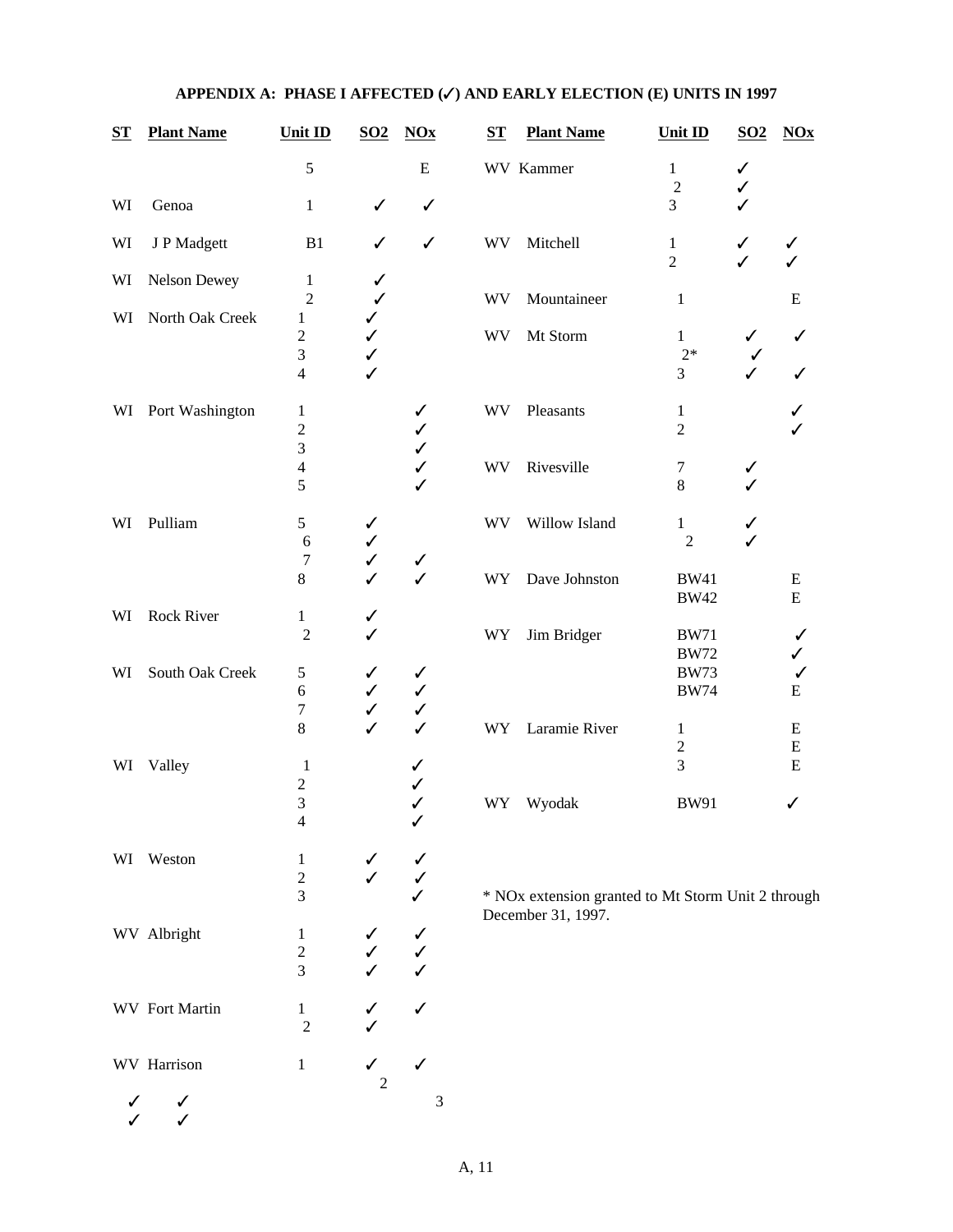| <b>Substitution Units</b><br><b>Table 1 Units</b><br><b>Substitution Units</b><br><b>Plant Name</b><br><b>Plant Name</b><br><b>State</b><br><b>State</b><br><b>Units</b><br>EC Gaston<br>$\overline{5}$<br>Gadsden<br>${\rm AL}$<br>$\mathbf{AL}$<br>BB01, BB02, BB03<br>${\rm FL}$<br><b>Big Bend</b><br>${\rm FL}$<br><b>Big Bend</b><br>$\overline{7}$<br>Crist<br>${\rm FL}$<br>Crist<br>$\mathop{\rm FL}\nolimits$<br>$\mathbf{FL}$<br>Scholz<br>$1{\rm BLR}$<br>Harllee Branch<br>${\rm GA}$<br>Bowen<br>GA<br>Harllee Branch<br>$\rm GA$<br>$2{\rm BLR}$<br>$\rm GA$<br>Bowen<br>$3{\rm BLR}$<br>Harllee Branch<br>${\rm GA}$<br>Bowen<br>${\rm GA}$<br>$4{\rm BLR}$<br>Harllee Branch<br>${\rm GA}$<br>GA<br>Bowen<br>Arkwright<br>Hammond<br>$\rm GA$<br>$\mathbf{1}$<br>GA<br>Hammond<br>$\sqrt{2}$<br>${\rm GA}$<br>${\rm GA}$<br>Arkwright<br>$\overline{3}$<br>${\rm GA}$<br>Hammond<br>${\rm GA}$<br>Arkwright<br>GA<br>$\overline{4}$<br>$\rm GA$<br>Hammond<br>Arkwright<br>Jack Mcdonough<br>GA<br>Mitchell<br>${\rm GA}$<br>MB2 |                  |
|---------------------------------------------------------------------------------------------------------------------------------------------------------------------------------------------------------------------------------------------------------------------------------------------------------------------------------------------------------------------------------------------------------------------------------------------------------------------------------------------------------------------------------------------------------------------------------------------------------------------------------------------------------------------------------------------------------------------------------------------------------------------------------------------------------------------------------------------------------------------------------------------------------------------------------------------------------------------------------------------------------------------------------------------------|------------------|
|                                                                                                                                                                                                                                                                                                                                                                                                                                                                                                                                                                                                                                                                                                                                                                                                                                                                                                                                                                                                                                                   |                  |
|                                                                                                                                                                                                                                                                                                                                                                                                                                                                                                                                                                                                                                                                                                                                                                                                                                                                                                                                                                                                                                                   | <b>Units</b>     |
|                                                                                                                                                                                                                                                                                                                                                                                                                                                                                                                                                                                                                                                                                                                                                                                                                                                                                                                                                                                                                                                   | 1,2              |
|                                                                                                                                                                                                                                                                                                                                                                                                                                                                                                                                                                                                                                                                                                                                                                                                                                                                                                                                                                                                                                                   |                  |
|                                                                                                                                                                                                                                                                                                                                                                                                                                                                                                                                                                                                                                                                                                                                                                                                                                                                                                                                                                                                                                                   | $\rm BB04$       |
|                                                                                                                                                                                                                                                                                                                                                                                                                                                                                                                                                                                                                                                                                                                                                                                                                                                                                                                                                                                                                                                   | 4,5              |
|                                                                                                                                                                                                                                                                                                                                                                                                                                                                                                                                                                                                                                                                                                                                                                                                                                                                                                                                                                                                                                                   | 1,2              |
|                                                                                                                                                                                                                                                                                                                                                                                                                                                                                                                                                                                                                                                                                                                                                                                                                                                                                                                                                                                                                                                   | $\mathbf{1}$     |
|                                                                                                                                                                                                                                                                                                                                                                                                                                                                                                                                                                                                                                                                                                                                                                                                                                                                                                                                                                                                                                                   | $\sqrt{2}$       |
|                                                                                                                                                                                                                                                                                                                                                                                                                                                                                                                                                                                                                                                                                                                                                                                                                                                                                                                                                                                                                                                   | $\overline{3}$   |
|                                                                                                                                                                                                                                                                                                                                                                                                                                                                                                                                                                                                                                                                                                                                                                                                                                                                                                                                                                                                                                                   | $\overline{4}$   |
|                                                                                                                                                                                                                                                                                                                                                                                                                                                                                                                                                                                                                                                                                                                                                                                                                                                                                                                                                                                                                                                   | $\mathbf{1}$     |
|                                                                                                                                                                                                                                                                                                                                                                                                                                                                                                                                                                                                                                                                                                                                                                                                                                                                                                                                                                                                                                                   |                  |
|                                                                                                                                                                                                                                                                                                                                                                                                                                                                                                                                                                                                                                                                                                                                                                                                                                                                                                                                                                                                                                                   | $\overline{2}$   |
|                                                                                                                                                                                                                                                                                                                                                                                                                                                                                                                                                                                                                                                                                                                                                                                                                                                                                                                                                                                                                                                   | $\mathfrak{Z}$   |
|                                                                                                                                                                                                                                                                                                                                                                                                                                                                                                                                                                                                                                                                                                                                                                                                                                                                                                                                                                                                                                                   | $\overline{4}$   |
|                                                                                                                                                                                                                                                                                                                                                                                                                                                                                                                                                                                                                                                                                                                                                                                                                                                                                                                                                                                                                                                   | $\mathfrak{Z}$   |
| $\ensuremath{\mathsf{Y2BR}}\xspace$<br>$\rm GA$<br>${\rm GA}$<br>Yates<br>Kraft                                                                                                                                                                                                                                                                                                                                                                                                                                                                                                                                                                                                                                                                                                                                                                                                                                                                                                                                                                   | $\mathbf{1}$     |
| ${\rm GA}$<br>Yates<br>Y3BR<br>${\rm GA}$<br>Kraft                                                                                                                                                                                                                                                                                                                                                                                                                                                                                                                                                                                                                                                                                                                                                                                                                                                                                                                                                                                                | $\boldsymbol{2}$ |
| Y4BR<br>$\rm GA$<br>Yates<br>GA<br>Kraft                                                                                                                                                                                                                                                                                                                                                                                                                                                                                                                                                                                                                                                                                                                                                                                                                                                                                                                                                                                                          | $\mathfrak{Z}$   |
| Yates<br>${\tt Y5BR}$<br>${\rm GA}$<br>McIntosh<br>$\rm GA$                                                                                                                                                                                                                                                                                                                                                                                                                                                                                                                                                                                                                                                                                                                                                                                                                                                                                                                                                                                       | $\mathbf{1}$     |
| $\overline{3}$<br>${\rm I\!L}$<br>${\rm I\!L}$<br>Baldwin<br>Havana                                                                                                                                                                                                                                                                                                                                                                                                                                                                                                                                                                                                                                                                                                                                                                                                                                                                                                                                                                               | 1,2,3,4,5,6,7,8  |
|                                                                                                                                                                                                                                                                                                                                                                                                                                                                                                                                                                                                                                                                                                                                                                                                                                                                                                                                                                                                                                                   |                  |
| Kincaid<br>1,2<br>${\rm I\!L}$<br>Collins<br>${\rm I\!L}$                                                                                                                                                                                                                                                                                                                                                                                                                                                                                                                                                                                                                                                                                                                                                                                                                                                                                                                                                                                         | 1,2,3            |
| $\mathfrak{S}$<br>Meredosia<br>${\rm I\!L}$<br>${\rm I\!L}$<br>Meredosia                                                                                                                                                                                                                                                                                                                                                                                                                                                                                                                                                                                                                                                                                                                                                                                                                                                                                                                                                                          | 1,2,3,4,6        |
| ${\rm I\!L}$<br>Hutsonville                                                                                                                                                                                                                                                                                                                                                                                                                                                                                                                                                                                                                                                                                                                                                                                                                                                                                                                                                                                                                       | 5,6              |
| ${\rm I\!L}$<br>Newton                                                                                                                                                                                                                                                                                                                                                                                                                                                                                                                                                                                                                                                                                                                                                                                                                                                                                                                                                                                                                            | 1,2              |
| ${\rm I\!L}$<br><b>Grand Tower</b>                                                                                                                                                                                                                                                                                                                                                                                                                                                                                                                                                                                                                                                                                                                                                                                                                                                                                                                                                                                                                | 7,8              |
| $\overline{2}$<br>Vermilion<br>Vermilion<br>${\rm I\!L}$<br>$\rm I\!L$                                                                                                                                                                                                                                                                                                                                                                                                                                                                                                                                                                                                                                                                                                                                                                                                                                                                                                                                                                            | $\mathbf{1}$     |
| 1,2<br>H T Pritchard<br>${\rm IN}$<br>Petersburg<br>${\rm IN}$                                                                                                                                                                                                                                                                                                                                                                                                                                                                                                                                                                                                                                                                                                                                                                                                                                                                                                                                                                                    | $\vert 5 \vert$  |

# **APPENDIX B-1: Table 1 Units Designating Substitution and Compensating Units - 1997**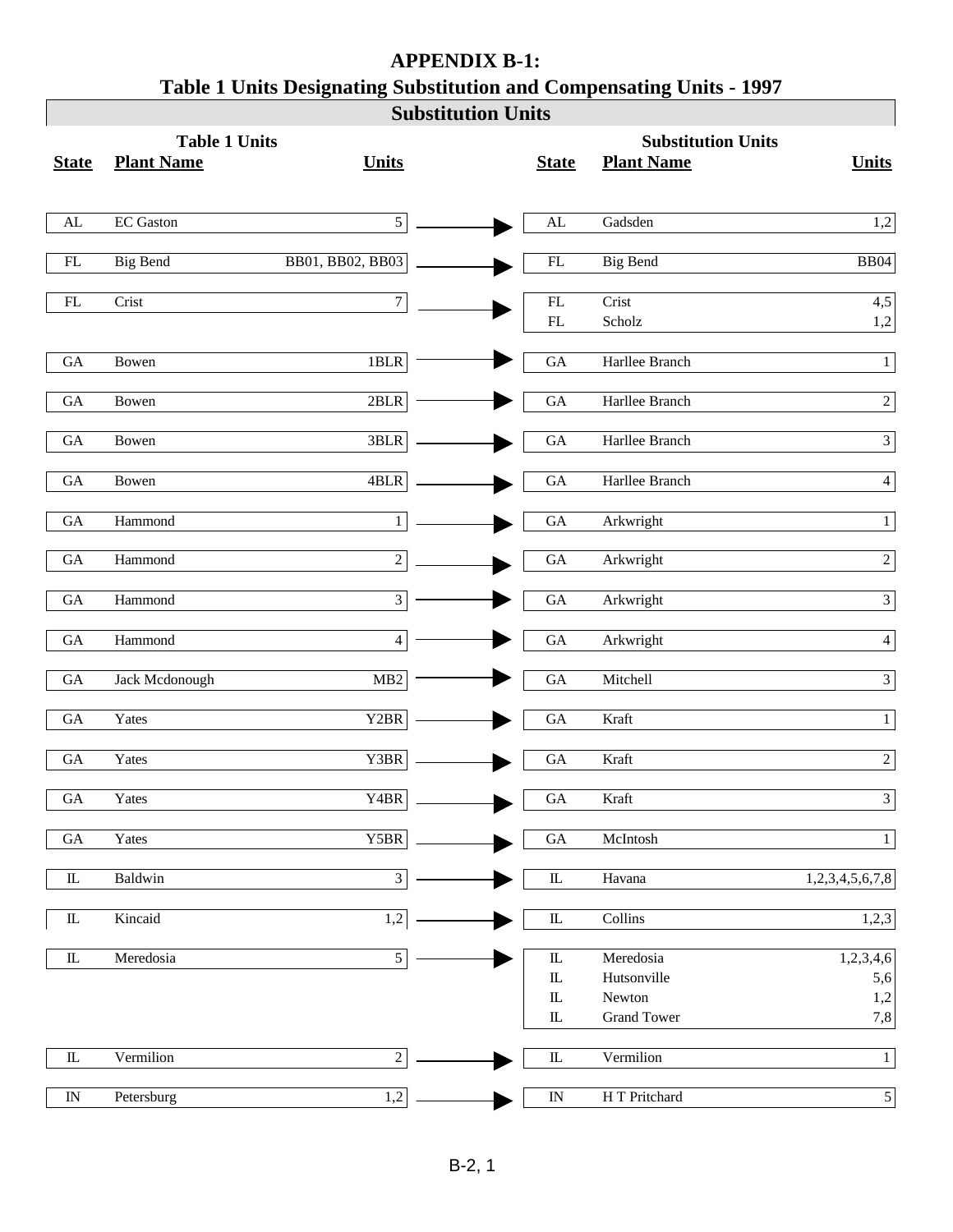|                          |                      |                  | <b>Substitution Units</b> |                                                        |                                             |                                     |
|--------------------------|----------------------|------------------|---------------------------|--------------------------------------------------------|---------------------------------------------|-------------------------------------|
|                          | <b>Table 1 Units</b> |                  |                           |                                                        | <b>Substitution Units</b>                   |                                     |
| <b>State</b>             | <b>Plant Name</b>    | <b>Units</b>     |                           | <b>State</b>                                           | <b>Plant Name</b>                           | <b>Units</b>                        |
|                          |                      |                  |                           |                                                        |                                             |                                     |
| KY                       | Coleman              | C1, C2           |                           | KY                                                     | R D Green                                   | G1, G2                              |
| $\rm MD$                 | C P Crane            | $\sqrt{2}$       |                           | MS                                                     | R D Morrow                                  | 1,2                                 |
| $\rm MD$                 | <b>Chalk Point</b>   | 1,2              |                           | <b>MD</b>                                              | Chalk Point                                 | $4\vert$                            |
| $\rm MD$                 | Morgantown           | 1,2              |                           | MD                                                     | Chalk Point                                 | $\overline{3}$                      |
| $\mathbf{M}\mathbf{I}$   | J H Campbell         | 1,2              |                           | $\mathbf{M}\mathbf{I}$<br>$\mathbf{M}\mathbf{I}$       | Dan E Karn<br>J R Whiting                   | 1,2<br>2,3                          |
|                          |                      |                  |                           | $\mathbf{M}\mathbf{I}$<br>$\mathbf{M}\mathbf{I}$<br>MI | JH Campbell<br>JC Weadock<br><b>BC Cobb</b> | 3<br>7,8<br>$\overline{4}$          |
| MN                       | <b>High Bridge</b>   | $\sqrt{6}$       |                           | $\ensuremath{\text{MN}}$<br><b>MN</b>                  | High Bridge<br>Sherburne County             | 3,4,5<br>1,2                        |
| $_{\rm MO}$              | James River          | $\overline{5}$   |                           | MO<br><b>MO</b>                                        | James River<br>Southwest                    | 3,4<br>$1\vert$                     |
| MO                       | Labadie              | 1,2,3,4          |                           | MO<br><b>MO</b>                                        | Meramec<br>Rush Island                      | 1,2,3,4<br>1,2                      |
| MO<br>MO                 | Montrose<br>Sioux    | 1,2,3<br>1,2     |                           | MO<br>$\mathbf{K}\mathbf{S}$                           | Hawthorn<br>La Cygne                        | 5 <sup>1</sup><br>$1\vert$          |
| $_{\rm MO}$              | Sibley               | $\mathfrak{Z}$   |                           | MO                                                     | Sibley                                      | 1,2                                 |
| MO                       | Thomas Hill          | MB1, MB2         |                           | MO                                                     | Thomas Hill                                 | MB3                                 |
| $\rm{NH}$                | Merrimack            | $\overline{1,2}$ |                           | $\rm MA$                                               | Mount Tom                                   | $1\vert$                            |
| $\ensuremath{\text{NY}}$ | Dunkirk              | 3,4              |                           | <b>NY</b><br><b>NY</b>                                 | Oswego<br>Roseton                           | 4,5,6<br>1,2                        |
|                          |                      |                  |                           | <b>NY</b>                                              | Dunkirk                                     | $\overline{c}$                      |
| ${\rm NY}$               | Northport            | 1,2,3            |                           | $\ensuremath{\text{NY}}$                               | Northport                                   | $4\vert$                            |
| OH                       | Ashtabula            | $\boldsymbol{7}$ |                           | OH<br>OH                                               | Acme<br>Ashtabula                           | 13, 14, 15, 16, 91, 92<br>8,9,10,11 |
|                          |                      |                  |                           | OH<br>OH                                               | Lake Shore<br><b>Bay Shore</b>              | 18,91,92,93,94<br>1,2,3,4           |
| $\rm OH$                 | Avon Lake            | 12               |                           | OH                                                     | Avon Lake                                   | 9,10                                |

# **APPENDIX B-1: Table 1 Units Designating Substitution and Compensating Units - 1997**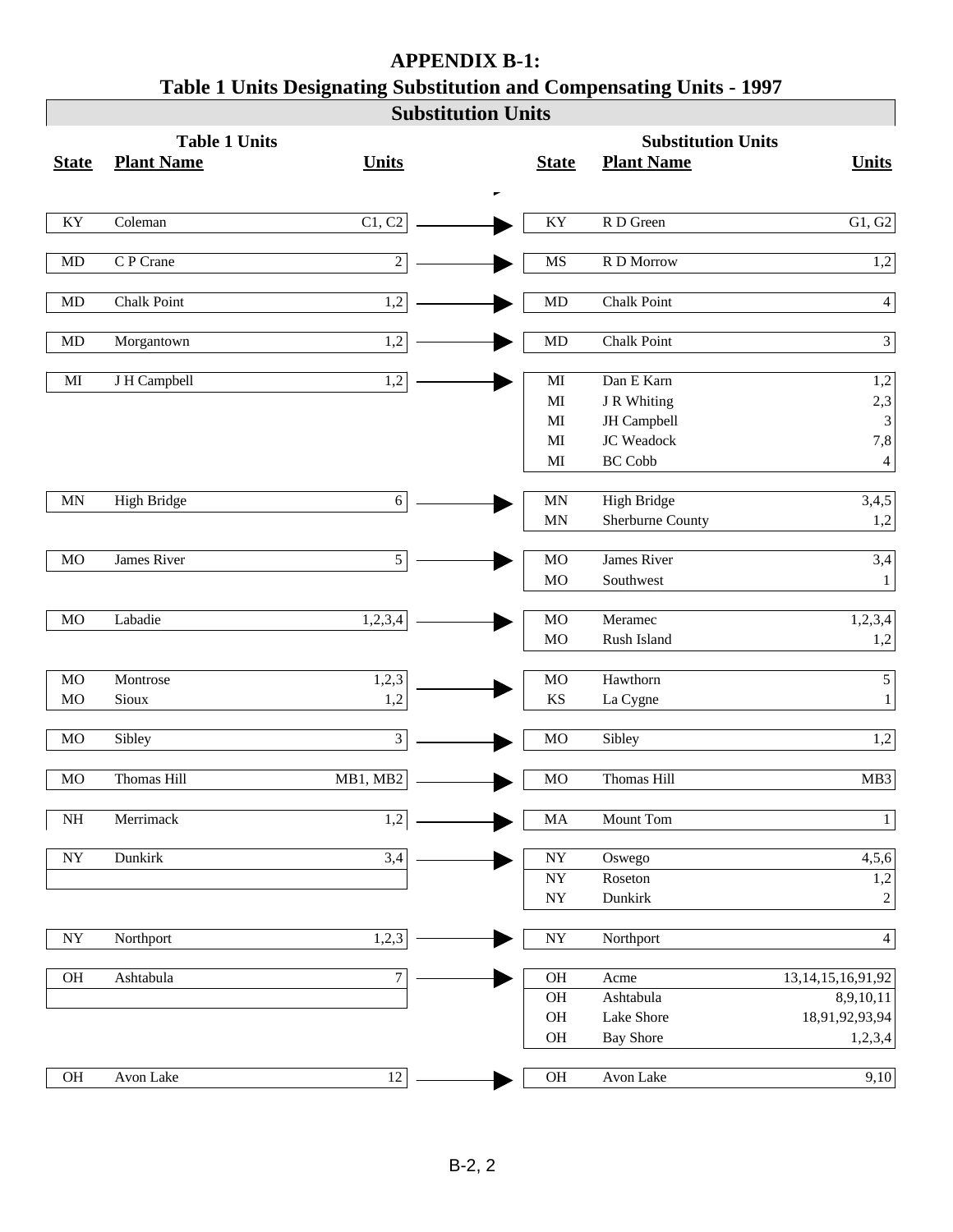| <b>APPENDIX B-1:</b>                                                 |
|----------------------------------------------------------------------|
| Table 1 Units Designating Substitution and Compensating Units - 1997 |
| Substitution Units                                                   |

 $\overline{\phantom{a}}$ 

|                        |                      |                | dudətitutlul Ullitə       |                        |                           |                |
|------------------------|----------------------|----------------|---------------------------|------------------------|---------------------------|----------------|
|                        | <b>Table 1 Units</b> |                |                           |                        | <b>Substitution Units</b> |                |
| <b>State</b>           | <b>Plant Name</b>    | <b>Units</b>   |                           | <b>State</b>           | <b>Plant Name</b>         | <b>Units</b>   |
| OH                     | Conesville           | $\overline{4}$ |                           | OH                     | J M Stuart                | 1,2,3,4        |
|                        |                      |                |                           |                        |                           |                |
| OH                     | Edgewater            | 13             |                           | OH                     | Edgewater                 | 11,12          |
| OH                     | <b>Niles</b>         | 1,2            |                           | OH                     | R E Burger                | 1,2,3,4        |
| $\rm OH$               | R E Burger           | 5,6,7,8        |                           | <b>OH</b>              | Gorge                     | 25, 26         |
| $\rm OH$               | W H Sammis           | 5,6,7          |                           | <b>OH</b>              | Toronto                   | 9,10,11        |
|                        |                      |                |                           | PA                     | <b>Bruce Mansfield</b>    | 1,2            |
|                        |                      |                |                           | $\mathbf{PA}$          | New Castle                | 1,2            |
| OH                     | Miami Fort           | $\tau$         |                           | KY                     | East Bend                 | $\overline{2}$ |
| OH                     | Picway               | 9              |                           | <b>OH</b>              | Poston                    | 1,2,3          |
|                        |                      |                |                           |                        |                           |                |
| PA                     | Armstrong            | $\mathbf{1}$   |                           | WV                     | Albright                  | $\mathbf{1}$   |
|                        |                      |                |                           |                        |                           |                |
| PA                     | Armstrong            | $\overline{c}$ |                           | WV                     | Albright                  | $\sqrt{2}$     |
| PA                     | Hatfield's Ferry     | 3              |                           | $\mathbf{PA}$          | Mitchell                  | 33             |
| PA                     | Martin's Creek       | 1,2            |                           | PA                     | Martin's Creek            | 3,4            |
|                        |                      |                |                           |                        |                           |                |
| WI                     | Edgewater            | $\overline{4}$ |                           | WI                     | Edgewater                 | $\overline{3}$ |
| WI                     | Genoa                | $\mathbf{1}$   |                           | WI                     | Alma                      | B4, B5         |
|                        |                      |                |                           | WI                     | J P Madgett               | B1             |
|                        |                      |                |                           |                        |                           |                |
| WI                     | Nelson Dewey         | 1,2            |                           | WI                     | Rock River                | 1,2            |
|                        |                      |                |                           |                        |                           |                |
| WI                     | Pulliam              | $8\,$          |                           | WI                     | Pulliam                   | 5,6,7          |
| <b>WV</b>              | Albright             | 3              |                           | <b>MD</b>              | R P Smith                 | $\overline{9}$ |
|                        |                      |                |                           |                        |                           |                |
| WV                     | Fort Martin          | $\overline{2}$ |                           | MD                     | R P Smith                 | 11             |
| $\mathbf{W}\mathbf{V}$ | Harrison             | $\mathbf{1}$   |                           | $\mathbf{W}\mathbf{V}$ | Rivesville                | 7,8            |
|                        |                      |                |                           |                        |                           |                |
| $\mathbf{W}\mathbf{V}$ | Harrison             | 3              |                           | WV                     | Willow Island             | $\sqrt{2}$     |
|                        |                      |                | <b>Compensating Units</b> |                        |                           |                |
|                        | <b>Table 1 Units</b> |                |                           |                        | <b>Compensating Units</b> |                |
|                        |                      |                |                           |                        |                           |                |
| <b>State</b>           | <b>Plant Name</b>    | <b>Units</b>   |                           | <b>State</b>           | <b>Plant Name</b>         | <b>Units</b>   |
| $\rm OH$               | Edgewater            | 13             |                           | MA                     | <b>Brayton Point</b>      | $\overline{2}$ |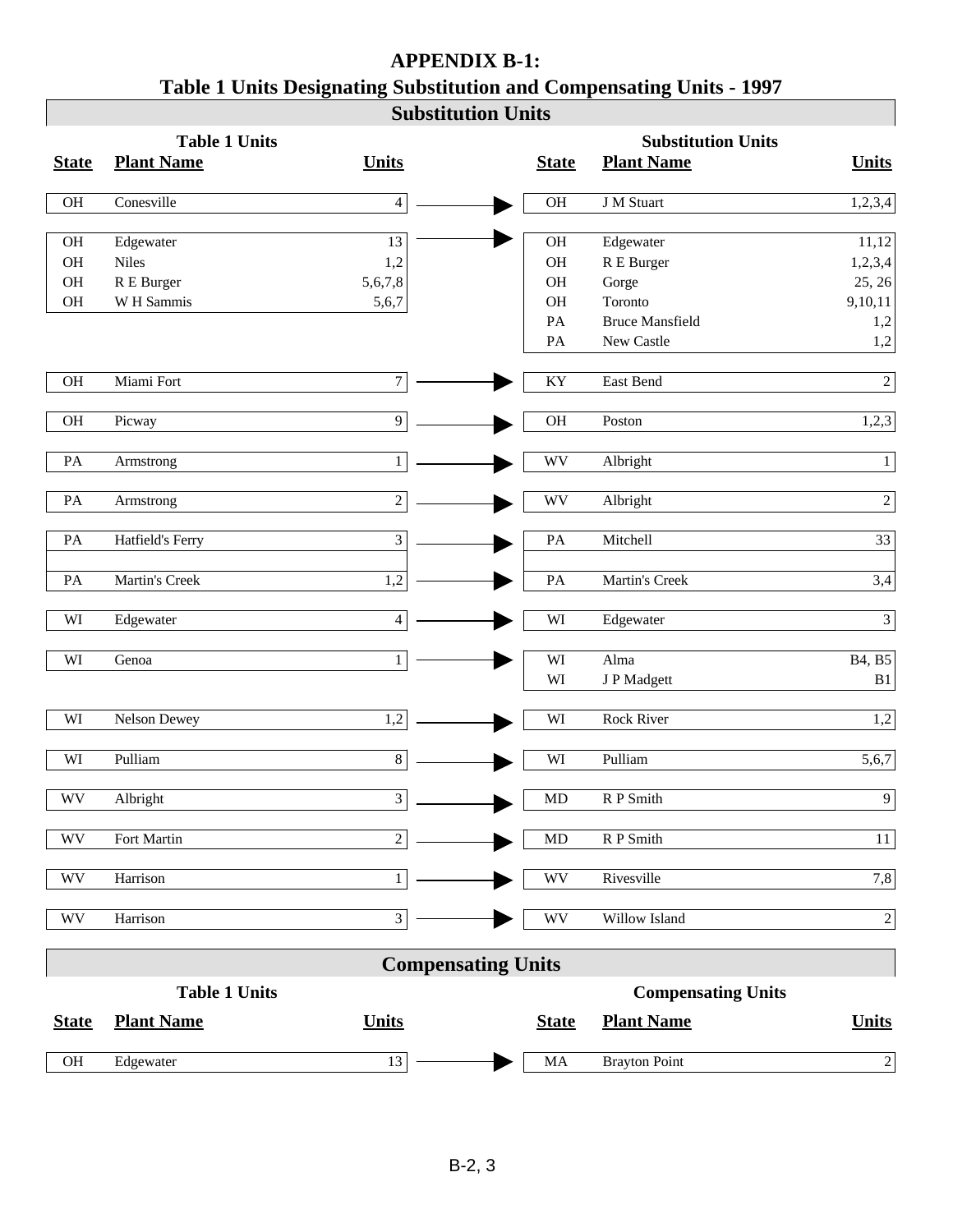## **APPENDIX B-2: List of Phase I Extension Units and 1998 Deductions for Exceeding 1997 Projected Emissions Limitations**

|              |                                      |                      | Ph I Ext                    | 1998 Allowance      |
|--------------|--------------------------------------|----------------------|-----------------------------|---------------------|
| <b>State</b> | <b>Plant Name</b>                    | Unit ID              | <b>Type</b>                 | <b>Deduction</b>    |
|              |                                      |                      |                             |                     |
| AL           | Colbert                              | 5                    | TRANSFER                    | 0                   |
| FL           | Crist                                | $\overline{7}$       | TRANSFER                    | 0                   |
| GА<br>GA     | Jack Mcdonough<br>Wansley            | MB1<br>2             | TRANSFER<br>TRANSFER        | 0<br>0              |
| GA           | Yates                                | Y1BR                 | CONTROL                     | 0                   |
| GA           | Yates                                | Y6BR                 | TRANSFER                    | 0                   |
| GА           | Yates                                | Y7BR                 | TRANSFER                    | 0                   |
| IN           | Bailly                               | 7                    | CONTROL                     | 0                   |
| IN           | Bailly                               | 8                    | CONTROL                     | 0                   |
| IN           | Cayuga                               | $\mathbf{1}$         | TRANSFER                    | 0                   |
| IN           | Cayuga                               | $\overline{c}$       | <b>TRANSFER</b>             | 0                   |
| IN           | Gibson                               | 4<br>12              | CONTROL                     | 5609                |
| IN<br>IN     | Michigan City<br>R Gallagher         | 1                    | TRANSFER<br>TRANSFER        | 3236<br>0           |
| IN           | R Gallagher                          | 2                    | TRANSFER                    | 0                   |
| IN           | R Gallagher                          | 3                    | TRANSFER                    | 0                   |
| IN           | R Gallagher                          | 4                    | TRANSFER                    | 0                   |
| IN           | Wabash River                         | $\mathbf{1}$         | CONTROL                     | 250                 |
| IN           | Wabash River                         | 2                    | TRANSFER                    | 0                   |
| IN           | Wabash River                         | 5                    | <b>TRANSFER</b>             | 0                   |
| IN           | Wabash River                         | 6                    | TRANSFER                    | 0                   |
| ΚY           | Coleman                              | C1<br>C <sub>2</sub> | TRANSFER                    | 0<br>0              |
| KΥ<br>KΥ     | Coleman<br>Coleman                   | C <sub>3</sub>       | TRANSFER<br><b>TRANSFER</b> | 0                   |
| ΚY           | E W Brown                            | 2                    | TRANSFER                    | 0                   |
| KΥ           | E W Brown                            | 3                    | <b>TRANSFER</b>             | 0                   |
| KΥ           | Ghent                                | 1                    | CONTROL                     | 0                   |
| ΚY           | Green River                          | 5                    | TRANSFER                    | 0                   |
| ΚY           | Hmp&L Station 2                      | H1                   | CONTROL                     | 630                 |
| ΚY           | Hmp&L Station 2                      | H <sub>2</sub>       | CONTROL                     | 942                 |
| ΚY           | Paradise                             | 3                    | TRANSFER                    | 0                   |
| MD           | C P Crane                            | 1                    | TRANSFER                    | 0                   |
| MD<br>MD     | Chalk Point<br>Morgantown            | $\mathbf{1}$<br>1    | TRANSFER<br>TRANSFER        | 0<br>1863           |
| MD           | Morgantown                           | 2                    | TRANSFER                    | 0                   |
| NJ           | <b>B</b> L England                   | 1                    | TRANSFER                    | 0                   |
| NJ           | <b>B</b> L England                   | 2                    | CONTROL                     | 0                   |
| OН           | Cardinal                             | $\mathbf{1}$         | TRANSFER                    | 10670               |
| OН           | Conesville                           | 1                    | TRANSFER                    | 2871                |
| OН           | Conesville                           | 3                    | TRANSFER                    | 4424                |
| OН           | Eastlake                             | 5<br>$\mathbf{1}$    | TRANSFER                    | 0                   |
| OН<br>OН     | Gen J M Gavin<br>Gen J M Gavin       | 2                    | CONTROL<br>CONTROL          | 5379<br>4902        |
| OН           | Muskingum River                      | 1                    | TRANSFER                    | 14921               |
| OН           | Muskingum River                      | 2                    | TRANSFER                    | 3096                |
| OН           | Muskingum River                      | 3                    | TRANSFER                    | 12198               |
| OН           | Muskingum River                      | 4                    | TRANSFER                    | 14559               |
| OН           | <b>Niles</b>                         | 1                    | TRANSFER                    | 0                   |
| OН           | <b>Niles</b>                         | $\overline{c}$       | TRANSFER                    | $\overline{0}$      |
| OН           | Picway                               | 9                    | TRANSFER                    | 7218                |
| OН<br>OН     | R E Burger<br>R E Burger             | 5<br>6               | TRANSFER<br>TRANSFER        | 0<br>$\overline{0}$ |
| OН           | R E Burger                           | 7                    | TRANSFER                    | 0                   |
| OН           | R E Burger                           | 8                    | TRANSFER                    | $\overline{0}$      |
| PA           | Armstrong                            | 1                    | TRANSFER                    | 0                   |
| PA           | Brunner Island                       | 2                    | TRANSFER                    | 0                   |
| PA           | Brunner Island                       | 3                    | TRANSFER                    | 0                   |
| PA           | Conemaugh                            | 1                    | CONTROL                     | 0                   |
| PA           | Conemaugh                            | 2                    | CONTROL                     | 0                   |
| PA           | Hatfield's Ferry                     | 1                    | TRANSFER                    | 0                   |
| PA<br>PA     | Hatfield's Ferry<br>Hatfield's Ferry | 2<br>3               | TRANSFER<br>TRANSFER        | 0<br>0              |
| PA           | Portland                             | 1                    | TRANSFER                    | 0                   |
| PA           | Portland                             | 2                    | TRANSFER                    | 0                   |
| PA           | Sunbury                              | 3                    | TRANSFER                    | 0                   |
| PA           | Sunbury                              | 4                    | TRANSFER                    | 0                   |
| TN           | Cumberland                           | 1                    | CONTROL                     | 0                   |
| TN           | Cumberland                           | $\overline{c}$       | CONTROL                     | $\overline{0}$      |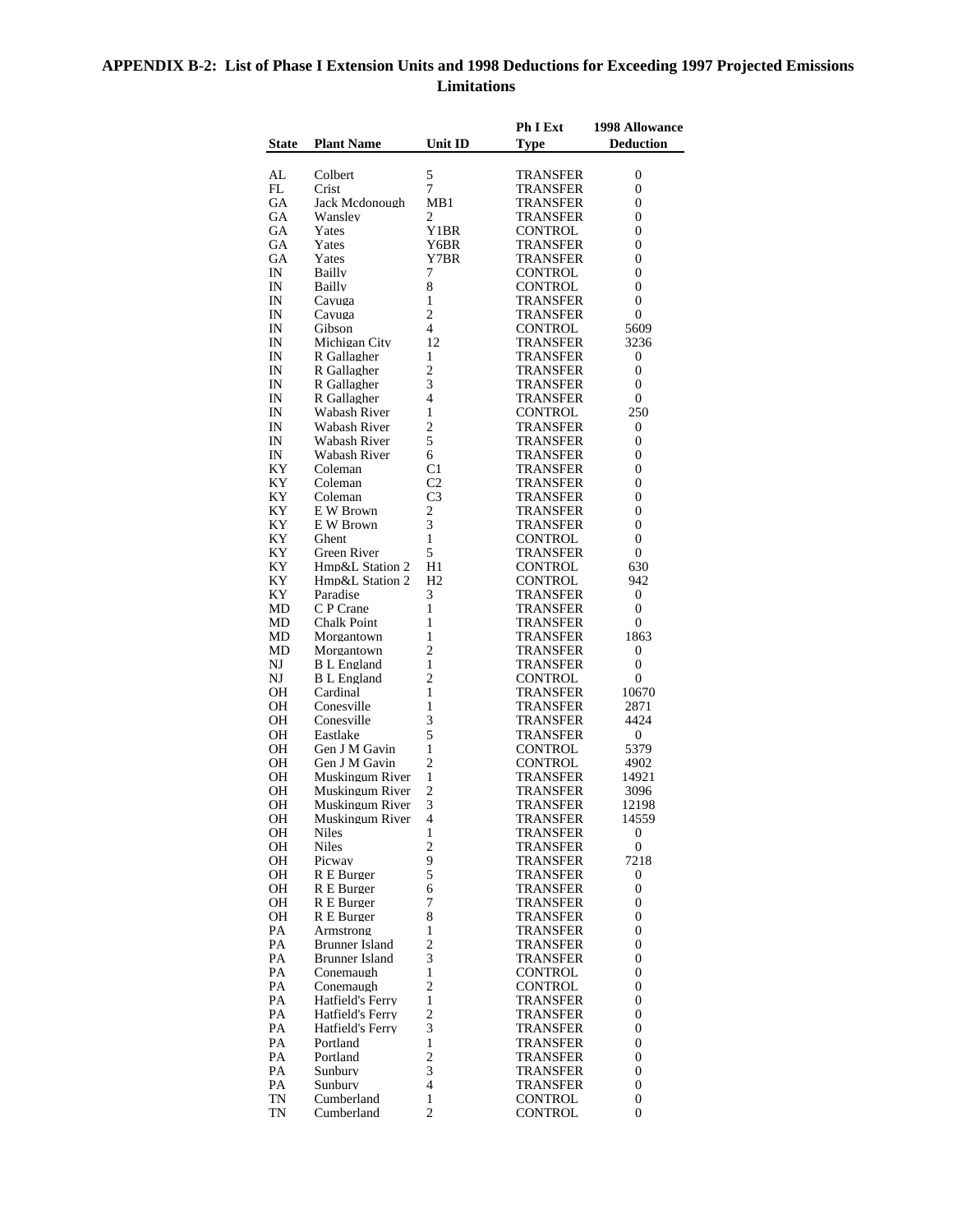## **APPENDIX B-2: List of Phase I Extension Units and 1998 Deductions for Exceeding 1997 Projected Emissions Limitations**

|              |                   |                | <b>Ph I Ext</b> | <b>1998 Allowance</b> |
|--------------|-------------------|----------------|-----------------|-----------------------|
| <b>State</b> | <b>Plant Name</b> | <b>Unit ID</b> | <b>Type</b>     | <b>Deduction</b>      |
|              |                   |                |                 |                       |
| TN           | Gallatin          |                | <b>TRANSFER</b> |                       |
| TN           | Gallatin          | 2              | <b>TRANSFER</b> |                       |
| TN           | Gallatin          | 3              | <b>TRANSFER</b> |                       |
| TN           | Gallatin          | 4              | <b>TRANSFER</b> |                       |
| <b>WV</b>    | Fort Martin       |                | TRANSFER        |                       |
| WV           | Fort Martin       | $\mathfrak{D}$ | <b>TRANSFER</b> |                       |
| WV           | Harrison          |                | CONTROL.        |                       |
| WV           | Harrison          | $\overline{c}$ | <b>CONTROL</b>  |                       |
| WV           | Harrison          | 3              | CONTROL         |                       |
| WV           | Mt Storm          |                | <b>TRANSFER</b> |                       |
| WV           | Mt Storm          | $\overline{c}$ | <b>TRANSFER</b> |                       |
| WV           | Mt Storm          | 3              | CONTROL         |                       |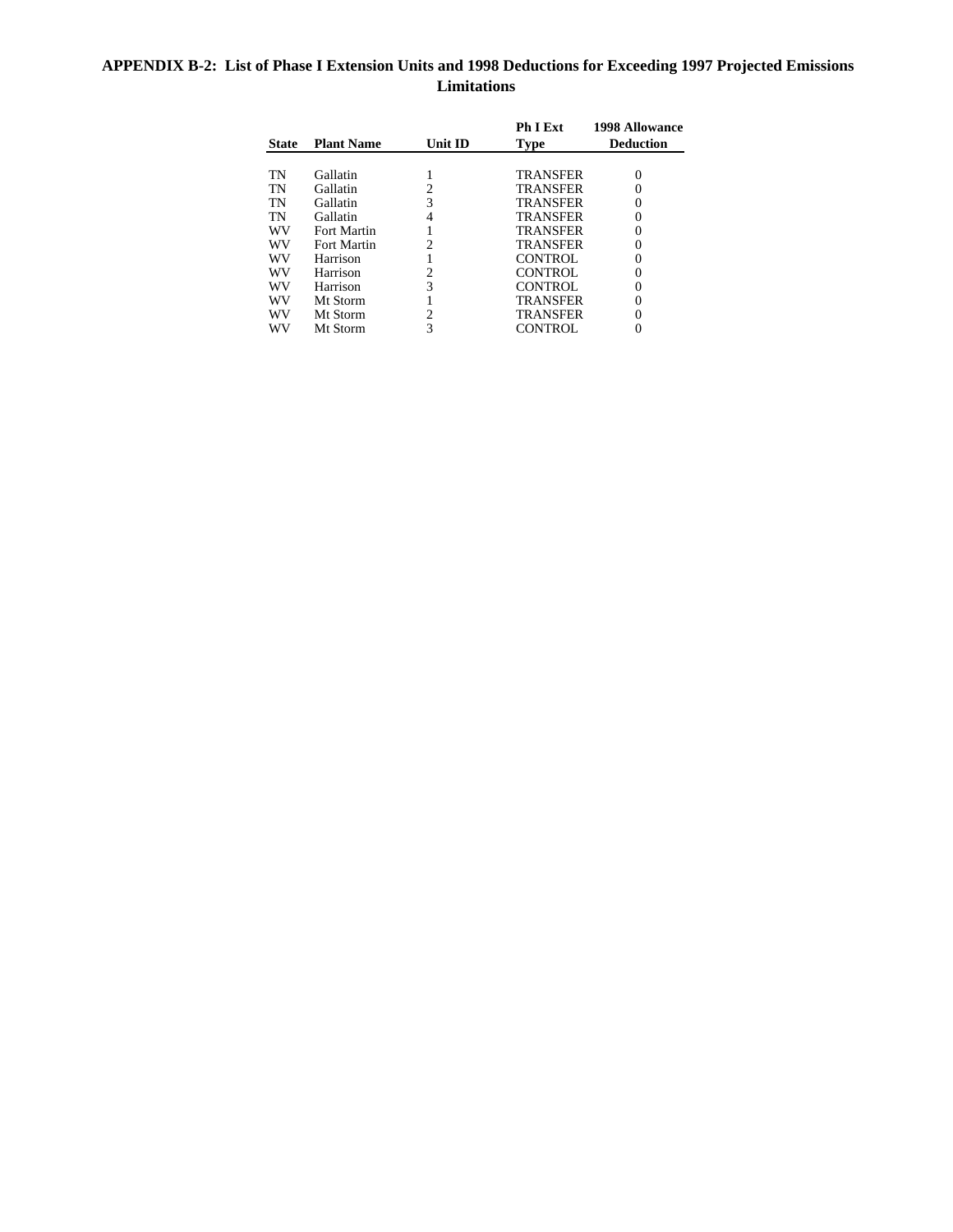|           |                         |                         |                 | 1996             |                    | 1997             |                    | Percent Change, 1996-1997 |                    |
|-----------|-------------------------|-------------------------|-----------------|------------------|--------------------|------------------|--------------------|---------------------------|--------------------|
|           |                         |                         |                 | SO <sub>2</sub>  | <b>Utilization</b> | SO <sub>2</sub>  | <b>Utilization</b> | SO <sub>2</sub>           | <b>Utilization</b> |
|           | <b>State</b> Plant Name | <b>Stack/Unit ID</b>    | Unit Type $(a)$ | <b>Emissions</b> | (mmBtu)            | <b>Emissions</b> | (mmBtu)            | <b>Emissions</b>          | (mmBtu)            |
| <b>AL</b> | Colbert                 | CSCO14 (1, 2, 3, 4)     |                 | 31,939           |                    | 27,220           |                    | $-14.78%$                 |                    |
| AL        | Colbert                 | 1                       | Table1          |                  | 12,952,183         |                  | 10,745,711         |                           | $-17.04%$          |
|           | Colbert                 | $\overline{\mathbf{c}}$ | Table1          |                  |                    |                  |                    |                           | $-4.52%$           |
| AL        |                         |                         |                 |                  | 12,618,216         |                  | 12,048,491         |                           |                    |
| AL        | Colbert                 | 3                       | Table1          |                  | 10,114,184         |                  | 9,359,699          |                           | $-7.46%$           |
| AL        | Colbert                 | 4                       | Table1          |                  | 13,855,269         |                  | 11,770,490         |                           | $-15.05%$          |
| AL        | Colbert                 | 5                       | Table1          | 58,218           | 34,058,704         | 50,803           | 27,875,666         | $-12.74%$                 | $-18.15%$          |
| AL        | E C Gaston              | CS0CAN (1, 2)           |                 | 22,028           |                    | 24,949           |                    | 13.26%                    |                    |
| AL        | E C Gaston              | $\mathbf{1}$            | Table1          |                  | 15,064,260         |                  | 14,950,877         |                           | $-0.75%$           |
| AL        | E C Gaston              | $\overline{\mathbf{c}}$ | Table1          |                  | 16,306,916         |                  | 16,144,807         |                           | $-0.99%$           |
| <b>AL</b> | E C Gaston              | CS0CBN (3, 4)           |                 | 19,812           |                    | 26,165           |                    | 32.07%                    |                    |
| AL        | E C Gaston              | 3                       | Table1          |                  | 14,032,114         |                  | 17,580,910         |                           | 25.29%             |
| AL        | E C Gaston              | 4                       | Table1          |                  | 14,192,836         |                  | 16,180,310         |                           | 14.00%             |
| AL        | E C Gaston              | 5                       | Table1          | 33,819           | 48,089,378         | 36,094           | 46,377,835         | 6.73%                     | $-3.56%$           |
| AL        | Gadsden                 | $\mathbf{1}$            | Substitution    | 4,893            | 3,518,404          | 4,716            | 3,257,292          | $-3.62%$                  | $-7.42%$           |
| AL        | Gadsden                 | $\overline{\mathbf{c}}$ | Substitution    | 5,168            | 3,649,976          | 4,876            | 3,258,590          | $-5.65%$                  | $-10.72%$          |
| <b>FL</b> | <b>Big Bend</b>         | CS001 (BB01, BB02)      |                 | 76,818           |                    | 82,191           |                    | 6.99%                     |                    |
| FL        | <b>Big Bend</b>         | <b>BB01</b>             | Table1          |                  | 31,111,381         |                  | 25,060,591         |                           | $-19.45%$          |
| FL        | <b>Big Bend</b>         | <b>BB02</b>             | Table1          |                  | 31,794,469         |                  | 30,800,835         |                           | $-3.13%$           |
| FL        | <b>Big Bend</b>         | XS23 (BB03, BB04)       |                 | 19,081           |                    | 20,303           |                    | 6.40%                     |                    |
| FL        | <b>Big Bend</b>         | <b>BB03</b>             | Table1          |                  | 28,490,272         |                  | 26,885,523         |                           | $-5.63%$           |
|           |                         |                         |                 |                  |                    |                  |                    |                           |                    |
| <b>FL</b> | <b>Big Bend</b>         | <b>BB04</b>             | Substitution    |                  | 35,141,092         |                  | 37,274,636         |                           | 6.07%              |
| <b>FL</b> | Crist                   | $\overline{4}$          | Substitution    | 2,513            | 3,215,872          | 2,563            | 3,014,961          | 1.99%                     | $-6.25%$           |
| <b>FL</b> | Crist                   | 5                       | Substitution    | 2,566            | 3,291,052          | 4,354            | 5,324,877          | 69.68%                    | 61.80%             |
| FL        | Crist                   | 6                       | Table1          | 13,304           | 16,798,233         | 10,243           | 12,828,682         | $-23.01%$                 | $-23.63%$          |
| <b>FL</b> | Crist                   | $\overline{7}$          | Table1          | 14,853           | 17,764,345         | 19,563           | 23,238,171         | 31.71%                    | 30.81%             |
| <b>FL</b> | Scholz                  | $\mathbf{1}$            | Substitution    | 2,735            | 1,099,257          | 1,280            | 840,579            | $-53.20%$                 | $-23.53%$          |
| FL        | Scholz                  | $\overline{2}$          | Substitution    | 3,186            | 1,316,280          | 2,112            | 1,337,456          | $-33.71%$                 | 1.61%              |
| GA        | Arkwright               | CS001 (1, 2, 3, 4)      |                 | 4,386            |                    | 3,431            |                    | $-21.77%$                 |                    |
| GA        | Arkwright               | 1                       | Substitution    |                  | 815,186            |                  | 595,763            |                           | $-26.92%$          |
| GA        | Arkwright               | $\overline{2}$          | Substitution    |                  | 754,577            |                  | 884,920            |                           | 17.27%             |
| GA        | Arkwright               | 3                       | Substitution    |                  | 920,206            |                  | 919,471            |                           | $-0.08%$           |
| GA        | Arkwright               | 4                       | Substitution    |                  | 850,114            |                  | 701,745            |                           | $-17.45%$          |
|           |                         |                         |                 |                  |                    |                  |                    |                           |                    |
| GA        | Bowen                   | 1BLR                    | Table1          | 34,032           | 44,244,090         | 37,241           | 49,977,072         | 9.43%                     | 12.96%             |
| GA        | Bowen                   | 2BLR                    | Table1          | 36,655           | 47,089,666         | 33,675           | 45,321,466         | $-8.13%$                  | $-3.75%$           |
| GA        | Bowen                   | 3BLR                    | Table1          | 46,269           | 61,120,578         | 40,828           | 54,811,544         | $-11.76%$                 | $-10.32%$          |
| GA        | Bowen                   | 4BLR                    | Table1          | 40,205           | 52,430,313         | 42,319           | 57,170,903         | 5.26%                     | 9.04%              |
| GA        | Hammond                 | CS001 (1, 2, 3)         |                 | 7,246            |                    | 8,609            |                    | 18.81%                    |                    |
| GA        | Hammond                 | 1                       | Table1          |                  | 3,515,633          |                  | 3,940,166          |                           | 12.08%             |
| GA        | Hammond                 | $\overline{\mathbf{c}}$ | Table1          |                  | 2,751,274          |                  | 3,355,443          |                           | 21.96%             |
| GA        | Hammond                 | 3                       | Table1          |                  | 3,572,759          |                  | 4,809,927          |                           | 34.63%             |
| GA        | Hammond                 | $\overline{4}$          | Table1          | 14,364           | 19,191,000         | 16,571           | 23,714,698         | 15.36%                    | 23.57%             |
| GA        | Harllee Branch          | CS001 (1, 2)            |                 | 26,616           |                    | 29,845           |                    | 12.13%                    |                    |
| GA        | Harllee Branch          | $\mathbf{1}$            | Substitution    |                  | 14,360,313         |                  | 13,643,892         |                           | $-4.99%$           |
| GA        | Harllee Branch          | $\overline{2}$          | Substitution    |                  | 14,456,249         |                  | 13,727,469         |                           | $-5.04%$           |
| GA        | Harllee Branch          | CS002 (3, 4)            |                 | 39,409           |                    | 53,136           |                    | 34.83%                    |                    |
| GA        | Harllee Branch          | 3                       | Substitution    |                  | 19,090,017         |                  | 25,801,742         |                           | 35.16%             |
|           |                         |                         |                 |                  |                    |                  |                    |                           |                    |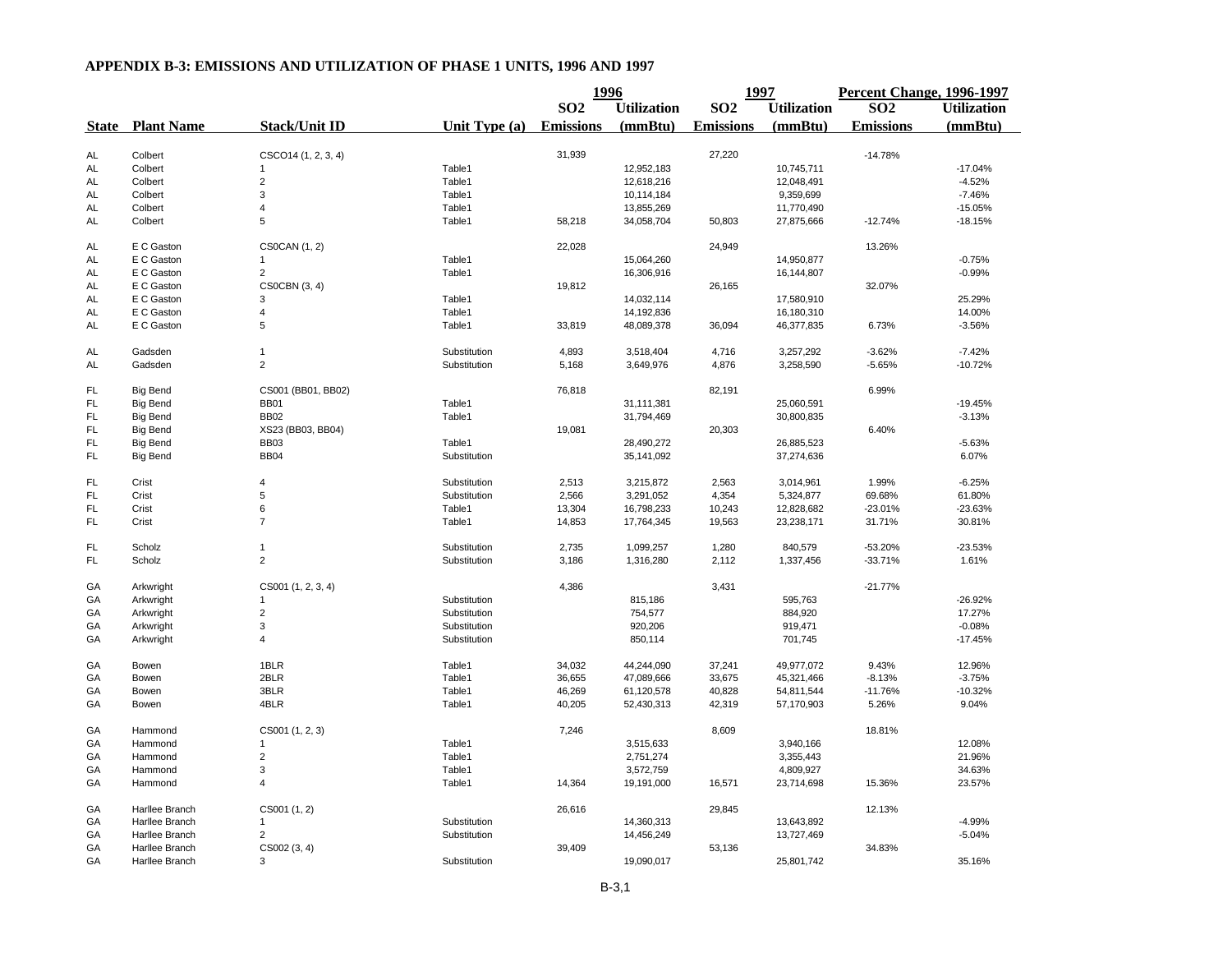|    |                         |                      |                  | 1996             |                    | 1997             |                    | Percent Change, 1996-1997 |                    |
|----|-------------------------|----------------------|------------------|------------------|--------------------|------------------|--------------------|---------------------------|--------------------|
|    |                         |                      |                  | SO <sub>2</sub>  | <b>Utilization</b> | <b>SO2</b>       | <b>Utilization</b> | SO <sub>2</sub>           | <b>Utilization</b> |
|    | <b>State</b> Plant Name | <b>Stack/Unit ID</b> | Unit Type (a)    | <b>Emissions</b> | (mmBtu)            | <b>Emissions</b> | (mmBtu)            | <b>Emissions</b>          | (mmBtu)            |
| GA | Harllee Branch          | $\overline{4}$       | Substitution     |                  | 25,267,007         |                  | 25,840,817         |                           | 2.27%              |
| GA | Jack Mcdonough          | CS001 (MB1, MB2)     |                  | 18,544           |                    | 28,284           |                    | 52.52%                    |                    |
|    |                         |                      |                  |                  |                    |                  |                    |                           |                    |
| GA | Jack Mcdonough          | MB1                  | Table1<br>Table1 |                  | 14,011,717         |                  | 17,391,180         |                           | 24.12%             |
| GA | Jack Mcdonough          | MB <sub>2</sub>      |                  |                  | 13,696,390         |                  | 18,039,198         |                           | 31.71%             |
| GA | Kraft                   | CS001 (1, 2, 3, 4)   |                  | 4,658            |                    | 7,267            |                    | 56.01%                    |                    |
| GA | Kraft                   | -1                   | Substitution     |                  | 1,626,008          |                  | 1,485,281          |                           | $-8.65%$           |
| GA | Kraft                   | $\overline{c}$       | Substitution     |                  | 1,220,370          |                  | 1,775,138          |                           | 45.46%             |
| GA | Kraft                   | 3                    | Substitution     |                  | 2,376,381          |                  | 4,273,319          |                           | 79.82%             |
| GA | Mcintosh                | $\mathbf{1}$         | Substitution     | 5,713            | 6,698,411          | 6,175            | 7,719,743          | 8.09%                     | 15.25%             |
| GA | Mitchell                | 3                    | Substitution     | 4,129            | 3,956,533          | 3,892            | 4,404,128          | $-5.74%$                  | 11.31%             |
|    |                         |                      |                  |                  |                    |                  |                    |                           |                    |
| GA | Wansley                 | $\mathbf{1}$         | Table1           | 33,612           | 40,844,610         | 34,105           | 45,956,580         | 1.47%                     | 12.52%             |
| GA | Wansley                 | $\overline{2}$       | Table1           | 37,059           | 44,775,798         | 32,258           | 45,215,913         | $-12.96%$                 | 0.98%              |
| GA | Yates                   | Y1BR                 | Table1           | 103              | 2,858,072          | 130              | 2,562,462          | 26.21%                    | $-10.34%$          |
| GA | Yates                   | CS001 (Y2BR, Y3BR)   |                  | 4,869            |                    | 6,412            |                    | 31.69%                    |                    |
| GA | Yates                   | Y2BR                 | Table1           |                  | 3,418,865          |                  | 3,568,288          |                           | 4.37%              |
| GA | Yates                   | Y3BR                 | Table1           |                  | 3,189,297          |                  | 3,782,679          |                           | 18.61%             |
| GA | Yates                   | CS002 (Y4BR, Y5BR)   |                  | 5,211            |                    | 8,923            |                    | 71.23%                    |                    |
| GA | Yates                   | Y4BR                 | Table1           |                  | 3,775,583          |                  | 5,505,970          |                           | 45.83%             |
| GA | Yates                   | Y5BR                 | Table1           |                  | 3,086,657          |                  | 4,525,391          |                           | 46.61%             |
| GA | Yates                   | Y6BR                 | Table1           | 7,139            | 11,140,080         | 9,393            | 12,553,519         | 31.57%                    | 12.69%             |
| GA | Yates                   | Y7BR                 | Table1           | 6,786            | 10,667,714         | 9,702            | 12,915,696         | 42.97%                    | 21.07%             |
|    |                         |                      |                  |                  |                    |                  |                    |                           |                    |
| IA | Burlington              | $\mathbf{1}$         | Table1           | 6,309            | 9,611,935          | 6,352            | 10,287,375         | 0.68%                     | 7.03%              |
| IA | Des Moines              | 11                   | Table1           | $\mathsf 0$      | $\mathbf 0$        | $\mathsf 0$      | $\mathsf 0$        | 0.00%                     | 0.00%              |
| IA | George Neal North       | $\mathbf{1}$         | Table1           | 3,782            | 9,453,477          | 4,040            | 9,719,336          | 6.82%                     | 2.81%              |
| IA | Milton L Kapp           | $\overline{2}$       | Table1           | 5,989            | 11,236,532         | 4,839            | 10,867,684         | -19.20%                   | $-3.28%$           |
| IA | Prairie Creek           | $\overline{4}$       | Table1           | 2,744            | 8,290,105          | 2,985            | 8,488,312          | 8.78%                     | 2.39%              |
| IA | Riverside               | 9                    | Table1           | 2,285            | 5,487,073          | 2,545            | 6,955,832          | 11.38%                    | 26.77%             |
|    |                         |                      |                  |                  |                    |                  |                    |                           |                    |
| IL | Baldwin                 | $\mathbf{1}$         | Table1           | 92,492           | 35,993,704         | 88,439           | 34,346,752         | $-4.38%$                  | $-4.58%$           |
| IL | Baldwin                 | $\overline{2}$       | Table1           | 75,793           | 29,324,128         | 92,284           | 35,355,084         | 21.76%                    | 20.57%             |
| IL | Baldwin                 | 3                    | Table1           | 105,553          | 40,432,952         | 95,312           | 37,180,092         | $-9.70%$                  | $-8.05%$           |
| IL | Coffeen                 | CS0001 (1, 2)        |                  | 43,755           |                    | 47,756           |                    | 9.14%                     |                    |
| IL | Coffeen                 | -1                   | Table1           |                  | 16,654,324         |                  | 13,363,732         |                           | $-19.76%$          |
| IL | Coffeen                 | $\overline{c}$       | Table1           |                  | 31,814,222         |                  | 31,126,083         |                           | $-2.16%$           |
| IL | Collins                 | CS1230 (1, 2, 3)     |                  | 1,237            |                    | 734              |                    | -40.66%                   |                    |
| IL | Collins                 | $\mathbf{1}$         | Substitution     |                  | 6,755,310          |                  | 11,265,975         |                           | 66.77%             |
| IL | Collins                 | $\overline{c}$       | Substitution     |                  | 6,510,067          |                  | 9,640,762          |                           | 48.09%             |
| IL | Collins                 | 3                    | Substitution     |                  | 9,007,079          |                  | 12,954,183         |                           | 43.82%             |
|    |                         |                      |                  |                  |                    |                  |                    |                           |                    |
| IL | <b>Grand Tower</b>      | $\overline{7}$       | Substitution     | 3,271            | 1,402,802          | 3,606            | 1,414,896          | 10.24%                    | 0.86%              |
| IL | <b>Grand Tower</b>      | 8                    | Substitution     | 2,686            | 1,190,947          | 3,733            | 1,511,250          | 38.98%                    | 26.89%             |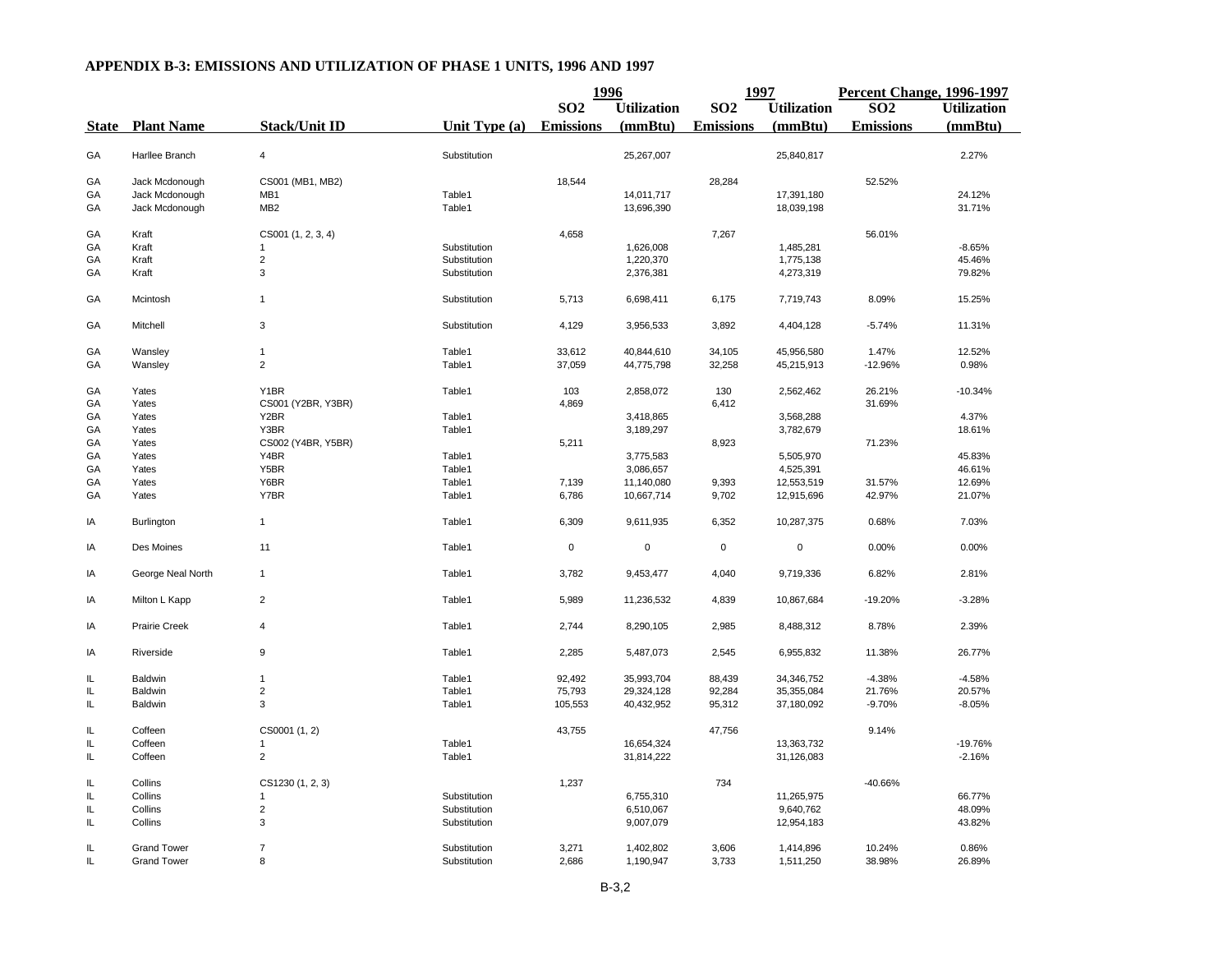|          |                         |                               |               | 1996             |                    | 1997             |                    | Percent Change, 1996-1997 |                    |
|----------|-------------------------|-------------------------------|---------------|------------------|--------------------|------------------|--------------------|---------------------------|--------------------|
|          |                         |                               |               | SO <sub>2</sub>  | <b>Utilization</b> | SO <sub>2</sub>  | <b>Utilization</b> | S <sub>02</sub>           | <b>Utilization</b> |
|          | <b>State</b> Plant Name | <b>Stack/Unit ID</b>          | Unit Type (a) | <b>Emissions</b> | (mmBtu)            | <b>Emissions</b> | (mmBtu)            | <b>Emissions</b>          | (mmBtu)            |
| IL       | <b>Grand Tower</b>      | 9                             | Table1        | 13,596           | 5,945,488          | 18,586           | 7,209,130          | 36.70%                    | 21.25%             |
| IL       | Havana                  | XS18 (1, 2, 3, 4, 5, 6, 7, 8) |               | $\pmb{0}$        |                    | $\mathsf 0$      |                    | 0.00%                     |                    |
|          |                         |                               | Substitution  |                  | $\mathbf 0$        |                  | $\mathsf 0$        |                           | 0.00%              |
| IL<br>IL | Havana<br>Havana        | $\overline{c}$                | Substitution  |                  | $\mathbf 0$        |                  | $\mathsf 0$        |                           | 0.00%              |
|          |                         |                               | Substitution  |                  | $\mathbf 0$        |                  | 0                  |                           |                    |
| IL       | Havana                  | 3<br>$\overline{4}$           |               |                  | $\mathbf 0$        |                  | $\mathbf 0$        |                           | 0.00%              |
| IL       | Havana                  |                               | Substitution  |                  | $\Omega$           |                  | $\mathbf 0$        |                           | 0.00%              |
| IL       | Havana                  | 5                             | Substitution  |                  |                    |                  |                    |                           | 0.00%              |
| IL       | Havana                  | 6                             | Substitution  |                  | $\mathbf 0$        |                  | 0                  |                           | 0.00%              |
| IL       | Havana                  | $\overline{7}$                | Substitution  |                  | $\mathbf 0$        |                  | 0                  |                           | 0.00%              |
| IL       | Havana                  | 8                             | Substitution  |                  | $\mathbf 0$        |                  | $\mathsf 0$        |                           | 0.00%              |
| IL       | Hennepin                | $\overline{2}$                | Table1        | 39,842           | 15,675,990         | 38,878           | 14,943,169         | $-2.42%$                  | $-4.67%$           |
| IL       | Hutsonville             | 5                             | Substitution  | 10,772           | 4,959,359          | 8,640            | 3,962,435          | -19.79%                   | $-20.10%$          |
| IL       | Hutsonville             | 6                             | Substitution  | 8,529            | 3,814,018          | 10,982           | 4,920,046          | 28.76%                    | 29.00%             |
|          |                         |                               |               |                  |                    |                  |                    |                           |                    |
| IL       | Joppa Steam             | CS1(1, 2)                     |               | 8,572            |                    | 7,731            |                    | $-9.81%$                  |                    |
| IL       | Joppa Steam             | 1                             | Table1        |                  | 14,960,182         |                  | 15,784,056         |                           | 5.51%              |
| IL       | Joppa Steam             | $\overline{2}$                | Table1        |                  | 15,969,238         |                  | 13,883,968         |                           | $-13.06%$          |
| IL       | Joppa Steam             | CS2 (3, 4)                    |               | 8,071            |                    | 7,998            |                    | $-0.90%$                  |                    |
| IL       | Joppa Steam             | 3                             | Table1        |                  | 15,215,573         |                  | 14,698,413         |                           | $-3.40%$           |
| IL       | Joppa Steam             | 4                             | Table1        |                  | 13,102,754         |                  | 15,562,767         |                           | 18.77%             |
| IL       | Joppa Steam             | CS3(5, 6)                     |               | 8,644            |                    | 8,472            |                    | $-1.99%$                  |                    |
| IL       | Joppa Steam             | 5                             | Table1        |                  | 15,574,434         |                  | 16,251,487         |                           | 4.35%              |
| IL       | Joppa Steam             | 6                             | Table1        |                  | 14,937,071         |                  | 15,991,784         |                           | 7.06%              |
| IL       | Kincaid                 | CS0102 (1, 2)                 |               | 20,051           |                    | 41,096           |                    | 104.96%                   |                    |
| IL       | Kincaid                 | $\mathbf{1}$                  | Table1        |                  | 20,133,483         |                  | 18,383,480         |                           | $-8.69%$           |
| IL       | Kincaid                 | $\overline{c}$                | Table1        |                  | 21,671,782         |                  | 22,185,732         |                           | 2.37%              |
| IL       | Meredosia               | CS0001 (1, 2, 3, 4)           |               | 6,672            |                    | 11,912           |                    | 78.54%                    |                    |
| IL       | Meredosia               |                               | Substitution  |                  | 1,044,625          |                  | 1,374,433          |                           | 31.57%             |
| IL       | Meredosia               | $\overline{c}$                | Substitution  |                  | 708,893            |                  | 1,491,596          |                           | 110.41%            |
| IL       | Meredosia               | 3                             | Substitution  |                  | 664,115            |                  | 1,085,073          |                           | 63.39%             |
| IL       | Meredosia               | $\overline{4}$                | Substitution  |                  | 903,356            |                  | 1,254,116          |                           | 38.83%             |
| IL       | Meredosia               | 5                             | Table1        | 15,943           | 11,667,552         | 15,950           | 10,034,553         | 0.04%                     | $-14.00%$          |
| IL       | Meredosia               | 6                             | Substitution  | 112              | 373,709            | 268              | 861,578            | 139.29%                   | 130.55%            |
| IL       | Newton                  | $\mathbf{1}$                  | Substitution  | 11,148           | 27,174,200         | 16,698           | 8,356,418          | 49.78%                    | $-69.25%$          |
| IL       | Newton                  | $\overline{a}$                | Substitution  | 15,404           | 32,173,480         | 13,619           | 30,265,558         | $-11.59%$                 | $-5.93%$           |
| IL       | Vermilion               | CS3(1, 2)                     |               | 579              |                    | 6,208            |                    | 972.19%                   |                    |
| IL       | Vermilion               | $\mathbf{1}$                  | Substitution  |                  | 358,330            |                  | 1,488,706          |                           | 315.46%            |
| IL       | Vermilion               | $\overline{2}$                | Table1        |                  | 743,988            |                  | 2,826,121          |                           | 279.86%            |
| $\sf IL$ | Wood River              | $\mathbf{1}$                  | Substitution  | $\pmb{0}$        | $\mathbf 0$        | $\pmb{0}$        | 513,068            | 0.00%                     | n/a                |
| IN       | Bailly                  | XS12 (7, 8)                   |               | 3,835            |                    | 4,736            |                    | 23.49%                    |                    |
| IN       | Bailly                  | $\overline{7}$                | Table1        |                  | 12,840,429         |                  | 12,242,636         |                           | $-4.66%$           |
| IN       | Bailly                  | 8                             | Table1        |                  | 18,413,238         |                  | 19,485,943         |                           | 5.83%              |
| IN       | <b>Breed</b>            | $\mathbf{1}$                  | Table1        | 0                | 0                  | $\mathsf 0$      | $\mathsf 0$        | 0.00%                     | 0.00%              |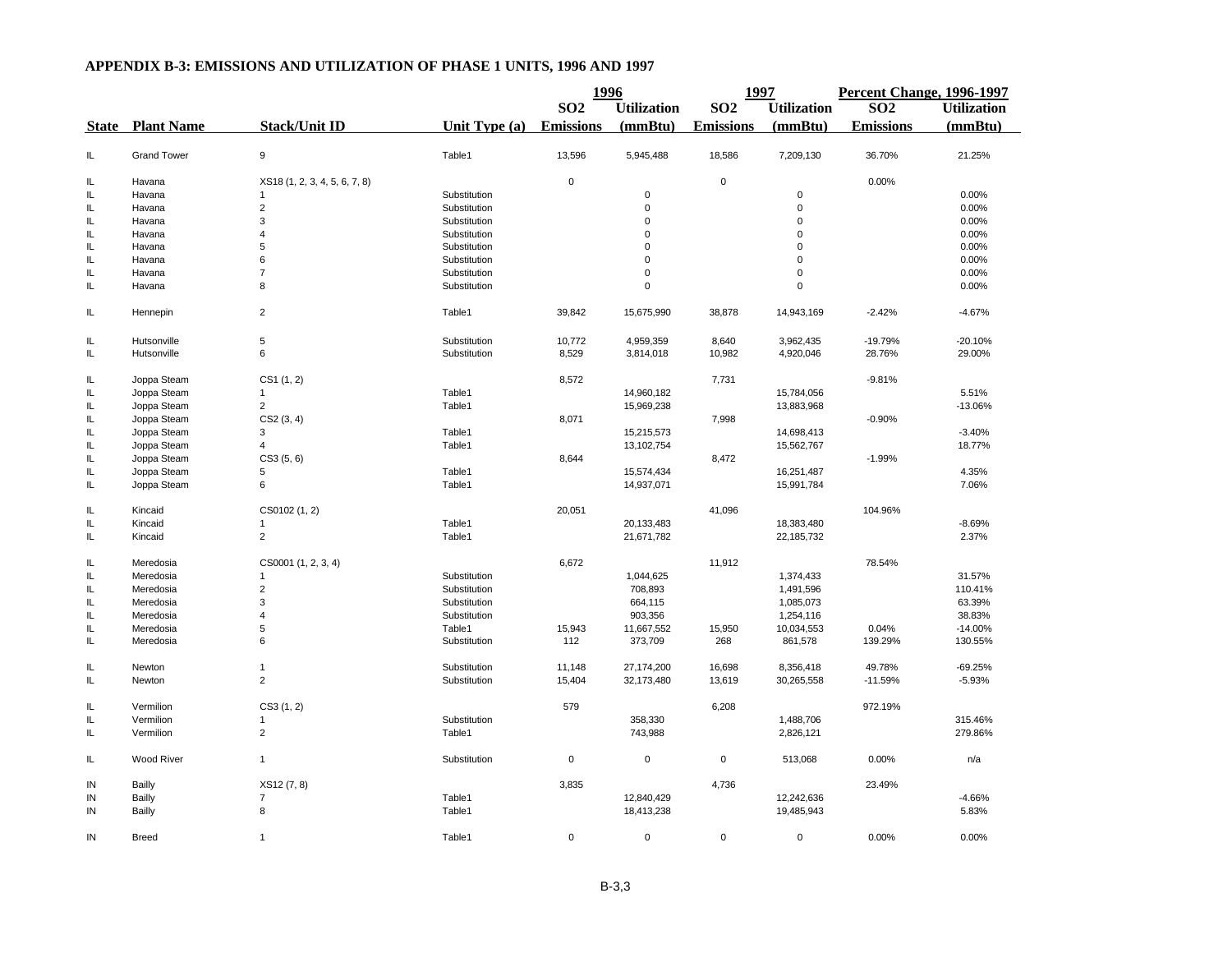|              |                      |                           |               | 1996             |                    | 1997             |                    | Percent Change, 1996-1997 |                    |
|--------------|----------------------|---------------------------|---------------|------------------|--------------------|------------------|--------------------|---------------------------|--------------------|
|              |                      |                           |               | SO <sub>2</sub>  | <b>Utilization</b> | <b>SO2</b>       | <b>Utilization</b> | SO <sub>2</sub>           | <b>Utilization</b> |
| <b>State</b> | <b>Plant Name</b>    | <b>Stack/Unit ID</b>      | Unit Type (a) | <b>Emissions</b> | (mmBtu)            | <b>Emissions</b> | (mmBtu)            | <b>Emissions</b>          | (mmBtu)            |
|              |                      |                           |               |                  |                    |                  |                    |                           |                    |
| IN           | Cayuga               | $\mathbf{1}$              | Table1        | 38,676           | 31,117,238         | 56,992           | 36,475,622         | 47.36%                    | 17.22%             |
| ${\sf IN}$   | Cayuga               | $\overline{a}$            | Table1        | 32,134           | 24,405,552         | 51,796           | 33,321,734         | 61.19%                    | 36.53%             |
| IN           | <b>Clifty Creek</b>  | CS001 (1, 2, 3)           |               | 50,661           |                    | 44,612           |                    | $-11.94%$                 |                    |
| IN           | <b>Clifty Creek</b>  | -1                        | Table1        |                  | 16,465,964         |                  | 15,465,093         |                           | $-6.08%$           |
| IN           | <b>Clifty Creek</b>  | $\overline{c}$            | Table1        |                  | 15,821,604         |                  | 13,905,955         |                           | $-12.11%$          |
| IN           | <b>Clifty Creek</b>  | 3                         | Table1        |                  | 16,401,939         |                  | 15,588,922         |                           | $-4.96%$           |
| IN           | <b>Clifty Creek</b>  | CS002 (4, 5, 6)           |               | 53,668           |                    | 48,844           |                    | $-8.99%$                  |                    |
| IN           | <b>Clifty Creek</b>  |                           | Table1        |                  | 16,332,747         |                  | 15,077,344         |                           | $-7.69%$           |
| IN           | <b>Clifty Creek</b>  | 5                         | Table1        |                  | 18,078,609         |                  | 14,905,050         |                           | $-17.55%$          |
| IN           | <b>Clifty Creek</b>  | 6                         | Table1        |                  | 16,547,688         |                  | 14,827,092         |                           | $-10.40%$          |
|              |                      |                           |               |                  |                    |                  |                    |                           |                    |
| IN           | <b>Elmer W Stout</b> | 50                        | Table1        | 6,045            | 5,588,803          | 7,444            | 6,831,371          | 23.14%                    | 22.23%             |
| IN           | Elmer W Stout        | 60                        | Table1        | 5,466            | 4,806,792          | 6,561            | 5,794,145          | 20.03%                    | 20.54%             |
| IN           | Elmer W Stout        | 70                        | Table1        | 26,764           | 24,589,328         | 22,717           | 20,926,892         | $-15.12%$                 | $-14.89%$          |
| IN           | F B Culley           | XS23 (2, 3)               |               | 4,800            |                    | 5,152            |                    | 7.33%                     |                    |
| IN           | F B Culley           | $\overline{\mathbf{c}}$   | Table1        |                  | 5,328,808          |                  | 6,571,635          |                           | 23.32%             |
| IN           | F B Culley           | 3                         | Table1        |                  | 20,119,291         |                  | 19,032,117         |                           | $-5.40%$           |
| IN           | Frank E Ratts        | 1SG1                      | Table1        | 5,284            | 4,590,729          | 8,566            | 7,431,668          | 62.11%                    | 61.88%             |
| ${\sf IN}$   | Frank E Ratts        | 2SG1                      | Table1        | 8,066            | 7,114,275          | 7,989            | 6,728,905          | $-0.95%$                  | $-5.42%$           |
| IN           | Gibson               |                           |               | 91,546           |                    | 79,183           |                    | $-13.50%$                 |                    |
|              |                      | CS0003 (1, 2)             |               |                  |                    |                  |                    |                           |                    |
| IN           | Gibson               |                           | Table1        |                  | 37,712,577         |                  | 34,509,324         |                           | $-8.49%$           |
| IN           | Gibson               | $\overline{2}$            | Table1        |                  | 41,393,737         |                  | 36,456,884         |                           | $-11.93%$          |
| IN           | Gibson               | XS34(3, 4)                |               | 44,266           |                    | 49,170           |                    | 11.08%                    |                    |
| IN           | Gibson               | 3                         | Table1        |                  | 30,798,399         |                  | 35,455,094         |                           | 15.12%             |
| IN           | Gibson               | 4                         | Table1        |                  | 37,063,085         |                  | 47,452,516         |                           | 28.03%             |
| IN           | H T Pritchard        | CS596 (5, 6)              |               | 7,068            |                    | 8,909            |                    | 26.05%                    |                    |
| IN           | H T Pritchard        | 5                         | Substitution  |                  | 1,463,618          |                  | 2,270,877          |                           | 55.16%             |
| IN           | H T Pritchard        | 6                         | Table1        |                  | 5,275,111          |                  | 6,791,206          |                           | 28.74%             |
|              |                      |                           |               |                  |                    |                  |                    |                           |                    |
| IN           | Michigan City        | 12                        | Table1        | 14,841           | 30,794,272         | 15,262           | 25,071,593         | 2.84%                     | $-18.58%$          |
| IN           | Petersburg           | $\mathbf{1}$              | Table1        | 10,473           | 17,644,936         | 2,893            | 17,617,335         | $-72.38%$                 | $-0.16%$           |
| IN           | Petersburg           | $\overline{c}$            | Table1        | 16,002           | 32,737,948         | 4,162            | 32,198,117         | -73.99%                   | $-1.65%$           |
| IN           | R Gallagher          | CS0001 (1, 2)             |               | 21,609           |                    | 25,662           |                    | 18.76%                    |                    |
| ${\sf IN}$   | R Gallagher          | $\mathbf{1}$              | Table1        |                  | 6,645,958          |                  | 7,671,999          |                           | 15.44%             |
| IN           | R Gallagher          | $\overline{c}$            | Table1        |                  | 8,185,232          |                  | 8,015,384          |                           | $-2.08%$           |
| IN           | R Gallagher          | CS0002 (3, 4)             |               | 28,826           |                    | 21,183           |                    | $-26.51%$                 |                    |
| IN           | R Gallagher          | 3                         | Table1        |                  | 11,064,458         |                  | 6,067,619          |                           | $-45.16%$          |
| ${\sf IN}$   | R Gallagher          | $\overline{4}$            | Table1        |                  | 9,937,363          |                  | 5,817,989          |                           | $-41.45%$          |
| IN           | <b>Tanners Creek</b> | U <sub>4</sub>            | Table1        | 59,876           | 30,441,214         | 61,344           | 31,794,760         | 2.45%                     | 4.45%              |
|              |                      |                           |               |                  |                    |                  |                    |                           |                    |
| IN           | Wabash River         | $\mathbf{1}$              | Table1        | 4,197            | 5,111,474          | 1,051            | 7,893,969          | -74.96%                   | 54.44%             |
| IN           | Wabash River         | CS0005 (2, 3, 5, 6)       |               | 38,986           |                    | 37,577           |                    | $-3.61%$                  |                    |
| IN           | Wabash River         | $\overline{2}$            | Table1        |                  | 4,532,020          |                  | 4,391,103          |                           | $-3.11%$           |
| IN           | <b>Wabash River</b>  | $\ensuremath{\mathsf{3}}$ | Table1        |                  | 4,199,125          |                  | 3,873,572          |                           | $-7.75%$           |
| IN           | <b>Wabash River</b>  | 5                         | Table1        |                  | 3,972,597          |                  | 4,755,001          |                           | 19.70%             |
| IN           | <b>Wabash River</b>  | 6                         | Table1        |                  | 17,273,741         |                  | 17,074,386         |                           | $-1.15%$           |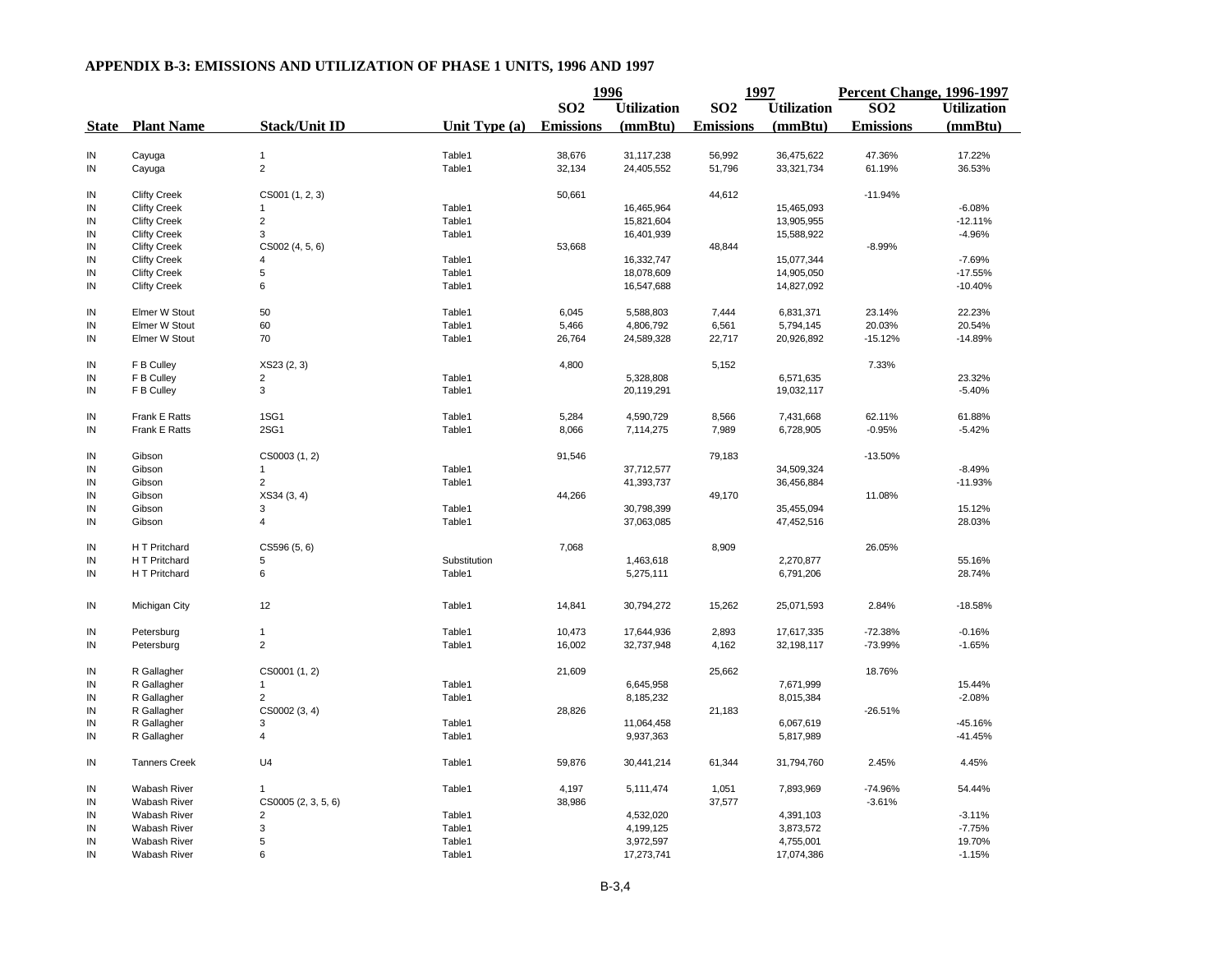## **1996 1997 Percent Change, 1996-1997 SO2 Utilization SO2 Utilization SO2 Utilization State Plant Name Stack/Unit ID Unit Type (a) Emissions (mmBtu) Emissions (mmBtu) Emissions (mmBtu)** IN Warrick XS123 (1, 2, 3) 37,290 79,037 111.95% IN Warrick 1 Opt-In 6,195,697 11,713,016 89.05% IN Warrick 2 Opt-In 4,496,464 12,777,383 184.17% IN Warrick 3 Opt-In 6,377,241 12,080,812 89.44% IN Warrick 4 Table1 55,629 26,106,280 39,864 22,244,140 -28.34% -14.79% KS La Cygne 1 Substitution 6,372 44,868,034 6,927 43,169,137 8.71% -3.79% KS Quindaro 2 Table1 1,715 1,535,354 4,052 7,372,206 136.27% 380.16% KY Coleman C1 Table1 17,749 10,119,011 15,985 10,496,532 -9.94% 3.73% KY Coleman C2 Table1 19,919 11,620,382 18,600 12,638,043 -6.62% 8.76% KY Coleman C3 Table1 19,488 11,302,035 16,037 11,091,506 -17.71% -1.86% KY Cooper CS1 (1, 2) 16,652 15,818 -5.01% KY Cooper 1 Table1 6,203,553 6,128,337 -1.21% KY Cooper 2 Table1 11,866,456 11,663,764 -1.71% KY E W Brown 1 Table1 5,500 5,585,611 5,869 5,534,775 6.71% -0.91% KY E W Brown CS003 (2, 3) 33,012 30,538 -7.49% KY E W Brown 2 Table1 9,847,964 10,048,618 2.04% KY E W Brown 3 Table1 25,069,168 20,628,855 -17.71% KY East Bend 2 Substitution 11,023 43,733,535 13,083 50,645,676 18.69% 15.81% KY Elmer Smith XS12 (1, 2) 6,280 7,688 22.42% KY Elmer Smith 1 Table1 8,264,788 11,998,464 45.18% KY Elmer Smith 2 Table1 19,624,228 20,955,232 6.78% KY Ghent 1 Table1 7,484 38,126,562 7,399 38,733,307 -1.14% 1.59% KY Green River 5 Table1 10,192 4,951,922 12,409 5,782,136 21.75% 16.77% KY H L Spurlock 1 Table1 13,334 19,356,664 15,669 23,080,348 17.51% 19.24% KY Hmp&L Station 2 H1 Table1 2,315 12,528,434 2,142 11,602,514 -7.47% -7.39% KY Hmp&L Station 2 H2 Table1 3,578 13,374,978 2,482 12,675,842 -30.63% -5.23% KY Paradise 3 Table1 146,291 60,987,316 173,285 72,721,248 18.45% 19.24% KY R D Green G1 Substitution 1,085 18,663,054 1,004 15,541,123 -7.47% -16.73% KY R D Green G2 Substitution 2,314 16,982,755 1,323 18,062,324 -42.83% 6.36% KY Shawnee 10 Table1 2,399 9,307,313 2,204 8,930,212 -8.13% -4.05% MA Brayton Point 2 2 Compensating 9,479 17,544,316 10,646 18,916,857 12.31% 7.82% MA Mount Tom 1 Substitution 7,314 9,908,995 9,742 11,867,279 33.20% 19.76% MD C P Crane 1 Table1 15,581 12,760,058 12,740 9,725,873 -18.23% -23.78% MD C P Crane 2 Table1 13,163 10,904,815 17,050 13,359,231 29.53% 22.51% MD Chalk Point CSE12 (1, 2) 37,211 39,789 6.93% MD Chalk Point 1 1 - 1.952,950 -8.76% من المسلم المسلم المسلم العام التي يتم المسلم التي يتم التي يتم التي يتم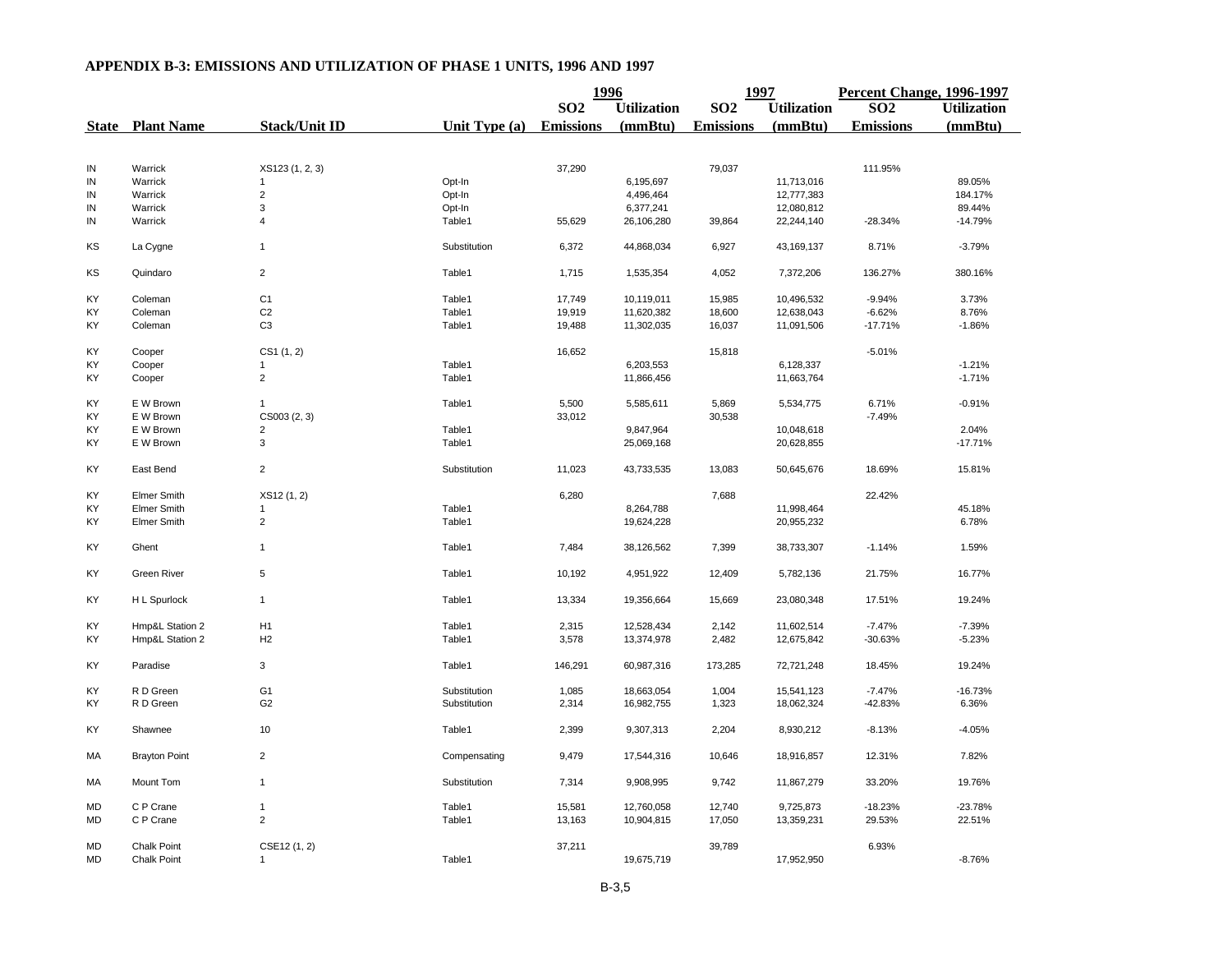|           |                         |                         |                 | 1996             |                    | 1997             |                    | <b>Percent Change, 1996-1997</b> |                    |
|-----------|-------------------------|-------------------------|-----------------|------------------|--------------------|------------------|--------------------|----------------------------------|--------------------|
|           |                         |                         |                 | SO <sub>2</sub>  | <b>Utilization</b> | SO <sub>2</sub>  | <b>Utilization</b> | SO <sub>2</sub>                  | <b>Utilization</b> |
|           | <b>State</b> Plant Name | <b>Stack/Unit ID</b>    | Unit Type $(a)$ | <b>Emissions</b> | (mmBtu)            | <b>Emissions</b> | (mmBtu)            | <b>Emissions</b>                 | (mmBtu)            |
|           |                         |                         |                 |                  |                    |                  |                    |                                  |                    |
| MD        | <b>Chalk Point</b>      | $\overline{2}$          | Table1          |                  | 16,341,786         |                  | 21,531,764         |                                  | 31.76%             |
| MD        | <b>Chalk Point</b>      | 3                       | Substitution    | 2,678            | 4,153,249          | 2,716            | 7,631,900          | 1.42%                            | 83.76%             |
| MD        | <b>Chalk Point</b>      | $\overline{4}$          | Substitution    | 1,354            | 6,556,094          | 1,155            | 5,790,004          | $-14.70%$                        | $-11.69%$          |
| MD        | Morgantown              | $\mathbf{1}$            | Table1          | 37,236           | 37,010,782         | 39,650           | 38,101,385         | 6.48%                            | 2.95%              |
| MD        | Morgantown              | $\overline{c}$          | Table1          | 35,542           | 35,650,179         | 33,341           | 31,834,220         | $-6.19%$                         | $-10.70%$          |
| MD        | R P Smith               | 9                       | Substitution    | 78               | 107,596            | 71               | 92,709             | $-8.97%$                         | $-13.84%$          |
| MD        | R P Smith               | 11                      | Substitution    | 2,069            | 2,833,072          | 2,264            | 2,986,412          | 9.42%                            | 5.41%              |
| MI        | <b>B C Cobb</b>         | 4                       | Substitution    | 6,336            | 11,310,884         | 3,979            | 6,805,495          | $-37.20%$                        | $-39.83%$          |
|           |                         |                         |                 |                  |                    |                  |                    |                                  |                    |
| MI        | Dan E Karn              | $\mathbf{1}$            | Substitution    | 9,765            | 16,478,448         | 8,807            | 14,730,605         | $-9.81%$                         | $-10.61%$          |
| MI        | Dan E Karn              | $\overline{2}$          | Substitution    | 9,506            | 15,850,441         | 9,694            | 16,458,054         | 1.98%                            | 3.83%              |
| MI        | J C Weadock             | CS0009 (7, 8)           |                 | 10,792           |                    | 10,679           |                    | $-1.05%$                         |                    |
| MI        | J C Weadock             | 7                       | Substitution    |                  | 8,551,701          |                  | 6,903,489          |                                  | $-19.27%$          |
| MI        | J C Weadock             | 8                       | Substitution    |                  | 9,538,250          |                  | 12, 153, 154       |                                  | 27.41%             |
| MI        | J H Campbell            | CS0009 (1, 2)           |                 | 22,771           |                    | 21,219           |                    | $-6.82%$                         |                    |
| MI        | J H Campbell            | $\overline{1}$          | Table1          |                  | 15,942,587         |                  | 15,183,312         |                                  | $-4.76%$           |
| MI        | J H Campbell            | $\overline{\mathbf{c}}$ | Table1          |                  | 20,946,592         |                  | 19,817,269         |                                  | $-5.39%$           |
| MI        | J H Campbell            | 3                       | Substitution    | 22,141           | 47,025,128         | 23,853           | 49,783,254         | 7.73%                            | 5.87%              |
|           |                         |                         |                 |                  |                    |                  |                    |                                  |                    |
| MI        | J R Whiting             | $\overline{c}$          | Substitution    | 4,433            | 7,084,353          | 3,558            | 5,626,938          | $-19.74%$                        | $-20.57%$          |
| MI        | J R Whiting             | 3                       | Substitution    | 4,236            | 6,515,893          | 4,801            | 7,534,265          | 13.34%                           | 15.63%             |
| ΜN        | <b>High Bridge</b>      | CS0001 (3, 4, 5, 6)     |                 | 3,768            |                    | 3,848            |                    | 2.12%                            |                    |
| MN        | <b>High Bridge</b>      | 3                       | Substitution    |                  | 1,397,090          |                  | 1,150,622          |                                  | $-17.64%$          |
| MN        | <b>High Bridge</b>      | $\overline{4}$          | Substitution    |                  | 1,915,234          |                  | 1,616,997          |                                  | $-15.57%$          |
| ΜN        | <b>High Bridge</b>      | 5                       | Substitution    |                  | 5,087,413          |                  | 3,694,447          |                                  | $-27.38%$          |
| ΜN        | <b>High Bridge</b>      | 6                       | Table1          |                  | 9,292,112          |                  | 10,898,522         |                                  | 17.29%             |
| <b>MN</b> | Sherburne County        | CS1(1, 2)               |                 | 10,156           |                    | 9,132            |                    | $-10.08%$                        |                    |
| <b>MN</b> | Sherburne County        | -1                      | Substitution    |                  | 51,389,952         |                  | 50,979,544         |                                  | $-0.80%$           |
| MN        | Sherburne County        | $\overline{2}$          | Substitution    |                  | 51,477,248         |                  | 44,659,663         |                                  | $-13.24%$          |
| <b>MO</b> | Asbury                  | $\mathbf{1}$            | Table1          | 6,339            | 11,502,268         | 9,236            | 14,205,505         | 45.70%                           | 23.50%             |
| MO        | Hawthorn                | 5                       | Substitution    | 8,352            | 26,458,409         | 9,297            | 25,785,864         | 11.31%                           | $-2.54%$           |
| МO        | <b>James River</b>      | 3                       | Substitution    | 2,358            | 2,206,094          | 1,164            | 2,276,282          | $-50.64%$                        | 3.18%              |
| МO        | James River             | 4                       | Substitution    | 4,874            | 3,885,157          | 1,780            | 3,692,173          | $-63.48%$                        | $-4.97%$           |
| MO        | James River             | 5                       | Table1          | 8,513            | 7,562,737          | 3,633            | 6,726,246          | $-57.32%$                        | $-11.06%$          |
| <b>MO</b> | Labadie                 | $\mathbf{1}$            | Table1          | 11,681           | 37,988,343         | 12,452           | 30,729,514         | 6.60%                            | $-19.11%$          |
| <b>MO</b> | Labadie                 | $\mathbf 2$             | Table1          | 6,899            | 20,875,392         | 15,063           | 35,276,040         | 118.34%                          | 68.98%             |
| <b>MO</b> | Labadie                 | 3                       | Table1          | 51,536           | 42,373,060         | 12,635           | 36,859,037         | $-75.48%$                        | $-13.01%$          |
| MO        | Labadie                 | 4                       | Table1          | 36,790           | 31,934,417         | 13,777           | 38,871,905         | $-62.55%$                        | 21.72%             |
| <b>MO</b> | Meramec                 | $\mathbf{1}$            | Substitution    | 3,344            | 3,684,584          | 3,147            | 4,756,769          | $-5.89%$                         | 29.10%             |
| <b>MO</b> | Meramec                 | $\overline{c}$          | Substitution    | 3,522            | 4,040,199          | 3,388            | 5,293,610          | $-3.80%$                         | 31.02%             |
| <b>MO</b> | Meramec                 | 3                       | Substitution    | 5,682            | 6,226,032          | 3,364            | 4,832,568          | -40.80%                          | $-22.38%$          |
| <b>MO</b> | Meramec                 | $\overline{4}$          | Substitution    | 4,678            | 5,282,678          | 7,040            | 10,263,395         | 50.49%                           | 94.28%             |
|           |                         |                         |                 |                  |                    |                  |                    |                                  |                    |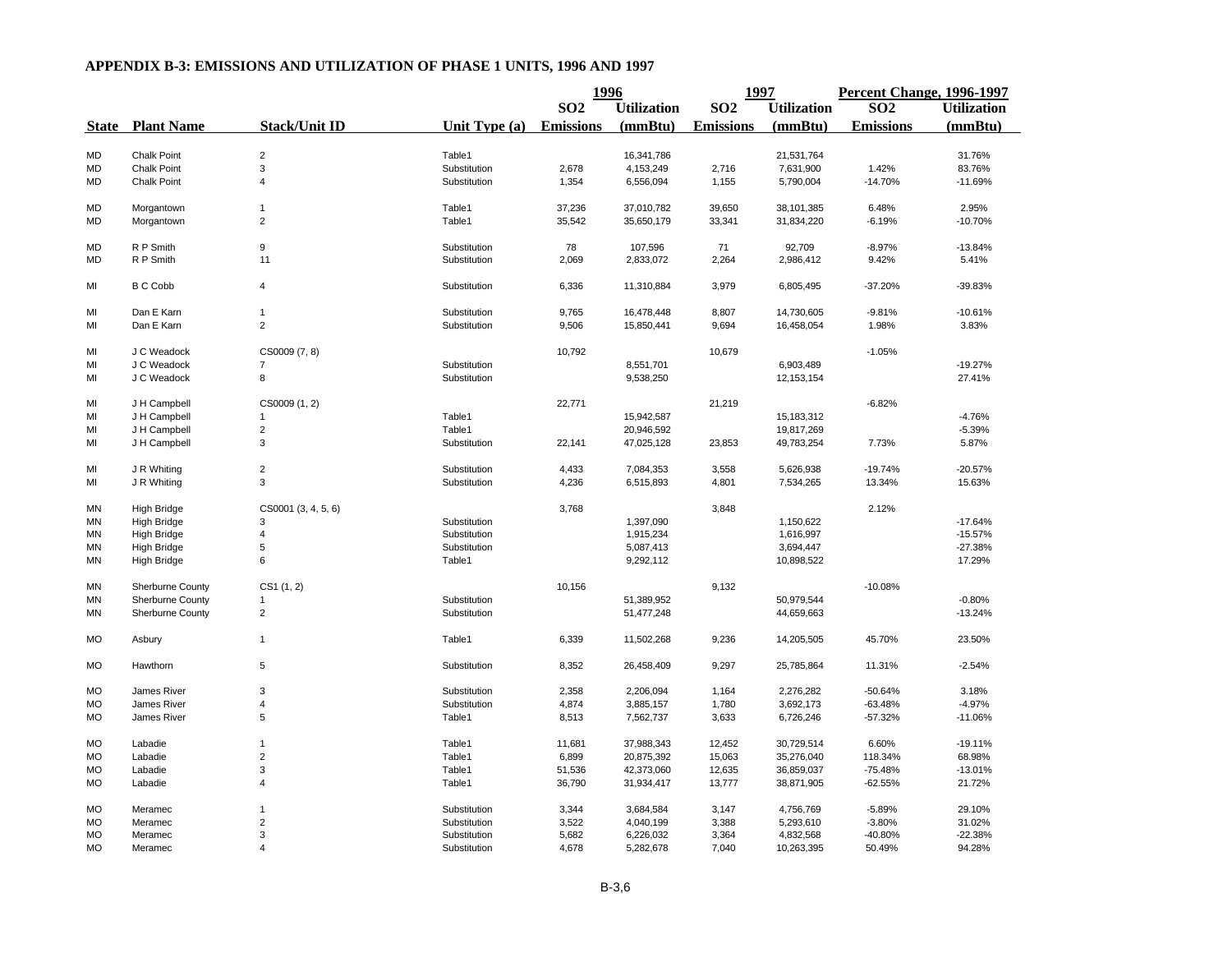|           |                         |                      |               | 1996             |                    | 1997             |                    | Percent Change, 1996-1997 |                    |
|-----------|-------------------------|----------------------|---------------|------------------|--------------------|------------------|--------------------|---------------------------|--------------------|
|           |                         |                      |               | SO <sub>2</sub>  | <b>Utilization</b> | <b>SO2</b>       | <b>Utilization</b> | SO <sub>2</sub>           | <b>Utilization</b> |
|           | <b>State</b> Plant Name | <b>Stack/Unit ID</b> | Unit Type (a) | <b>Emissions</b> | (mmBtu)            | <b>Emissions</b> | (mmBtu)            | <b>Emissions</b>          | (mmBtu)            |
| <b>MO</b> | Montrose                | $\mathbf{1}$         | Table1        | 2,877            | 11,154,264         | 2,705            | 10,856,432         | $-5.98%$                  | $-2.67%$           |
| <b>MO</b> | Montrose                | CS023 (2, 3)         |               | 5,431            |                    | 6,684            |                    | 23.07%                    |                    |
| <b>MO</b> | Montrose                | $\overline{2}$       | Table1        |                  | 10,700,341         |                  | 11,916,991         |                           | 11.37%             |
| <b>MO</b> | Montrose                | 3                    | Table1        |                  | 9,451,260          |                  | 12,520,698         |                           | 32.48%             |
|           |                         |                      |               |                  |                    |                  |                    |                           |                    |
| MO        | New Madrid              | $\mathbf{1}$         | Table1        | 8,855            | 37,130,588         | 8,924            | 37,657,244         | 0.78%                     | 1.42%              |
| <b>MO</b> | New Madrid              | $\overline{c}$       | Table1        | 8,007            | 38,456,072         | 10,474           | 48,200,332         | 30.81%                    | 25.34%             |
| <b>MO</b> | Rush Island             | $\mathbf{1}$         | Substitution  | 13,225           | 37,060,698         | 13,484           | 39,221,199         | 1.96%                     | 5.83%              |
| <b>MO</b> | Rush Island             | $\overline{2}$       | Substitution  | 14,044           | 39,943,130         | 11,659           | 33,936,175         | $-16.98%$                 | $-15.04%$          |
|           |                         |                      |               |                  |                    |                  |                    |                           |                    |
| <b>MO</b> | Sibley                  | CS0001 (1, 2, 3)     |               | 17,893           |                    | 19,839           |                    | 10.88%                    |                    |
| MO        | Sibley                  | $\mathbf{1}$         | Substitution  |                  | 3,323,704          |                  | 3,298,131          |                           | $-0.77%$           |
| <b>MO</b> | Sibley                  | $\overline{c}$       | Substitution  |                  | 3,278,399          |                  | 3,238,192          |                           | $-1.23%$           |
| MO        | Sibley                  | 3                    | Table1        |                  | 25,052,823         |                  | 23,606,317         |                           | $-5.77%$           |
| MO        | Sioux                   | $\mathbf{1}$         | Table1        | 22,358           | 16,705,724         | 30,140           | 26,885,257         | 34.81%                    | 60.93%             |
| MO        | Sioux                   | $\overline{2}$       | Table1        | 34,038           | 26,575,398         | 24,968           | 23,482,964         | $-26.65%$                 | $-11.64%$          |
|           |                         |                      |               |                  |                    |                  |                    |                           |                    |
| <b>MO</b> | Southwest               | $\mathbf{1}$         | Substitution  | 3,066            | 11,742,780         | 3,785            | 14,063,350         | 23.45%                    | 19.76%             |
| MO        | <b>Thomas Hill</b>      | MB1                  | Table1        | 2,934            | 13,624,236         | 3,382            | 14,948,531         | 15.27%                    | 9.72%              |
| MO        | Thomas Hill             | MB <sub>2</sub>      | Table1        | 4,685            | 22, 154, 212       | 4,978            | 22,396,264         | 6.25%                     | 1.09%              |
| MO        | <b>Thomas Hill</b>      | MB <sub>3</sub>      | Substitution  | 9,798            | 45,296,444         | 11,224           | 48,569,132         | 14.55%                    | 7.23%              |
|           |                         |                      |               |                  |                    |                  |                    |                           |                    |
| <b>MS</b> | Jack Watson             | $\overline{4}$       | Table1        | 19,627           | 14,560,545         | 11,749           | 13,197,197         | $-40.14%$                 | $-9.36%$           |
| MS        | Jack Watson             | 5                    | Table1        | 43,588           | 32,937,887         | 30,551           | 33,634,910         | $-29.91%$                 | 2.12%              |
| <b>MS</b> | R D Morrow              | $\mathbf{1}$         | Substitution  | 4,847            | 15,620,857         | 5,072            | 14,735,176         | 4.64%                     | $-5.67%$           |
| <b>MS</b> | R D Morrow              | $\overline{2}$       | Substitution  | 3,749            | 12,152,295         | 4,255            | 13,281,477         | 13.50%                    | 9.29%              |
|           |                         |                      |               |                  |                    |                  |                    |                           |                    |
| NΗ        | Merrimack               | 1                    | Table1        | 10,606           | 7,621,232          | 13,509           | 10,134,559         | 27.37%                    | 32.98%             |
| <b>NH</b> | Merrimack               | $\overline{2}$       | Table1        | 24,037           | 19,712,188         | 26,144           | 24,340,602         | 8.77%                     | 23.48%             |
| <b>NJ</b> | <b>BL</b> England       | $\mathbf{1}$         | Table1        | 18,568           | 9,042,302          | 15,485           | 7,573,153          | $-16.60%$                 | $-16.25%$          |
| NJ        | <b>BL</b> England       | $\overline{2}$       | Table1        | 1,752            | 11,703,690         | 1,787            | 9,896,490          | 2.00%                     | $-15.44%$          |
| <b>NY</b> | Dunkirk                 | $\overline{a}$       | Substitution  | 10,711           | 7,118,127          | 8,265            | 5,266,461          | $-22.84%$                 | $-26.01%$          |
| NY.       | <b>Dunkirk</b>          | CS0003 (3, 4)        |               | 31,867           |                    | 34,072           |                    | 6.92%                     |                    |
| NY        | <b>Dunkirk</b>          | 3                    | Table1        |                  | 10,792,925         |                  | 10,571,064         |                           | $-2.06%$           |
| NY        | Dunkirk                 | $\overline{4}$       | Table1        |                  | 10,116,478         |                  | 11,521,991         |                           | 13.89%             |
|           |                         |                      |               |                  |                    |                  |                    |                           |                    |
| NY.       | Greenidge               | 6                    | Table1        | 7,144            | 5,512,986          | 8,126            | 7,315,437          | 13.75%                    | 32.69%             |
| NY.       | Milliken                | XS12 (1, 2)          |               | 4,471            |                    | 5,620            |                    | 25.70%                    |                    |
| <b>NY</b> | Milliken                | -1                   | Table1        |                  | 10,957,583         |                  | 10,772,403         |                           | $-1.69%$           |
| NY        | Milliken                | $\overline{2}$       | Table1        |                  | 11,668,817         |                  | 11,167,395         |                           | $-4.30%$           |
|           |                         |                      |               |                  |                    |                  |                    |                           |                    |
| NY        | Northport               | $\mathbf{1}$         | Table1        | 6,060            | 11,054,751         | 4,868            | 8,862,375          | $-19.67%$                 | $-19.83%$          |
| NY        | Northport               | $\overline{2}$       | Table1        | 3,484            | 17,346,236         | 2,661            | 20,781,446         | $-23.62%$                 | 19.80%             |
| <b>NY</b> | Northport               | 3                    | Table1        | 4,649            | 8,524,632          | 4,279            | 7,753,803          | $-7.96%$                  | $-9.04%$           |
| NY.       | Northport               | $\overline{4}$       | Substitution  | 1,384            | 16,800,166         | 822              | 20,283,682         | $-40.61%$                 | 20.74%             |
|           |                         |                      |               |                  |                    |                  |                    |                           |                    |
| NY        | Oswego                  | $\overline{4}$       | Substitution  | 0                | $\mathbf 0$        | $\mathsf 0$      | 0                  | 0.00%                     | 0.00%              |
| <b>NY</b> | Oswego                  | 5                    | Substitution  | 0                | 0                  | $\mathbf 0$      | 0                  | 0.00%                     | 0.00%              |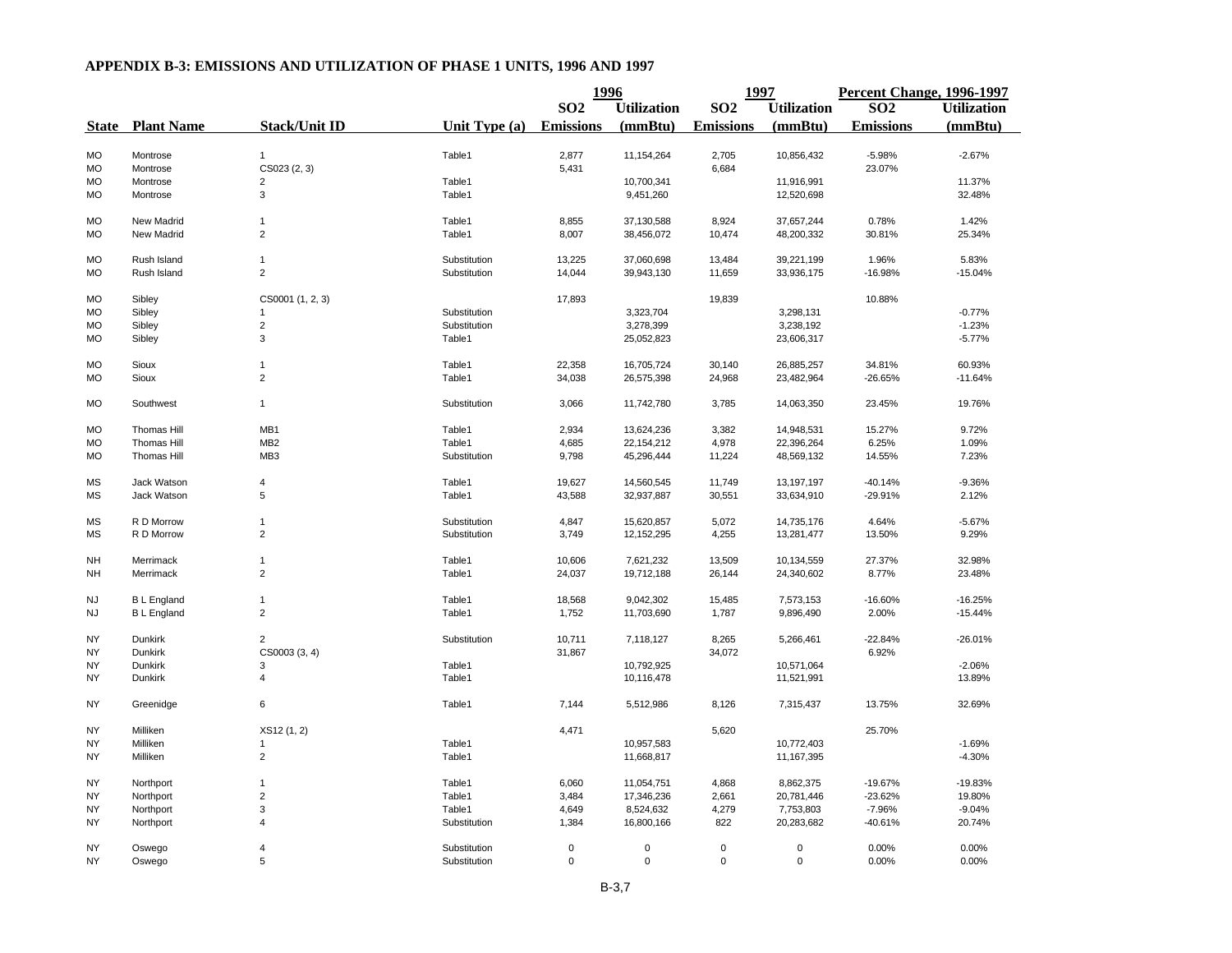|           |                         |                      |               | 1996             |                    | 1997                |                     | <b>Percent Change, 1996-1997</b> |                    |
|-----------|-------------------------|----------------------|---------------|------------------|--------------------|---------------------|---------------------|----------------------------------|--------------------|
|           |                         |                      |               | SO <sub>2</sub>  | <b>Utilization</b> | SO <sub>2</sub>     | <b>Utilization</b>  | SO <sub>2</sub>                  | <b>Utilization</b> |
|           | <b>State</b> Plant Name | <b>Stack/Unit ID</b> | Unit Type (a) | <b>Emissions</b> | (mmBtu)            | <b>Emissions</b>    | (mmBtu)             | <b>Emissions</b>                 | (mmBtu)            |
| <b>NY</b> | Oswego                  | 6                    | Substitution  | 772              | 3,242,998          | 1,080               | 5,955,023           | 39.90%                           | 83.63%             |
|           |                         |                      |               |                  |                    |                     |                     |                                  |                    |
| NY        | Port Jefferson          | 3                    | Table1        | 2,835            | 5,475,689          | 1,890               | 10,691,389          | $-33.33%$                        | 95.25%             |
| NY        | Port Jefferson          | $\overline{4}$       | Table1        | 4,499            | 8,003,758          | 1,602               | 7,149,114           | $-64.39%$                        | $-10.68%$          |
| <b>NY</b> | Roseton                 | $\mathbf{1}$         | Substitution  | 2,903            | 6,148,402          | 4,380               | 9,526,581           | 50.88%                           | 54.94%             |
| <b>NY</b> | Roseton                 | $\overline{2}$       | Substitution  | 4,021            | 7,670,038          | 7,132               | 16,206,427          | 77.37%                           | 111.30%            |
| OH        | Acme                    | 13                   | Substitution  | $\mathbf 0$      | $\mathbf 0$        | 0                   | $\mathsf 0$         | 0.00%                            | 0.00%              |
| OH        | Acme                    | 14                   | Substitution  | 0                | 0                  | 0                   | 0                   | 0.00%                            | 0.00%              |
| OH        | Acme                    | 15                   | Substitution  | $\Omega$         | $\mathbf 0$        | $\mathbf 0$         | 0                   | 0.00%                            | 0.00%              |
| OH        | Acme                    | 16                   | Substitution  | $\Omega$         | $\mathbf 0$        | $\mathbf 0$         | $\mathbf 0$         | 0.00%                            | 0.00%              |
| OH        | Acme                    | 91                   | Substitution  | $\Omega$         | $\mathbf 0$        | $\mathbf 0$         | $\mathbf 0$         | 0.00%                            | 0.00%              |
| OH        | Acme                    | 92                   | Substitution  | $\Omega$         | $\Omega$           | $\mathbf 0$         | $\mathbf 0$         | 0.00%                            | 0.00%              |
| OH        | Ashtabula               | $\overline{7}$       | Table1        | 41,910           | 12,131,030         | 39,662              | 12,618,530          | $-5.36%$                         | 4.02%              |
| OH        | Ashtabula               | CS1 (8, 9, 10, 11)   |               | 25,409           |                    | 6,942               |                     | -72.68%                          |                    |
| OH        | Ashtabula               | 8                    | Substitution  |                  | 1,841,817          |                     | $\mathsf{O}\xspace$ |                                  | $-100.00%$         |
| OH        | Ashtabula               | 9                    | Substitution  |                  | 1,608,432          |                     | $\mathbf 0$         |                                  | $-100.00%$         |
| OH        | Ashtabula               | 10                   | Substitution  |                  | 2,174,929          |                     | 191,965             |                                  | $-91.17%$          |
| OH        | Ashtabula               | 11                   | Substitution  |                  | 2,343,541          |                     | 2,020,623           |                                  | $-13.78%$          |
|           |                         |                      |               |                  |                    |                     |                     |                                  |                    |
| OH        | Avon Lake               | 9                    | Substitution  | 1,231            | 1,685,434          | 483                 | 597,938             | $-60.76%$                        | $-64.52%$          |
| OH        | Avon Lake               | 10                   | Substitution  | 3,668            | 5,121,816          | 4,274               | 4,816,566           | 16.52%                           | $-5.96%$           |
| OH        | Avon Lake               | 11                   | Table1        | 0                | $\mathbf 0$        | $\mathbf 0$         | 0                   | 0.00%                            | 0.00%              |
| OH        | Avon Lake               | 12                   | Table1        | 27,863           | 34,561,596         | 28,037              | 32,607,684          | 0.62%                            | $-5.65%$           |
| OH        | <b>Bay Shore</b>        | CS5 (1, 2, 3, 4)     |               | 25,025           |                    | 13,874              |                     | -44.56%                          |                    |
| OH        | <b>Bay Shore</b>        | $\mathbf{1}$         | Substitution  |                  | 7,693,884          |                     | 6,545,978           |                                  | $-14.92%$          |
| OH        | <b>Bay Shore</b>        | $\overline{2}$       | Substitution  |                  | 6,622,437          |                     | 7,024,540           |                                  | 6.07%              |
| OH        | <b>Bay Shore</b>        | 3                    | Substitution  |                  | 7,582,696          |                     | 7,316,921           |                                  | $-3.51%$           |
| OH        | <b>Bay Shore</b>        | 4                    | Substitution  |                  | 10,498,676         |                     | 10,813,196          |                                  | 3.00%              |
| OH        | Cardinal                | $\mathbf{1}$         | Table1        | 76,138           | 29,017,768         | 84,875              | 30,461,782          | 11.48%                           | 4.98%              |
| OH        | Cardinal                | $\overline{2}$       | Table1        | 28,212           | 26,408,584         | 58,818              | 36,443,680          | 108.49%                          | 38.00%             |
|           |                         |                      |               |                  |                    |                     |                     |                                  |                    |
| OH        | Conesville              | CS012 (1, 2)         |               | 25,264           |                    | 31,975              |                     | 26.56%                           |                    |
| OH        | Conesville              | $\mathbf{1}$         | Table1        |                  | 5,267,264          |                     | 7,169,706           |                                  | 36.12%             |
| OH        | Conesville              | 2                    | Table1        |                  | 5,867,919          |                     | 7,275,241           |                                  | 23.98%             |
| OH        | Conesville              | 3                    | Table1        | 12,794           | 5,872,821          | 16,424              | 7,352,729           | 28.37%                           | 25.20%             |
| OH        | Conesville              | $\overline{4}$       | Table1        | 58,778           | 27,390,004         | 83,428              | 37,503,728          | 41.94%                           | 36.92%             |
| OH        | Eastlake                | $\mathbf{1}$         | Table1        | 13,095           | 6,729,324          | 16,379              | 7,958,930           | 25.08%                           | 18.27%             |
| OH        | Eastlake                | $\overline{c}$       | Table1        | 13,779           | 7,530,250          | 15,487              | 7,503,532           | 12.40%                           | $-0.35%$           |
| OH        | Eastlake                | 3                    | Table1        | 10,599           | 5,833,256          | 16,084              | 8,015,486           | 51.75%                           | 37.41%             |
|           |                         |                      |               |                  |                    |                     |                     |                                  |                    |
| OH        | Eastlake                | 4                    | Table1        | 22,538           | 11,184,656         | 26,322              | 13,078,361          | 16.79%                           | 16.93%             |
| OH        | Eastlake                | 5                    | Table1        | 60,719           | 31,917,980         | 53,952              | 27,418,308          | $-11.14%$                        | $-14.10%$          |
| OH        | Edgewater               | 11                   | Substitution  | $\mathbf 0$      | $\mathbf 0$        | $\mathsf 0$         | 0                   | 0.00%                            | 0.00%              |
| OH        | Edgewater               | 12                   | Substitution  | $\mathbf 0$      | $\mathbf 0$        | $\mathsf{O}\xspace$ | $\mathbf 0$         | 0.00%                            | 0.00%              |
| OH        | Edgewater               | 13                   | Table1        | 4                | 169,446            | 3                   | 190,520             | $-25.00%$                        | 12.44%             |
| OH        | Gen J M Gavin           | $\mathbf{1}$         | Table1        | 28,370           | 85,368,952         | 16,854              | 86,726,768          | -40.59%                          | 1.59%              |
| <b>OH</b> | Gen J M Gavin           | $\overline{2}$       | Table1        | 40,672           | 100,099,832        | 16,812              | 74,801,544          | -58.66%                          | $-25.27%$          |
|           |                         |                      |               |                  |                    |                     |                     |                                  |                    |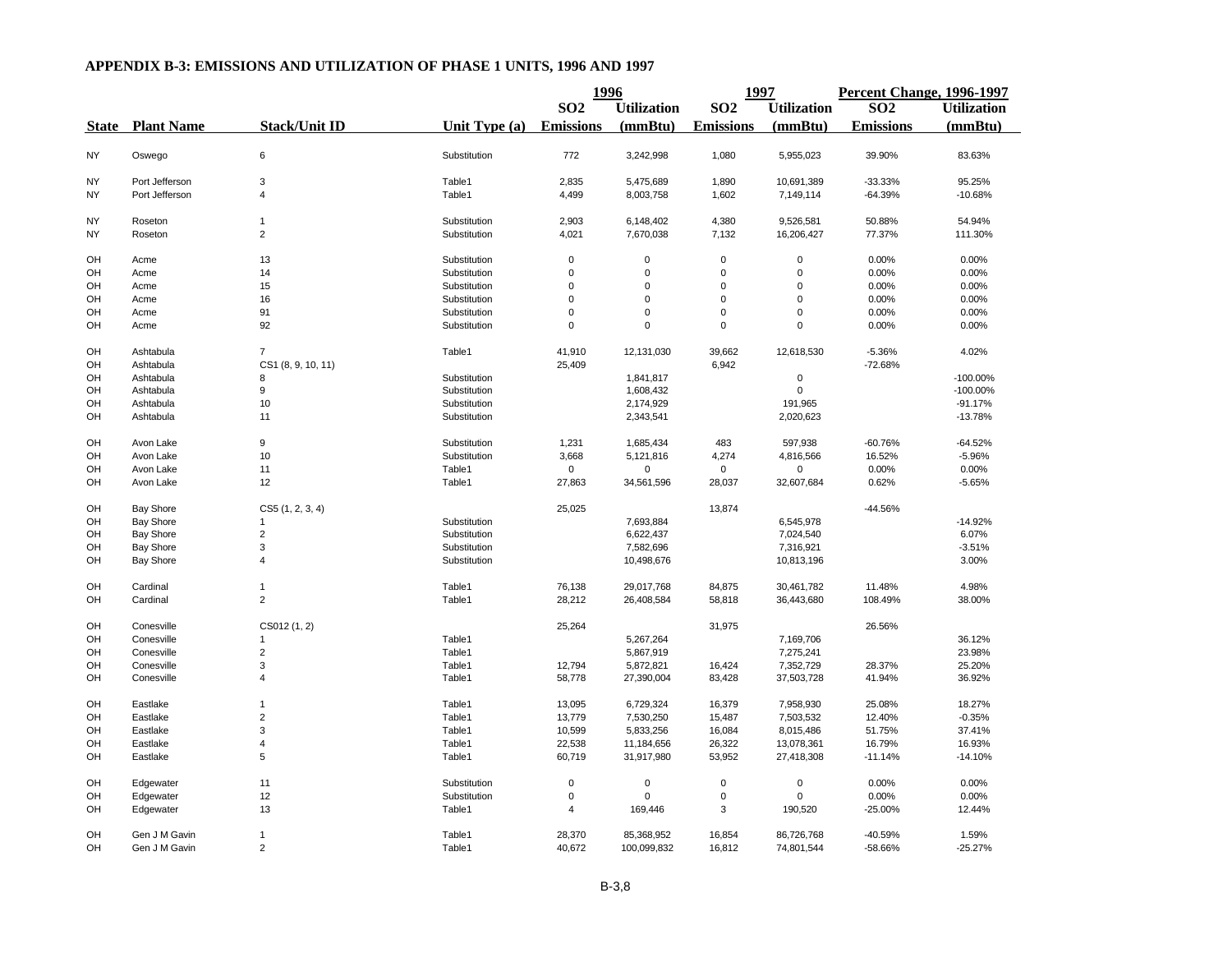|              |                    |                                 |                 | 1996             |                    | 1997             |                    | Percent Change, 1996-1997 |                    |
|--------------|--------------------|---------------------------------|-----------------|------------------|--------------------|------------------|--------------------|---------------------------|--------------------|
|              |                    |                                 |                 | SO <sub>2</sub>  | <b>Utilization</b> | SO <sub>2</sub>  | <b>Utilization</b> | $\overline{SO2}$          | <b>Utilization</b> |
| <b>State</b> | <b>Plant Name</b>  | <b>Stack/Unit ID</b>            | Unit Type $(a)$ | <b>Emissions</b> | (mmBtu)            | <b>Emissions</b> | (mmBtu)            | <b>Emissions</b>          | (mmBtu)            |
|              |                    |                                 |                 |                  |                    |                  |                    |                           |                    |
| OH           | Gorge              | 25                              | Substitution    | $\pmb{0}$        | $\pmb{0}$          | $\mathsf 0$      | $\mathsf 0$        | 0.00%                     | 0.00%              |
| OH           | Gorge              | 26                              | Substitution    | $\pmb{0}$        | $\mathbf 0$        | $\mathsf 0$      | $\mathsf 0$        | 0.00%                     | 0.00%              |
| OH           | J M Stuart         | $\mathbf{1}$                    | Substitution    | 22,910           | 32,856,554         | 23,885           | 33,042,560         | 4.26%                     | 0.57%              |
| OH           | J M Stuart         | $\mathbf 2$                     | Substitution    | 28,054           | 39,776,416         | 28,883           | 40,245,244         | 2.96%                     | 1.18%              |
| OH           | J M Stuart         | 3                               | Substitution    | 25,957           | 36,913,980         | 25,127           | 35, 157, 140       | $-3.20%$                  | $-4.76%$           |
| OH           | J M Stuart         | $\overline{4}$                  | Substitution    | 22,226           | 31,602,492         | 26,949           | 37,297,652         | 21.25%                    | 18.02%             |
| OH           | <b>Kyger Creek</b> | CS001 (1, 2, 3, 4, 5)           |                 | 123,599          |                    | 111,419          |                    | $-9.85%$                  |                    |
| OH           | Kyger Creek        | $\mathbf{1}$                    | Table1          |                  | 15,541,682         |                  | 14,525,068         |                           | $-6.54%$           |
| OH           | Kyger Creek        | $\overline{2}$                  | Table1          |                  | 15,701,555         |                  | 15,156,232         |                           | $-3.47%$           |
| OH           | Kyger Creek        | 3                               | Table1          |                  | 15,148,702         |                  | 15,150,482         |                           | 0.01%              |
| OH           | Kyger Creek        | $\overline{4}$                  | Table1          |                  | 14,375,389         |                  | 14,638,612         |                           | 1.83%              |
| OH           | Kyger Creek        | 5                               | Table1          |                  | 16,381,780         |                  | 14,960,636         |                           | $-8.68%$           |
| OH           | Lake Shore         | 18                              | Substitution    | 1,433            | 2,396,829          | 497              | 1,692,121          | $-65.32%$                 | $-29.40%$          |
| OH           | Lake Shore         | 91                              | Substitution    | 0                | 0                  | $\pmb{0}$        | 0                  | 0.00%                     | 0.00%              |
| OH           | Lake Shore         | 92                              | Substitution    | $\Omega$         | $\mathbf 0$        | $\pmb{0}$        | $\mathsf 0$        | 0.00%                     | 0.00%              |
| OH           | Lake Shore         | 93                              | Substitution    | $\mathbf 0$      | $\mathbf 0$        | $\mathbf 0$      | $\mathbf 0$        | 0.00%                     | 0.00%              |
| OH           | Lake Shore         | 94                              | Substitution    | $\Omega$         | $\mathbf 0$        | $\pmb{0}$        | $\mathbf 0$        | 0.00%                     | 0.00%              |
| OH           | Miami Fort         | 6                               | Table1          |                  | 12,392,706         |                  | 7,661,698          |                           | $-38.18%$          |
| OH           | Miami Fort         | $\overline{7}$                  | Table1          | 38,985           | 38,049,581         | 38,666           | 36,213,342         | $-0.82%$                  | $-4.83%$           |
| OH           | Miami Fort         | CS056 (5-1, 5-2, 6)             |                 | 14,421           |                    | 10,087           |                    | $-30.05%$                 |                    |
| OH           | Miami Fort         | $5-1$                           | Table1          |                  | 516,801            |                  | 876,111            |                           | 69.53%             |
| OH           | Miami Fort         | $5-2$                           | Table1          |                  | 516,801            |                  | 876,111            |                           | 69.53%             |
| OH           | Muskingum River    | CS014 (1, 2, 3, 4)              |                 | 160,368          |                    | 161,924          |                    | 0.97%                     |                    |
| OH           | Muskingum River    | $\mathbf{1}$                    | Table1          |                  | 9,743,860          |                  | 12,198,445         |                           | 25.19%             |
| OH           | Muskingum River    | $\overline{2}$                  | Table1          |                  | 10,890,512         |                  | 9,313,687          |                           | $-14.48%$          |
| OH           | Muskingum River    | 3                               | Table1          |                  | 11,872,478         |                  | 11,202,854         |                           | $-5.64%$           |
| OH           | Muskingum River    | 4                               | Table1          |                  | 11,380,074         |                  | 11,861,307         |                           | 4.23%              |
| OH           | Muskingum River    | 5                               | Table1          | 20,223           | 36,993,688         | 21,872           | 37,710,912         | 8.15%                     | 1.94%              |
| OH           | <b>Niles</b>       | XS12 (1, 2)                     |                 | 22,485           |                    | 13,340           |                    | -40.67%                   |                    |
| OH           | <b>Niles</b>       |                                 | Table1          |                  | 7,986,488          |                  | 7,712,996          |                           | $-3.42%$           |
| OH           | <b>Niles</b>       | $\overline{2}$                  | Table1          |                  | 5,619,661          |                  | 3,337,159          |                           | $-40.62%$          |
| OH           | Picway             | $\boldsymbol{9}$                | Table1          | 15,071           | 5,014,683          | 16,843           | 5,797,157          | 11.76%                    | 15.60%             |
| OH           | Poston             | $\overline{1}$                  | Substitution    | $\mathbf 0$      | $\mathsf 0$        | $\mathbf 0$      | $\mathsf 0$        | 0.00%                     | 0.00%              |
| OH           | Poston             | $\overline{2}$                  | Substitution    | $\mathbf 0$      | $\pmb{0}$          | $\mathbf 0$      | 0                  | 0.00%                     | 0.00%              |
| OH           | Poston             | 3                               | Substitution    | $\Omega$         | $\mathbf 0$        | $\mathbf 0$      | 0                  | 0.00%                     | 0.00%              |
| OH           | R E Burger         | CS0001 (1, 2, 3, 4, 5, 6, 7, 8) |                 | 62,557           |                    | 46,842           |                    | $-25.12%$                 |                    |
| OH           | R E Burger         | $\mathbf{1}$                    | Substitution    |                  | $\mathsf 0$        |                  | $\mathsf 0$        |                           | 0.00%              |
| OH           | R E Burger         | $\overline{2}$                  | Substitution    |                  | $\mathbf 0$        |                  | $\mathsf 0$        |                           | 0.00%              |
| OH           | R E Burger         | 3                               | Substitution    |                  | $\pmb{0}$          |                  | 0                  |                           | 0.00%              |
| OH           | R E Burger         | $\overline{4}$                  | Substitution    |                  | $\mathbf 0$        |                  | 0                  |                           | 0.00%              |
| OH           | R E Burger         | 5                               | Table1          |                  | 342,333            |                  | 754,982            |                           | 120.54%            |
| OH           | R E Burger         | 6                               | Table1          |                  | 345,590            |                  | 648,775            |                           | 87.73%             |
| OH           | R E Burger         | $\overline{7}$                  | Table1          |                  | 12,358,365         |                  | 10,903,432         |                           | $-11.77%$          |
| OH           | R E Burger         | 8                               | Table1          |                  | 10,058,514         |                  | 10,116,964         |                           | 0.58%              |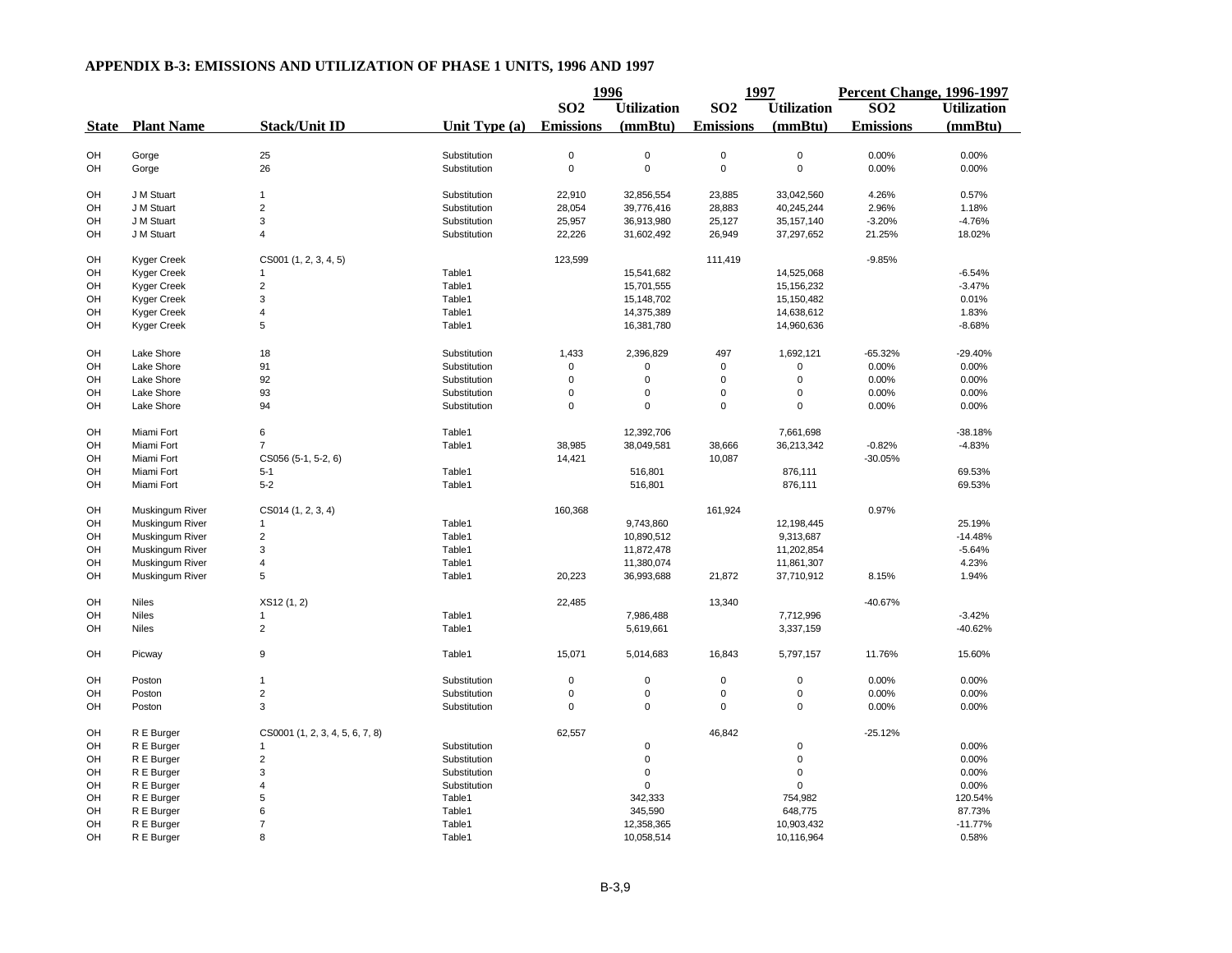|              |                         |                      |               | 1996             |                    | 1997             |                    | <b>Percent Change, 1996-1997</b> |                    |
|--------------|-------------------------|----------------------|---------------|------------------|--------------------|------------------|--------------------|----------------------------------|--------------------|
|              |                         |                      |               | SO <sub>2</sub>  | <b>Utilization</b> | SO <sub>2</sub>  | <b>Utilization</b> | SO <sub>2</sub>                  | <b>Utilization</b> |
| <b>State</b> | <b>Plant Name</b>       | <b>Stack/Unit ID</b> | Unit Type (a) | <b>Emissions</b> | (mmBtu)            | <b>Emissions</b> | (mmBtu)            | <b>Emissions</b>                 | (mmBtu)            |
|              |                         |                      |               |                  |                    |                  |                    |                                  |                    |
| OH           | Toronto                 | $\mathsf g$          | Substitution  | $\mathbf 0$      | $\mathbf 0$        | $\pmb{0}$        | $\mathsf 0$        | 0.00%                            | 0.00%              |
| OH           | Toronto                 | 10                   | Substitution  | 0                | $\mathsf 0$        | $\pmb{0}$        | $\mathsf 0$        | 0.00%                            | 0.00%              |
| OH           | Toronto                 | 11                   | Substitution  | $\mathbf 0$      | $\mathbf 0$        | $\pmb{0}$        | $\mathbf 0$        | 0.00%                            | 0.00%              |
| OH           | W H Sammis              | 5                    | Table1        | 12,247           | 17,229,437         | 16,619           | 20,677,232         | 35.70%                           | 20.01%             |
| OH           | W H Sammis              | 6                    | Table1        | 30,444           | 40,507,621         | 33,154           | 38,089,788         | 8.90%                            | $-5.97%$           |
| OH           | W H Sammis              | $\overline{7}$       | Table1        | 27,966           | 39,173,092         | 30,208           | 34,854,765         | 8.02%                            | $-11.02%$          |
| OH           | Walter C Beckjord       | 5                    | Table1        | 22,761           | 15,965,398         | 14,542           | 12,225,260         | $-36.11%$                        | $-23.43%$          |
| OH           | Walter C Beckjord       | 6                    | Table1        | 40,041           | 27,366,092         | 33,099           | 27,984,274         | $-17.34%$                        | 2.26%              |
| <b>PA</b>    | Armstrong               | $\overline{1}$       | Table1        | 16,496           | 11,760,419         | 16,282           | 10,871,651         | $-1.30%$                         | $-7.56%$           |
| PA           | Armstrong               | $\mathbf 2$          | Table1        | 15,654           | 10,843,803         | 16,847           | 11,549,498         | 7.62%                            | 6.51%              |
|              |                         |                      |               |                  |                    |                  |                    |                                  |                    |
| PA           | <b>Bruce Mansfield</b>  | $\mathbf{1}$         | Substitution  | 5,831            | 39,049,744         | 6,555            | 50,690,148         | 12.42%                           | 29.81%             |
| PA           | <b>Bruce Mansfield</b>  | $\overline{2}$       | Substitution  | 8,159            | 51,758,064         | 7,123            | 43,678,116         | $-12.70%$                        | $-15.61%$          |
| PA           | <b>Brunner Island</b>   | CS102 (1, 2)         |               | 47,771           |                    | 44,391           |                    | $-7.08%$                         |                    |
| PA           | <b>Brunner Island</b>   | $\mathbf{1}$         | Table1        |                  | 19,038,246         |                  | 16,560,069         |                                  | $-13.02%$          |
| PA           | <b>Brunner Island</b>   | $\overline{2}$       | Table1        |                  | 21,075,806         |                  | 21,563,393         |                                  | 2.31%              |
| PA           | <b>Brunner Island</b>   | 3                    | Table1        | 44,832           | 39,299,942         | 52,349           | 45,583,894         | 16.77%                           | 15.99%             |
| PA           | Cheswick                | $\mathbf{1}$         | Table1        | 39,980           | 32,374,384         | 47,510           | 37,412,616         | 18.83%                           | 15.56%             |
| PA           | Conemaugh               | $\mathbf{1}$         | Table1        | 3,376            | 56,341,839         | 3,754            | 66,299,762         | 11.20%                           | 17.67%             |
| PA           | Conemaugh               | $\overline{2}$       | Table1        | 3,732            | 60,156,610         | 3,502            | 61,034,531         | $-6.16%$                         | 1.46%              |
| PA           | <b>Hatfield's Ferry</b> | XS123 (1, 2, 3)      |               | 153,413          |                    | 138,630          |                    | $-9.64%$                         |                    |
| PA           | Hatfield's Ferry        |                      | Table1        |                  |                    |                  | 24,642,421         |                                  | $-23.21%$          |
|              |                         |                      | Table1        |                  | 32,091,132         |                  |                    |                                  |                    |
| PA           | <b>Hatfield's Ferry</b> | $\overline{2}$       |               |                  | 33,885,414         |                  | 29,327,176         |                                  | $-13.45%$          |
| PA           | Hatfield's Ferry        | 3                    | Table1        |                  | 27,107,067         |                  | 35,212,528         |                                  | 29.90%             |
| PA           | <b>Martins Creek</b>    | CS102 (1, 2)         |               | 24,601           |                    | 23,661           |                    | $-3.82%$                         |                    |
| PA           | <b>Martins Creek</b>    | $\mathbf{1}$         | Table1        |                  | 10,422,634         |                  | 9,668,016          |                                  | $-7.24%$           |
| PA           | <b>Martins Creek</b>    | $\overline{2}$       | Table1        |                  | 7,831,516          |                  | 9,896,340          |                                  | 26.37%             |
| PA           | <b>Martins Creek</b>    | 3                    | Substitution  | 2,442            | 5,348,032          | 2,082            | 6,918,551          | $-14.74%$                        | 29.37%             |
| PA           | <b>Martins Creek</b>    | $\overline{4}$       | Substitution  | 3,016            | 8,813,199          | 1,938            | 5,638,557          | $-35.74%$                        | $-36.02%$          |
| PA           | Mitchell                | 33                   | Substitution  | 728              | 9,346,753          | 1,080            | 16,667,369         | 48.35%                           | 78.32%             |
| PA           | <b>New Castle</b>       | $\mathbf{1}$         | Substitution  | 0                | 0                  | 0                | 0                  | 0.00%                            | 0.00%              |
| PA           | New Castle              | $\overline{2}$       | Substitution  | 0                | 0                  | $\mathbf 0$      | $\mathsf 0$        | 0.00%                            | 0.00%              |
| PA           | Portland                | $\mathbf{1}$         | Table1        | 11,963           | 8,004,960          | 11,574           | 7,648,014          | $-3.25%$                         | $-4.46%$           |
| PA           | Portland                | $\overline{2}$       | Table1        | 13,820           | 9,654,232          | 17,463           | 11,972,331         | 26.36%                           | 24.01%             |
| PA           | Shawville               | $\mathbf{1}$         | Table1        | 10,587           | 7,071,835          | 15,230           | 9,672,852          | 43.86%                           | 36.78%             |
| PA           | Shawville               | $\overline{2}$       | Table1        | 13,474           | 8,841,290          | 15,609           | 9,861,149          | 15.85%                           | 11.54%             |
| PA           | Shawville               |                      |               | 29,884           |                    | 33,064           |                    | 10.64%                           |                    |
|              |                         | CS1(3, 4)            |               |                  |                    |                  |                    |                                  | $-15.12%$          |
| PA           | Shawville               | 3                    | Table1        |                  | 12,231,908         |                  | 10,382,892         |                                  |                    |
| PA           | Shawville               | 4                    | Table1        |                  | 9,337,793          |                  | 12,363,361         |                                  | 32.40%             |
| PA           | Sunbury                 | 3                    | Table1        | 9,511            | 7,316,803          | 11,343           | 8,209,041          | 19.26%                           | 12.19%             |
| PA           | Sunbury                 | $\overline{4}$       | Table1        | 10,939           | 8,495,968          | 11,326           | 8,102,198          | 3.54%                            | $-4.63%$           |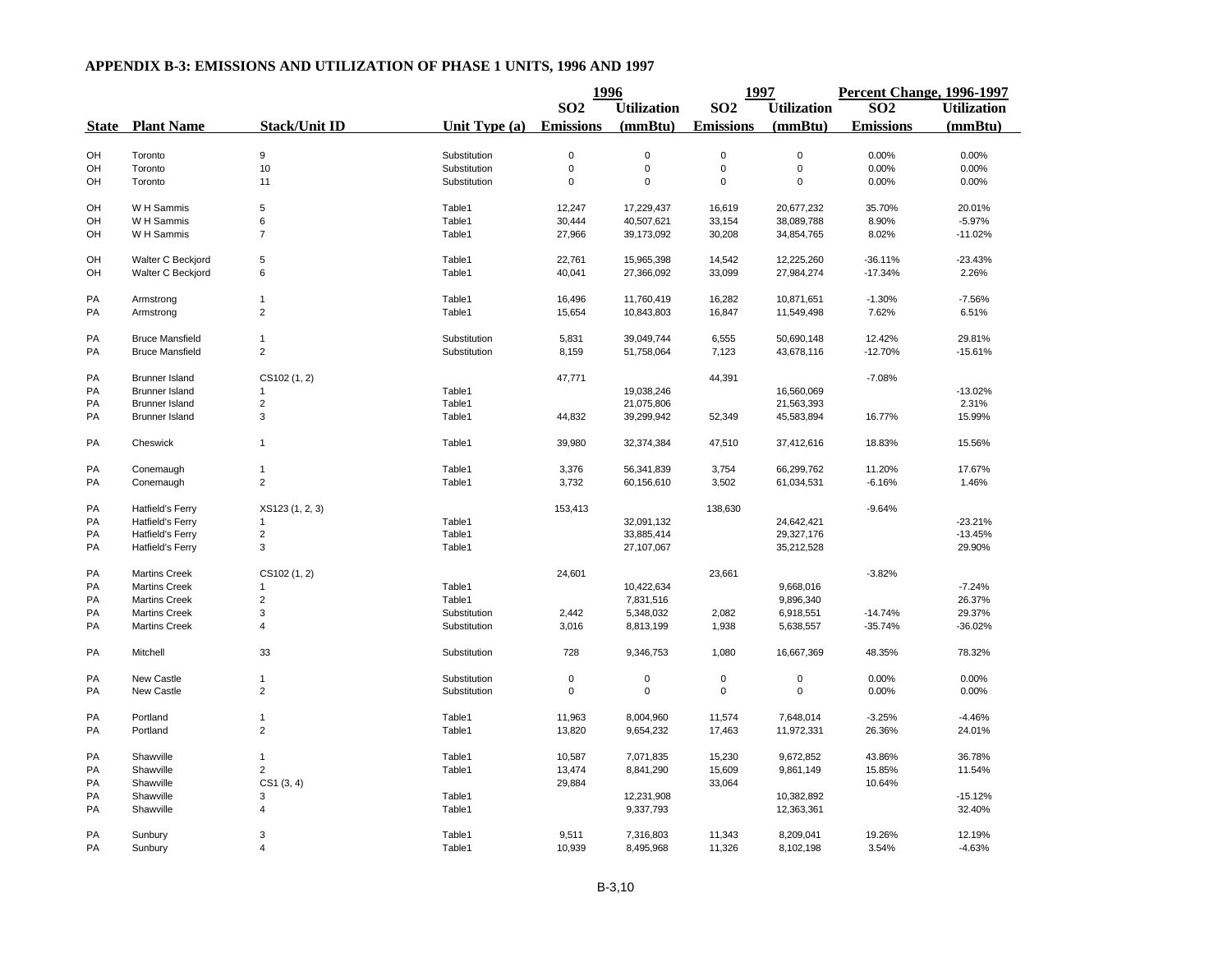|           |                         |                                        |                 | 1996             |                    | 1997             |                    | <b>Percent Change, 1996-1997</b> |                    |
|-----------|-------------------------|----------------------------------------|-----------------|------------------|--------------------|------------------|--------------------|----------------------------------|--------------------|
|           |                         |                                        |                 | SO <sub>2</sub>  | <b>Utilization</b> | SO <sub>2</sub>  | <b>Utilization</b> | SO <sub>2</sub>                  | <b>Utilization</b> |
|           | <b>State</b> Plant Name | <b>Stack/Unit ID</b>                   | Unit Type $(a)$ | <b>Emissions</b> | (mmBtu)            | <b>Emissions</b> | (mmBtu)            | <b>Emissions</b>                 | (mmBtu)            |
|           |                         |                                        |                 |                  |                    |                  |                    |                                  |                    |
| <b>TN</b> | Allen                   | $\mathbf{1}$                           | Table1          | 5,434            | 13,232,597         | 6,754            | 14,847,074         | 24.29%                           | 12.20%             |
| TN        | Allen                   | $\overline{2}$                         | Table1          | 6,503            | 15,751,898         | 7,134            | 16,492,487         | 9.70%                            | 4.70%              |
| <b>TN</b> | Allen                   | 3                                      | Table1          | 8,395            | 13,330,030         | 7,436            | 17,656,804         | $-11.42%$                        | 32.46%             |
| TN        | Cumberland              | $\mathbf{1}$                           | Table1          | 9,524            | 88,223,696         | 9,846            | 111,236,832        | 3.38%                            | 26.08%             |
| TN        | Cumberland              | $\overline{2}$                         | Table1          | 13,252           | 121,294,176        | 11,122           | 118,698,432        | $-16.07%$                        | $-2.14%$           |
| TN        | DuPont Johnsonville     | JVD1                                   | Opt-In          | $\mathbf 0$      | $\mathbf 0$        | 0                | 0                  | 0.00%                            | 0.00%              |
| <b>TN</b> | DuPont Johnsonville     | JVD <sub>2</sub>                       | Opt-In          | $\mathbf 0$      | $\mathsf 0$        | $\mathbf 0$      | $\mathsf 0$        | 0.00%                            | 0.00%              |
| TN        | DuPont Johnsonville     | JVD3                                   | Opt-In          | 0                | 0                  | 0                | 0                  | 0.00%                            | 0.00%              |
| TN        | DuPont Johnsonville     | JVD4                                   | Opt-In          | $\mathbf 0$      | $\Omega$           | $\mathbf 0$      | 0                  | 0.00%                            | 0.00%              |
| TN        | Gallatin                | CSGA12 (1, 2)                          |                 | 55,363           |                    | 50,974           |                    | $-7.93%$                         |                    |
| TN        | Gallatin                |                                        | Table1          |                  | 14,169,010         |                  | 14,146,293         |                                  | $-0.16%$           |
|           |                         |                                        | Table1          |                  | 15,977,846         |                  | 13,928,512         |                                  | $-12.83%$          |
| TN        | Gallatin                | $\overline{c}$                         |                 |                  |                    |                  |                    |                                  |                    |
| ΤN        | Gallatin                | CSGA34 (3, 4)                          |                 | 61,303           |                    | 66,129           |                    | 7.87%                            |                    |
| TN        | Gallatin                | 3                                      | Table1          |                  | 15,888,894         |                  | 17,014,207         |                                  | 7.08%              |
| <b>TN</b> | Gallatin                | $\overline{4}$                         | Table1          |                  | 18,810,130         |                  | 18,173,564         |                                  | $-3.38%$           |
| <b>TN</b> | Johnsonville            | CSJO10 (1, 2, 3, 4, 5, 6, 7, 8, 9, 10) |                 | 126,367          |                    | 115,938          |                    | $-8.25%$                         |                    |
| TN        | Johnsonville            | 1                                      | Table1          |                  | 8,771,161          |                  | 6,385,030          |                                  | $-27.20%$          |
| TN        | Johnsonville            | $\overline{2}$                         | Table1          |                  | 8,608,948          |                  | 8,774,006          |                                  | 1.92%              |
| TN        | Johnsonville            | 3                                      | Table1          |                  | 9,183,864          |                  | 8,605,129          |                                  | $-6.30%$           |
| TN        | Johnsonville            | $\overline{4}$                         | Table1          |                  | 8,805,822          |                  | 8,448,481          |                                  | $-4.06%$           |
| TN        | Johnsonville            | 5                                      | Table1          |                  | 5,801,129          |                  | 7,847,835          |                                  | 35.28%             |
| TN        | Johnsonville            | 6                                      | Table1          |                  | 8,424,067          |                  | 6,274,393          |                                  | $-25.52%$          |
| <b>TN</b> | Johnsonville            | $\overline{7}$                         | Table1          |                  | 10,200,693         |                  | 8,278,704          |                                  | $-18.84%$          |
| TN        | Johnsonville            | 8                                      | Table1          |                  | 10,405,425         |                  | 9,340,449          |                                  | $-10.23%$          |
|           |                         |                                        |                 |                  |                    |                  |                    |                                  |                    |
| <b>TN</b> | Johnsonville            | 9                                      | Table1          |                  | 7,736,863          |                  | 9,054,961          |                                  | 17.04%             |
| <b>TN</b> | Johnsonville            | 10                                     | Table1          |                  | 9,778,394          |                  | 6,274,673          |                                  | $-35.83%$          |
| WI        | Alma                    | CS1 (B4, B5)                           |                 | 3,471            |                    | 5,608            |                    | 61.57%                           |                    |
| WI        | Alma                    | <b>B4</b>                              | Substitution    |                  | 1,924,740          |                  | 2,637,034          |                                  | 37.01%             |
| WI        | Alma                    | B <sub>5</sub>                         | Substitution    |                  | 2,887,317          |                  | 3,645,037          |                                  | 26.24%             |
| WI        | Edgewater               | 3                                      | Substitution    | 1,482            | 4,283,009          | 1,620            | 4,010,042          | 9.31%                            | $-6.37%$           |
| WI        | Edgewater               | $\overline{4}$                         | Table1          | 7,378            | 21,529,980         | 7,968            | 19,448,932         | 8.00%                            | $-9.67%$           |
| WI        | Genoa                   | $\overline{1}$                         | Table1          | 11,420           | 17,924,364         | 12,750           | 23,336,894         | 11.65%                           | 30.20%             |
| WI        | J P Madgett             | B <sub>1</sub>                         | Substitution    | 4,145            | 15,667,498         | 4,946            | 21,777,568         | 19.32%                           | 39.00%             |
| WI        | <b>Nelson Dewey</b>     | CS1(1, 2)                              |                 | 3,836            |                    | 6,092            |                    | 58.81%                           |                    |
| WI        | Nelson Dewey            | $\mathbf{1}$                           | Table1          |                  | 6,313,485          |                  | 8,239,503          |                                  | 30.51%             |
| WI        | <b>Nelson Dewey</b>     | $\overline{2}$                         | Table1          |                  | 6,231,595          |                  | 8,457,749          |                                  | 35.72%             |
| WI        | North Oak Creek         | $\mathbf{1}$                           | Table1          | $\mathbf 0$      | $\mathbf 0$        | 0                | $\mathsf 0$        | 0.00%                            | 0.00%              |
| WI        | North Oak Creek         | $\overline{c}$                         | Table1          | $\Omega$         | $\mathsf 0$        | $\mathbf 0$      | $\mathsf 0$        | 0.00%                            | 0.00%              |
| WI        | North Oak Creek         | 3                                      | Table1          | $\mathbf 0$      | 0                  | $\mathbf 0$      | 0                  | 0.00%                            | 0.00%              |
| WI        | North Oak Creek         | 4                                      | Table1          | $\mathbf 0$      | 0                  | $\mathbf 0$      | 0                  | 0.00%                            | 0.00%              |
| WI        | Pulliam                 | CS56(5, 6)                             |                 | 1,518            |                    | 2,141            |                    | 41.04%                           |                    |
| WI        | Pulliam                 | 5                                      | Substitution    |                  | 2,476,389          |                  | 3,268,887          |                                  | 32.00%             |
| WI        | Pulliam                 | 6                                      | Substitution    |                  | 3,796,526          |                  | 5,354,200          |                                  | 41.03%             |
| WI        | Pulliam                 | $\overline{7}$                         | Substitution    | 1,574            | 6,789,476          | 1,540            | 6,492,200          | $-2.16%$                         | $-4.38%$           |
|           |                         |                                        |                 |                  |                    |                  |                    |                                  |                    |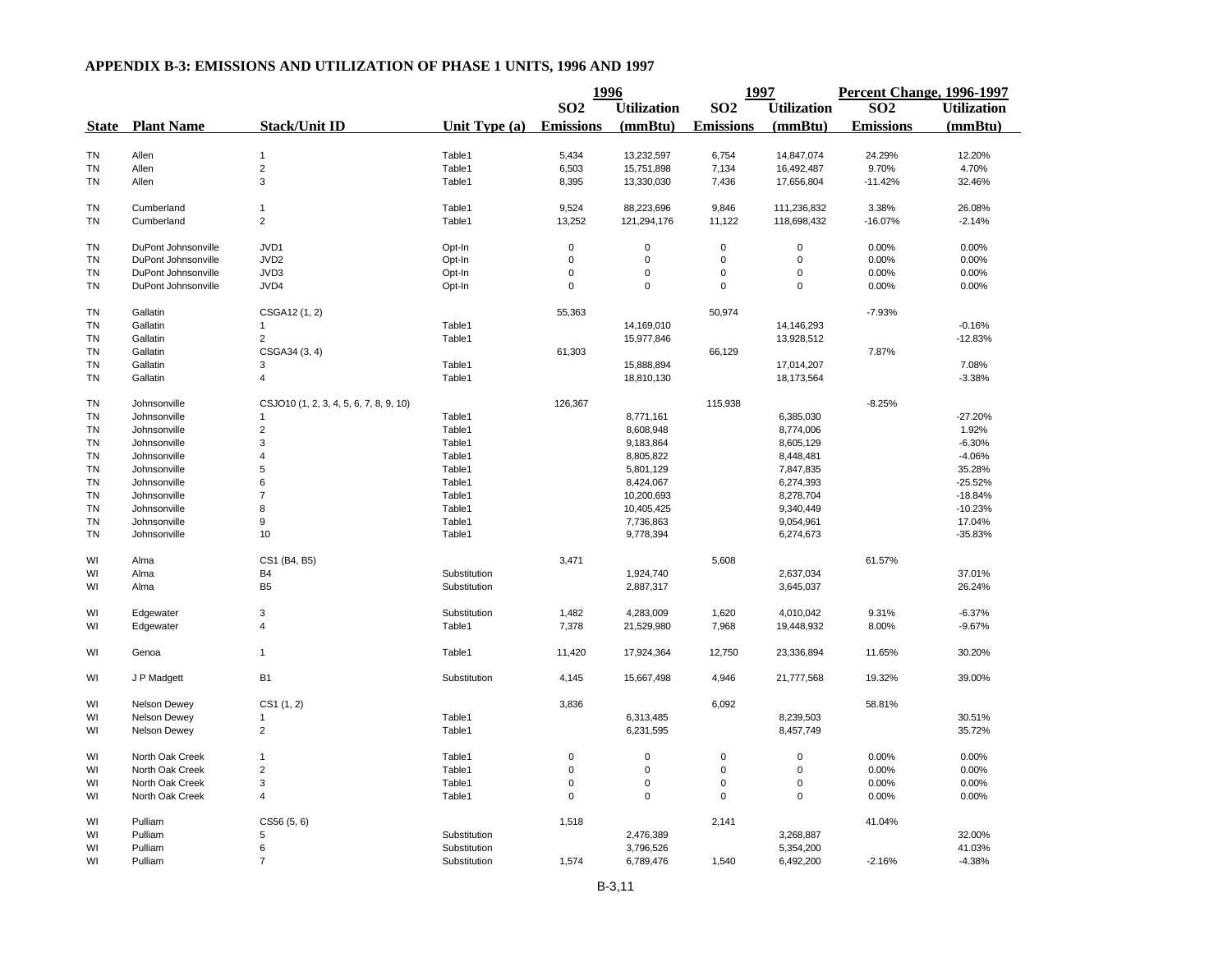|              |                      |                         |                 | 1996                             |            | 1997             |                    | Percent Change, 1996-1997 |                    |
|--------------|----------------------|-------------------------|-----------------|----------------------------------|------------|------------------|--------------------|---------------------------|--------------------|
|              |                      |                         |                 | <b>SO2</b><br><b>Utilization</b> |            | SO <sub>2</sub>  | <b>Utilization</b> | SO <sub>2</sub>           | <b>Utilization</b> |
| <b>State</b> | <b>Plant Name</b>    | <b>Stack/Unit ID</b>    | Unit Type $(a)$ | <b>Emissions</b>                 | (mmBtu)    | <b>Emissions</b> | (mmBtu)            | <b>Emissions</b>          | (mmBtu)            |
| WI           | Pulliam              | 8                       | Table1          | 2,445                            | 10,388,203 | 2,264            | 9,850,126          | $-7.40%$                  | $-5.18%$           |
| WI           | <b>Rock River</b>    | $\mathbf{1}$            | Substitution    | 1,337                            | 4,420,448  | 1,560            | 4,227,957          | 16.68%                    | $-4.35%$           |
| WI           | <b>Rock River</b>    | $\overline{2}$          | Substitution    | 1,389                            | 4,396,844  | 1,776            | 4,871,904          | 27.86%                    | 10.80%             |
| WI           | South Oak Creek      | CS3(5, 6)               |                 | 13,543                           |            | 15,452           |                    | 14.10%                    |                    |
| WI           | South Oak Creek      | 5                       | Table1          |                                  | 14,710,533 |                  | 15,182,914         |                           | 3.21%              |
| WI           | South Oak Creek      | 6                       | Table1          |                                  | 9,735,973  |                  | 9,504,521          |                           | $-2.38%$           |
| WI           | South Oak Creek      | CS4 (7, 8)              |                 | 20,718                           |            | 25,934           |                    | 25.18%                    |                    |
| WI           | South Oak Creek      | 7                       | Table1          |                                  | 18,264,686 |                  | 22,009,580         |                           | 20.50%             |
| WI           | South Oak Creek      | 8                       | Table1          |                                  | 18,247,312 |                  | 19,063,307         |                           | 4.47%              |
| WI           | Weston               | $\mathbf{1}$            | Substitution    | 1,106                            | 3,536,812  | 1,318            | 4,399,791          | 19.17%                    | 24.40%             |
| WI           | Weston               | $\overline{2}$          | Substitution    | 2,021                            | 6,567,751  | 1,678            | 5,695,054          | $-16.97%$                 | $-13.29%$          |
| <b>WV</b>    | Albright             | $\overline{1}$          | Substitution    | 1,449                            | 1,190,327  | 1,578            | 1,269,279          | 8.90%                     | 6.63%              |
| <b>WV</b>    | Albright             | $\overline{c}$          | Substitution    | 1,962                            | 1,675,656  | 1,682            | 1,333,070          | $-14.27%$                 | $-20.44%$          |
| <b>WV</b>    | Albright             | 3                       | Table1          | 9,246                            | 7,663,974  | 9,380            | 7,411,488          | 1.45%                     | $-3.29%$           |
| <b>WV</b>    | Fort Martin          | $\overline{1}$          | Table1          | 33,684                           | 26,435,504 | 42,733           | 36,022,017         | 26.86%                    | 36.26%             |
| <b>WV</b>    | Fort Martin          | $\overline{2}$          | Table1          | 37,468                           | 29,454,119 | 44,413           | 37,187,816         | 18.54%                    | 26.26%             |
| <b>WV</b>    | Harrison             | XS123 (1, 2, 3)         |                 | 16,469                           |            | 6,298            |                    | $-61.76%$                 |                    |
| WV           | Harrison             |                         | Table1          |                                  | 50,422,229 |                  | 48,646,367         |                           | $-3.52%$           |
| <b>WV</b>    | Harrison             | $\overline{c}$          | Table1          |                                  | 49,485,012 |                  | 48,426,987         |                           | $-2.14%$           |
| <b>WV</b>    | Harrison             | 3                       | Table1          |                                  | 46,729,368 |                  | 45,939,810         |                           | $-1.69%$           |
| <b>WV</b>    | Kammer               | CS013(1, 2, 3)          |                 | 119,369                          |            | 126,273          |                    | 5.78%                     |                    |
| <b>WV</b>    | Kammer               | -1                      | Table1          |                                  | 15,233,808 |                  | 13,727,107         |                           | $-9.89%$           |
| <b>WV</b>    | Kammer               | $\overline{c}$          | Table1          |                                  | 12,862,993 |                  | 15,078,749         |                           | 17.23%             |
| WV           | Kammer               | 3                       | Table1          |                                  | 14,005,666 |                  | 17,379,095         |                           | 24.09%             |
| <b>WV</b>    | Mitchell             | CS012 (1, 2)            |                 | 53,152                           |            | 57,239           |                    | 7.69%                     |                    |
| <b>WV</b>    | Mitchell             | 1                       | Table1          |                                  | 47,955,776 |                  | 40,025,964         |                           | $-16.54%$          |
| <b>WV</b>    | Mitchell             | $\overline{2}$          | Table1          |                                  | 34,334,844 |                  | 50,581,435         |                           | 47.32%             |
| <b>WV</b>    | Mt Storm             | CS0(1, 2)               |                 | 107,211                          |            | 92,716           |                    | $-13.52%$                 |                    |
| <b>WV</b>    | Mt Storm             | -1                      | Table1          |                                  | 40,588,560 |                  | 35,476,403         |                           | $-12.60%$          |
| <b>WV</b>    | Mt Storm             | $\overline{\mathbf{c}}$ | Table1          |                                  | 43,397,872 |                  | 36,446,948         |                           | $-16.02%$          |
| WV           | Mt Storm             | 3                       | Table1          | 5,096                            | 28,675,658 | 4,052            | 45,013,972         | $-20.49%$                 | 56.98%             |
| <b>WV</b>    | Rivesville           | $\overline{7}$          | Substitution    | 233                              | 287,932    | 235              | 299,093            | 0.86%                     | 3.88%              |
| <b>WV</b>    | Rivesville           | 8                       | Substitution    | 1,037                            | 1,232,614  | 1,234            | 1,531,972          | 19.00%                    | 24.29%             |
| <b>WV</b>    | <b>Willow Island</b> |                         | Substitution    | 1,872                            | 1,841,991  | 1,790            | 1,713,256          | $-4.38%$                  | $-6.99%$           |
| <b>WV</b>    | Willow Island        | $\overline{2}$          | Substitution    | 6,739                            | 7,224,854  | 8,067            | 8,554,928          | 19.71%                    | 18.41%             |

**NOTES: (a) Identifies the affected unit as listed in Table 1, or as a substitution, compensating, or opt-in unit.**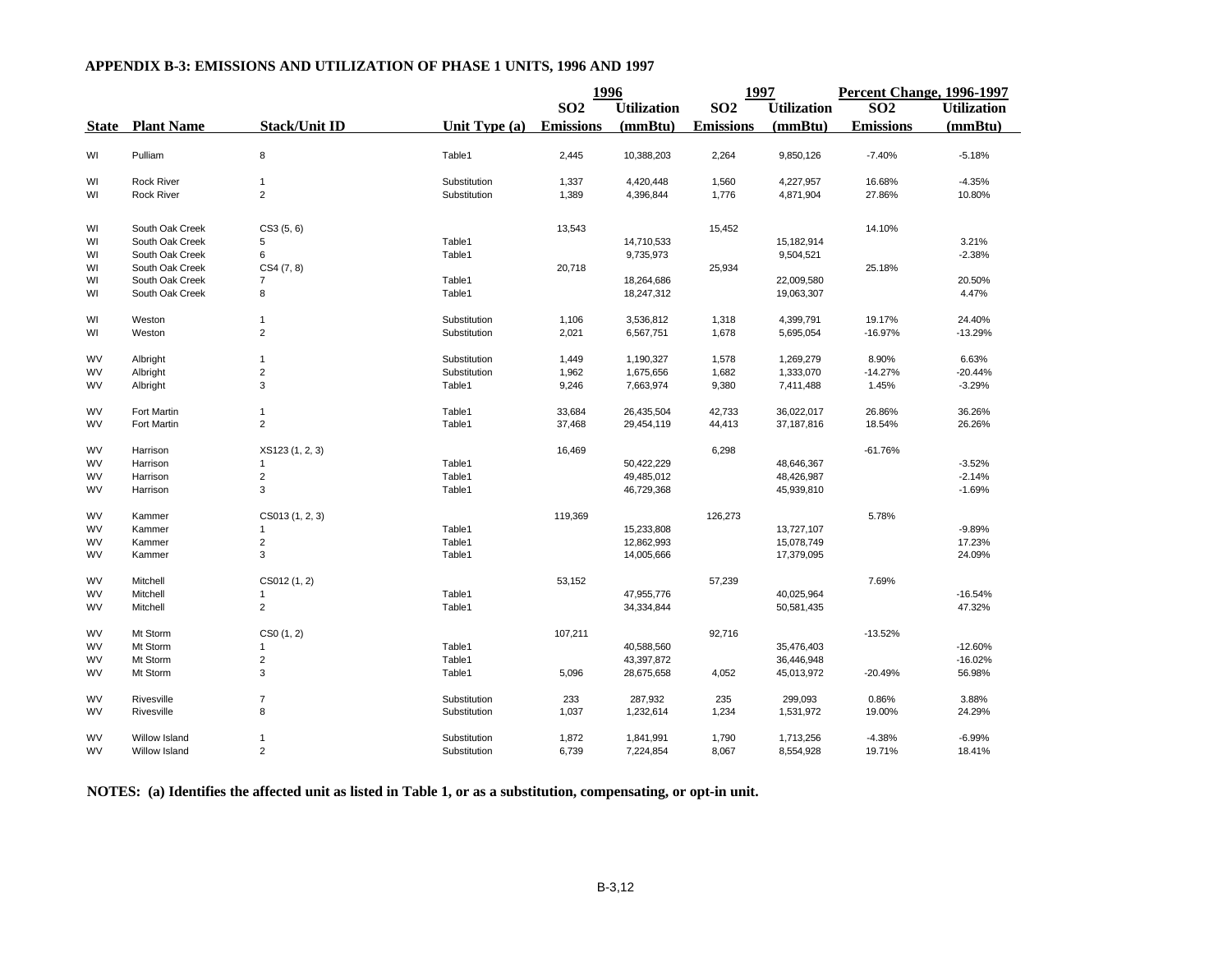|                        | <b>State Plant Name</b>            | <b>Stack/Unit ID</b>             | Unit Type (a)                | SO <sub>2</sub><br>1996(b) | SO <sub>2</sub><br><b>Emissions Emissions</b><br>1997(b) | 1997<br><b>Allowances</b><br>Allocated (c) | Held in<br><b>Unit Accounts</b><br>as of 1/30/98 | <b>Allowances</b><br><b>Deducted for</b><br>Emissions (d) | <b>Deducted Under Allowances</b><br><b>Special Phase I Carried Over</b><br><b>Provisions</b> | to 1998          |
|------------------------|------------------------------------|----------------------------------|------------------------------|----------------------------|----------------------------------------------------------|--------------------------------------------|--------------------------------------------------|-----------------------------------------------------------|----------------------------------------------------------------------------------------------|------------------|
|                        |                                    |                                  |                              |                            |                                                          |                                            |                                                  |                                                           |                                                                                              |                  |
| AL<br>AL               | Colbert<br>Colbert                 | CSCO14 (1, 2, 3, 4)<br>1         | Table1                       | 31,939                     | 27,220                                                   | 13,213                                     | 14,781                                           | 6,417                                                     |                                                                                              | 8,364            |
| AL                     | Colbert                            | $\overline{\mathbf{c}}$          | Table1                       |                            |                                                          | 14,907                                     | 20,654                                           | 7,515                                                     |                                                                                              | 13,139           |
| AL                     | Colbert                            | $\mathsf 3$                      | Table1                       |                            |                                                          | 14,995                                     | 19,207                                           | 5,927                                                     |                                                                                              | 13,280           |
| AL                     | Colbert                            | $\overline{4}$                   | Table1                       |                            |                                                          | 15,005                                     | 20,849                                           | 7,361                                                     |                                                                                              | 13,488           |
| AL                     | Colbert                            | 5                                | Table1                       | 58,218                     | 50,803                                                   | 36,202                                     | 55,883                                           | 50,803                                                    |                                                                                              | 5,080            |
| AL                     | E C Gaston                         | <b>CS0CAN (1, 2)</b>             |                              | 22,028                     | 24,949                                                   |                                            |                                                  |                                                           |                                                                                              |                  |
| AL                     | E C Gaston                         | 1                                | Table1                       |                            |                                                          | 17,624                                     | 20,277                                           | 11,996                                                    |                                                                                              | 8,281            |
| AL                     | E C Gaston                         | $\overline{2}$                   | Table1                       |                            |                                                          | 18,052                                     | 21,191                                           | 12,953                                                    |                                                                                              | 8,238            |
| AL<br>AL               | E C Gaston<br>E C Gaston           | CS0CBN (3, 4)<br>3               | Table1                       | 19,812                     | 26,165                                                   | 17,828                                     | 19,849                                           | 13,625                                                    |                                                                                              | 6,224            |
| AL                     | E C Gaston                         | $\overline{4}$                   | Table1                       |                            |                                                          | 18,773                                     | 25,106                                           | 12,540                                                    |                                                                                              | 12,566           |
| AL                     | E C Gaston                         | $\sqrt{5}$                       | Table1                       | 33,819                     | 36,094                                                   | 58,265                                     | 39,407                                           | 36,094                                                    |                                                                                              | 3,313            |
| AL                     | Gadsden                            | 1                                | Substitution                 | 4,893                      | 4,716                                                    | 5,158                                      | 6,303                                            | 4,716                                                     |                                                                                              | 1,587            |
| AL                     | Gadsden                            | $\overline{2}$                   | Substitution                 | 5,168                      | 4,876                                                    | 5,374                                      | 6,911                                            | 4,876                                                     |                                                                                              | 2,035            |
| <b>FL</b>              | <b>Big Bend</b>                    | CS001 (BB01, BB02)               |                              | 76,818                     | 82,191                                                   |                                            |                                                  |                                                           |                                                                                              |                  |
| <b>FL</b>              | <b>Big Bend</b>                    | <b>BB01</b>                      | Table1                       |                            |                                                          | 27,662                                     | 38,367                                           | 36,986                                                    |                                                                                              | 1,381            |
| <b>FL</b>              | <b>Big Bend</b>                    | <b>BB02</b>                      | Table1                       |                            |                                                          | 26,387                                     | 47,216                                           | 45,205                                                    |                                                                                              | 2,011            |
| <b>FL</b><br><b>FL</b> | <b>Big Bend</b><br><b>Big Bend</b> | XS23 (BB03, BB04)<br><b>BB03</b> | Table1                       | 19,081                     | 20,303                                                   | 26,036                                     | 40,281                                           | 14,212                                                    |                                                                                              | 26,069           |
| <b>FL</b>              | <b>Big Bend</b>                    | <b>BB04</b>                      | Substitution                 |                            |                                                          | 6,400                                      | 10,488                                           | 6,091                                                     |                                                                                              | 4,397            |
|                        |                                    |                                  |                              |                            |                                                          |                                            |                                                  |                                                           |                                                                                              |                  |
| <b>FL</b>              | Crist                              | 4                                | Substitution                 | 2,513                      | 2,563                                                    | 9,953                                      | 23,497                                           | 2,563                                                     |                                                                                              | 20,934           |
| <b>FL</b>              | Crist                              | $\,$ 5 $\,$                      | Substitution                 | 2,566                      | 4,354                                                    | 9,374                                      | 22,485                                           | 4,354                                                     |                                                                                              | 18,131           |
| <b>FL</b>              | Crist                              | 6                                | Table1                       | 13,304                     | 10,243                                                   | 18,695                                     | 29,645                                           | 10,243                                                    |                                                                                              | 19,402           |
| <b>FL</b>              | Crist                              | $\overline{7}$                   | Table1                       | 14,853                     | 19,563                                                   | 30,846                                     | 33,239                                           | 19,563                                                    |                                                                                              | 13,676           |
| <b>FL</b><br><b>FL</b> | Scholz<br>Scholz                   | $\mathbf{1}$<br>$\overline{2}$   | Substitution<br>Substitution | 2,735<br>3,186             | 1,280<br>2,112                                           | 8,282<br>8,572                             | 20,024<br>19,969                                 | 1,280<br>2,112                                            |                                                                                              | 18,744<br>17,857 |
|                        |                                    |                                  |                              |                            |                                                          |                                            |                                                  |                                                           |                                                                                              |                  |
| GA                     | Arkwright                          | CS001 (1, 2, 3, 4)               |                              | 4,386                      | 3,431                                                    |                                            |                                                  |                                                           |                                                                                              |                  |
| GA                     | Arkwright                          | $\mathbf{1}$                     | Substitution                 |                            |                                                          | 2,437                                      | 2,437                                            | 858                                                       |                                                                                              | 1,579            |
| GA                     | Arkwright                          | $\sqrt{2}$<br>$\mathsf 3$        | Substitution                 |                            |                                                          | 2,240<br>3,944                             | 2,240                                            | 858<br>858                                                |                                                                                              | 1,382<br>3,086   |
| GA<br>GA               | Arkwright<br>Arkwright             | 4                                | Substitution<br>Substitution |                            |                                                          | 3,159                                      | 3,944<br>3,159                                   | 857                                                       |                                                                                              | 2,302            |
|                        |                                    |                                  |                              |                            |                                                          |                                            |                                                  |                                                           |                                                                                              |                  |
| GA                     | Bowen                              | 1BLR                             | Table1                       | 34,032                     | 37,241                                                   | 54,838                                     | 40,784                                           | 37,241                                                    |                                                                                              | 3,543            |
| GA<br>GA               | Bowen<br>Bowen                     | 2BLR<br>3BLR                     | Table1<br>Table1             | 36,655<br>46,269           | 33,675<br>40,828                                         | 53,329<br>69,862                           | 65,469<br>87,459                                 | 33,675<br>40,828                                          |                                                                                              | 31,794<br>46,631 |
| GA                     | Bowen                              | 4BLR                             | Table1                       | 40,205                     | 42,319                                                   | 69,852                                     | 89,372                                           | 42,319                                                    |                                                                                              | 47,053           |
|                        |                                    |                                  |                              |                            |                                                          |                                            |                                                  |                                                           |                                                                                              |                  |
| GA<br>GA               | Hammond<br>Hammond                 | CS001 (1, 2, 3)<br>$\mathbf{1}$  | Table1                       | 7,246                      | 8,609                                                    | 8,549                                      | 8,549                                            | 2,870                                                     |                                                                                              | 5,679            |
| GA                     | Hammond                            | $\overline{\mathbf{c}}$          | Table1                       |                            |                                                          | 8,977                                      | 8,977                                            | 2,870                                                     |                                                                                              | 6,107            |
| GA                     | Hammond                            | $\mathsf 3$                      | Table1                       |                            |                                                          | 8,676                                      | 8,676                                            | 2,869                                                     |                                                                                              | 5,807            |
| GA                     | Hammond                            | 4                                | Table1                       | 14,364                     | 16,571                                                   | 36,650                                     | 60,946                                           | 16,571                                                    |                                                                                              | 44,375           |
| GA                     | Harllee Branch                     | CS001 (1, 2)                     |                              | 26,616                     | 29,845                                                   |                                            |                                                  |                                                           |                                                                                              |                  |
| GA                     | Harllee Branch                     | $\mathbf{1}$                     | Substitution                 |                            |                                                          | 19,221                                     | 30,640                                           | 14,923                                                    |                                                                                              | 15,717           |
| GA                     | Harllee Branch                     | $\overline{2}$                   | Substitution                 |                            |                                                          | 22,735                                     | 41,182                                           | 14,922                                                    |                                                                                              | 26,260           |
| GA                     | Harllee Branch                     | CS002 (3, 4)                     |                              | 39,409                     | 53,136                                                   |                                            |                                                  |                                                           |                                                                                              |                  |
| GA<br>GA               | Harllee Branch<br>Harllee Branch   | 3<br>4                           | Substitution<br>Substitution |                            |                                                          | 31,280<br>31,042                           | 47,122<br>46,406                                 | 26,568<br>26,568                                          |                                                                                              | 20,554<br>19,838 |
|                        |                                    |                                  |                              |                            |                                                          |                                            |                                                  |                                                           |                                                                                              |                  |
| GA                     | Jack Mcdonough                     | CS001 (MB1, MB2)                 |                              | 18,544                     | 28,284                                                   |                                            |                                                  |                                                           |                                                                                              |                  |
| GA                     | Jack Mcdonough                     | MB1                              | Table1                       |                            |                                                          | 19,386                                     | 38,772                                           | 14,142                                                    |                                                                                              | 24,630           |
| GA                     | Jack Mcdonough                     | MB <sub>2</sub>                  | Table1                       |                            |                                                          | 20,058                                     | 40,116                                           | 14,142                                                    |                                                                                              | 25,974           |
| GA                     | Kraft                              | CS001 (1, 2, 3, 4)               |                              | 4,658                      | 7,267                                                    |                                            |                                                  |                                                           |                                                                                              |                  |
| GA                     | Kraft                              | 1                                | Substitution                 |                            |                                                          | 2,265                                      | 4,293                                            | 1,433                                                     |                                                                                              | 2,860            |
| GA<br>GA               | Kraft<br>Kraft                     | $\overline{2}$<br>3              | Substitution<br>Substitution |                            |                                                          | 2,137<br>4,121                             | 4,369<br>7,305                                   | 1,712<br>4,122                                            |                                                                                              | 2,657<br>3,183   |
|                        |                                    |                                  |                              |                            |                                                          |                                            |                                                  |                                                           |                                                                                              |                  |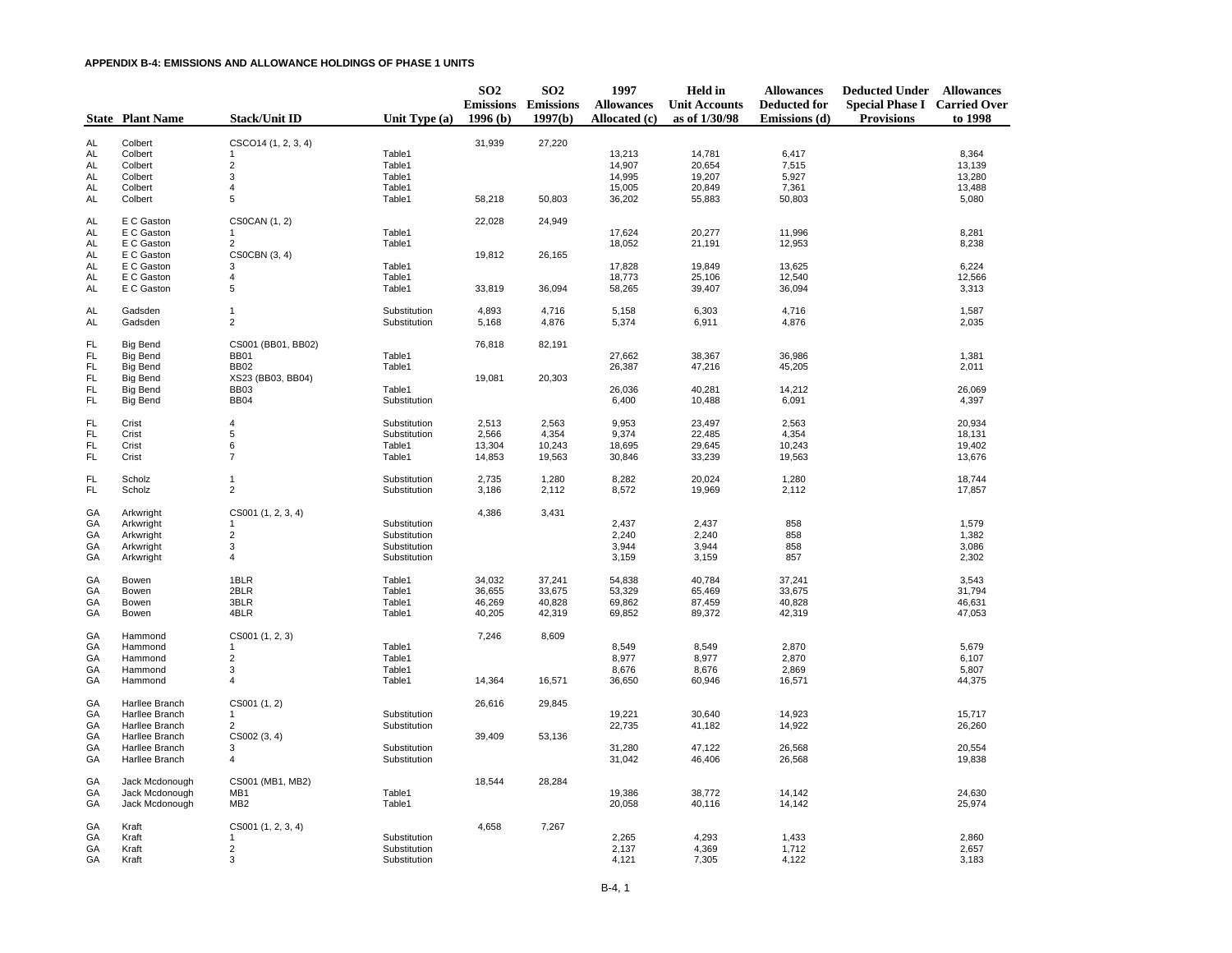|                | <b>State Plant Name</b>    | <b>Stack/Unit ID</b>               | Unit Type $(a)$              | SO <sub>2</sub><br>1996(b) | SO <sub>2</sub><br><b>Emissions Emissions</b><br>1997(b) | 1997<br><b>Allowances</b><br>Allocated (c) | Held in<br><b>Unit Accounts</b><br>as of 1/30/98 | <b>Allowances</b><br><b>Deducted for</b><br>Emissions (d) | <b>Deducted Under Allowances</b><br><b>Special Phase I Carried Over</b><br><b>Provisions</b> | to 1998          |
|----------------|----------------------------|------------------------------------|------------------------------|----------------------------|----------------------------------------------------------|--------------------------------------------|--------------------------------------------------|-----------------------------------------------------------|----------------------------------------------------------------------------------------------|------------------|
|                |                            |                                    |                              |                            |                                                          |                                            |                                                  |                                                           |                                                                                              |                  |
| GA             | Mcintosh                   | $\mathbf{1}$                       | Substitution                 | 5,713                      | 6,175                                                    | 7,146                                      | 10,261                                           | 6,175                                                     |                                                                                              | 4,086            |
| GA             | Mitchell                   | 3                                  | Substitution                 | 4,129                      | 3,892                                                    | 10,792                                     | 21,584                                           | 3,892                                                     |                                                                                              | 17,692           |
| GA<br>GA       | Wansley<br>Wansley         | 1<br>$\overline{c}$                | Table1<br>Table1             | 33,612<br>37,059           | 34,105<br>32,258                                         | 68,908<br>63,708                           | 86,728<br>79,977                                 | 34,105<br>32,258                                          |                                                                                              | 52,623<br>47,719 |
| GA<br>GA       | Yates<br>Yates             | Y1BR<br>CS001 (Y2BR, Y3BR)         | Table1                       | 103<br>4,869               | 130<br>6,412                                             | 9,533                                      | 14,234                                           | 130                                                       |                                                                                              | 14,104           |
| GA<br>GA<br>GA | Yates<br>Yates<br>Yates    | Y2BR<br>Y3BR<br>CS002 (Y4BR, Y5BR) | Table1<br>Table1             | 5,211                      | 8,923                                                    | 6,855<br>6,767                             | 13,710<br>13,534                                 | 3,206<br>3,206                                            |                                                                                              | 10,504<br>10,328 |
| GA<br>GA       | Yates<br>Yates             | Y4BR<br>Y5BR                       | Table1<br>Table1             |                            |                                                          | 8,676<br>9,162                             | 17,352<br>18,324                                 | 4,462<br>4,461                                            |                                                                                              | 12,890<br>13,863 |
| GA             | Yates                      | Y6BR                               | Table1                       | 7,139                      | 9,393                                                    | 24,108                                     | 48,216                                           | 9,393                                                     |                                                                                              | 38,823           |
| GA             | Yates                      | Y7BR                               | Table1                       | 6,786                      | 9,702                                                    | 20,915                                     | 41,830                                           | 9,702                                                     |                                                                                              | 32,128           |
| IA             | Burlington                 | $\mathbf{1}$                       | Table1                       | 6,309                      | 6,352                                                    | 10,428                                     | 15,660                                           | 6,352                                                     |                                                                                              | 9,308            |
| IA             | Des Moines                 | 11                                 | Table1                       | $\mathbf 0$                | $\mathbf 0$                                              | 2,259                                      | $\mathbf 0$                                      | $\mathsf 0$                                               |                                                                                              | $\mathsf 0$      |
| IA             | George Neal North          | $\mathbf{1}$                       | Table1                       | 3,782                      | 4,040                                                    | 2,571                                      | 8,296                                            | 4,040                                                     |                                                                                              | 4,256            |
| IA             | Milton L Kapp              | $\overline{2}$                     | Table1                       | 5,989                      | 4,839                                                    | 13,437                                     | 26,872                                           | 4,839                                                     | 201(e)                                                                                       | 21,832           |
| IA             | Prairie Creek              | $\overline{4}$                     | Table1                       | 2,744                      | 2,985                                                    | 7,965                                      | 15,578                                           | 2,985                                                     |                                                                                              | 12,593           |
| IA             | Riverside                  | 9                                  | Table1                       | 2,285                      | 2,545                                                    | 3,885                                      | 7,542                                            | 2,545                                                     |                                                                                              | 4,997            |
| IL.            | <b>Baldwin</b>             | 1                                  | Table1                       | 92,492                     | 88,439                                                   | 46,052                                     | 92,821                                           | 88,439                                                    |                                                                                              | 4,382            |
| IL             | Baldwin                    | $\overline{\mathbf{c}}$            | Table1                       | 75,793                     | 92,284                                                   | 48,695                                     | 95,044                                           | 92,284                                                    | 53 (e)                                                                                       | 2,707            |
| IL             | Baldwin                    | $\mathsf 3$                        | Table1                       | 105,553                    | 95,312                                                   | 46,644                                     | 97,851                                           | 95,312                                                    |                                                                                              | 2,539            |
| IL             | Coffeen                    | CS0001 (1, 2)                      |                              | 43,755                     | 47,756                                                   |                                            |                                                  |                                                           |                                                                                              |                  |
| IL<br>IL       | Coffeen<br>Coffeen         | 1<br>$\overline{2}$                | Table1<br>Table1             |                            |                                                          | 12,925<br>39,102                           | 15,509<br>35,360                                 | 15,364<br>32,392                                          |                                                                                              | 145<br>2,968     |
|                |                            |                                    |                              |                            |                                                          |                                            |                                                  |                                                           |                                                                                              |                  |
| IL<br>IL       | Collins<br>Collins         | CS1230 (1, 2, 3)<br>$\mathbf{1}$   | Substitution                 | 1,237                      | 734                                                      | 1,217                                      | 3,203                                            | 245                                                       |                                                                                              | 2,958            |
| IL.            | Collins                    | $\sqrt{2}$                         | Substitution                 |                            |                                                          | 1,050                                      | 2,642                                            | 245                                                       |                                                                                              | 2,397            |
| IL.            | Collins                    | 3                                  | Substitution                 |                            |                                                          | 1,856                                      | 5,080                                            | 244                                                       |                                                                                              | 4,836            |
| IL             | <b>Grand Tower</b>         | $\overline{7}$                     | Substitution                 | 3,271                      | 3,606                                                    | 1,068                                      | 3,690                                            | 3,606                                                     |                                                                                              | 84               |
| IL             | <b>Grand Tower</b>         | 8                                  | Substitution                 | 2,686                      | 3,733                                                    | 1,015                                      | 3,892                                            | 3,733                                                     |                                                                                              | 159              |
| IL.            | <b>Grand Tower</b>         | $\boldsymbol{9}$                   | Table1                       | 13,596                     | 18,586                                                   | 6,479                                      | 18,802                                           | 18,586                                                    |                                                                                              | 216              |
| IL             | Havana                     | XS18 (1, 2, 3, 4, 5, 6, 7, 8)      |                              | $\mathbf 0$                | $\mathbf 0$                                              |                                            |                                                  |                                                           |                                                                                              |                  |
| IL             | Havana                     | 1                                  | Substitution                 |                            |                                                          | 34                                         | 350                                              | $\mathbf 0$                                               | 23(e)                                                                                        | 327              |
| IL             | Havana                     | $\sqrt{2}$                         | Substitution                 |                            |                                                          | 43                                         | 43                                               | $\mathsf{O}\xspace$                                       | 30(e)                                                                                        | 13               |
| IL             | Havana                     | $\mathsf 3$                        | Substitution                 |                            |                                                          | 34                                         | 34                                               | 0                                                         | 23(e)                                                                                        | 11               |
| IL             | Havana                     | 4                                  | Substitution                 |                            |                                                          | 34                                         | 34                                               | 0                                                         | 23(e)                                                                                        | 11               |
| IL             | Havana                     | 5                                  | Substitution                 |                            |                                                          | 34                                         | 34                                               | $\mathbf 0$<br>$\mathbf 0$                                | 23(e)                                                                                        | 11               |
| IL             | Havana                     | 6                                  | Substitution                 |                            |                                                          | 34                                         | 34                                               |                                                           | 23 (e)                                                                                       | 11               |
| IL<br>IL.      | Havana<br>Havana           | $\overline{7}$<br>8                | Substitution<br>Substitution |                            |                                                          | 34<br>34                                   | 34<br>34                                         | 0<br>$\mathbf 0$                                          | 23(e)<br>23(e)                                                                               | 11<br>11         |
|                |                            |                                    |                              |                            |                                                          |                                            |                                                  |                                                           |                                                                                              |                  |
| IL             | Hennepin                   | $\overline{2}$                     | Table1                       | 39,842                     | 38,878                                                   | 20,182                                     | 41,466                                           | 38,878                                                    |                                                                                              | 1,624            |
| IL<br>IL.      | Hutsonville<br>Hutsonville | $\sqrt{5}$<br>6                    | Substitution<br>Substitution | 10,772<br>8,529            | 8,640<br>10,982                                          | 9,661<br>9,837                             | 8,721<br>11,062                                  | 8,640<br>10,982                                           |                                                                                              | 81<br>80         |
| IL             | Joppa Steam                | CS1 (1, 2)                         |                              | 8,572                      | 7,731                                                    |                                            |                                                  |                                                           |                                                                                              |                  |
| IL.            | Joppa Steam                | 1                                  | Table1                       |                            |                                                          | 12,259                                     | 28,446                                           | 3,865                                                     |                                                                                              | 24,581           |
| IL             | Joppa Steam                | $\overline{2}$                     | Table1                       |                            |                                                          | 10,487                                     | 23,130                                           | 3,866                                                     |                                                                                              | 19,264           |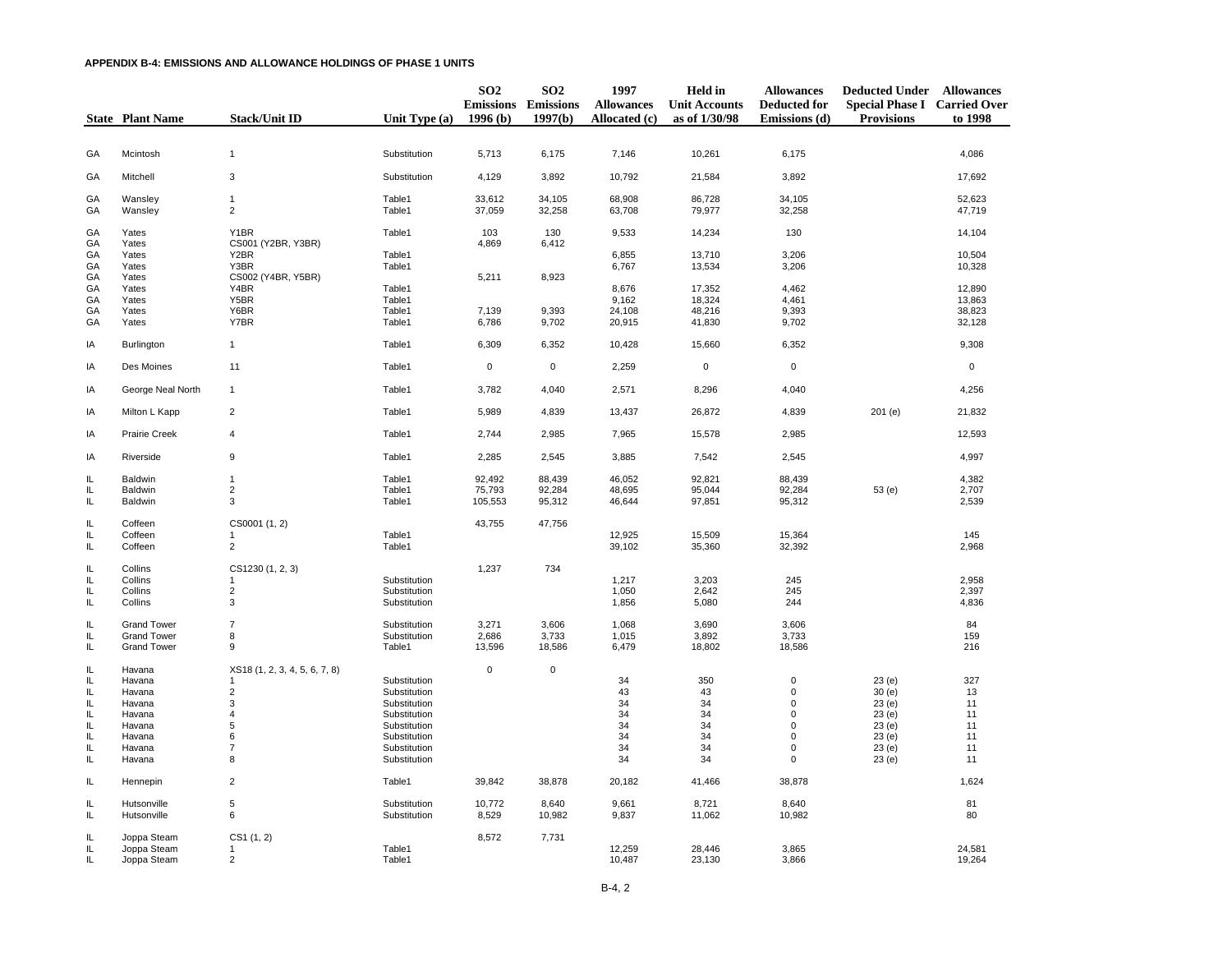|           | <b>State Plant Name</b> | <b>Stack/Unit ID</b> | Unit Type (a)    | SO <sub>2</sub><br>1996(b) | SO <sub>2</sub><br><b>Emissions Emissions</b><br>1997(b) | 1997<br><b>Allowances</b><br>Allocated (c) | Held in<br><b>Unit Accounts</b><br>as of 1/30/98 | <b>Allowances</b><br><b>Deducted for</b><br>Emissions (d) | <b>Deducted Under Allowances</b><br><b>Special Phase I Carried Over</b><br><b>Provisions</b> | to 1998 |
|-----------|-------------------------|----------------------|------------------|----------------------------|----------------------------------------------------------|--------------------------------------------|--------------------------------------------------|-----------------------------------------------------------|----------------------------------------------------------------------------------------------|---------|
|           | Joppa Steam             | CS2(3, 4)            |                  | 8,071                      |                                                          |                                            |                                                  |                                                           |                                                                                              |         |
| IL<br>IL. | Joppa Steam             | 3                    | Table1           |                            | 7,998                                                    | 11,947                                     | 27,960                                           | 3,999                                                     |                                                                                              | 23,961  |
| IL        | Joppa Steam             | Δ                    | Table1           |                            |                                                          | 11,061                                     | 25,301                                           | 3,999                                                     |                                                                                              | 21,302  |
| IL        | Joppa Steam             | CS3(5, 6)            |                  | 8,644                      | 8,472                                                    |                                            |                                                  |                                                           |                                                                                              |         |
| IL.       | Joppa Steam             | 5                    | Table1           |                            |                                                          | 11,119                                     | 22,952                                           | 4,236                                                     |                                                                                              | 18,716  |
| IL        | Joppa Steam             | 6                    | Table1           |                            |                                                          | 10,341                                     | 20,618                                           | 4,236                                                     |                                                                                              | 16,382  |
| IL        | Kincaid                 | CS0102 (1, 2)        |                  | 20,051                     | 41,096                                                   |                                            |                                                  |                                                           |                                                                                              |         |
| IL.       | Kincaid                 |                      | Table1           |                            |                                                          | 34,564                                     | 33,564                                           | 20,548                                                    |                                                                                              | 13,016  |
| IL.       | Kincaid                 | $\overline{2}$       | Table1           |                            |                                                          | 37,063                                     | 37,063                                           | 20,548                                                    |                                                                                              | 16,515  |
| IL.       | Meredosia               | CS0001 (1, 2, 3, 4)  |                  | 6,672                      | 11,912                                                   |                                            |                                                  |                                                           |                                                                                              |         |
| IL        | Meredosia               | -1                   | Substitution     |                            |                                                          | 1,245                                      | 3,310                                            | 3,129                                                     |                                                                                              | 181     |
| IL.       | Meredosia               | $\sqrt{2}$           | Substitution     |                            |                                                          | 1,355                                      | 3,660                                            | 3,392                                                     |                                                                                              | 268     |
| IL.       | Meredosia               | 3                    | Substitution     |                            |                                                          | 1,173                                      | 2,746                                            | 2,478                                                     |                                                                                              | 268     |
| IL        | Meredosia               | $\overline{4}$       | Substitution     |                            |                                                          | 1,078                                      | 3,143                                            | 2,913                                                     |                                                                                              | 230     |
| IL        | Meredosia               | $\sqrt{5}$           | Table1           | 15,943                     | 15,950                                                   | 15,227                                     | 16,328                                           | 15,950                                                    |                                                                                              | 378     |
| IL        | Meredosia               | 6                    | Substitution     | 112                        | 268                                                      | 44                                         | 407                                              | 268                                                       |                                                                                              | 139     |
| IL        | Newton                  | $\mathbf{1}$         | Substitution     | 11,148                     | 16,698                                                   | 14,599                                     | 16,928                                           | 16,698                                                    |                                                                                              | 230     |
| IL        | Newton                  | $\overline{2}$       | Substitution     | 15,404                     | 13,619                                                   | 6,346                                      | 14,495                                           | 13,619                                                    |                                                                                              | 876     |
| IL.       | Vermilion               | CS3(1, 2)            |                  | 579                        | 6,208                                                    |                                            |                                                  |                                                           |                                                                                              |         |
| IL.       | Vermilion               | -1                   | Substitution     |                            |                                                          | 12,972                                     | 16,086                                           | 2,173                                                     | 1147 (e)                                                                                     | 12,766  |
| IL        | Vermilion               | $\overline{2}$       | Table1           |                            |                                                          | 9,735                                      | 19,122                                           | 4,035                                                     | 1258(e)                                                                                      | 13,829  |
| IL        | Wood River              | $\mathbf{1}$         | Substitution     | $\mathbf 0$                | 0                                                        | $\mathsf 0$                                | 12                                               | $\pmb{0}$                                                 |                                                                                              | 12      |
| IN        | Bailly                  | XS12 (7, 8)          |                  | 3,835                      | 4,736                                                    |                                            |                                                  |                                                           |                                                                                              |         |
| IN        | <b>Bailly</b>           | 7                    | Table1           |                            |                                                          | 15,981                                     | 5,840                                            | 1,610                                                     |                                                                                              | 4,230   |
| IN        | Bailly                  | 8                    | Table1           |                            |                                                          | 21,592                                     | 19,550                                           | 3,126                                                     |                                                                                              | 16,424  |
| IN        | <b>Breed</b>            | $\mathbf{1}$         | Table1           | $\mathsf 0$                | $\pmb{0}$                                                | 20,280                                     | 53,390                                           | $\mathbf 0$                                               |                                                                                              | 53,390  |
| IN        | Cayuga                  | $\mathbf{1}$         | Table1           | 38,676                     | 56,992                                                   | 36,581                                     | 72,517                                           | 56,992                                                    |                                                                                              | 15,525  |
| IN        | Cayuga                  | $\overline{2}$       | Table1           | 32,134                     | 51,796                                                   | 37,415                                     | 66,877                                           | 51,796                                                    |                                                                                              | 15,081  |
| IN        | <b>Clifty Creek</b>     | CS001 (1, 2, 3)      |                  | 50,661                     | 44,612                                                   |                                            |                                                  |                                                           |                                                                                              |         |
| IN        | <b>Clifty Creek</b>     | 1                    | Table1           |                            |                                                          | 19,620                                     | 22,350                                           | 14,871                                                    |                                                                                              | 7,479   |
| IN        | <b>Clifty Creek</b>     | $\overline{c}$       | Table1           |                            |                                                          | 19,289                                     | 19,254                                           | 14,871                                                    |                                                                                              | 4,383   |
| IN        | <b>Clifty Creek</b>     | 3                    | Table1           |                            |                                                          | 19,873                                     | 19,886                                           | 14,870                                                    |                                                                                              | 5,016   |
| IN        | <b>Clifty Creek</b>     | CS002 (4, 5, 6)      |                  | 53,668                     | 48,844                                                   |                                            |                                                  |                                                           |                                                                                              |         |
| IN        | <b>Clifty Creek</b>     | 4                    | Table1           |                            |                                                          | 19,552                                     | 20,761                                           | 16,281                                                    |                                                                                              | 4,480   |
| IN        | <b>Clifty Creek</b>     | 5<br>6               | Table1<br>Table1 |                            |                                                          | 18,851                                     | 19,418                                           | 16,281                                                    |                                                                                              | 3,137   |
| IN        | <b>Clifty Creek</b>     |                      |                  |                            |                                                          | 19,844                                     | 25,512                                           | 16,282                                                    |                                                                                              | 9,230   |
| IN        | Elmer W Stout           | 50                   | Table1           | 6,045                      | 7,444                                                    | 4,253                                      | 7,703                                            | 7,444                                                     |                                                                                              | 259     |
| IN        | Elmer W Stout           | 60                   | Table1           | 5,466                      | 6,561                                                    | 5,229                                      | 6,872                                            | 6,561                                                     |                                                                                              | 311     |
| IN        | Elmer W Stout           | 70                   | Table1           | 26,764                     | 22,717                                                   | 25,883                                     | 23,548                                           | 22,717                                                    |                                                                                              | 831     |
| IN        | F B Culley              | XS23 (2, 3)          |                  | 4,800                      | 5,152                                                    |                                            |                                                  |                                                           |                                                                                              |         |
| IN        | F B Culley              | $\overline{2}$       | Table1           |                            |                                                          | 4,703                                      | 6,760                                            | 5,152                                                     |                                                                                              | 1,608   |
| IN        | F B Culley              | 3                    | Table1           |                            |                                                          | 18,603                                     | 24,264                                           | $\mathsf 0$                                               |                                                                                              | 24,264  |
| IN        | Frank E Ratts           | 1SG1                 | Table1           | 5,284                      | 8,566                                                    | 9,131                                      | 13,798                                           | 8,566                                                     |                                                                                              | 5,232   |
| IN        | Frank E Ratts           | 2SG1                 | Table1           | 8,066                      | 7,989                                                    | 9,296                                      | 10,708                                           | 7,989                                                     |                                                                                              | 2,719   |
| IN        | Gibson                  | CS0003 (1, 2)        |                  | 91,546                     | 79,183                                                   |                                            |                                                  |                                                           |                                                                                              |         |
| IN        | Gibson                  | $\mathbf 1$          | Table1           |                            |                                                          | 44,288                                     | 51,581                                           | 38,879                                                    |                                                                                              | 12,702  |
| IN        | Gibson                  | 2                    | Table1           |                            |                                                          | 44,956                                     | 53,347                                           | 40,304                                                    |                                                                                              | 13,043  |
| IN        | Gibson                  | XS34(3, 4)           |                  | 44,266                     | 49,170                                                   |                                            |                                                  |                                                           |                                                                                              |         |
| IN        | Gibson                  | 3                    | Table1           |                            |                                                          | 45,033                                     | 54,897                                           | 39,798                                                    |                                                                                              | 15,099  |
| IN        | Gibson                  | $\overline{4}$       | Table1           |                            |                                                          | 44,200                                     | 48,392                                           | 9,372                                                     |                                                                                              | 39,020  |
| IN        | H T Pritchard           | CS596 (5, 6)         |                  | 7.068                      | 8.909                                                    |                                            |                                                  |                                                           |                                                                                              |         |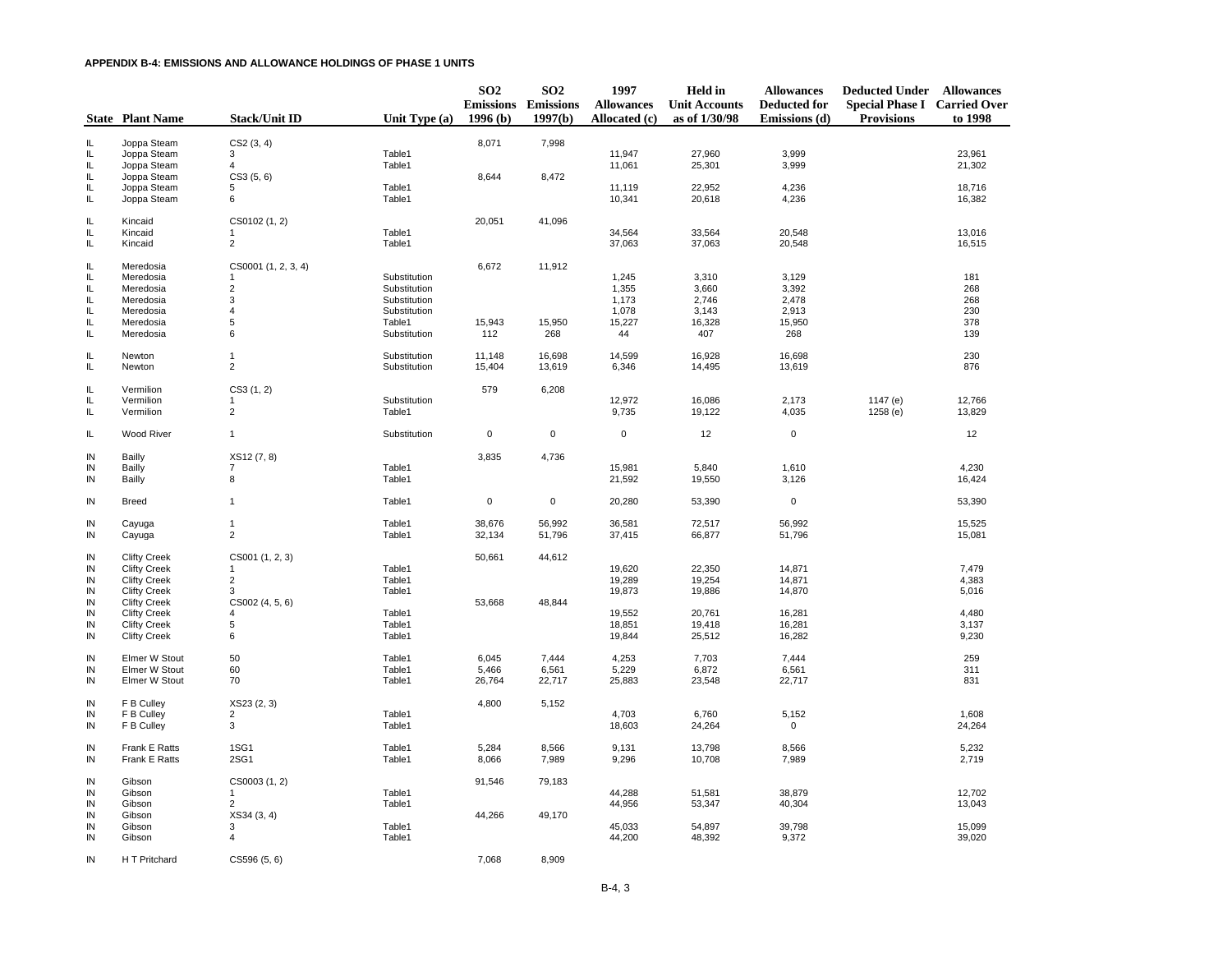|                 | <b>State Plant Name</b>        | <b>Stack/Unit ID</b>             | Unit Type $(a)$              | SO <sub>2</sub><br>1996(b) | SO <sub>2</sub><br><b>Emissions Emissions</b><br>1997(b) | 1997<br><b>Allowances</b><br>Allocated (c) | <b>Held</b> in<br><b>Unit Accounts</b><br>as of 1/30/98 | <b>Allowances</b><br><b>Deducted for</b><br>Emissions (d) | <b>Deducted Under Allowances</b><br><b>Special Phase I Carried Over</b><br><b>Provisions</b> | to 1998         |
|-----------------|--------------------------------|----------------------------------|------------------------------|----------------------------|----------------------------------------------------------|--------------------------------------------|---------------------------------------------------------|-----------------------------------------------------------|----------------------------------------------------------------------------------------------|-----------------|
|                 |                                |                                  |                              |                            |                                                          |                                            |                                                         |                                                           |                                                                                              |                 |
| IN<br>IN        | H T Pritchard<br>H T Pritchard | 5<br>6                           | Substitution<br>Table1       |                            |                                                          | 1,458<br>6,325                             | 2,347<br>6,889                                          | 2,254<br>6,655                                            |                                                                                              | 93<br>234       |
| IN              | Michigan City                  | 12                               | Table1                       | 14,841                     | 15,262                                                   | 25,553                                     | 76,494                                                  | 15,262                                                    |                                                                                              | 61,232          |
| IN              | Petersburg                     | $\mathbf{1}$                     | Table1                       | 10,473                     | 2,893                                                    | 18,011                                     | 3,134                                                   | 2,893                                                     |                                                                                              | 241             |
| IN              | Petersburg                     | $\overline{2}$                   | Table1                       | 16,002                     | 4,162                                                    | 35,496                                     | 4,382                                                   | 4,162                                                     |                                                                                              | 220             |
| IN              | R Gallagher                    | CS0001 (1, 2)                    |                              | 21,609                     | 25,662                                                   |                                            |                                                         |                                                           |                                                                                              |                 |
| IN              | R Gallagher                    | 1                                | Table1                       |                            |                                                          | 7,115                                      | 16,595                                                  | 12,543                                                    |                                                                                              | 4,052           |
| IN<br>IN        | R Gallagher<br>R Gallagher     | $\overline{2}$<br>CS0002 (3, 4)  | Table1                       | 28,826                     | 21,183                                                   | 7,980                                      | 16,509                                                  | 13,119                                                    |                                                                                              | 3,390           |
| IN              | R Gallagher                    | 3                                | Table1                       |                            |                                                          | 7,159                                      | 13,659                                                  | 10,842                                                    |                                                                                              | 2,817           |
| IN              | R Gallagher                    | $\sqrt{4}$                       | Table1                       |                            |                                                          | 8,386                                      | 13,136                                                  | 10,341                                                    |                                                                                              | 2,795           |
| IN              | <b>Tanners Creek</b>           | U <sub>4</sub>                   | Table1                       | 59,876                     | 61,344                                                   | 27,209                                     | 142,970                                                 | 61,344                                                    |                                                                                              | 81,626          |
| IN              | Wabash River                   | $\mathbf 1$                      | Table1                       | 4,197                      | 1,051                                                    | 5,502                                      | 3,801                                                   | 1,051                                                     |                                                                                              | 2,750           |
| IN              | Wabash River                   | CS0005 (2, 3, 5, 6)              |                              | 38,986                     | 37,577                                                   |                                            |                                                         |                                                           |                                                                                              |                 |
| IN              | <b>Wabash River</b>            | $\overline{2}$                   | Table1                       |                            |                                                          | 3,135                                      | 6,116                                                   | 5,439                                                     |                                                                                              | 677             |
| IN<br>IN        | Wabash River<br>Wabash River   | 3<br>5                           | Table1<br>Table1             |                            |                                                          | 4,111<br>4,023                             | 6,445<br>7,800                                          | 4,847<br>5,995                                            |                                                                                              | 1,598<br>1,805  |
| IN              | Wabash River                   | 6                                | Table1                       |                            |                                                          | 13,462                                     | 24,302                                                  | 21,296                                                    |                                                                                              | 3,006           |
|                 |                                |                                  |                              |                            |                                                          |                                            |                                                         |                                                           |                                                                                              |                 |
| IN              | Warrick                        | XS123 (1, 2, 3)                  |                              | 37,290                     | 79,037                                                   |                                            |                                                         |                                                           |                                                                                              |                 |
| IN<br>IN        | Warrick<br>Warrick             | 1<br>$\overline{2}$              | Opt-In<br>Opt-In             |                            |                                                          | 30,372<br>30,732                           | 27,472<br>31,793                                        | 25,917<br>27,571                                          | 1309(e)                                                                                      | 1,555<br>2,913  |
| IN              | Warrick                        | 3                                | Opt-In                       |                            |                                                          | 27,668                                     | 25,861                                                  | 25,549                                                    |                                                                                              | 312             |
| IN              | Warrick                        | $\sqrt{4}$                       | Table1                       | 55,629                     | 39,864                                                   | 29,577                                     | 40,358                                                  | 39,864                                                    |                                                                                              | 494             |
| ΚS              | La Cygne                       | $\mathbf{1}$                     | Substitution                 | 6,372                      | 6,927                                                    | 23,489                                     | 7,208                                                   | 6,927                                                     |                                                                                              | 281             |
| KS              | Quindaro                       | $\overline{c}$                   | Table1                       | 1,715                      | 4,052                                                    | 4,109                                      | 6,637                                                   | 4,052                                                     |                                                                                              | 2,585           |
| KY              | Coleman                        | C <sub>1</sub>                   | Table1                       | 17,749                     | 15,985                                                   | 10,954                                     | 16,398                                                  | 15,985                                                    |                                                                                              | 413             |
| KY              | Coleman                        | C <sub>2</sub>                   | Table1                       | 19,919                     | 18,600                                                   | 12,502                                     | 19,084                                                  | 18,600                                                    |                                                                                              | 484             |
| KY              | Coleman                        | C <sub>3</sub>                   | Table1                       | 19,488                     | 16,037                                                   | 12,015                                     | 16,456                                                  | 16,037                                                    |                                                                                              | 419             |
| KY              | Cooper                         | CS1(1, 2)                        |                              | 16,652                     | 15,818                                                   |                                            |                                                         |                                                           |                                                                                              |                 |
| KY<br>KY        | Cooper<br>Cooper               | 1<br>$\overline{c}$              | Table1<br>Table1             |                            |                                                          | 7,254<br>14,917                            | 10,199<br>21,273                                        | 5,220<br>10,598                                           |                                                                                              | 4,979<br>10,675 |
|                 |                                |                                  |                              |                            |                                                          |                                            |                                                         |                                                           |                                                                                              |                 |
| KY<br>KY        | E W Brown<br>E W Brown         | $\mathbf{1}$<br>CS003 (2, 3)     | Table1                       | 5,500<br>33,012            | 5,869<br>30,538                                          | 6,923                                      | 21,757                                                  | 5,869                                                     |                                                                                              | 15,888          |
| KY              | E W Brown                      | 2                                | Table1                       |                            |                                                          | 10,623                                     | 33,787                                                  | 9,975                                                     |                                                                                              | 23,812          |
| KY              | E W Brown                      | 3                                | Table1                       |                            |                                                          | 25,413                                     | 81,493                                                  | 20,563                                                    |                                                                                              | 60,930          |
| KY              | East Bend                      | $\overline{c}$                   | Substitution                 | 11,023                     | 13,083                                                   | 17,447                                     | 18,735                                                  | 13,083                                                    |                                                                                              | 5,652           |
| KY              | <b>Elmer Smith</b>             | XS12 (1, 2)                      |                              | 6,280                      | 7,688                                                    |                                            |                                                         |                                                           |                                                                                              |                 |
| KY              | <b>Elmer Smith</b>             | $\mathbf 1$                      | Table1                       |                            |                                                          | 6,348                                      | 2,400                                                   | 2,306                                                     |                                                                                              | 94              |
| KY              | Elmer Smith                    | $\sqrt{2}$                       | Table1                       |                            |                                                          | 14,031                                     | 5,600                                                   | 5,382                                                     |                                                                                              | 218             |
| KY              | Ghent                          | $\mathbf{1}$                     | Table1                       | 7,484                      | 7,399                                                    | 33,701                                     | 85,270                                                  | 7,399                                                     |                                                                                              | 77,871          |
| KY              | Green River                    | 5                                | Table1                       | 10,192                     | 12,409                                                   | 7,614                                      | 26,598                                                  | 12,409                                                    |                                                                                              | 14,189          |
| KY              | H L Spurlock                   | $\mathbf{1}$                     | Table1                       | 13,334                     | 15,669                                                   | 22,181                                     | 39,852                                                  | 15,669                                                    |                                                                                              | 24,183          |
| KY              | Hmp&L Station 2                | H1                               | Table1                       | 2,315                      | 2,142                                                    | 17,887                                     | 9,441                                                   | 2,142                                                     |                                                                                              | 7,299           |
| KY              | Hmp&L Station 2                | H <sub>2</sub>                   | Table1                       | 3,578                      | 2,482                                                    | 17,053                                     | 7,957                                                   | 2,482                                                     |                                                                                              | 5,475           |
| KY              | Paradise                       | 3                                | Table1                       | 146,291                    | 173,285                                                  | 57,613                                     | 277,612                                                 | 173,285                                                   |                                                                                              | 104,327         |
| KY<br><b>KY</b> | R D Green<br>R D Green         | G <sub>1</sub><br>G <sub>2</sub> | Substitution<br>Substitution | 1,085<br>2,314             | 1,004<br>1,323                                           | 5,041<br>5,827                             | 9,658<br>11,170                                         | 1,004<br>1,323                                            |                                                                                              | 8,654<br>9,847  |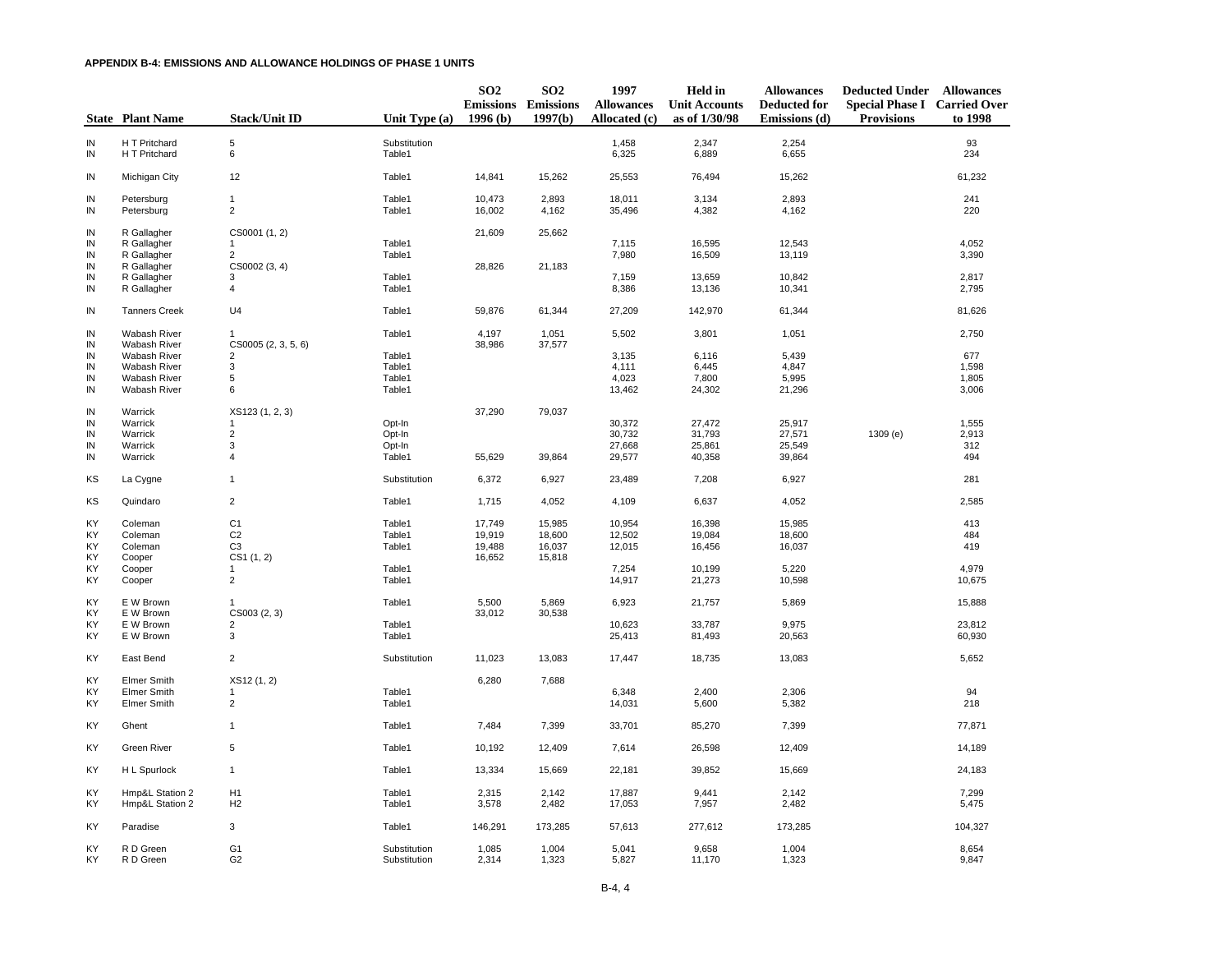|                                                 | <b>State Plant Name</b>                                                                      | <b>Stack/Unit ID</b>                                                  | Unit Type $(a)$                                              | SO <sub>2</sub><br>1996(b)          | SO <sub>2</sub><br><b>Emissions Emissions</b><br>1997(b) | 1997<br><b>Allowances</b><br>Allocated (c) | <b>Held</b> in<br><b>Unit Accounts</b><br>as of 1/30/98 | <b>Allowances</b><br><b>Deducted for</b><br>Emissions (d) | <b>Deducted Under Allowances</b><br><b>Special Phase I Carried Over</b><br><b>Provisions</b> | to 1998                              |
|-------------------------------------------------|----------------------------------------------------------------------------------------------|-----------------------------------------------------------------------|--------------------------------------------------------------|-------------------------------------|----------------------------------------------------------|--------------------------------------------|---------------------------------------------------------|-----------------------------------------------------------|----------------------------------------------------------------------------------------------|--------------------------------------|
|                                                 |                                                                                              |                                                                       |                                                              |                                     |                                                          |                                            |                                                         |                                                           |                                                                                              |                                      |
| KY                                              | Shawnee                                                                                      | 10                                                                    | Table1                                                       | 2,399                               | 2,204                                                    | 9,902                                      | 10,354                                                  | 2,204                                                     |                                                                                              | 8,150                                |
| MA                                              | <b>Brayton Point</b>                                                                         | $\overline{2}$                                                        | Compensating                                                 | 9,479                               | 10,646                                                   | 15,838                                     | 24,783                                                  | 10,646                                                    |                                                                                              | 14,137                               |
| МA                                              | Mount Tom                                                                                    | $\mathbf{1}$                                                          | Substitution                                                 | 7,314                               | 9,742                                                    | 10,708                                     | 13,955                                                  | 9,742                                                     |                                                                                              | 4,213                                |
| <b>MD</b><br><b>MD</b>                          | C P Crane<br>C P Crane                                                                       | $\mathbf{1}$<br>$\overline{2}$                                        | Table1<br>Table1                                             | 15,581<br>13,163                    | 12,740<br>17,050                                         | 10,058<br>8,987                            | 54,893<br>19,952                                        | 12,740<br>17,050                                          | 221(f)                                                                                       | 42,153<br>2,681                      |
| MD<br><b>MD</b><br><b>MD</b><br>MD<br><b>MD</b> | <b>Chalk Point</b><br><b>Chalk Point</b><br>Chalk Point<br>Chalk Point<br>Chalk Point        | CSE12 (1, 2)<br>$\mathbf{1}$<br>$\mathbf 2$<br>3<br>$\overline{4}$    | Table1<br>Table1<br>Substitution<br>Substitution             | 37,211<br>2,678<br>1,354            | 39,789<br>2,716<br>1,155                                 | 21,333<br>23,690<br>9,000<br>1,519         | 21,486<br>26,261<br>12,716<br>3,675                     | 18,091<br>21,698<br>2,716<br>1,155                        |                                                                                              | 3,395<br>4,563<br>10,000<br>2,520    |
| <b>MD</b><br><b>MD</b>                          | Morgantown<br>Morgantown                                                                     | $\mathbf{1}$<br>$\overline{2}$                                        | Table1<br>Table1                                             | 37,236<br>35,542                    | 39,650<br>33,341                                         | 34,332<br>37,467                           | 47,580<br>40,009                                        | 39,650<br>33,341                                          |                                                                                              | 7,930<br>6,668                       |
| MD<br>MD                                        | R P Smith<br>R P Smith                                                                       | 9<br>11                                                               | Substitution<br>Substitution                                 | 78<br>2,069                         | 71<br>2,264                                              | 386<br>3,128                               | 74<br>2,378                                             | 71<br>2,264                                               |                                                                                              | 3<br>114                             |
| MI                                              | <b>B C Cobb</b>                                                                              | $\overline{4}$                                                        | Substitution                                                 | 6,336                               | 3,979                                                    | 5,325                                      | 5,482                                                   | 3,979                                                     |                                                                                              | 1,503                                |
| MI<br>MI                                        | Dan E Karn<br>Dan E Karn                                                                     | $\mathbf{1}$<br>$\overline{2}$                                        | Substitution<br>Substitution                                 | 9,765<br>9,506                      | 8,807<br>9,694                                           | 10,151<br>10,984                           | 9,778<br>10,662                                         | 8,807<br>9,694                                            |                                                                                              | 971<br>968                           |
| MI<br>MI<br>MI<br>MI<br>MI<br>MI                | J C Weadock<br>J C Weadock<br>J C Weadock<br>J H Campbell<br>J H Campbell<br>J H Campbell    | CS0009 (7, 8)<br>7<br>8<br>CS0009 (1, 2)<br>$\mathbf 1$<br>$\sqrt{2}$ | Substitution<br>Substitution<br>Table1<br>Table1             | 10,792<br>22,771                    | 10,679<br>21,219                                         | 5,473<br>5,451<br>18,773<br>22,453         | 4,256<br>7,491<br>10,138<br>13,231                      | 3,868<br>6,811<br>9,205<br>12,014                         |                                                                                              | 388<br>680<br>933<br>1,217           |
| MI<br>MI                                        | J H Campbell<br>J R Whiting                                                                  | 3<br>$\overline{2}$                                                   | Substitution<br>Substitution                                 | 22,141<br>4,433                     | 23,853<br>3,558                                          | 25,847<br>4,304                            | 27,743<br>4,562                                         | 23,853<br>3,558                                           |                                                                                              | 3,890<br>1,004                       |
| MI                                              | J R Whiting                                                                                  | 3                                                                     | Substitution                                                 | 4,236                               | 4,801                                                    | 5,498                                      | 5,911                                                   | 4,801                                                     |                                                                                              | 1,110                                |
| ΜN<br>MN<br><b>MN</b><br><b>MN</b><br>MN        | High Bridge<br><b>High Bridge</b><br><b>High Bridge</b><br>High Bridge<br><b>High Bridge</b> | CS0001 (3, 4, 5, 6)<br>3<br>4<br>5<br>6                               | Substitution<br>Substitution<br>Substitution<br>Table1       | 3,768                               | 3,848                                                    | 299<br>242<br>410<br>4,158                 | 3,303<br>2,060<br>3,310<br>9,040                        | 253<br>356<br>829<br>2,410                                |                                                                                              | 3,050<br>1,704<br>2,481<br>6,630     |
| <b>MN</b><br>MN<br>ΜN                           | Sherburne County<br>Sherburne County<br><b>Sherburne County</b>                              | CS1 (1, 2)<br>-1<br>$\overline{2}$                                    | Substitution<br>Substitution                                 | 10,156                              | 9,132                                                    | 4,681<br>4,727                             | 15,837<br>15,778                                        | 4,869<br>4,263                                            |                                                                                              | 10,968<br>11,515                     |
| MO                                              | Asbury                                                                                       | $\mathbf{1}$                                                          | Table1                                                       | 6,339                               | 9,236                                                    | 15,764                                     | 31,176                                                  | 9,236                                                     |                                                                                              | 21,940                               |
| MO                                              | Hawthorn                                                                                     | 5                                                                     | Substitution                                                 | 8,352                               | 9,297                                                    | 6,927                                      | 9,427                                                   | 9,297                                                     |                                                                                              | 130                                  |
| <b>MO</b><br><b>MO</b><br>MO                    | James River<br>James River<br>James River                                                    | 3<br>$\overline{\mathbf{4}}$<br>5                                     | Substitution<br>Substitution<br>Table1                       | 2,358<br>4,874<br>8,513             | 1,164<br>1,780<br>3,633                                  | 2,536<br>4,304<br>4,722                    | 5,038<br>5,120<br>4,599                                 | 1,164<br>1,780<br>3,633                                   |                                                                                              | 3,874<br>3,340<br>966                |
| <b>MO</b><br>MO<br>MO<br><b>MO</b>              | Labadie<br>Labadie<br>Labadie<br>Labadie                                                     | $\mathbf{1}$<br>$\overline{2}$<br>3<br>$\overline{4}$                 | Table1<br>Table1<br>Table1<br>Table1                         | 11,681<br>6,899<br>51,536<br>36,790 | 12,452<br>15,063<br>12,635<br>13,777                     | 39,055<br>36,718<br>39,249<br>34,994       | 40,163<br>44,300<br>44,436<br>38,669                    | 12,452<br>15,063<br>12,635<br>13,777                      |                                                                                              | 27,711<br>29,237<br>31,801<br>24,892 |
| MO<br><b>MO</b><br><b>MO</b><br><b>MO</b>       | Meramec<br>Meramec<br>Meramec<br>Meramec                                                     | $\mathbf{1}$<br>$\overline{2}$<br>3<br>$\overline{4}$                 | Substitution<br>Substitution<br>Substitution<br>Substitution | 3,344<br>3,522<br>5,682<br>4,678    | 3,147<br>3,388<br>3,364<br>7,040                         | 1,816<br>1,948<br>4,166<br>4,507           | 4,202<br>4,313<br>4,714<br>8,982                        | 3,147<br>3,388<br>3,364<br>7,040                          |                                                                                              | 1,055<br>925<br>1,350<br>1,942       |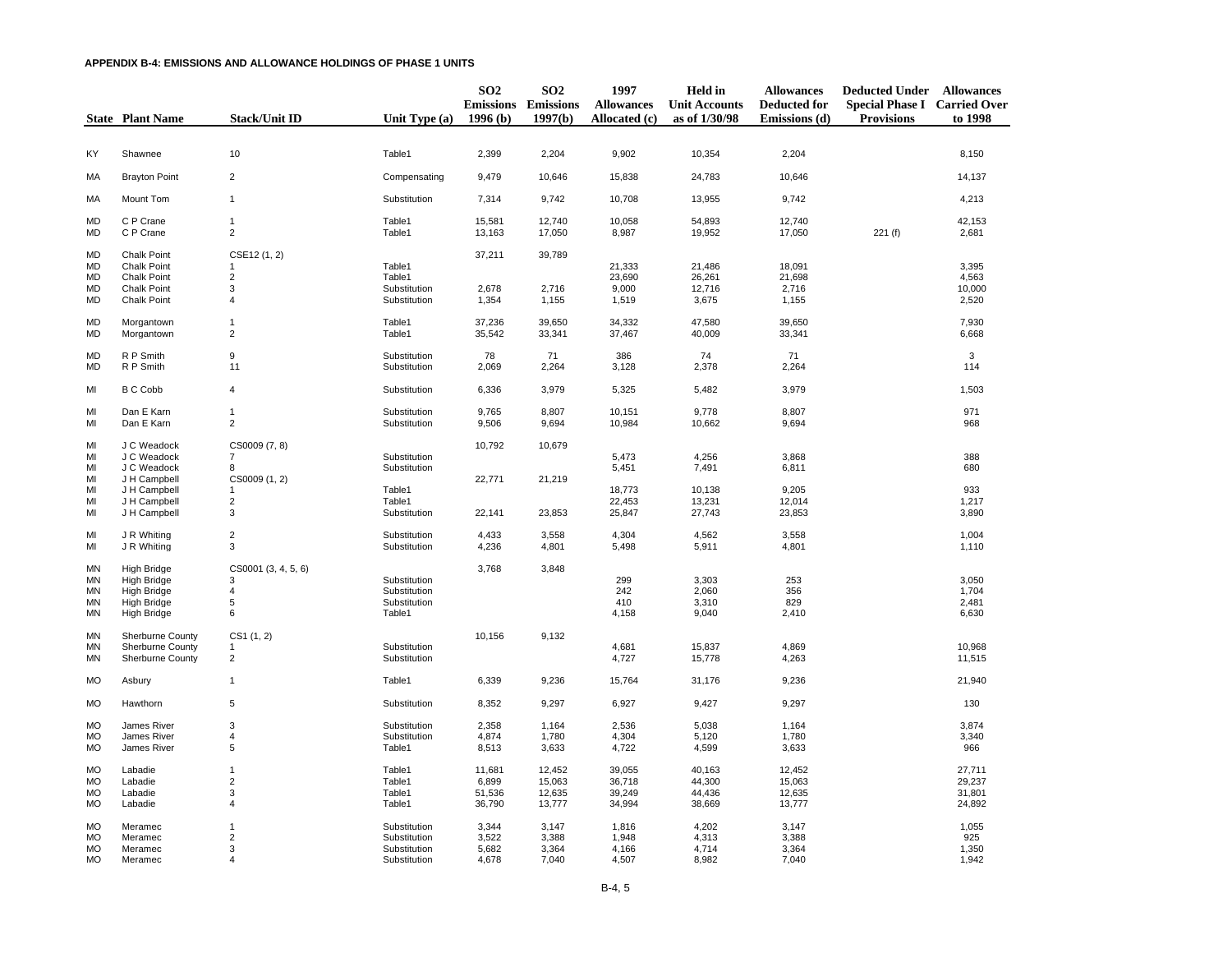|                        | <b>State Plant Name</b>    | <b>Stack/Unit ID</b>            | Unit Type (a)                | SO <sub>2</sub><br><b>Emissions Emissions</b><br>1996(b) | SO <sub>2</sub><br>1997(b) | 1997<br><b>Allowances</b><br>Allocated (c) | <b>Held</b> in<br><b>Unit Accounts</b><br>as of 1/30/98 | <b>Allowances</b><br><b>Deducted for</b><br>Emissions (d) | <b>Deducted Under Allowances</b><br><b>Special Phase I Carried Over</b><br><b>Provisions</b> | to 1998          |
|------------------------|----------------------------|---------------------------------|------------------------------|----------------------------------------------------------|----------------------------|--------------------------------------------|---------------------------------------------------------|-----------------------------------------------------------|----------------------------------------------------------------------------------------------|------------------|
|                        |                            |                                 |                              |                                                          |                            |                                            |                                                         |                                                           |                                                                                              |                  |
| <b>MO</b><br>MO        | Montrose<br>Montrose       | 1<br>CS023 (2, 3)               | Table1                       | 2,877<br>5,431                                           | 2,705<br>6,684             | 7,196                                      | 2,840                                                   | 2,705                                                     |                                                                                              | 135              |
| MO<br><b>MO</b>        | Montrose<br>Montrose       | 2<br>3                          | Table1<br>Table1             |                                                          |                            | 7,984<br>9,824                             | 3,370<br>3,560                                          | 3,262<br>3,422                                            |                                                                                              | 108<br>138       |
| <b>MO</b><br>MO        | New Madrid<br>New Madrid   | $\mathbf{1}$<br>$\overline{2}$  | Table1<br>Table1             | 8,855<br>8,007                                           | 8,924<br>10,474            | 27,497<br>31,625                           | 27,497<br>28,625                                        | 8,924<br>10,474                                           |                                                                                              | 18,573<br>18,151 |
| MO<br>MO               | Rush Island<br>Rush Island | $\mathbf{1}$<br>$\overline{c}$  | Substitution<br>Substitution | 13,225<br>14,044                                         | 13,484<br>11,659           | 26,935<br>30,146                           | 46,168<br>54,185                                        | 13,484<br>11,659                                          |                                                                                              | 32,684<br>42,526 |
| <b>MO</b>              | Sibley                     | CS0001 (1, 2, 3)                |                              | 17,893                                                   | 19,839                     |                                            |                                                         |                                                           |                                                                                              |                  |
| <b>MO</b>              | Sibley                     | $\mathbf 1$                     | Substitution                 |                                                          |                            | 2,782                                      | 5,120                                                   | 2,381                                                     |                                                                                              | 2,739            |
| <b>MO</b>              | Sibley                     | $\sqrt{2}$                      | Substitution                 |                                                          |                            | 3,332                                      | 6,749                                                   | 2,381                                                     |                                                                                              | 4,368            |
| <b>MO</b>              | Sibley                     | 3                               | Table1                       |                                                          |                            | 15,170                                     | 22,034                                                  | 15,077                                                    |                                                                                              | 6,957            |
| MO                     | Sioux                      | $\mathbf{1}$                    | Table1                       | 22,358                                                   | 30,140                     | 21,976                                     | 36,270                                                  | 30,140                                                    |                                                                                              | 6,130            |
| MO                     | Sioux                      | $\overline{2}$                  | Table1                       | 34,038                                                   | 24,968                     | 23,067                                     | 30,484                                                  | 24,968                                                    |                                                                                              | 5,516            |
| <b>MO</b>              | Southwest                  | $\mathbf{1}$                    | Substitution                 | 3,066                                                    | 3,785                      | 3,906                                      | 4,540                                                   | 3,785                                                     |                                                                                              | 755              |
| <b>MO</b>              | <b>Thomas Hill</b>         | MB1                             | Table1                       | 2,934                                                    | 3,382                      | 9,980                                      | 4,480                                                   | 3,382                                                     |                                                                                              | 1,098            |
| <b>MO</b>              | <b>Thomas Hill</b>         | MB <sub>2</sub>                 | Table1                       | 4,685                                                    | 4,978                      | 18,880                                     | 14,380                                                  | 4,978<br>11,224                                           |                                                                                              | 9,402<br>2,787   |
| MO                     | Thomas Hill                | MB <sub>3</sub>                 | Substitution                 | 9,798                                                    | 11,224                     | 14,011                                     | 14,011                                                  |                                                           |                                                                                              |                  |
| МS<br>MS               | Jack Watson<br>Jack Watson | $\overline{4}$<br>5             | Table1<br>Table1             | 19.627<br>43,588                                         | 11,749<br>30,551           | 17,439<br>35,734                           | 19,887<br>39,161                                        | 11.749<br>30,551                                          |                                                                                              | 8,138<br>8,610   |
| <b>MS</b>              | R D Morrow                 | $\mathbf{1}$                    | Substitution                 | 4,847                                                    | 5,072                      | 4,571                                      | 5,794                                                   | 5,072                                                     |                                                                                              | 722              |
| MS                     | R D Morrow                 | $\overline{2}$                  | Substitution                 | 3,749                                                    | 4,255                      | 5,002                                      | 6,864                                                   | 4,255                                                     |                                                                                              | 2,609            |
| NΗ<br><b>NH</b>        | Merrimack<br>Merrimack     | 1<br>$\overline{2}$             | Table1<br>Table1             | 10,606                                                   | 13,509<br>26,144           | 9,922                                      | 14,544<br>26,770                                        | 13,509<br>26,144                                          |                                                                                              | 1,035<br>626     |
|                        |                            |                                 |                              | 24,037                                                   |                            | 21,421                                     |                                                         |                                                           |                                                                                              |                  |
| <b>NJ</b>              | <b>BL</b> England          | $\mathbf{1}$                    | Table1                       | 18,568                                                   | 15,485                     | 8,822                                      | 15,822                                                  | 15,485                                                    |                                                                                              | 337              |
| <b>NJ</b>              | <b>BL</b> England          | $\overline{2}$                  | Table1                       | 1,752                                                    | 1,787                      | 14,886                                     | 4,412                                                   | 1,787                                                     |                                                                                              | 2,625            |
| <b>NY</b><br>NY        | Dunkirk<br>Dunkirk         | $\overline{2}$<br>CS0003 (3, 4) | Substitution                 | 10,711<br>31,867                                         | 8,265<br>34,072            | 9,414                                      | 9,414                                                   | 8,265                                                     |                                                                                              | 1,149            |
| NY                     | Dunkirk                    | 3                               | Table1                       |                                                          |                            | 12,268                                     | 33,216                                                  | 16,355                                                    |                                                                                              | 16,861           |
| <b>NY</b>              | Dunkirk                    | $\overline{4}$                  | Table1                       |                                                          |                            | 13,690                                     | 22,319                                                  | 17,717                                                    |                                                                                              | 4,602            |
| NY                     | Greenidge                  | 6                               | Table1                       | 7,144                                                    | 8,126                      | 7,342                                      | 18,058                                                  | 8,126                                                     |                                                                                              | 9,932            |
| <b>NY</b>              | Milliken                   | XS12 (1, 2)                     |                              | 4,471                                                    | 5,620                      |                                            |                                                         |                                                           |                                                                                              |                  |
| NY                     | Milliken                   | -1                              | Table1                       |                                                          |                            | 10,876                                     | 18,271                                                  | 2,891                                                     |                                                                                              | 15,380           |
| <b>NY</b>              | Milliken                   | $\overline{2}$                  | Table1                       |                                                          |                            | 12,083                                     | 17,378                                                  | 2,729                                                     |                                                                                              | 14,649           |
| <b>NY</b>              | Northport                  | $\mathbf{1}$                    | Table1                       | 6,060                                                    | 4,868                      | 19,289                                     | 14,832                                                  | 4,868                                                     |                                                                                              | 9,964            |
| NY                     | Northport                  | $\overline{2}$                  | Table1                       | 3,484                                                    | 2,661                      | 23,476                                     | 7,403                                                   | 2,661                                                     |                                                                                              | 4,742            |
| <b>NY</b><br><b>NY</b> | Northport<br>Northport     | 3<br>$\overline{4}$             | Table1<br>Substitution       | 4,649<br>1,384                                           | 4,279<br>822               | 25,783<br>5,516                            | 15,612<br>10,103                                        | 4,279<br>822                                              |                                                                                              | 11,333<br>9,281  |
|                        |                            |                                 |                              |                                                          |                            |                                            |                                                         |                                                           |                                                                                              |                  |
| NY                     | Oswego                     | $\overline{4}$                  | Substitution                 | $\pmb{0}$                                                | $\mathbf 0$                | 371                                        | 1,121                                                   | $\mathsf{O}\xspace$                                       |                                                                                              | 1,121            |
| <b>NY</b><br>NY        | Oswego<br>Oswego           | 5<br>6                          | Substitution<br>Substitution | $\mathbf 0$<br>772                                       | $\mathbf 0$<br>1,080       | 12,365<br>4,499                            | 12,365<br>7,437                                         | 0<br>1,080                                                |                                                                                              | 12,365<br>6,357  |
|                        |                            |                                 |                              |                                                          |                            |                                            |                                                         |                                                           |                                                                                              |                  |
| NY                     | Port Jefferson             | 3                               | Table1                       | 2,835                                                    | 1,890                      | 10,194                                     | 6,602                                                   | 1,890                                                     |                                                                                              | 4,712            |
| <b>NY</b>              | Port Jefferson             | $\overline{4}$                  | Table1                       | 4,499                                                    | 1,602                      | 12,006                                     | 9,607                                                   | 1,602                                                     |                                                                                              | 8,005            |
| NY                     | Roseton                    | $\mathbf{1}$                    | Substitution                 | 2,903                                                    | 4,380                      | 19,147                                     | 19,147                                                  | 4,380                                                     | 1435 (e)                                                                                     | 13,332           |
| NY                     | Roseton                    | $\overline{2}$                  | Substitution                 | 4,021                                                    | 7,132                      | 16,872                                     | 16,872                                                  | 7,132                                                     | 176 (e)                                                                                      | 9,564            |
| OH                     | Acme                       | 13                              | Substitution                 | $\mathbf 0$                                              | $\Omega$                   | $\mathbf 0$                                | $\mathbf 0$                                             | $\mathbf 0$                                               |                                                                                              | $\mathbf 0$      |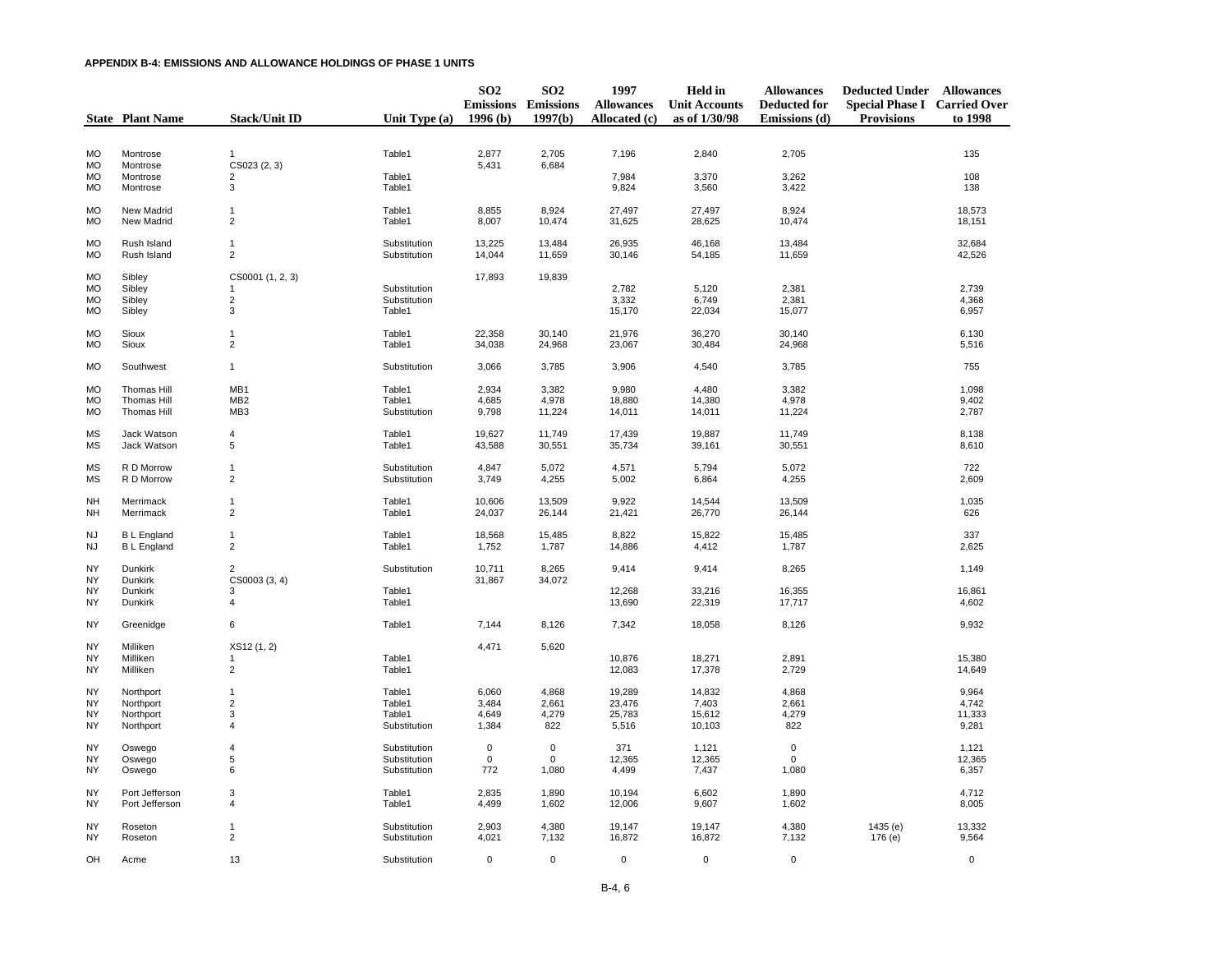|          | <b>State Plant Name</b> | <b>Stack/Unit ID</b>                 | Unit Type (a) | <b>SO2</b><br>1996(b) | SO <sub>2</sub><br><b>Emissions Emissions</b><br>1997(b) | 1997<br><b>Allowances</b><br>Allocated (c) | <b>Held</b> in<br><b>Unit Accounts</b><br>as of 1/30/98 | <b>Allowances</b><br><b>Deducted for</b><br>Emissions (d) | <b>Deducted Under Allowances</b><br><b>Special Phase I Carried Over</b><br><b>Provisions</b> | to 1998      |
|----------|-------------------------|--------------------------------------|---------------|-----------------------|----------------------------------------------------------|--------------------------------------------|---------------------------------------------------------|-----------------------------------------------------------|----------------------------------------------------------------------------------------------|--------------|
| OH       | Acme                    | 14                                   | Substitution  | $\mathbf 0$           | $\mathbf 0$                                              | 12                                         | $\mathbf 0$                                             | $\mathbf 0$                                               |                                                                                              | $\Omega$     |
| OH       | Acme                    | 15                                   | Substitution  | $\mathbf 0$           | $\mathbf 0$                                              | 16                                         | $\mathbf 0$                                             | $\mathbf 0$                                               |                                                                                              | $\mathbf 0$  |
| OH       | Acme                    | 16                                   | Substitution  | $\mathsf 0$           | $\Omega$                                                 | 1,930                                      | $\mathbf 0$                                             | 0                                                         |                                                                                              | $\Omega$     |
| OH       | Acme                    | 91                                   | Substitution  | $\mathbf 0$           | $\mathbf 0$                                              | 740                                        | 0                                                       | 0                                                         |                                                                                              | $\mathbf 0$  |
| OH       | Acme                    | 92                                   | Substitution  | $\mathbf 0$           | $\mathbf 0$                                              | 662                                        | 0                                                       | $\pmb{0}$                                                 |                                                                                              | $\mathbf 0$  |
| OH<br>OH | Ashtabula<br>Ashtabula  | $\overline{7}$<br>CS1 (8, 9, 10, 11) | Table1        | 41,910<br>25,409      | 39,662<br>6,942                                          | 18,351                                     | 42,659                                                  | 39,662                                                    |                                                                                              | 2,997        |
| OH       | Ashtabula               | 8                                    | Substitution  |                       |                                                          | 10,753                                     | $\mathbf 0$                                             | $\mathbf 0$                                               |                                                                                              | $\mathbf{0}$ |
| OH       | Ashtabula               | 9                                    | Substitution  |                       |                                                          | 9,173                                      | $\Omega$                                                | $\Omega$                                                  |                                                                                              | $\Omega$     |
| OH       | Ashtabula               | 10                                   | Substitution  |                       |                                                          | 8,275                                      | 5,902                                                   | 5,345                                                     |                                                                                              | 557          |
| OH       | Ashtabula               | 11                                   | Substitution  |                       |                                                          | 8,706                                      | 1,790                                                   | 1,597                                                     |                                                                                              | 193          |
| OH       | Avon Lake               | 9                                    | Substitution  | 1,231                 | 483                                                      | 8,763                                      | 584                                                     | 483                                                       |                                                                                              | 101          |
| OH       | Avon Lake               | 10                                   | Substitution  | 3,668                 | 4,274                                                    | 7,879                                      | 4,622                                                   | 4,274                                                     |                                                                                              | 348          |
| OH       | Avon Lake               | 11                                   | Table1        | $\mathbf 0$           | $\mathbf 0$                                              | 12,771                                     | $\mathbf 0$                                             | $\mathbf{0}$                                              |                                                                                              | $\mathbf 0$  |
| OH       | Avon Lake               | 12                                   | Table1        | 27,863                | 28,037                                                   | 33,413                                     | 31,037                                                  | 28,037                                                    |                                                                                              | 3,000        |
| OH       | <b>Bay Shore</b>        | CS5(1, 2, 3, 4)                      |               | 25,025                | 13,874                                                   |                                            |                                                         |                                                           |                                                                                              |              |
| OH       | <b>Bay Shore</b>        | 1                                    | Substitution  |                       |                                                          | 7,414                                      | 3,267                                                   | 3,052                                                     |                                                                                              | 215          |
| OH       | <b>Bay Shore</b>        | $\sqrt{2}$                           | Substitution  |                       |                                                          | 6,957                                      | 3,066                                                   | 2,775                                                     |                                                                                              | 291          |
| OH       | <b>Bay Shore</b>        | 3                                    | Substitution  |                       |                                                          | 7,585                                      | 3,343                                                   | 3,052                                                     |                                                                                              | 291          |
| OH       | <b>Bay Shore</b>        | 4                                    | Substitution  |                       |                                                          | 12,481                                     | 5,500                                                   | 4,995                                                     |                                                                                              | 505          |
| OH       | Cardinal                | $\mathbf{1}$                         | Table1        | 76,138                | 84,875                                                   | 37,568                                     | 89,119                                                  | 84,875                                                    |                                                                                              | 4,244        |
| OH       | Cardinal                | $\overline{2}$                       | Table1        | 28,212                | 58,818                                                   | 42,008                                     | 77,183                                                  | 58,818                                                    |                                                                                              | 18,365       |
| OH       | Conesville              | CS012 (1, 2)                         |               | 25,264                | 31,975                                                   |                                            |                                                         |                                                           |                                                                                              |              |
| OH       | Conesville              | $\mathbf 1$                          | Table1        |                       |                                                          | 4,615                                      | 24,980                                                  | 15,888                                                    |                                                                                              | 9,092        |
| OH       | Conesville              | $\overline{2}$                       | Table1        |                       |                                                          | 5,360                                      | 16,891                                                  | 16,087                                                    |                                                                                              | 804          |
| OH       | Conesville              | 3                                    | Table1        | 12,794                | 16,424                                                   | 6,029                                      | 17,245                                                  | 16,424                                                    |                                                                                              | 821          |
| OH       | Conesville              | $\overline{4}$                       | Table1        | 58,778                | 83,428                                                   | 53,463                                     | 86,181                                                  | 83,428                                                    |                                                                                              | 2,753        |
| OH       | Eastlake                | $\mathbf{1}$                         | Table1        | 13,095                | 16,379                                                   | 8,551                                      | 18,020                                                  | 16,379                                                    |                                                                                              | 1,641        |
| OH       | Eastlake                | $\overline{2}$                       | Table1        | 13,779                | 15,487                                                   | 9,471                                      | 17,036                                                  | 15,487                                                    |                                                                                              | 1,549        |
| OH       | Eastlake                | 3                                    | Table1        | 10,599                | 16,084                                                   | 10,984                                     | 17,799                                                  | 16,084                                                    |                                                                                              | 1,715        |
| OH       | Eastlake                | 4                                    | Table1        | 22,538                | 26,322                                                   | 15,906                                     | 28,978                                                  | 26,322                                                    |                                                                                              | 2,656        |
| OH       | Eastlake                | 5                                    | Table1        | 60,719                | 53,952                                                   | 37,349                                     | 57,618                                                  | 53,952                                                    |                                                                                              | 3,666        |
| OH       | Edgewater               | 11                                   | Substitution  | $\mathbf 0$           | $\mathbf 0$                                              | 1,062                                      | $\mathbf 0$                                             | $\mathsf{O}\xspace$                                       |                                                                                              | $\mathbf 0$  |
| OH       | Edgewater               | 12                                   | Substitution  | $\mathsf 0$           | $\mathbf 0$                                              | 1,145                                      | $\mathsf 0$                                             | $\mathsf 0$                                               |                                                                                              | $\mathsf 0$  |
| OH       | Edgewater               | 13                                   | Table1        | $\overline{4}$        | 3                                                        | 5,536                                      | 200                                                     | 3                                                         |                                                                                              | 197          |
| OH       | Gen J M Gavin           | $\mathbf{1}$                         | Table1        | 28,370                | 16,854                                                   | 113,172                                    | 17,639                                                  | 16,854                                                    |                                                                                              | 785          |
| OH       | Gen J M Gavin           | $\overline{2}$                       | Table1        | 40,672                | 16,812                                                   | 115,070                                    | 31,425                                                  | 16,812                                                    |                                                                                              | 14,613       |
| OH       | Gorge                   | 25                                   | Substitution  | $\mathbf 0$           | $\mathbf{0}$                                             | 2,503                                      | $\mathbf 0$                                             | $\mathbf 0$                                               |                                                                                              | $\mathbf 0$  |
| OH       | Gorge                   | 26                                   | Substitution  | $\mathsf 0$           | $\mathsf 0$                                              | 2,791                                      | $\mathbf 0$                                             | $\mathsf{O}\xspace$                                       |                                                                                              | $\mathsf 0$  |
| OH       | J M Stuart              | $\mathbf{1}$                         | Substitution  | 22,910                | 23,885                                                   | 41,189                                     | 41,878                                                  | 23,885                                                    |                                                                                              | 17,993       |
| OH       | J M Stuart              | $\sqrt{2}$                           | Substitution  | 28,054                | 28,883                                                   | 39,041                                     | 36,006                                                  | 28,883                                                    |                                                                                              | 7,123        |
| OH       | J M Stuart              | 3                                    | Substitution  | 25,957                | 25,127                                                   | 38,712                                     | 35,618                                                  | 25,127                                                    |                                                                                              | 10,491       |
| OH       | J M Stuart              | 4                                    | Substitution  | 22,226                | 26,949                                                   | 40,925                                     | 40,293                                                  | 26,949                                                    |                                                                                              | 13,344       |
| OH       | <b>Kyger Creek</b>      | CS001 (1, 2, 3, 4, 5)                |               | 123,599               | 111,419                                                  |                                            |                                                         |                                                           |                                                                                              |              |
| OH       | <b>Kyger Creek</b>      | 1                                    | Table1        |                       |                                                          | 18,773                                     | 22,783                                                  | 22,284                                                    |                                                                                              | 499          |
| OH       | <b>Kyger Creek</b>      | $\overline{2}$                       | Table1        |                       |                                                          | 18,072                                     | 22,783                                                  | 22,284                                                    |                                                                                              | 499          |
| OH       | Kyger Creek             | 3                                    | Table1        |                       |                                                          | 17,439                                     | 22,783                                                  | 22,284                                                    |                                                                                              | 499          |
| OH       | Kyger Creek             | $\sqrt{4}$                           | Table1        |                       |                                                          | 18,218                                     | 22,783                                                  | 22,284                                                    |                                                                                              | 499          |
| OH       | <b>Kyger Creek</b>      | 5                                    | Table1        |                       |                                                          | 18,247                                     | 22,783                                                  | 22,283                                                    |                                                                                              | 500          |
| OH       | Lake Shore              | 18                                   | Substitution  | 1,433                 | 497                                                      | 4,508                                      | 598                                                     | 497                                                       |                                                                                              | 101          |
| OH       | Lake Shore              | 91                                   | Substitution  | $\mathbf 0$           | $\mathbf 0$                                              | 44                                         | $\Omega$                                                | $\mathsf 0$                                               |                                                                                              | $\mathsf 0$  |
| OH       | Lake Shore              | 92                                   | Substitution  | $\mathbf 0$           | $\mathbf 0$                                              | 80                                         | 0                                                       | 0                                                         |                                                                                              | $\mathsf 0$  |
| OH       | Lake Shore              | 93                                   | Substitution  | $\mathbf 0$           | $\mathbf 0$                                              | 62                                         | $\mathbf 0$                                             | $\mathbf 0$                                               |                                                                                              | $\mathbf 0$  |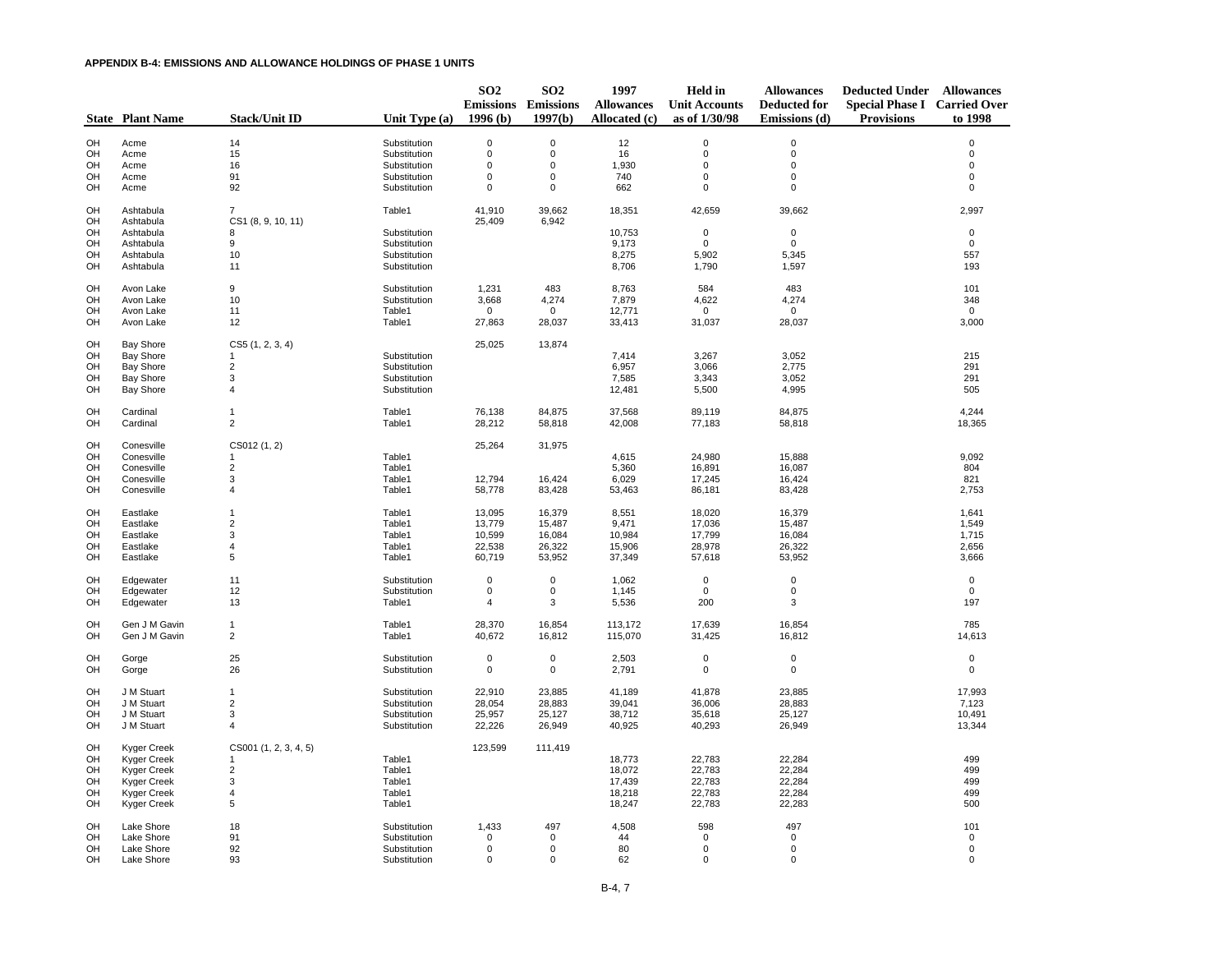|                                                    | <b>State Plant Name</b>                                                                                                                    | <b>Stack/Unit ID</b>                                                                                                           | Unit Type $(a)$                                                                                      | SO <sub>2</sub><br>1996(b)                | SO <sub>2</sub><br><b>Emissions Emissions</b><br>1997(b) | 1997<br><b>Allowances</b><br>Allocated (c)                             | Held in<br><b>Unit Accounts</b><br>as of 1/30/98                                               | <b>Allowances</b><br><b>Deducted for</b><br>Emissions (d)                                              | <b>Deducted Under Allowances</b><br><b>Special Phase I Carried Over</b><br><b>Provisions</b> | to 1998                                                                                      |
|----------------------------------------------------|--------------------------------------------------------------------------------------------------------------------------------------------|--------------------------------------------------------------------------------------------------------------------------------|------------------------------------------------------------------------------------------------------|-------------------------------------------|----------------------------------------------------------|------------------------------------------------------------------------|------------------------------------------------------------------------------------------------|--------------------------------------------------------------------------------------------------------|----------------------------------------------------------------------------------------------|----------------------------------------------------------------------------------------------|
| OH                                                 | Lake Shore                                                                                                                                 | 94                                                                                                                             | Substitution                                                                                         | $\mathbf 0$                               | $\mathbf 0$                                              | 102                                                                    | $\mathsf 0$                                                                                    | $\mathbf 0$                                                                                            |                                                                                              | $\mathsf 0$                                                                                  |
| OH<br>OH<br>OH<br>OH<br>OH                         | Miami Fort<br>Miami Fort<br>Miami Fort<br>Miami Fort<br>Miami Fort                                                                         | 6<br>$\overline{7}$<br>CS056 (5-1, 5-2, 6)<br>$5 - 1$<br>$5-2$                                                                 | Table1<br>Table1<br>Table1<br>Table1                                                                 | 38,985<br>14,421                          | 38,666<br>10,087                                         | 12,475<br>42,216<br>417<br>417                                         | 11,815<br>49,193<br>1,213<br>1,211                                                             | 8,076<br>38,666<br>1,006<br>1,005                                                                      |                                                                                              | 3,739<br>10,527<br>207<br>206                                                                |
| OH<br>OH<br>OH<br>OH<br>OH<br>OH                   | Muskingum River<br><b>Muskingum River</b><br><b>Muskingum River</b><br>Muskingum River<br><b>Muskingum River</b><br><b>Muskingum River</b> | CS014 (1, 2, 3, 4)<br>$\mathbf{1}$<br>$\overline{c}$<br>$\mathsf 3$<br>4<br>$\sqrt{5}$                                         | Table1<br>Table1<br>Table1<br>Table1<br>Table1                                                       | 160,368<br>20,223                         | 161,924<br>21,872                                        | 16,312<br>15,533<br>15,293<br>12,914<br>44,364                         | 46,605<br>35,307<br>43,001<br>45,107<br>98,221                                                 | 44,386<br>33,626<br>40,953<br>42,959<br>21,872                                                         |                                                                                              | 2,219<br>1,681<br>2,048<br>2,148<br>76,349                                                   |
| OH                                                 | <b>Niles</b>                                                                                                                               | XS12 (1, 2)                                                                                                                    |                                                                                                      | 22,485                                    | 13,340                                                   |                                                                        |                                                                                                |                                                                                                        |                                                                                              |                                                                                              |
| OH<br>OH                                           | Niles<br>Niles                                                                                                                             | 1<br>$\overline{2}$                                                                                                            | Table1<br>Table1                                                                                     |                                           |                                                          | 7,608<br>9,975                                                         | 7,608<br>9,975                                                                                 | 5,415<br>7,925                                                                                         |                                                                                              | 2,193<br>2,050                                                                               |
| OH                                                 | Picway                                                                                                                                     | 9                                                                                                                              | Table1                                                                                               | 15,071                                    | 16,843                                                   | 5,404                                                                  | 17,684                                                                                         | 16,843                                                                                                 |                                                                                              | 841                                                                                          |
| OH<br>OH<br>OH                                     | Poston<br>Poston<br>Poston                                                                                                                 | $\mathbf{1}$<br>$\overline{2}$<br>3                                                                                            | Substitution<br>Substitution<br>Substitution                                                         | $\pmb{0}$<br>$\mathbf 0$<br>$\mathbf 0$   | $\pmb{0}$<br>$\mathsf 0$<br>$\mathbf 0$                  | $\pmb{0}$<br>$\mathbf 0$<br>$\mathbf 0$                                | 3,797<br>3,542<br>4,642                                                                        | $\pmb{0}$<br>$\mathbf 0$<br>0                                                                          |                                                                                              | 3,797<br>3,542<br>4,642                                                                      |
| OH<br>OH<br>OH<br>OH<br>OH<br>OH<br>OH<br>OH<br>OH | R E Burger<br>R E Burger<br>R E Burger<br>R E Burger<br>R E Burger<br>R E Burger<br>R E Burger<br>R E Burger<br>R E Burger                 | CS0001 (1, 2, 3, 4, 5, 6, 7, 8)<br>1<br>$\sqrt{2}$<br>$\ensuremath{\mathsf{3}}$<br>$\sqrt{4}$<br>5<br>6<br>$\overline{7}$<br>8 | Substitution<br>Substitution<br>Substitution<br>Substitution<br>Table1<br>Table1<br>Table1<br>Table1 | 62,557                                    | 46,842                                                   | 2,820<br>2,751<br>2,891<br>2,956<br>3,371<br>3,371<br>11,818<br>13,626 | $\mathbf 0$<br>$\mathbf 0$<br>$\mathsf 0$<br>$\mathbf 0$<br>2,300<br>2,100<br>25,818<br>24,000 | $\mathbf 0$<br>$\mathbf 0$<br>$\mathsf{O}\xspace$<br>$\mathsf 0$<br>1,282<br>1,040<br>23,052<br>21,468 |                                                                                              | $\mathbf 0$<br>$\mathbf 0$<br>$\mathbf 0$<br>$\mathsf 0$<br>1,018<br>1,060<br>2,766<br>2,532 |
| OH<br>OH<br>OH                                     | Toronto<br>Toronto<br>Toronto                                                                                                              | 9<br>10<br>11                                                                                                                  | Substitution<br>Substitution<br>Substitution                                                         | $\mathbf 0$<br>$\mathsf 0$<br>$\mathbf 0$ | $\mathbf 0$<br>$\mathbf 0$<br>$\mathbf 0$                | 5,315<br>9,505<br>10,274                                               | $\mathbf 0$<br>$\mathsf 0$<br>0                                                                | $\mathbf 0$<br>$\mathsf{O}\xspace$<br>$\mathbf 0$                                                      |                                                                                              | $\mathbf 0$<br>$\pmb{0}$<br>$\mathbf 0$                                                      |
| OH<br>OH<br>OH                                     | W H Sammis<br>W H Sammis<br>W H Sammis                                                                                                     | $\sqrt{5}$<br>6<br>$\overline{7}$                                                                                              | Table1<br>Table1<br>Table1                                                                           | 12,247<br>30,444<br>27,966                | 16,619<br>33,154<br>30,208                               | 26,496<br>43,773<br>47,380                                             | 21,500<br>38,000<br>76,730                                                                     | 16,619<br>33,154<br>30,208                                                                             |                                                                                              | 4,881<br>4,846<br>46,522                                                                     |
| OH<br>OH                                           | Walter C Beckjord<br>Walter C Beckjord                                                                                                     | $\sqrt{5}$<br>6                                                                                                                | Table1<br>Table1                                                                                     | 22,761<br>40,041                          | 14,542<br>33,099                                         | 9,811<br>25,235                                                        | 19,394<br>37,080                                                                               | 14,542<br>33,099                                                                                       |                                                                                              | 4,852<br>3,981                                                                               |
| PA<br>PA                                           | Armstrong<br>Armstrong                                                                                                                     | $\mathbf{1}$<br>$\overline{2}$                                                                                                 | Table1<br>Table1                                                                                     | 16,496<br>15,654                          | 16,282<br>16,847                                         | 14,031<br>15,024                                                       | 17,096<br>17,689                                                                               | 16,282<br>16,847                                                                                       |                                                                                              | 814<br>842                                                                                   |
| <b>PA</b><br>PA                                    | <b>Bruce Mansfield</b><br><b>Bruce Mansfield</b>                                                                                           | $\mathbf{1}$<br>$\overline{2}$                                                                                                 | Substitution<br>Substitution                                                                         | 5,831<br>8,159                            | 6,555<br>7,123                                           | 10,510<br>11,537                                                       | 17,963<br>18,848                                                                               | 6,555<br>7,123                                                                                         |                                                                                              | 11,408<br>11,581                                                                             |
| <b>PA</b><br>PA<br>PA<br>PA                        | Brunner Island<br><b>Brunner Island</b><br><b>Brunner Island</b><br><b>Brunner Island</b>                                                  | CS102 (1, 2)<br>$\mathbf{1}$<br>$\sqrt{2}$<br>$\mathbf{3}$                                                                     | Table1<br>Table1<br>Table1                                                                           | 47,771<br>44,832                          | 44,391<br>52,349                                         | 27,030<br>30,282<br>52,404                                             | 39.615<br>46,901<br>92,661                                                                     | 19,283<br>25,108<br>52,349                                                                             |                                                                                              | 20,332<br>21,793<br>40,312                                                                   |
| PA                                                 | Cheswick                                                                                                                                   | $\mathbf{1}$                                                                                                                   | Table1                                                                                               | 39,980                                    | 47,510                                                   | 38,139                                                                 | 52,542                                                                                         | 47,510                                                                                                 |                                                                                              | 5,032                                                                                        |
| PA<br>PA                                           | Conemaugh<br>Conemaugh                                                                                                                     | 1<br>$\overline{2}$                                                                                                            | Table1<br>Table1                                                                                     | 3,376<br>3,732                            | 3,754<br>3,502                                           | 81,450<br>91,666                                                       | 17,623<br>17,253                                                                               | 3,754<br>3,502                                                                                         |                                                                                              | 13,869<br>13,751                                                                             |
| PA<br>PA<br>PA                                     | <b>Hatfield's Ferry</b><br>Hatfield's Ferry<br>Hatfield's Ferry                                                                            | XS123 (1, 2, 3)<br>1<br>$\overline{2}$                                                                                         | Table1<br>Table1                                                                                     | 153,413                                   | 138,630                                                  | 36,835<br>36,338                                                       | 39,840<br>48,042                                                                               | 37,943<br>45,754                                                                                       |                                                                                              | 1,897<br>2,288                                                                               |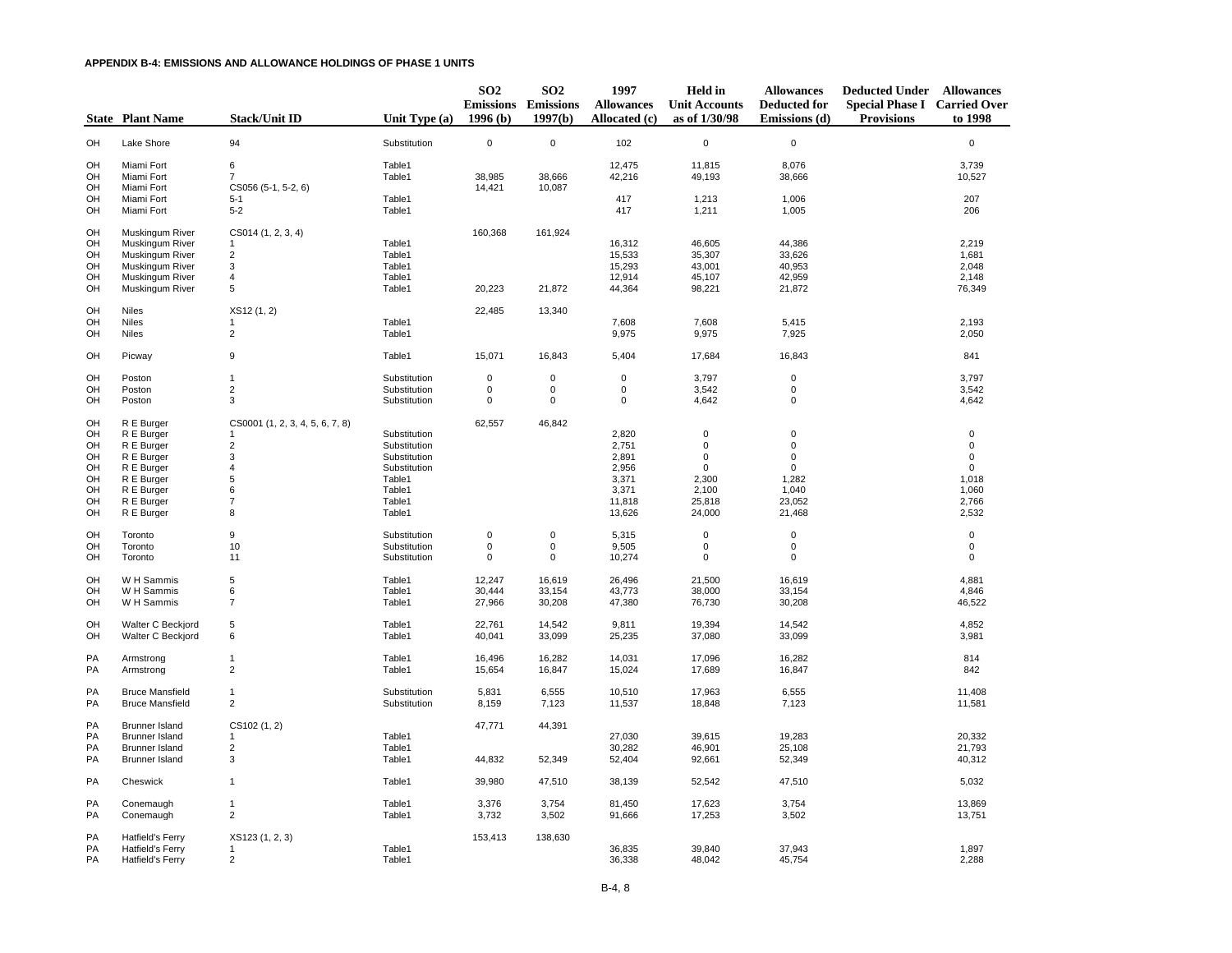|                                                                                                                         | <b>State Plant Name</b>                                                                                                                                      | <b>Stack/Unit ID</b>                                                                              | Unit Type (a)                                                                                    | SO <sub>2</sub><br>1996(b)                             | SO <sub>2</sub><br><b>Emissions</b> Emissions<br>1997(b) | 1997<br><b>Allowances</b><br>Allocated (c)                                             | Held in<br><b>Unit Accounts</b><br>as of 1/30/98                                                 | <b>Allowances</b><br><b>Deducted for</b><br>Emissions (d)                                     | <b>Deducted Under Allowances</b><br><b>Special Phase I Carried Over</b><br><b>Provisions</b> | to 1998                                                                              |
|-------------------------------------------------------------------------------------------------------------------------|--------------------------------------------------------------------------------------------------------------------------------------------------------------|---------------------------------------------------------------------------------------------------|--------------------------------------------------------------------------------------------------|--------------------------------------------------------|----------------------------------------------------------|----------------------------------------------------------------------------------------|--------------------------------------------------------------------------------------------------|-----------------------------------------------------------------------------------------------|----------------------------------------------------------------------------------------------|--------------------------------------------------------------------------------------|
| PA                                                                                                                      | Hatfield's Ferry                                                                                                                                             | 3                                                                                                 | Table1                                                                                           |                                                        |                                                          | 39,210                                                                                 | 57,679                                                                                           | 54,933                                                                                        |                                                                                              | 2,746                                                                                |
| PA<br>PA<br>PA<br>PA<br>PA                                                                                              | <b>Martins Creek</b><br><b>Martins Creek</b><br><b>Martins Creek</b><br><b>Martins Creek</b><br><b>Martins Creek</b>                                         | CS102 (1, 2)<br>$\sqrt{2}$<br>3<br>$\overline{4}$                                                 | Table1<br>Table1<br>Substitution<br>Substitution                                                 | 24,601<br>2.442<br>3,016                               | 23,661<br>2,082<br>1,938                                 | 12,327<br>12,483<br>12,553<br>11,548                                                   | 27,556<br>27,288<br>22,664<br>20,080                                                             | 11,693<br>11,968<br>2,082<br>1,938                                                            |                                                                                              | 15,863<br>15,320<br>20,582<br>18,142                                                 |
| PA                                                                                                                      | Mitchell                                                                                                                                                     | 33                                                                                                | Substitution                                                                                     | 728                                                    | 1,080                                                    | 1,101                                                                                  | 1,134                                                                                            | 1,080                                                                                         |                                                                                              | 54                                                                                   |
| PA<br>PA                                                                                                                | New Castle<br>New Castle                                                                                                                                     | $\mathbf{1}$<br>$\overline{2}$                                                                    | Substitution<br>Substitution                                                                     | $\mathsf 0$<br>0                                       | $\mathbf 0$<br>$\mathbf 0$                               | 1,367<br>1,520                                                                         | $\mathbf 0$<br>$\mathbf 0$                                                                       | $\mathbf 0$<br>$\mathsf 0$                                                                    |                                                                                              | $\mathsf 0$<br>$\mathsf 0$                                                           |
| PA<br>PA                                                                                                                | Portland<br>Portland                                                                                                                                         | $\mathbf{1}$<br>$\overline{2}$                                                                    | Table1<br>Table1                                                                                 | 11,963<br>13,820                                       | 11,574<br>17,463                                         | 5,784<br>9,961                                                                         | 45,304<br>18,090                                                                                 | 11,574<br>17,463                                                                              |                                                                                              | 33,730<br>627                                                                        |
| <b>PA</b><br><b>PA</b><br><b>PA</b><br>PA<br>PA                                                                         | Shawville<br>Shawville<br>Shawville<br>Shawville<br>Shawville                                                                                                | $\mathbf{1}$<br>$\overline{2}$<br>CS1(3, 4)<br>3<br>4                                             | Table1<br>Table1<br>Table1<br>Table1                                                             | 10,587<br>13,474<br>29,884                             | 15,230<br>15,609<br>33,064                               | 10,048<br>10,048<br>13,846<br>13,700                                                   | 16,180<br>16,584<br>15,978<br>19,165                                                             | 15,230<br>15,609<br>15,029<br>18,035                                                          |                                                                                              | 950<br>975<br>949<br>1,130                                                           |
| PA<br>PA                                                                                                                | Sunbury<br>Sunbury                                                                                                                                           | 3<br>4                                                                                            | Table1<br>Table1                                                                                 | 9,511<br>10,939                                        | 11,343<br>11,326                                         | 8,530<br>11,149                                                                        | 25,511<br>24,324                                                                                 | 11,343<br>11,326                                                                              |                                                                                              | 14,168<br>12,998                                                                     |
| TN<br><b>TN</b><br><b>TN</b>                                                                                            | Allen<br>Allen<br>Allen                                                                                                                                      | $\mathbf{1}$<br>$\overline{2}$<br>3                                                               | Table1<br>Table1<br>Table1                                                                       | 5,434<br>6,503<br>8,395                                | 6,754<br>7,134<br>7,436                                  | 14,917<br>16,329<br>15,258                                                             | 17,029<br>18,410<br>21,518                                                                       | 6,754<br>7,134<br>7,436                                                                       |                                                                                              | 10,275<br>11,276<br>14,082                                                           |
| TN<br><b>TN</b>                                                                                                         | Cumberland<br>Cumberland                                                                                                                                     | $\mathbf{1}$<br>2                                                                                 | Table1<br>Table1                                                                                 | 9,524<br>13,252                                        | 9,846<br>11,122                                          | 114,325<br>126,157                                                                     | 163,284<br>155,249                                                                               | 9,846<br>11,122                                                                               |                                                                                              | 153,438<br>144,127                                                                   |
| <b>TN</b><br><b>TN</b><br><b>TN</b><br><b>TN</b>                                                                        | DuPont Johnsonville<br>DuPont Johnsonville<br>DuPont Johnsonville<br>DuPont Johnsonville                                                                     | JVD1<br>JVD <sub>2</sub><br>JVD3<br>JVD4                                                          | Opt-In<br>Opt-In<br>Opt-In<br>Opt-In                                                             | $\mathsf 0$<br>$\mathbf 0$<br>$\pmb{0}$<br>$\mathbf 0$ | $\mathbf 0$<br>$\mathbf 0$<br>$\mathbf 0$<br>$\mathbf 0$ | 1,778<br>1,778<br>1,777<br>1,777                                                       | 0<br>$\mathbf 0$<br>$\mathbf 0$<br>$\mathbf 0$                                                   | $\pmb{0}$<br>0<br>$\mathsf{O}\xspace$<br>$\mathbf 0$                                          |                                                                                              | $\mathbf 0$<br>$\mathbf 0$<br>$\pmb{0}$<br>$\mathbf 0$                               |
| <b>TN</b><br><b>TN</b><br><b>TN</b><br><b>TN</b><br>TN                                                                  | Gallatin<br>Gallatin<br>Gallatin<br>Gallatin<br>Gallatin                                                                                                     | CSGA12 (1, 2)<br>1<br>2<br>CSGA34 (3, 4)<br>3                                                     | Table1<br>Table1<br>Table1                                                                       | 55,363<br>61,303                                       | 50,974<br>66,129                                         | 17,400<br>16,855<br>19,493                                                             | 28,217<br>27,854<br>35,426                                                                       | 25,663<br>25,311<br>32,201                                                                    |                                                                                              | 2,554<br>2,543<br>3,225                                                              |
| <b>TN</b><br><b>TN</b>                                                                                                  | Gallatin<br>Johnsonville                                                                                                                                     | $\overline{4}$<br>CSJO10 (1, 2, 3, 4, 5, 6, 7, 8, 9, 10)                                          | Table1                                                                                           | 126,367                                                | 115,938                                                  | 20,701                                                                                 | 37,316                                                                                           | 33,928                                                                                        |                                                                                              | 3,388                                                                                |
| <b>TN</b><br>TN<br><b>TN</b><br><b>TN</b><br><b>TN</b><br><b>TN</b><br><b>TN</b><br><b>TN</b><br><b>TN</b><br><b>TN</b> | Johnsonville<br>Johnsonville<br>Johnsonville<br>Johnsonville<br>Johnsonville<br>Johnsonville<br>Johnsonville<br>Johnsonville<br>Johnsonville<br>Johnsonville | $\mathbf{1}$<br>$\overline{c}$<br>3<br>$\overline{4}$<br>5<br>6<br>$\overline{7}$<br>8<br>9<br>10 | Table1<br>Table1<br>Table1<br>Table1<br>Table1<br>Table1<br>Table1<br>Table1<br>Table1<br>Table1 |                                                        |                                                          | 7,585<br>7,828<br>8,189<br>7,780<br>8,023<br>7,682<br>8,744<br>8,471<br>6,894<br>7,351 | 12,916<br>16,724<br>16,522<br>16,227<br>12,637<br>10,676<br>13,397<br>15,010<br>14,612<br>10,056 | 9,317<br>12,803<br>12,597<br>12,329<br>11,488<br>9,158<br>12,178<br>13,644<br>13,284<br>9,140 |                                                                                              | 3,599<br>3,921<br>3,925<br>3,898<br>1,149<br>1,518<br>1,219<br>1,366<br>1,328<br>916 |
| WI<br>WI<br>WI                                                                                                          | Alma<br>Alma<br>Alma                                                                                                                                         | CS1 (B4, B5)<br><b>B4</b><br>B <sub>5</sub>                                                       | Substitution<br>Substitution                                                                     | 3,471                                                  | 5,608                                                    | 2,207<br>3,624                                                                         | 9,299<br>16,817                                                                                  | 2,804<br>2,804                                                                                |                                                                                              | 6,495<br>14,013                                                                      |
| WI<br>WI                                                                                                                | Edgewater<br>Edgewater                                                                                                                                       | 3<br>$\overline{4}$                                                                               | Substitution<br>Table1                                                                           | 1,482<br>7,378                                         | 1,620<br>7,968                                           | 4,493<br>24,099                                                                        | 10,831<br>14,583                                                                                 | 1,620<br>7,968                                                                                |                                                                                              | 9,211<br>6,615                                                                       |
| WI                                                                                                                      | Genoa                                                                                                                                                        | $\mathbf{1}$                                                                                      | Table1                                                                                           | 11,420                                                 | 12,750                                                   | 22,103                                                                                 | 25,776                                                                                           | 12,750                                                                                        |                                                                                              | 13,026                                                                               |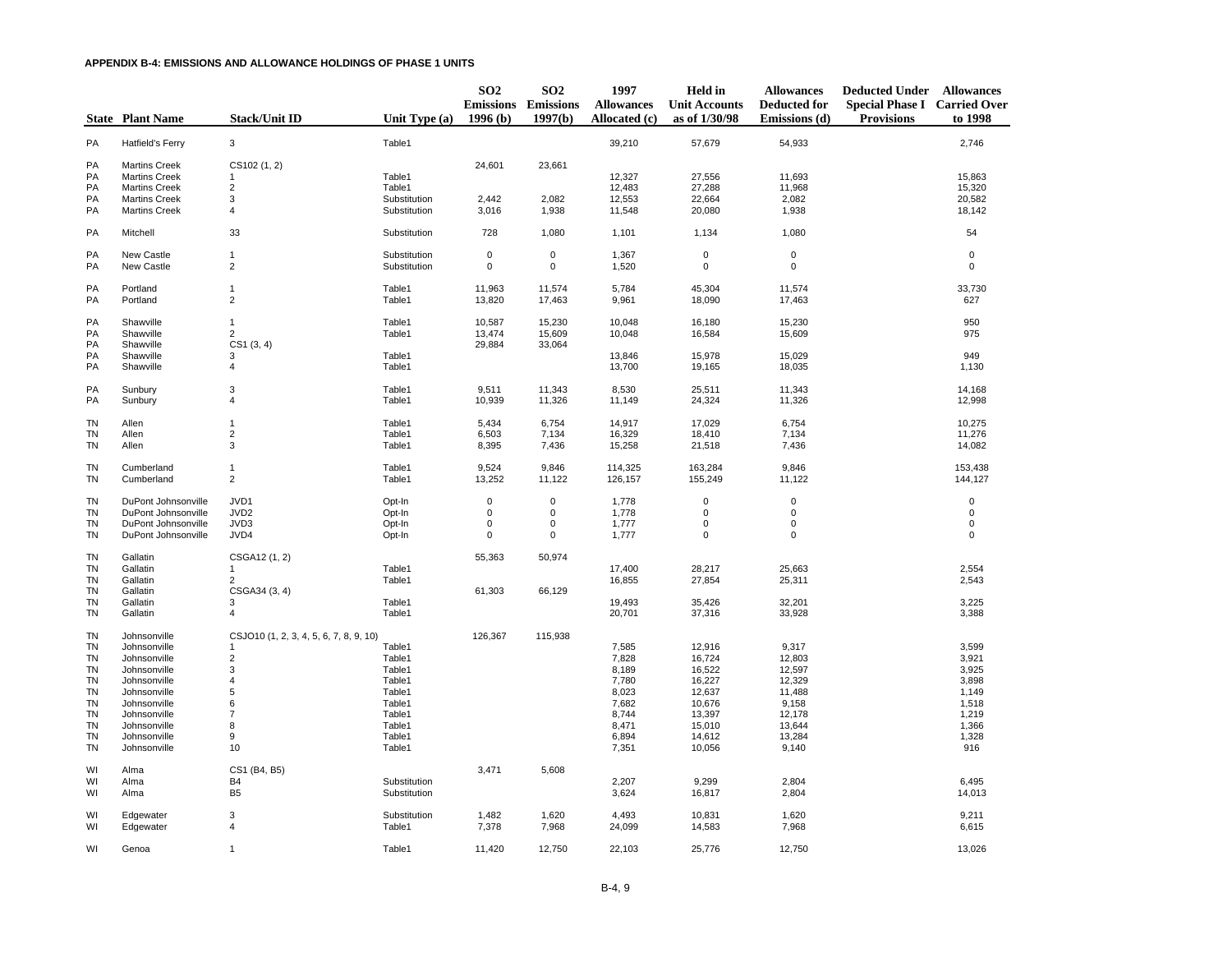|                        | <b>State Plant Name</b>            | <b>Stack/Unit ID</b>           | Unit Type $(a)$              | SO <sub>2</sub><br>1996(b) | SO <sub>2</sub><br><b>Emissions</b> Emissions<br>1997(b) | 1997<br><b>Allowances</b><br>Allocated (c) | Held in<br><b>Unit Accounts</b><br>as of 1/30/98 | <b>Allowances</b><br><b>Deducted for</b><br>Emissions (d) | <b>Deducted Under Allowances</b><br><b>Special Phase I Carried Over</b><br><b>Provisions</b> | to 1998          |
|------------------------|------------------------------------|--------------------------------|------------------------------|----------------------------|----------------------------------------------------------|--------------------------------------------|--------------------------------------------------|-----------------------------------------------------------|----------------------------------------------------------------------------------------------|------------------|
| WI                     | J P Madgett                        | <b>B1</b>                      | Substitution                 | 4,145                      | 4,946                                                    | 6,407                                      | 10,240                                           | 4,946                                                     |                                                                                              | 5,294            |
| WI                     | Nelson Dewey                       | CS1(1, 2)                      |                              | 3,836                      | 6,092                                                    |                                            |                                                  |                                                           |                                                                                              |                  |
| WI                     | Nelson Dewey                       | $\mathbf{1}$                   | Table1                       |                            |                                                          | 5,852                                      | 8,736                                            | 2,998                                                     |                                                                                              | 5,738            |
| WI                     | Nelson Dewey                       | $\overline{2}$                 | Table1                       |                            |                                                          | 6,504<br>10,369<br>3,094                   |                                                  |                                                           | 7,275                                                                                        |                  |
| WI                     | North Oak Creek                    | $\mathbf{1}$                   | Table1                       | $\mathbf 0$                | $\pmb{0}$                                                | 5,083                                      | $\mathbf 0$                                      | $\mathbf 0$                                               |                                                                                              | 0                |
| WI                     | North Oak Creek                    | $\sqrt{2}$                     | Table1                       | 0                          | $\pmb{0}$                                                | 5,005                                      | $\mathbf 0$                                      | $\mathbf 0$                                               |                                                                                              | 0                |
| WI<br>WI               | North Oak Creek<br>North Oak Creek | 3<br>$\sqrt{4}$                | Table1<br>Table1             | $\mathbf 0$<br>$\mathbf 0$ | $\mathbf 0$<br>$\mathbf 0$                               | 5,229<br>6,154                             | $\Omega$<br>$\Omega$                             | $\mathbf 0$<br>$\Omega$                                   |                                                                                              | 0<br>$\mathbf 0$ |
|                        |                                    |                                |                              |                            |                                                          |                                            |                                                  |                                                           |                                                                                              |                  |
| WI                     | Pulliam                            | CS56(5, 6)                     |                              | 1,518                      | 2,141                                                    | 2,097                                      | 980                                              |                                                           |                                                                                              |                  |
| WI<br>WI               | Pulliam<br>Pulliam                 | 5<br>6                         | Substitution<br>Substitution |                            |                                                          | 2,844                                      | 1,590                                            | 814<br>1,327                                              |                                                                                              | 166<br>263       |
| WI                     | Pulliam                            | $\overline{7}$                 | Substitution                 | 1,574                      | 1,540                                                    | 7,317                                      | 1,800                                            | 1,540                                                     |                                                                                              | 260              |
| WI                     | Pulliam                            | 8                              | Table1                       | 2,445                      | 2,264                                                    | 7,312                                      | 2,700                                            | 2,264                                                     |                                                                                              | 436              |
| WI                     | <b>Rock River</b>                  | $\mathbf{1}$                   | Substitution                 | 1,337                      | 1,560                                                    | 5,398                                      | 13,220                                           | 1,560                                                     |                                                                                              | 11,660           |
| WI                     | <b>Rock River</b>                  | $\overline{2}$                 | Substitution                 | 1,389                      | 1,776                                                    | 4,034                                      | 9,279                                            | 1,776                                                     |                                                                                              | 7,503            |
| WI                     | South Oak Creek                    | CS3 (5, 6)                     |                              | 13,543                     | 15,452                                                   |                                            |                                                  |                                                           |                                                                                              |                  |
| WI                     | South Oak Creek                    | 5                              | Table1                       |                            |                                                          | 9,416                                      | 10,453                                           | 9,503                                                     |                                                                                              | 950              |
| WI                     | South Oak Creek                    | 6                              | Table1                       |                            |                                                          | 11,723                                     | 6,544                                            | 5,949                                                     |                                                                                              | 595              |
| WI                     | South Oak Creek                    | CS4(7, 8)                      |                              | 20,718                     | 25,934                                                   |                                            |                                                  |                                                           |                                                                                              |                  |
| WI<br>WI               | South Oak Creek<br>South Oak Creek | $\overline{7}$<br>8            | Table1<br>Table1             |                            |                                                          | 15,754<br>15,375                           | 15,287<br>13,241                                 | 13,897<br>12,037                                          |                                                                                              | 1,390<br>1,204   |
|                        |                                    |                                |                              |                            |                                                          |                                            |                                                  |                                                           |                                                                                              |                  |
| WI<br>WI               | Weston<br>Weston                   | $\mathbf{1}$<br>$\overline{2}$ | Substitution<br>Substitution | 1,106<br>2,021             | 1,318<br>1,678                                           | 1,579<br>3,580                             | 1,773<br>2,000                                   | 1,318<br>1,678                                            |                                                                                              | 455<br>322       |
|                        |                                    |                                |                              |                            |                                                          |                                            |                                                  |                                                           |                                                                                              |                  |
| <b>WV</b>              | Albright                           | $\mathbf{1}$                   | Substitution                 | 1,449                      | 1,578                                                    | 4,831                                      | 1,657                                            | 1,578                                                     |                                                                                              | 79               |
| <b>WV</b>              | Albright                           | $\overline{2}$                 | Substitution                 | 1,962                      | 1,682                                                    | 5,024                                      | 1,766                                            | 1,682                                                     |                                                                                              | 84               |
| <b>WV</b>              | Albright                           | 3                              | Table1                       | 9,246                      | 9,380                                                    | 11,684                                     | 9,849                                            | 9,380                                                     |                                                                                              | 469              |
| <b>WV</b>              | <b>Fort Martin</b>                 | $\mathbf{1}$                   | Table1                       | 33,684                     | 42,733                                                   | 40,496                                     | 44,870                                           | 42,733                                                    |                                                                                              | 2,137            |
| <b>WV</b>              | <b>Fort Martin</b>                 | $\overline{2}$                 | Table1                       | 37,468                     | 44,413                                                   | 40,116                                     | 46,634                                           | 44,413                                                    |                                                                                              | 2,221            |
| <b>WV</b>              | Harrison                           | XS123 (1, 2, 3)                |                              | 16,469                     | 6,298                                                    |                                            |                                                  |                                                           |                                                                                              |                  |
| <b>WV</b>              | Harrison                           | 1                              | Table1                       |                            |                                                          | 68,078                                     | 2,262                                            | 2,156                                                     |                                                                                              | 106              |
| <b>WV</b>              | Harrison                           | $\sqrt{2}$                     | Table1                       |                            |                                                          | 64,488                                     | 2,243                                            | 2,136                                                     |                                                                                              | 107              |
| WV                     | Harrison                           | 3                              | Table1                       |                            |                                                          | 57,730                                     | 2,106                                            | 2,006                                                     |                                                                                              | 100              |
| <b>WV</b>              | Kammer                             | CS013 (1, 2, 3)                |                              | 119,369                    | 126,273                                                  |                                            |                                                  |                                                           |                                                                                              |                  |
| <b>WV</b>              | Kammer                             | 1                              | Table1                       |                            |                                                          | 18,247                                     | 39,647                                           | 37,758                                                    |                                                                                              | 1,889            |
| <b>WV</b>              | Kammer                             | $\overline{\mathbf{c}}$<br>3   | Table1                       |                            |                                                          | 18,948                                     | 43,421                                           | 41,353                                                    |                                                                                              | 2,068            |
| <b>WV</b>              | Kammer                             |                                | Table1                       |                            |                                                          | 16,932                                     | 49,520                                           | 47,162                                                    |                                                                                              | 2,358            |
| WV                     | Mitchell                           | CS012 (1, 2)                   |                              | 53,152                     | 57,239                                                   |                                            |                                                  |                                                           |                                                                                              |                  |
| <b>WV</b>              | Mitchell                           | $\mathbf{1}$                   | Table1                       |                            |                                                          | 42,823                                     | 75,177                                           | 25,390                                                    |                                                                                              | 49,787           |
| <b>WV</b>              | Mitchell                           | $\overline{2}$                 | Table1                       |                            |                                                          | 44,312                                     | 75,957                                           | 31,849                                                    |                                                                                              | 44,108           |
| <b>WV</b>              | Mt Storm                           | CS0(1, 2)                      |                              | 107,211                    | 92,716                                                   |                                            |                                                  |                                                           |                                                                                              |                  |
| WV                     | Mt Storm                           | 1                              | Table1                       |                            |                                                          | 42,570                                     | 65,008                                           | 46,358                                                    |                                                                                              | 18,650           |
| <b>WV</b><br><b>WV</b> | Mt Storm<br>Mt Storm               | $\overline{2}$<br>$\mathbf{3}$ | Table1<br>Table1             | 5,096                      | 4,052                                                    | 34,644<br>56,589                           | 54,923<br>115,845                                | 46,358<br>4,052                                           |                                                                                              | 8,565<br>111,793 |
|                        |                                    |                                |                              |                            |                                                          |                                            |                                                  |                                                           |                                                                                              |                  |
| <b>WV</b>              | Rivesville                         | $\overline{7}$                 | Substitution                 | 233                        | 235                                                      | 1,009                                      | 247                                              | 235                                                       |                                                                                              | 12               |
| <b>WV</b>              | Rivesville                         | 8                              | Substitution                 | 1,037                      | 1,234                                                    | 3,059                                      | 1,296                                            | 1,234                                                     |                                                                                              | 62               |
| <b>WV</b>              | Willow Island                      | 1                              | Substitution                 | 1,872                      | 1,790                                                    | 1,855                                      | 3,735                                            | 1,790                                                     |                                                                                              | 1,945            |
| <b>WV</b>              | Willow Island                      | $\overline{2}$                 | Substitution                 | 6,739                      | 8,067                                                    | 7,765                                      | 8.470                                            | 8,067                                                     |                                                                                              | 403              |

**NOTES:**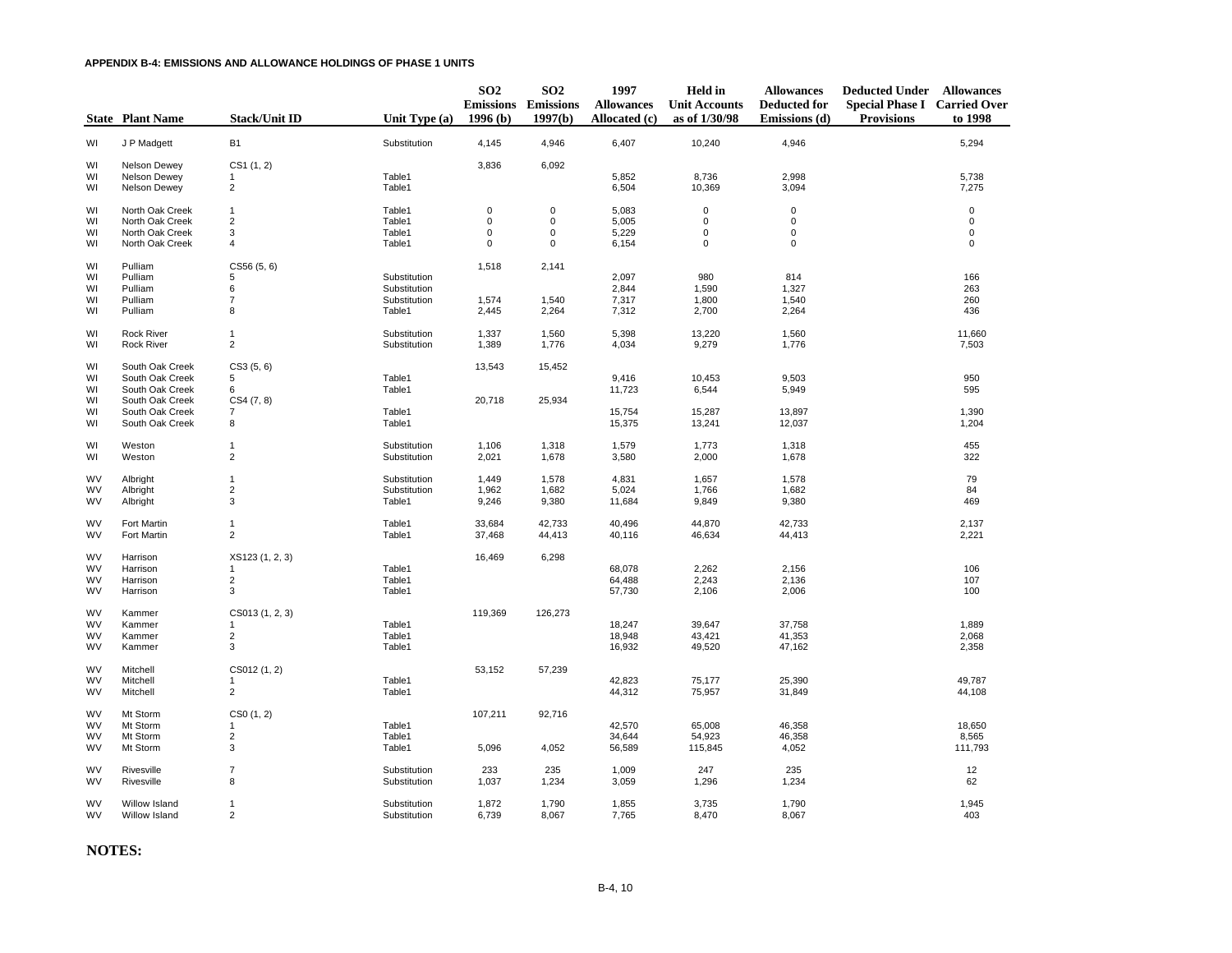|                         |                      |               | SO2              | SO <sub>2</sub>  | 1997              | Held in              | Allowances           | Deducted Under         | <b>Allowances</b>   |
|-------------------------|----------------------|---------------|------------------|------------------|-------------------|----------------------|----------------------|------------------------|---------------------|
|                         |                      |               | <b>Emissions</b> | <b>Emissions</b> | <b>Allowances</b> | <b>Unit Accounts</b> | Deducted for         | <b>Special Phase I</b> | <b>Carried Over</b> |
| <b>State Plant Name</b> | Stack/Unit <b>ID</b> | Unit Type (a) | 1996(b)          | 1997(b)          | Allocated (c)     | as of 1/30/98        | <b>Emissions</b> (d) | <b>Provisions</b>      | to 1998             |

(a) Identifies the affected unit as listed in Table 1, or as a substitution, compensating, or opt-in unit.

(b) Both 1996 and 1997 emissions appear as reported by CEMS under the Acid Rain Program.

(c) This column lists allowances allocated under the following provisions: Initial Allocation (to Table 1 units), allowances for substitution and

compensating units, Phase I Extension Allowances, Early Reduction Credits, and Conservation allowances.

(d) This column displays the 1997 emissions for units that are not connected to a common stack. For units sharing a common stack, an apportionment was made either by the unit or by EPA to divide up the stack's emissions among the units sharing the stack.

(e) Deducted due to underutilization provisions. There is no effective SO2 emissions cap during Phase I for units not affected by the

Acid Rain Program until Phase II. Therefore, if underutilization were not taken into account, Phase I units could potentially shift their generation responsibilities to Phase II units without surrendering allowances for the additional emissions resulting at those units. To ensure that allowances are surrendered in this instance, each Phase I unit must explain any underutilization during Phase I (1995-1999). Any Phase I unit that had a lower heat input in 1996 than the average heat input during the 1985-87 baseline years (i.e., was utilized less) must surrender allowances unless it explains this decrease by shifts in generation to sulfur-free generators (e.g., hydroelectric or nuclear generators), energy conservation, improved unit efficiency, overutilization at other Phase I units in the dispatch system, utilization of compensating units, or a decrease in dispatch system sales. If the reasons for the underutilization do not fall into one or more of these categories, then it is presumed that the Phase I unit shifted generation to sulfur-emitting Phase II units and the Phase I unit has to surrender allowances. The amount of allowances surrendered is based on the amount of unexplained underutilization and the emission rates of the Phase II units.

(f) Deduction due to control-by-contract provisions. A Table I unit is allowed to designate a Phase II unit as a substitution unit only if both units are under the control of the same owner or operator. A Table I unit must show a certain level of ownership interest and/or share a common operator with the substitution unit, or have a contract between the owners and operators of the units that demonstrates a certain level of control of the substitution unit (control-by-contract) by the Table I unit's owners and operators. This contract, among other things, is required to contain a commitment to reduce the emissions rate at the substitution unit designated under ths provision by 30 percent or more. If the substitution unit fails to meet this reduction, it is not subject to an enforcement action, but the Phase I unit that designated it must surrender allowances to cover the additional emissions released by the substitution unit.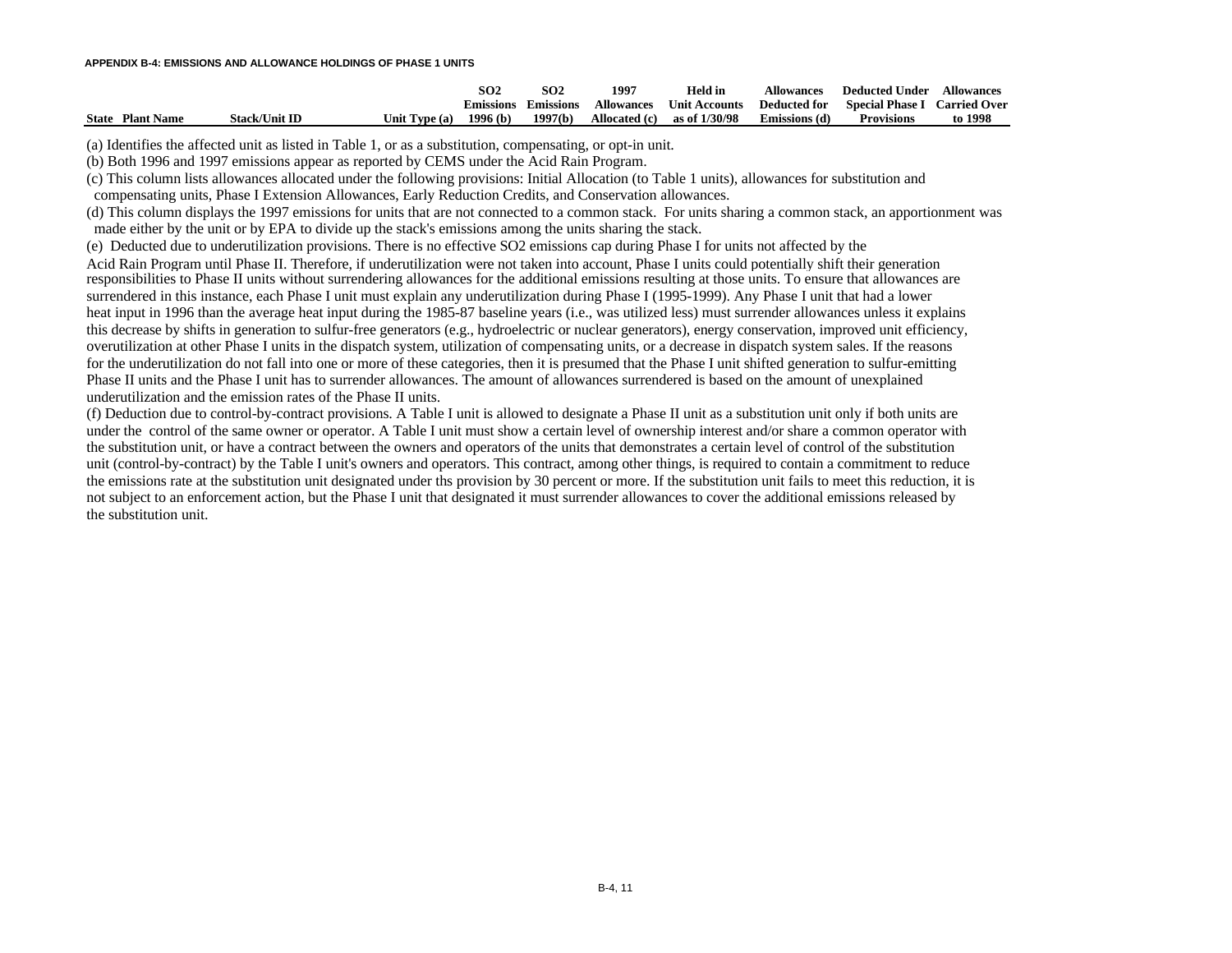## **APPENDIX C**

- Appendix C-1: List of Averaging Plans and Results in 1997
- Appendix C-2: Compliance Results for the  $265 \text{ NO}_x$  Affected Units in 1997
- Appendix C-3: Compliance Results for the 272 Early Election Units in 1997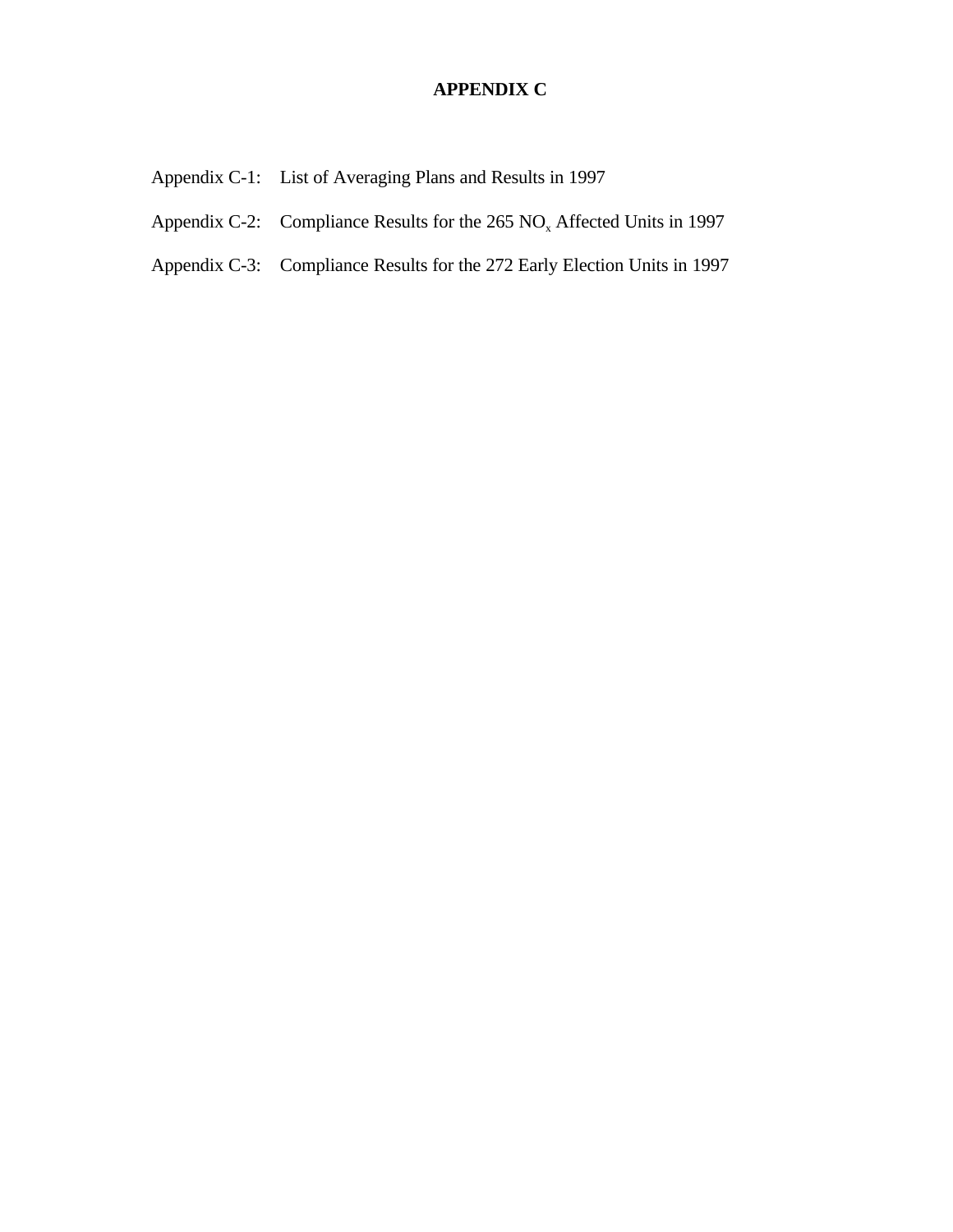| <b>Operating Utility</b> | <b>ORIS</b> Code | <b>Plant Name, State and Units</b> | <b>Plan Limit</b> | <b>Plan Rate</b> |
|--------------------------|------------------|------------------------------------|-------------------|------------------|
|                          | 26               | E C Gaston AL 1-5                  |                   |                  |
| Alabama Power Co         | $\tau$           |                                    | 0.48              | 0.44             |
|                          |                  | Gadsden AL 1-2                     |                   |                  |
| <b>CIPSCO</b>            | 862              | Grand Tower IL 07-09               | 0.46              | 0.43             |
|                          | 863              | Hutsonville IL 05, 06              |                   |                  |
|                          | 864              | Meredosia IL 01-05                 |                   |                  |
|                          | 6017             | Newton IL 1, 2                     |                   |                  |
|                          | 4140             | Alma WI B4, B5                     |                   |                  |
| Dairyland Power Coop     | 4143             | Genoa WI 1                         | 0.48              | 0.45             |
|                          | 4271             | J P Madgett WI B1                  |                   |                  |
|                          |                  |                                    |                   |                  |
| East Kentucky Power Coop | 1384             | Cooper KY 1, 2                     | 0.50              | 0.40             |
|                          |                  |                                    |                   |                  |
| Georgia Power Co         | 699              | Arkwright GA 1-4                   | 0.46              | 0.44             |
|                          | 703              | Bowen GA 1BLR - 4BLR               |                   |                  |
|                          | 708              | Hammond GA 1-4                     |                   |                  |
|                          | 709              | Harllee Branch GA 2                |                   |                  |
|                          | 710              | Jack Mcdonough GA MB1, MB2         |                   |                  |
|                          | 733              | Kraft GA 1-3                       |                   |                  |
|                          | 6124             | Meintosh GA 1                      |                   |                  |
|                          | 727              | Mitchell GA 3                      |                   |                  |
|                          | 6257             | Scherer GA 3                       |                   |                  |
|                          | 6052             | Wansley GA 1, 2                    |                   |                  |
|                          | 728              | Yates GA Y1BR - Y7BR               |                   |                  |
|                          |                  |                                    |                   |                  |
| <b>GPU</b>               | 3113             | Portland PA 1, 2                   | 0.45              | 0.37             |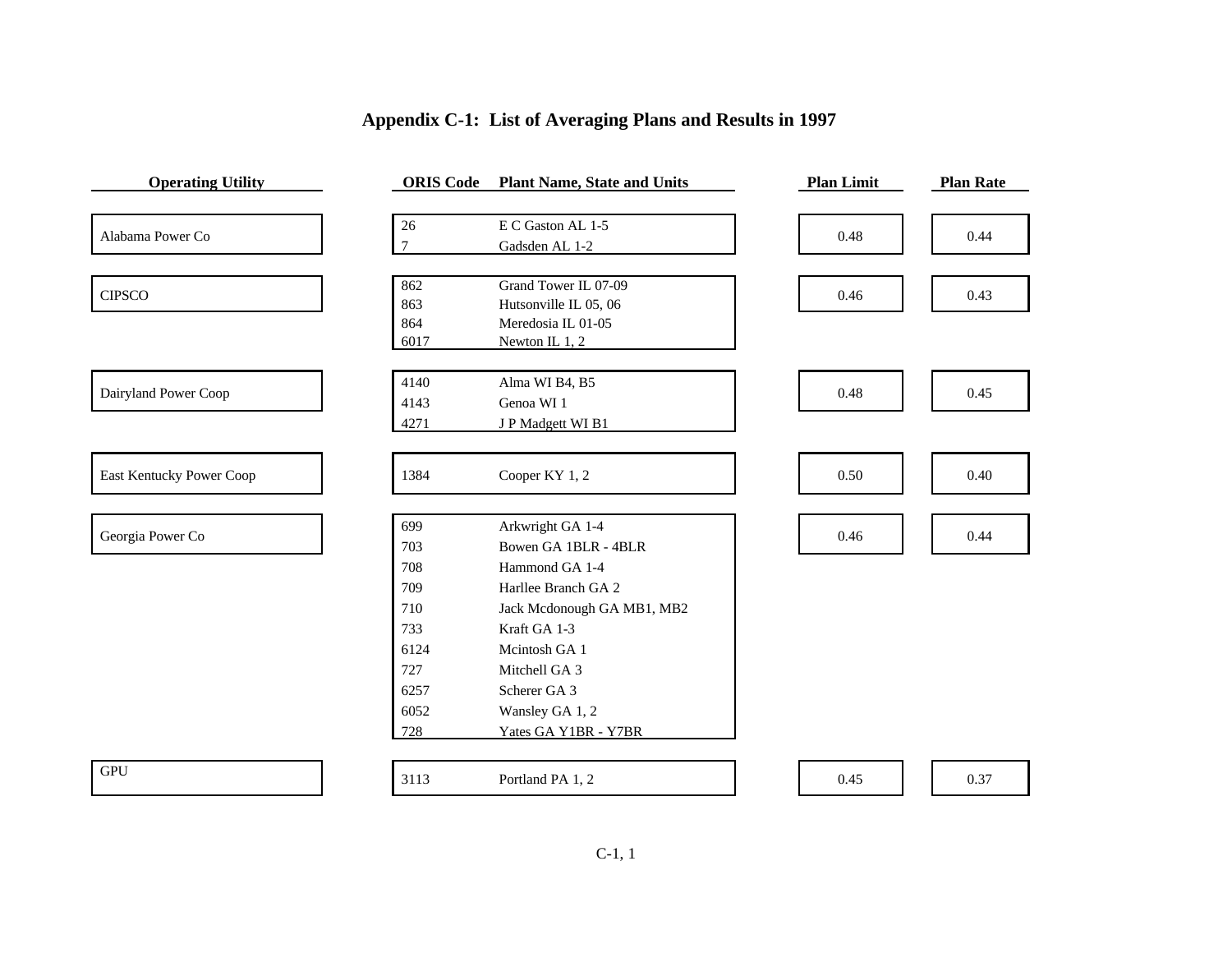| <b>Operating Utility</b>   | <b>ORIS</b> Code | <b>Plant Name, State and Units</b> | <b>Plan Limit</b> | <b>Plan Rate</b> |
|----------------------------|------------------|------------------------------------|-------------------|------------------|
|                            | 641              | Crist FL 4-7                       |                   |                  |
| <b>Gulf Power Co</b>       | 2049             | Jack Watson MS 4, 5                | 0.48              | 0.42             |
|                            | 642              | Scholz FL1, 2                      |                   |                  |
|                            | 6073             | Victor J Daniel Jr MS 1, 2         |                   |                  |
| <b>Hoosier Energy</b>      | 1043             | Frank E Ratts IN 1SG1, 2SG1        | 0.50              | 0.49             |
| IES Utilities, Inc.        | 1104             | <b>Burlington IA 1</b>             | 0.47              | 0.29             |
|                            | 1073             | Prairie Creek IA 4                 |                   |                  |
| Illinois Power Co          | 889              | Baldwin IL 3                       | 0.45              | 0.38             |
|                            | 892              | Hennepin IL <sub>2</sub>           |                   |                  |
|                            | 897              | Vermilion IL 1, 2                  |                   |                  |
| Indianapolis Power & Light | 990              | Elmer W Stout IN 50, 60, 70        | 0.45              | 0.34             |
|                            | 991              | H T Pritchard IN 3-6               |                   |                  |
|                            | 994              | Petersburg IN 1-4                  |                   |                  |
|                            | 1355             | E W Brown KY 1-3                   |                   |                  |
| Kentucky Utilities Company | 1356             | Ghent KY 1                         | 0.46              | 0.42             |
|                            | 1357             | Green River KY 5                   |                   |                  |
|                            | 3942             | Albright WV 1-3                    |                   |                  |
| Monongahela Power Co       | 3178             | Armstrong PA 1, 2                  | 0.49              | 0.45             |
|                            | 3944             | Harrison WV 1-3                    |                   |                  |
|                            | 3943             | Fort Martin WV 1                   |                   |                  |
|                            | 3181             | Mitchell PA 33                     |                   |                  |
|                            | 6004             | Pleasants PA 1, 2                  |                   |                  |
|                            | 1570             | R P Smith PA 9, 11                 |                   |                  |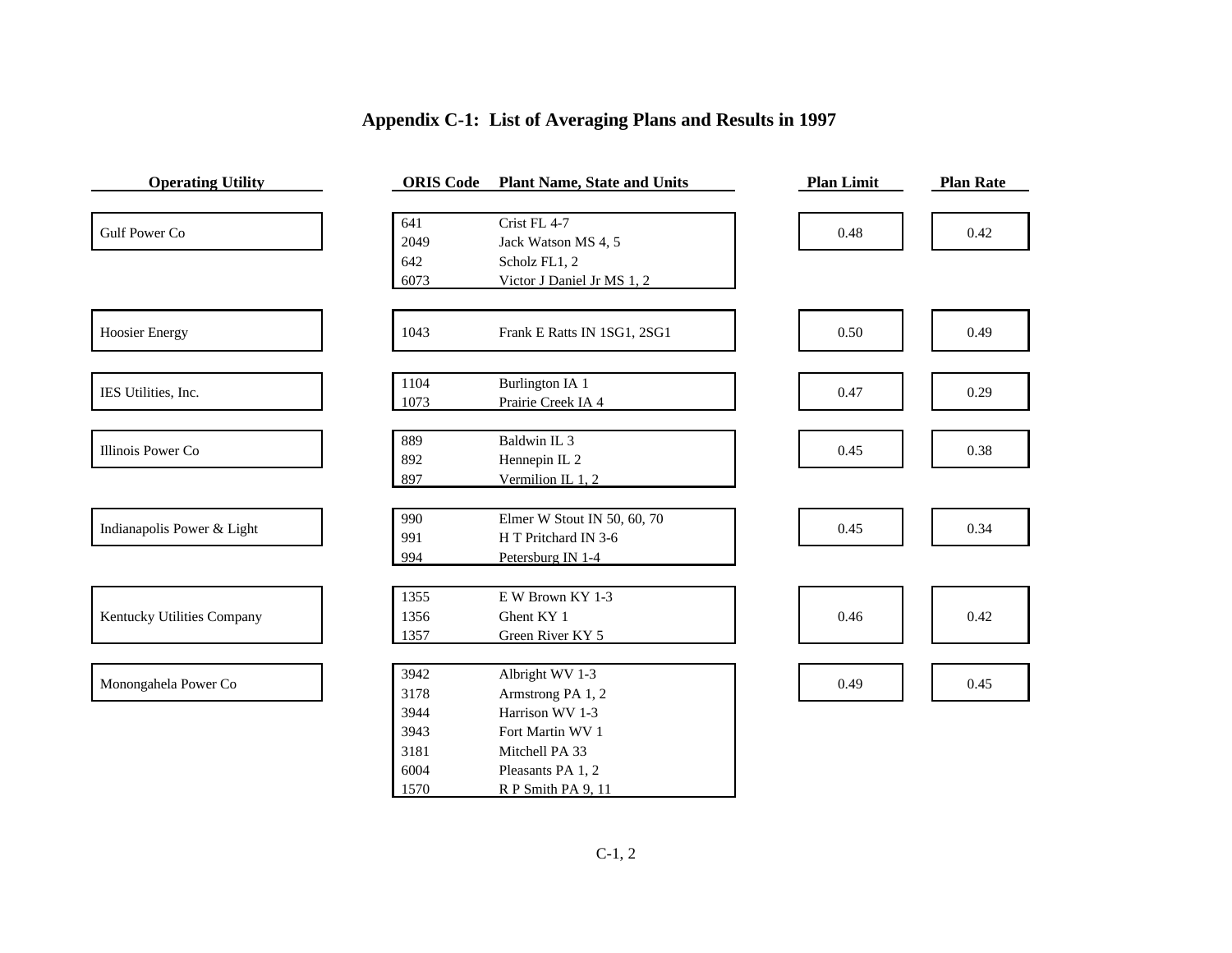## **Operating Utility ORIS Code Plant Name, State and Units Plan Limit Plan Rate** NYSEG Greenidge NY 6 0.45 0.40 Milliken NY 1, 2 Northern States Power Co High Bridge MN 3-6 0.46 0.33 Sherburne County MN 1, 2 Ohio Edison Co Bruce Mansfield PA 1, 2 0.50 | 0.43 Edgewater OH 13 Gorge OH 25, 26 New Castle PA 1, 2 Toronto OH 10, 11 R E Burger OH 7, 8 W H Sammis OH 5, 6 PP&L Brunner Island PA 1-3 0.47 | 0.41 Martins Creek PA 1, 2 Sunbury PA 3, 4 PSI Energy, Inc. 1001 Cayuga IN 1, 2 0.48 0.43 East Bend 2 Gibson IN 1-4 Miami Fort OH 6 R Gallagher IN 1-4 Wabash River IN 2, 3, 5, 6 Walter C Beckjord 5, 6 South Mississippi Elec Power 6061 R D Morrow MS 1, 2 0.50 0.50 0.45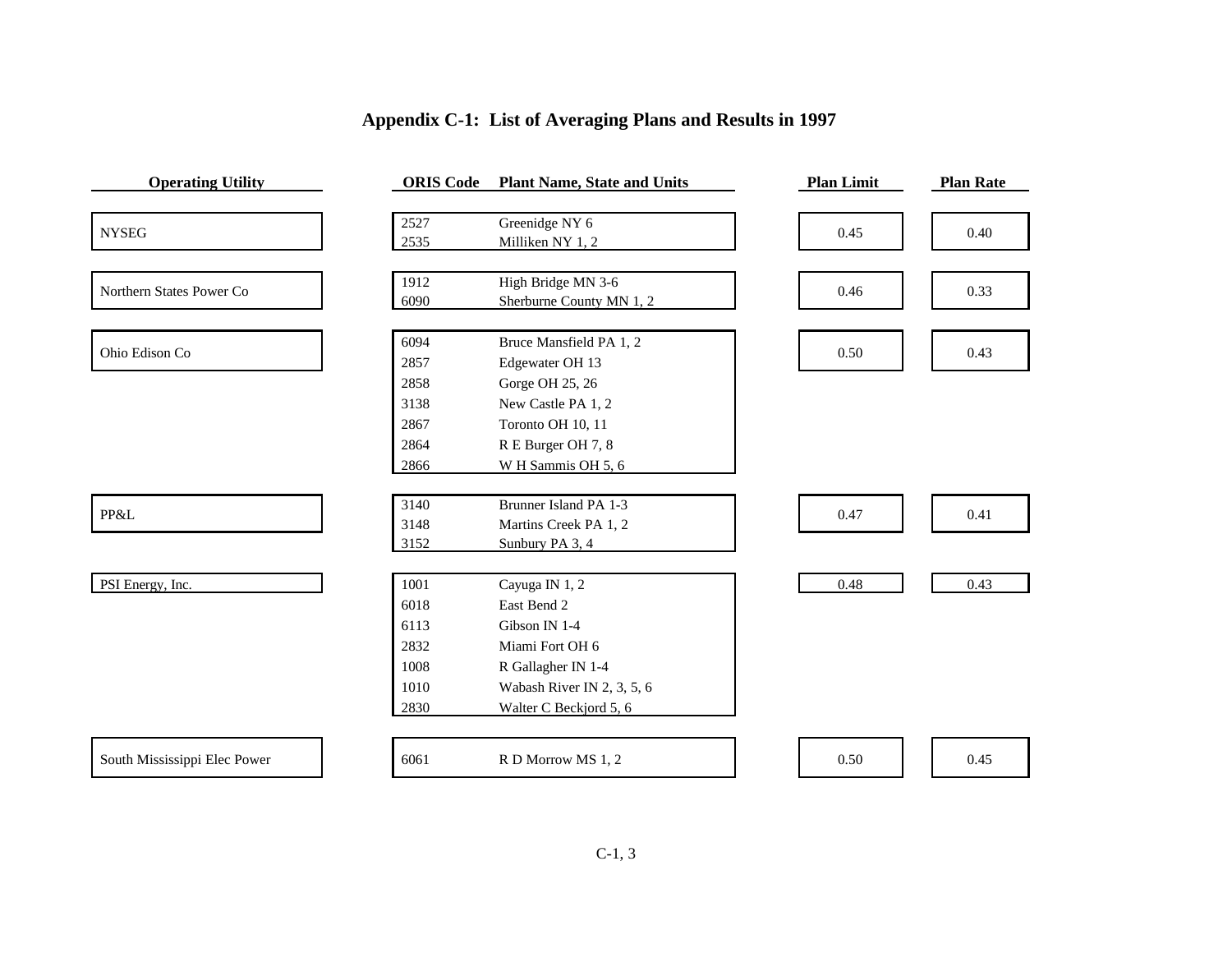| <b>Operating Utility</b>        | <b>ORIS</b> Code | <b>Plant Name, State and Units</b> | <b>Plan Limit</b> | <b>Plan Rate</b> |
|---------------------------------|------------------|------------------------------------|-------------------|------------------|
|                                 |                  |                                    |                   |                  |
| Springfield City of (MO)        | 2161             | James River MO 3-5                 | 0.50              | 0.45             |
|                                 | 6195             | Southwest MO 1                     |                   |                  |
|                                 | 47               | Colbert AL 1-5                     |                   |                  |
| <b>TVA</b>                      | 3403             | Gallatin TN 1-4                    | 0.47              | 0.44             |
|                                 | 3406             | Johnsonville TN 1-10               |                   |                  |
|                                 | 2103             | Labadie MO 1-4                     |                   |                  |
| Union Electric Co               | 2104             | Meramec MO 1-4                     | 0.45              | 0.24             |
|                                 | 6155             | Rush Island MO 1, 2                |                   |                  |
|                                 | 4040             | Port Washington WI 1-4             |                   |                  |
| <b>Wisconsin Electric Power</b> | 4041             | South Oak Creek WI 5-8             | 0.48              | 0.36             |
|                                 | 4042             | Valley WI 1-4                      |                   |                  |
|                                 |                  |                                    |                   |                  |
|                                 | 4072             | Pulliam WI 7, 8                    |                   |                  |
| Wisconsin Public Service Corp   | 4078             | Weston WI 1-3                      | 0.47              | 0.36             |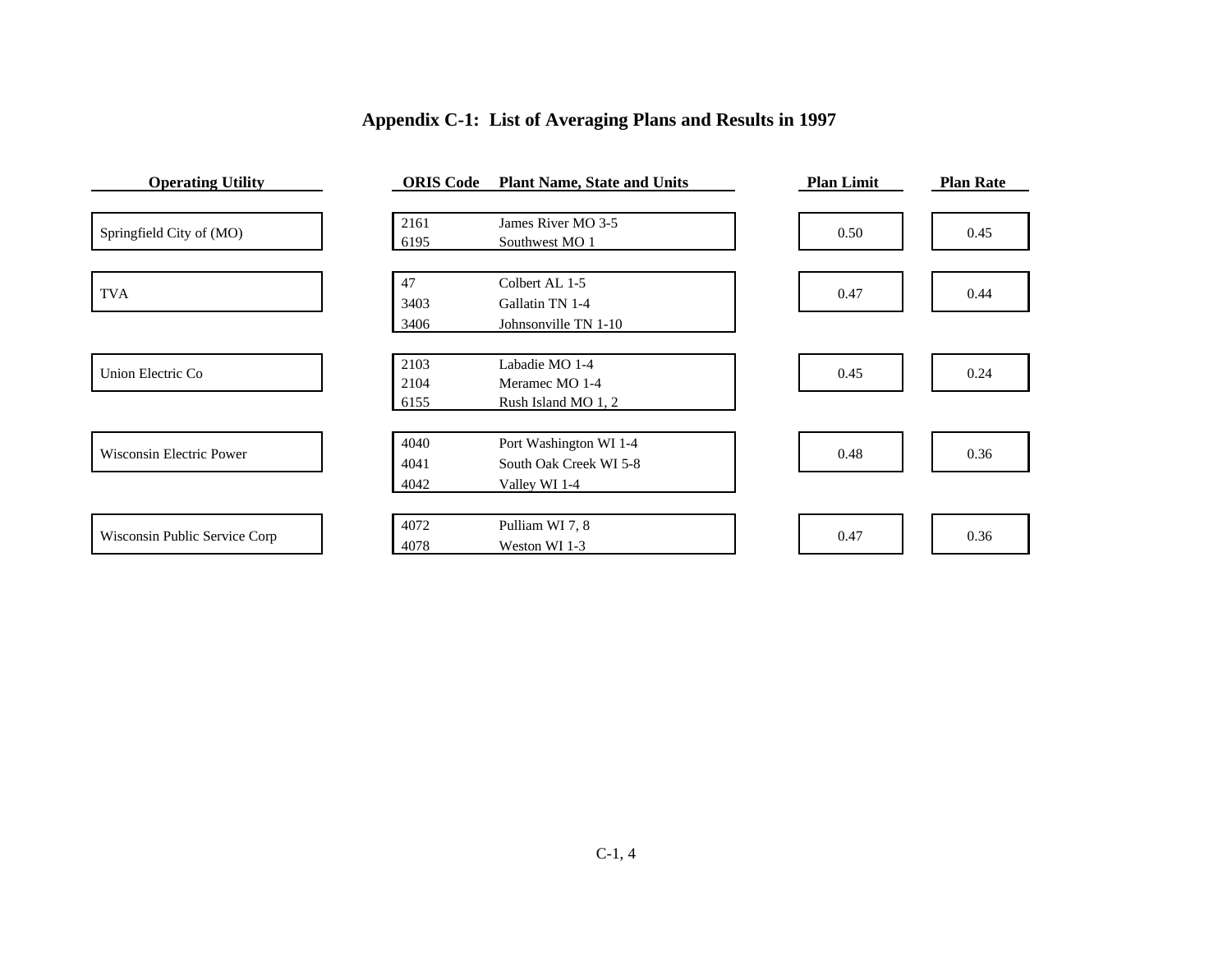|            |                 |                          |                     |                          | 1997                       |                   |                            |                 |                                       |                          |                                |
|------------|-----------------|--------------------------|---------------------|--------------------------|----------------------------|-------------------|----------------------------|-----------------|---------------------------------------|--------------------------|--------------------------------|
| <b>ST</b>  | Plant Name      | <b>Operating Utility</b> | <b>ORIS</b><br>Code | Boiler                   | Compliance Approach        | Emission<br>Limit | Actual<br>Emission<br>Rate | AEL or<br>Limit | Actual<br>Avg. Plan Avg. Plan<br>Rate | 1990<br>Emission<br>Rate | Change<br>from 1990<br>to 1997 |
| AL         | Colbert         | <b>TVA</b>               | 47                  | $\mathbf{1}$             | Averaging Plan             | 0.50              | 0.46                       | 0.47            | 0.44                                  | 0.80                     | $-43%$                         |
| AL         | Colbert         | <b>TVA</b>               | 47                  | $\boldsymbol{2}$         | Averaging Plan             | 0.50              | 0.46                       | 0.47            | 0.44                                  | 0.67                     | $-31%$                         |
| AL         | Colbert         | <b>TVA</b>               | 47                  | 3                        | Averaging Plan             | 0.50              | 0.46                       | 0.47            | 0.44                                  | 0.83                     | $-45%$                         |
| AL         | Colbert         | <b>TVA</b>               | 47                  | $\overline{\mathcal{L}}$ | Averaging Plan             | 0.50              | 0.46                       | 0.47            | 0.44                                  | 0.86                     | $-47%$                         |
| AL         | Colbert         | <b>TVA</b>               | 47                  | 5                        | Averaging Plan             | 0.50              | 0.40                       | 0.47            | 0.44                                  | 0.78                     | $-49%$                         |
| AL         | E C Gaston      | Alabama Power Co         | 26                  | $\mathbf{1}$             | Averaging Plan             | 0.50              | 0.43                       | 0.48            | 0.44                                  | 0.90                     | $-52%$                         |
| AL         | E C Gaston      | Alabama Power Co         | 26                  | $\overline{c}$           | Averaging Plan             | 0.50              | 0.43                       | 0.48            | 0.44                                  | 0.78                     | $-45%$                         |
| AL         | E C Gaston      | Alabama Power Co         | 26                  | 3                        | Averaging Plan             | 0.50              | 0.42                       | 0.48            | 0.44                                  | 0.80                     | $-48%$                         |
| AL         | E C Gaston      | Alabama Power Co         | 26                  | $\overline{4}$           | Averaging Plan             | 0.50              | 0.42                       | 0.48            | 0.44                                  | 0.80                     | $-48%$                         |
| AL         | E C Gaston      | Alabama Power Co         | 26                  | 5                        | Averaging Plan             | 0.45              | 0.42                       | 0.48            | 0.44                                  | 0.78                     | $-46%$                         |
| AL         | Gadsden         | Alabama Power Co         | $\overline{7}$      | $\mathbf{1}$             | Averaging Plan             | 0.45              | 0.64                       | 0.48            | 0.44                                  | 0.51                     | 25%                            |
| AL         | Gadsden         | Alabama Power Co         | 7                   | $\overline{c}$           | Averaging Plan             | 0.45              | 0.68                       | 0.48            | 0.44                                  | 0.56                     | 21%                            |
| ${\rm FL}$ | <b>Big Bend</b> | Tampa Electric Co        | 645                 | <b>BB04</b>              | <b>Standard Limitation</b> | 0.45              | 0.41                       |                 |                                       | 0.46                     | $-11%$                         |
| ${\rm FL}$ | Crist           | <b>Gulf Power Co</b>     | 641                 | $\overline{4}$           | Averaging Plan             | 0.45              | 0.52                       | 0.48            | 0.42                                  | 0.43                     | 21%                            |
| ${\rm FL}$ | Crist           | <b>Gulf Power Co</b>     | 641                 | $\sqrt{5}$               | Averaging Plan             | 0.45              | 0.59                       | 0.48            | 0.42                                  | 0.49                     | 20%                            |
| FL         | Crist           | <b>Gulf Power Co</b>     | 641                 | 6                        | Averaging Plan             | 0.50              | 0.45                       | 0.48            | 0.42                                  | 1.04                     | $-57%$                         |
| FL         | Crist           | <b>Gulf Power Co</b>     | 641                 | $\tau$                   | Averaging Plan             | 0.50              | 0.44                       | 0.48            | 0.42                                  | 1.16                     | $-62%$                         |
| FL         | Scholz          | <b>Gulf Power Co</b>     | 642                 | $\mathbf{1}$             | Averaging Plan             | 0.50              | 0.67                       | 0.48            | 0.42                                  | 0.69                     | $-3%$                          |
| FL         | Scholz          | <b>Gulf Power Co</b>     | 642                 | $\overline{c}$           | Averaging Plan             | 0.50              | 0.77                       | 0.48            | 0.42                                  | 0.80                     | $-4%$                          |
| GA         | Arkwright       | Georgia Power Co         | 699                 | $\mathbf{1}$             | Averaging Plan             | 0.45              | 0.77                       | 0.46            | 0.44                                  | 0.90                     | $-14%$                         |
| GA         | Arkwright       | Georgia Power Co         | 699                 | $\overline{c}$           | Averaging Plan             | 0.45              | 0.77                       | 0.46            | 0.44                                  | 0.90                     | $-14%$                         |
| <b>GA</b>  | Arkwright       | Georgia Power Co         | 699                 | 3                        | Averaging Plan             | 0.50              | 0.77                       | 0.46            | 0.44                                  | 0.90                     | $-14%$                         |
| GA         | Arkwright       | Georgia Power Co         | 699                 | $\overline{4}$           | Averaging Plan             | 0.50              | 0.77                       | 0.46            | 0.44                                  | 0.90                     | $-14%$                         |
| GA         | Bowen           | Georgia Power Co         | 703                 | 1BLR                     | Averaging Plan             | 0.45              | 0.43                       | 0.46            | 0.44                                  | 0.67                     | $-36%$                         |
| GA         | Bowen           | Georgia Power Co         | 703                 | 2BLR                     | Averaging Plan             | 0.45              | 0.44                       | 0.46            | 0.44                                  | 0.65                     | $-32%$                         |
| GA         | Bowen           | Georgia Power Co         | 703                 | 3BLR                     | Averaging Plan             | 0.45              | 0.43                       | 0.46            | 0.44                                  | 0.56                     | $-23%$                         |
| GA         | Bowen           | Georgia Power Co         | 703                 | 4BLR                     | Averaging Plan             | 0.45              | 0.42                       | 0.46            | 0.44                                  | 0.58                     | $-28%$                         |
| GA         | Hammond         | Georgia Power Co         | 708                 | $\mathbf{1}$             | Averaging Plan             | 0.50              | 0.83                       | 0.46            | 0.44                                  | 0.84                     | $-1%$                          |
| <b>GA</b>  | Hammond         | Georgia Power Co         | 708                 | $\overline{c}$           | Averaging Plan             | 0.50              | 0.83                       | 0.46            | 0.44                                  | 0.84                     | $-1%$                          |
| ${\rm GA}$ | Hammond         | Georgia Power Co         | 708                 | 3                        | Averaging Plan             | 0.50              | 0.83                       | 0.46            | 0.44                                  | 0.84                     | $-1\%$                         |
| GA         | Hammond         | Georgia Power Co         | 708                 | $\overline{\mathcal{L}}$ | Averaging Plan             | 0.50              | 0.46                       | 0.46            | 0.44                                  | 1.20                     | $-62%$                         |
| <b>GA</b>  | Harllee Branch  | Georgia Power Co         | 709                 | $\overline{2}$           | Averaging Plan             | 0.50              | 0.72                       | 0.46            | 0.44                                  | 0.99                     | $-27%$                         |

## **Appendix C-2: Compliance Results for the 265 Phase I NO<sup>x</sup> Affected Units in 1997**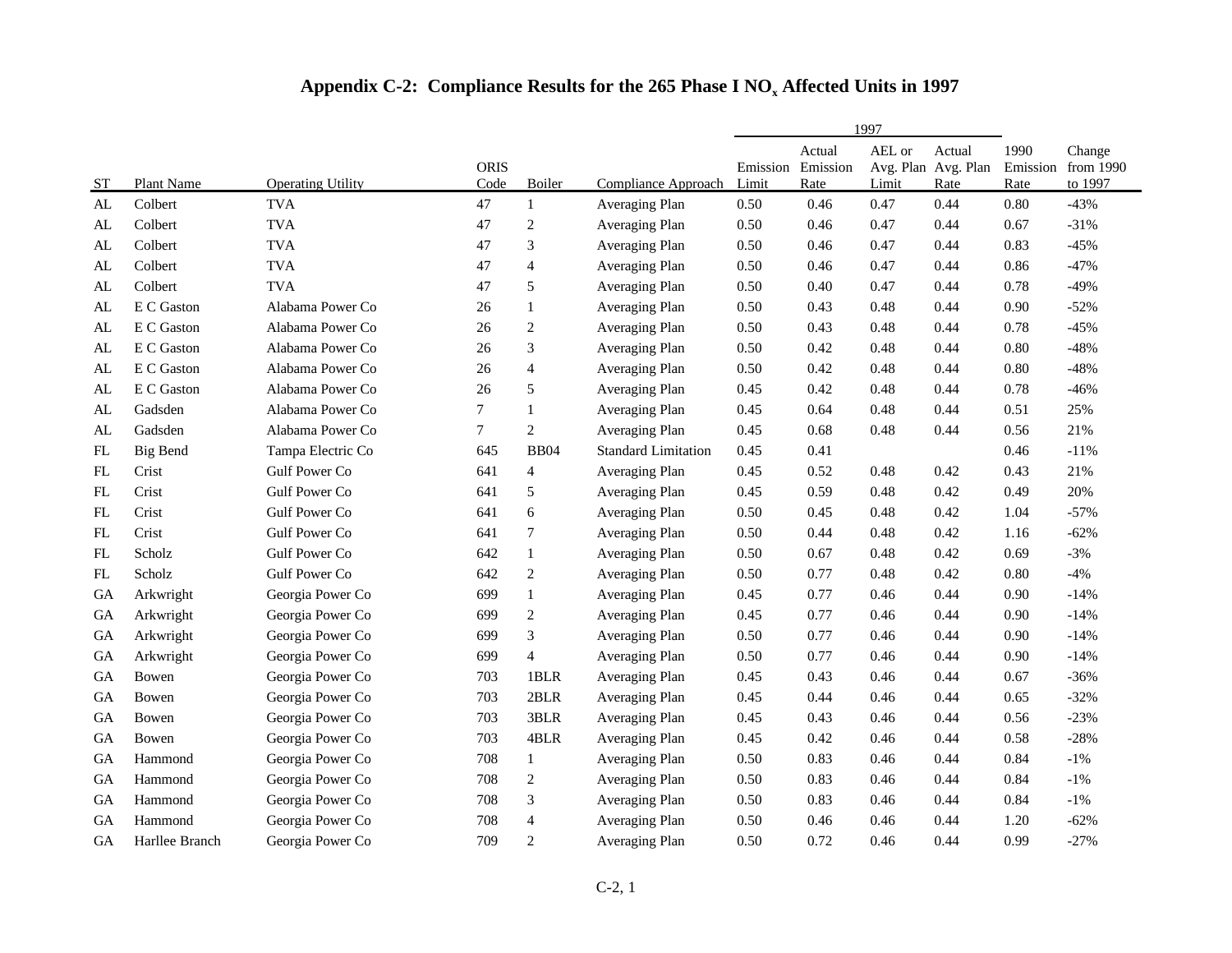## **Appendix C-2: Compliance Results for the 265 Phase I NO<sup>x</sup> Affected Units in 1997**

|               |                    |                            |                     |                  |                            |       | 1997                                |                 |                                       |              |                                         |
|---------------|--------------------|----------------------------|---------------------|------------------|----------------------------|-------|-------------------------------------|-----------------|---------------------------------------|--------------|-----------------------------------------|
| <b>ST</b>     | Plant Name         | <b>Operating Utility</b>   | <b>ORIS</b><br>Code | Boiler           | <b>Compliance Approach</b> | Limit | Actual<br>Emission Emission<br>Rate | AEL or<br>Limit | Actual<br>Avg. Plan Avg. Plan<br>Rate | 1990<br>Rate | Change<br>Emission from 1990<br>to 1997 |
| GA            | Jack McDonough     | Georgia Power Co           | 710                 | MB1              | Averaging Plan             | 0.45  | 0.42                                | 0.46            | 0.44                                  | 0.66         | $-36%$                                  |
| <b>GA</b>     | Jack McDonough     | Georgia Power Co           | 710                 | MB2              | Averaging Plan             | 0.45  | 0.42                                | 0.46            | 0.44                                  | 0.60         | $-30%$                                  |
| GA            | Kraft              | Savannah Electric & Power  | 733                 | $\mathbf{1}$     | Averaging Plan             | 0.45  | 0.62                                | 0.46            | 0.44                                  | 0.40         | 55%                                     |
| GA            | Kraft              | Savannah Electric & Power  | 733                 | $\overline{c}$   | Averaging Plan             | 0.45  | 0.62                                | 0.46            | 0.44                                  | 0.40         | 55%                                     |
| GA            | Kraft              | Savannah Electric & Power  | 733                 | 3                | Averaging Plan             | 0.45  | 0.62                                | 0.46            | 0.44                                  | 0.40         | 55%                                     |
| GA            | Mcintosh           | Savannah Electric & Power  | 6124                | $\mathbf{1}$     | Averaging Plan             | 0.50  | 0.86                                | 0.46            | 0.44                                  | 0.83         | 4%                                      |
| GA            | Mitchell           | Georgia Power Co           | 727                 | $\mathfrak{Z}$   | Averaging Plan             | 0.45  | 0.62                                | 0.46            | 0.44                                  | 0.61         | $2\%$                                   |
| GA            | Scherer            | Georgia Power Co           | 6257                | 3                | Averaging Plan             | 0.45  | 0.30                                | 0.46            | 0.44                                  | 0.20         | 50%                                     |
| <b>GA</b>     | Wansley            | Georgia Power Co           | 6052                | $\mathbf{1}$     | Averaging Plan             | 0.45  | 0.41                                | 0.46            | 0.44                                  | 0.73         | $-44%$                                  |
| GA            | Wansley            | Georgia Power Co           | 6052                | $\overline{c}$   | Averaging Plan             | 0.45  | 0.41                                | 0.46            | 0.44                                  | 0.67         | $-39%$                                  |
| GA            | Yates              | Georgia Power Co           | 728                 | Y1BR             | Averaging Plan             | 0.45  | 0.45                                | 0.46            | 0.44                                  | 0.56         | $-20%$                                  |
| <b>GA</b>     | Yates              | Georgia Power Co           | 728                 | Y2BR             | Averaging Plan             | 0.45  | 0.48                                | 0.46            | 0.44                                  | 0.62         | $-23%$                                  |
| GA            | Yates              | Georgia Power Co           | 728                 | Y3BR             | Averaging Plan             | 0.45  | 0.48                                | 0.46            | 0.44                                  | 0.62         | $-23%$                                  |
| GA            | Yates              | Georgia Power Co           | 728                 | Y4BR             | Averaging Plan             | 0.45  | 0.39                                | 0.46            | 0.44                                  | 0.56         | $-30%$                                  |
| GA            | Yates              | Georgia Power Co           | 728                 | Y5BR             | Averaging Plan             | 0.45  | 0.39                                | 0.46            | 0.44                                  | 0.65         | $-40%$                                  |
| <b>GA</b>     | Yates              | Georgia Power Co           | 728                 | Y6BR             | Averaging Plan             | 0.45  | 0.33                                | 0.46            | 0.44                                  | 0.67         | $-51%$                                  |
| GA            | Yates              | Georgia Power Co           | 728                 | Y7BR             | Averaging Plan             | 0.45  | 0.31                                | 0.46            | 0.44                                  | 0.61         | $-49%$                                  |
| IA            | Burlington         | IES Utilities, Inc.        | 1104                | $\mathbf{1}$     | Averaging Plan             | 0.45  | 0.29                                | 0.47            | 0.29                                  | 0.63         | $-54%$                                  |
| IA            | Milton L Kapp      | <b>Interstate Power Co</b> | 1048                | $\overline{c}$   | <b>Standard Limitation</b> | 0.45  | 0.35                                |                 |                                       | 0.80         | $-56%$                                  |
| IA            | Prairie Creek      | IES Utilities, Inc.        | 1073                | $\overline{4}$   | Averaging Plan             | 0.50  | 0.29                                | 0.47            | 0.29                                  | 1.05         | $-72%$                                  |
| IA            | Riverside          | MidAmerican Energy Company | 1081                | 9                | <b>Standard Limitation</b> | 0.45  | 0.36                                |                 |                                       | 0.82         | $-56%$                                  |
| $\rm IL$      | Baldwin            | Illinois Power Co          | 889                 | 3                | Averaging Plan             | 0.45  | 0.33                                | 0.45            | 0.38                                  | 0.67         | $-51%$                                  |
| $\rm IL$      | <b>Grand Tower</b> | Cipsco                     | 862                 | $\boldsymbol{7}$ | Averaging Plan             | 0.50  | 0.73                                | 0.46            | 0.43                                  | 0.78         | $-6%$                                   |
| $\mathbb L$   | <b>Grand Tower</b> | Cipsco                     | 862                 | $\,8\,$          | Averaging Plan             | 0.50  | 0.76                                | 0.46            | 0.43                                  | 0.96         | $-21%$                                  |
| ${\rm I\!L}$  | <b>Grand Tower</b> | Cipsco                     | 862                 | 9                | Averaging Plan             | 0.50  | 0.61                                | 0.46            | 0.43                                  | 0.64         | $-5%$                                   |
| IL            | Hennepin           | Illinois Power Co          | 892                 | $\overline{c}$   | Averaging Plan             | 0.45  | 0.49                                | 0.45            | 0.38                                  | 0.59         | $-17%$                                  |
| $\mathbb L$   | Hutsonville        | Cipsco                     | 863                 | 5                | Averaging Plan             | 0.45  | 0.53                                | 0.46            | 0.43                                  | 0.70         | $-24%$                                  |
| $\mathbb L$   | Hutsonville        | Cipsco                     | 863                 | 6                | Averaging Plan             | 0.45  | 0.54                                | 0.46            | 0.43                                  | 0.67         | $-19%$                                  |
| IL            | Joppa Steam        | Electric Energy Inc        | 887                 | 1                | <b>Standard Limitation</b> | 0.45  | 0.28                                |                 |                                       | 0.56         | $-50%$                                  |
| ${\rm I\!L}$  | Joppa Steam        | Electric Energy Inc        | 887                 | $\sqrt{2}$       | <b>Standard Limitation</b> | 0.45  | 0.28                                |                 |                                       | 0.56         | $-50%$                                  |
| $\rm IL$      | Joppa Steam        | Electric Energy Inc        | 887                 | 3                | <b>Standard Limitation</b> | 0.45  | 0.26                                |                 |                                       | 0.56         | $-54%$                                  |
| $\mathbbm{L}$ | Joppa Steam        | Electric Energy Inc        | 887                 | $\overline{4}$   | <b>Standard Limitation</b> | 0.45  | 0.26                                |                 |                                       | 0.56         | $-54%$                                  |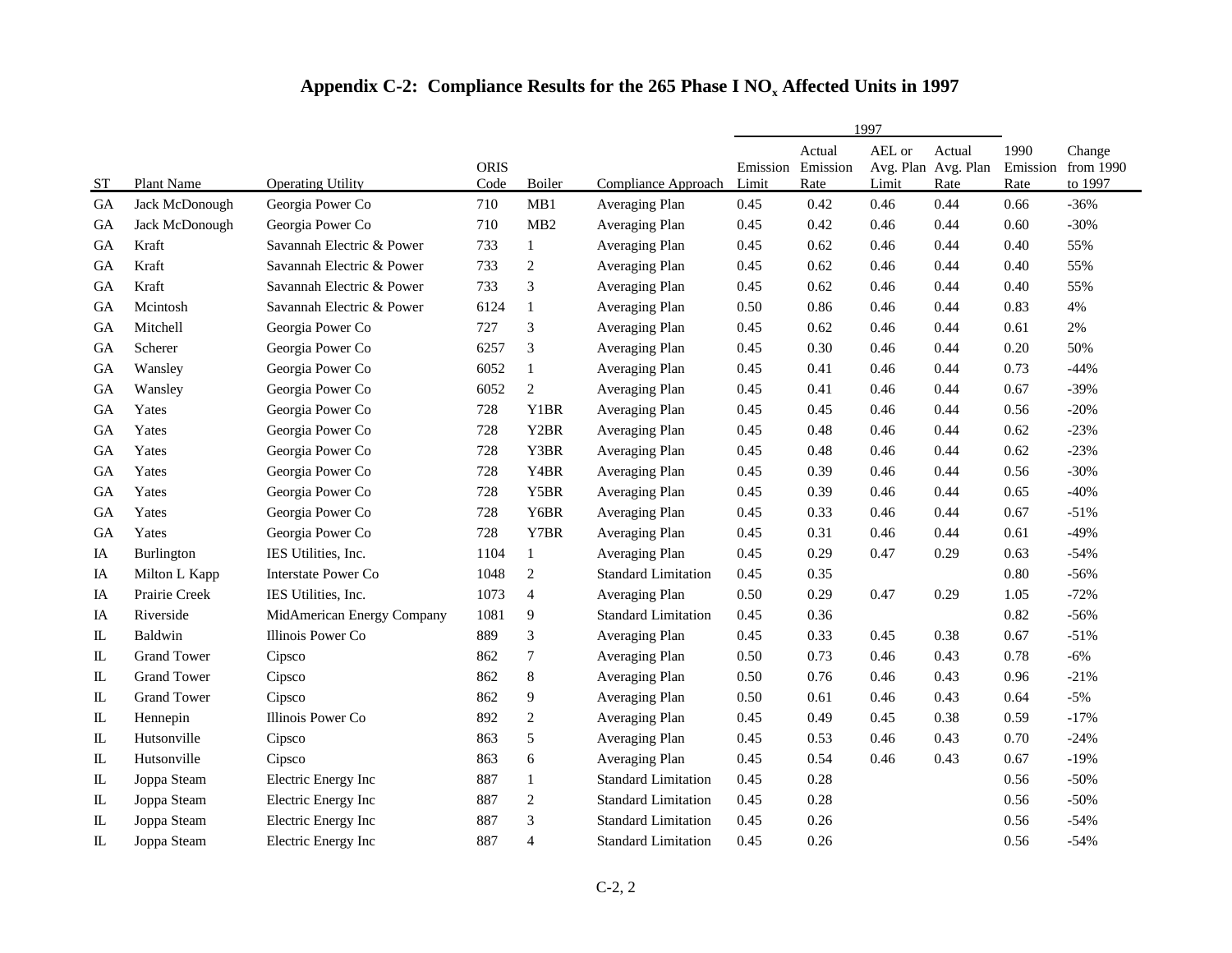## **Appendix C-2: Compliance Results for the 265 Phase I NO<sup>x</sup> Affected Units in 1997**

|               |                      |                             |                     |                             |                            | 1997                       |                |                 |                                       |              |                                         |
|---------------|----------------------|-----------------------------|---------------------|-----------------------------|----------------------------|----------------------------|----------------|-----------------|---------------------------------------|--------------|-----------------------------------------|
| <b>ST</b>     | Plant Name           | <b>Operating Utility</b>    | <b>ORIS</b><br>Code | Boiler                      | <b>Compliance Approach</b> | Emission Emission<br>Limit | Actual<br>Rate | AEL or<br>Limit | Actual<br>Avg. Plan Avg. Plan<br>Rate | 1990<br>Rate | Change<br>Emission from 1990<br>to 1997 |
| $\mathbb L$   | Joppa Steam          | Electric Energy Inc         | 887                 | 5                           | <b>Standard Limitation</b> | 0.45                       | 0.24           |                 |                                       | 0.56         | $-57%$                                  |
| IL            | Joppa Steam          | Electric Energy Inc         | 887                 | 6                           | <b>Standard Limitation</b> | 0.45                       | 0.24           |                 |                                       | 0.56         | $-57%$                                  |
| $\mathbbm{L}$ | Meredosia            | Cipsco                      | 864                 | 1                           | Averaging Plan             | 0.45                       | 0.50           | 0.46            | 0.43                                  | 0.50         | $0\%$                                   |
| ${\rm I\!L}$  | Meredosia            | Cipsco                      | 864                 | $\sqrt{2}$                  | Averaging Plan             | 0.45                       | 0.50           | 0.46            | 0.43                                  | 0.50         | 0%                                      |
| ${\rm I\!L}$  | Meredosia            | Cipsco                      | 864                 | 3                           | Averaging Plan             | 0.45                       | 0.50           | 0.46            | 0.43                                  | 0.50         | 0%                                      |
| $\mathbbm{L}$ | Meredosia            | Cipsco                      | 864                 | $\overline{4}$              | Averaging Plan             | 0.45                       | 0.50           | 0.46            | 0.43                                  | 0.50         | 0%                                      |
| ${\rm I\!L}$  | Meredosia            | Cipsco                      | 864                 | 5                           | Averaging Plan             | 0.45                       | 0.69           | 0.46            | 0.43                                  | 0.67         | 3%                                      |
| $\mathbbm{L}$ | Newton               | Cipsco                      | 6017                | $\mathbf{1}$                | Averaging Plan             | 0.45                       | 0.29           | 0.46            | 0.43                                  | 0.47         | $-38%$                                  |
| $\mathbb{L}$  | Newton               | Cipsco                      | 6017                | $\overline{c}$              | Averaging Plan             | 0.45                       | 0.38           | 0.46            | 0.43                                  | 0.39         | $-3%$                                   |
| $\mathbbm{L}$ | Vermilion            | Illinois Power Co           | 897                 | $\mathbf{1}$                | Averaging Plan             | 0.45                       | 0.42           | 0.45            | 0.38                                  | 0.94         | $-55%$                                  |
| $\mathbbm{L}$ | Vermilion            | Illinois Power Co           | 897                 | $\overline{c}$              | Averaging Plan             | 0.45                       | 0.42           |                 |                                       | 0.74         | $-43%$                                  |
| IN            | Cayuga               | PSI Energy, Inc.            | 1001                | $\mathbf{1}$                | Averaging Plan             | 0.45                       | 0.32           | 0.48            | 0.43                                  | 0.42         | $-24%$                                  |
| $_{\rm IN}$   | Cayuga               | PSI Energy, Inc.            | 1001                | $\overline{c}$              | Averaging Plan             | 0.45                       | 0.34           | 0.48            | 0.43                                  | 0.47         | $-28%$                                  |
| IN            | Elmer W Stout        | Indianapolis Power & Light  | 990                 | 50                          | Averaging Plan             | 0.45                       | 0.35           | 0.45            | 0.34                                  | 0.63         | $-44%$                                  |
| IN            | Elmer W Stout        | Indianapolis Power & Light  | 990                 | 60                          | Averaging Plan             | 0.45                       | 0.38           | 0.45            | 0.34                                  | 0.65         | $-42%$                                  |
| IN            | Elmer W Stout        | Indianapolis Power & Light  | 990                 | 70                          | Averaging Plan             | 0.45                       | 0.32           | 0.45            | 0.34                                  | 0.71         | $-55%$                                  |
| IN            | F B Culley           | Southern Indiana Gas & Elec | 1012                | $\boldsymbol{2}$            | <b>Standard Limitation</b> | 0.50                       | 0.47           |                 |                                       | 1.05         | $-55%$                                  |
| IN            | F B Culley           | Southern Indiana Gas & Elec | 1012                | 3                           | <b>Standard Limitation</b> | 0.50                       | 0.47           |                 |                                       | 1.23         | $-62%$                                  |
| IN            | <b>Frank E Ratts</b> | <b>Hoosier Energy</b>       | 1043                | 1SG1                        | Averaging Plan             | 0.50                       | 0.49           | 0.50            | 0.49                                  | 1.08         | $-55%$                                  |
| IN            | <b>Frank E Ratts</b> | <b>Hoosier Energy</b>       | 1043                | 2SG1                        | Averaging Plan             | 0.50                       | 0.48           | 0.50            | 0.49                                  | 1.09         | $-56%$                                  |
| IN            | Gibson               | PSI Energy, Inc.            | 6113                | $\mathbf{1}$                | Averaging Plan             | 0.50                       | 0.52           | 0.48            | 0.43                                  | 1.03         | $-50%$                                  |
| IN            | Gibson               | PSI Energy, Inc.            | 6113                | $\overline{c}$              | Averaging Plan             | 0.50                       | 0.52           | 0.48            | 0.43                                  | 1.12         | $-54%$                                  |
| $_{\rm IN}$   | Gibson               | PSI Energy, Inc.            | 6113                | $\ensuremath{\mathfrak{Z}}$ | Averaging Plan             | 0.50                       | 0.43           | 0.48            | 0.43                                  | 0.52         | $-17%$                                  |
| IN            | Gibson               | PSI Energy, Inc.            | 6113                | $\overline{4}$              | Averaging Plan             | 0.50                       | 0.42           | 0.48            | 0.43                                  | 0.66         | $-36%$                                  |
| IN            | H T Pritchard        | Indianapolis Power & Light  | 991                 | $\mathfrak{Z}$              | Averaging Plan             | 0.45                       | 0.69           | 0.45            | 0.34                                  | 0.74         | $-7%$                                   |
| IN            | H T Pritchard        | Indianapolis Power & Light  | 991                 | $\overline{4}$              | Averaging Plan             | 0.45                       | 0.69           | 0.45            | 0.34                                  | 0.74         | $-7%$                                   |
| IN            | H T Pritchard        | Indianapolis Power & Light  | 991                 | 5                           | Averaging Plan             | 0.45                       | 0.36           | 0.45            | 0.34                                  | 0.67         | $-46%$                                  |
| IN            | H T Pritchard        | Indianapolis Power & Light  | 991                 | 6                           | Averaging Plan             | 0.45                       | 0.36           | 0.45            | 0.34                                  | 0.47         | $-23%$                                  |
| $_{\rm IN}$   | Petersburg           | Indianapolis Power & Light  | 994                 | $\mathbf{1}$                | Averaging Plan             | 0.45                       | 0.26           | 0.45            | 0.34                                  | 0.56         | $-54%$                                  |
| IN            | Petersburg           | Indianapolis Power & Light  | 994                 | 2                           | Averaging Plan             | 0.45                       | 0.33           | 0.45            | 0.34                                  | 0.63         | $-48%$                                  |
| $_{\rm IN}$   | Petersburg           | Indianapolis Power & Light  | 994                 | 3                           | Averaging Plan             | 0.45                       | 0.33           | 0.45            | 0.34                                  | 0.37         | $-11%$                                  |
| IN            | Petersburg           | Indianapolis Power & Light  | 994                 | $\overline{4}$              | Averaging Plan             | 0.45                       | 0.36           | 0.45            | 0.34                                  | 0.37         | $-3%$                                   |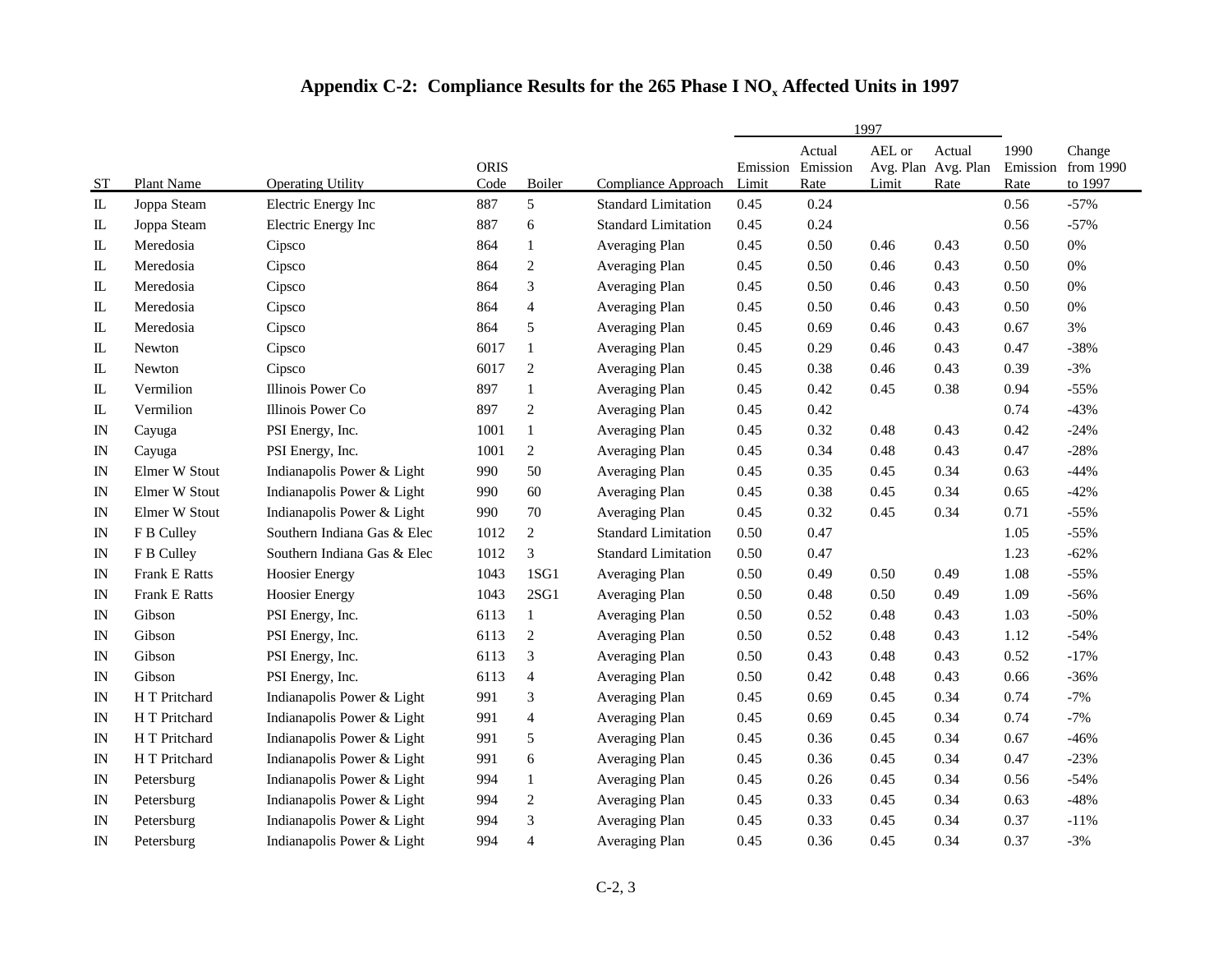|             |                    |                               |                     |                             |                            |                            |                | 1997            |                                       |              |                                         |
|-------------|--------------------|-------------------------------|---------------------|-----------------------------|----------------------------|----------------------------|----------------|-----------------|---------------------------------------|--------------|-----------------------------------------|
| <b>ST</b>   | Plant Name         | <b>Operating Utility</b>      | <b>ORIS</b><br>Code | Boiler                      | Compliance Approach        | Emission Emission<br>Limit | Actual<br>Rate | AEL or<br>Limit | Actual<br>Avg. Plan Avg. Plan<br>Rate | 1990<br>Rate | Change<br>Emission from 1990<br>to 1997 |
| IN          | R Gallagher        | PSI Energy, Inc.              | 1008                | $\mathbf{1}$                | Averaging Plan             | 0.50                       | 0.43           | 0.48            | 0.43                                  | 0.74         | $-42%$                                  |
| IN          | R Gallagher        | PSI Energy, Inc.              | 1008                | $\sqrt{2}$                  | Averaging Plan             | 0.50                       | 0.43           | 0.48            | 0.43                                  | 0.95         | $-55%$                                  |
| $_{\rm IN}$ | R Gallagher        | PSI Energy, Inc.              | 1008                | 3                           | Averaging Plan             | 0.50                       | 0.40           | 0.48            | 0.43                                  | 0.95         | $-58%$                                  |
| IN          | R Gallagher        | PSI Energy, Inc.              | 1008                | $\overline{4}$              | Averaging Plan             | 0.50                       | 0.40           | 0.48            | 0.43                                  | 0.95         | $-58%$                                  |
| IN          | Wabash River       | PSI Energy, Inc.              | 1010                | $\mathbf{1}$                | <b>Standard Limitation</b> | 0.50                       | 0.15           |                 |                                       | 0.52         | $-71%$                                  |
| IN          | Wabash River       | PSI Energy, Inc.              | 1010                | $\sqrt{2}$                  | Averaging Plan             | 0.50                       | 0.58           | 0.48            | 0.43                                  | 0.95         | $-39%$                                  |
| IN          | Wabash River       | PSI Energy, Inc.              | 1010                | 3                           | Averaging Plan             | 0.50                       | 0.59           | 0.48            | 0.43                                  | 0.92         | $-36%$                                  |
| IN          | Wabash River       | PSI Energy, Inc.              | 1010                | 5                           | Averaging Plan             | 0.50                       | 0.48           | 0.48            | 0.43                                  | 0.85         | $-44%$                                  |
| IN          | Wabash River       | PSI Energy, Inc.              | 1010                | 6                           | Averaging Plan             | 0.45                       | 0.40           | 0.48            | 0.43                                  | 0.37         | $8\%$                                   |
| <b>KS</b>   | La Cygne           | Kansas City Power & Light     | 1241                | $\overline{c}$              | <b>Standard Limitation</b> | 0.50                       | 0.34           |                 |                                       | 0.29         | 17%                                     |
| <b>KS</b>   | Quindaro           | Board of Public Util, ks City | 1295                | $\overline{c}$              | <b>Standard Limitation</b> | 0.50                       | 0.34           |                 |                                       | 0.64         | $-47%$                                  |
| ΚY          | Coleman            | <b>Big Rivers Electric</b>    | 1381                | C1                          | <b>Standard Limitation</b> | 0.50                       | 0.46           |                 |                                       | 1.41         | $-67%$                                  |
| KY          | Coleman            | <b>Big Rivers Electric</b>    | 1381                | $\rm C2$                    | <b>Standard Limitation</b> | 0.50                       | 0.46           |                 |                                       | 1.29         | $-64%$                                  |
| KY          | Coleman            | <b>Big Rivers Electric</b>    | 1381                | C <sub>3</sub>              | <b>Standard Limitation</b> | 0.50                       | 0.48           |                 |                                       | 1.14         | $-58%$                                  |
| ΚY          | Cooper             | East Kentucky Power Coop      | 1384                | $\mathbf{1}$                | Averaging Plan             | 0.50                       | 0.40           | 0.50            | 0.40                                  | 0.90         | $-56%$                                  |
| KY          | Cooper             | East Kentucky Power Coop      | 1384                | $\sqrt{2}$                  | Averaging Plan             | 0.50                       | 0.40           | 0.50            | 0.40                                  | 0.90         | $-56%$                                  |
| KY          | E W Brown          | Kentucky Utilities Co         | 1355                | $\mathbf{1}$                | Averaging Plan             | 0.50                       | 0.48           | 0.46            | 0.42                                  | 1.00         | $-52%$                                  |
| ΚY          | E W Brown          | Kentucky Utilities Co         | 1355                | $\sqrt{2}$                  | Averaging Plan             | 0.45                       | 0.42           | 0.46            | 0.42                                  | 0.59         | $-29%$                                  |
| KY          | E W Brown          | Kentucky Utilities Co         | 1355                | $\ensuremath{\mathfrak{Z}}$ | Averaging Plan             | 0.45                       | 0.42           | 0.46            | 0.42                                  | 0.57         | $-26%$                                  |
| KY          | <b>East Bend</b>   | Cincinnati Gas & Electric Co  | 6018                | $\sqrt{2}$                  | Averaging Plan             | 0.50                       | 0.40           | 0.48            | 0.43                                  | 0.31         | 29%                                     |
| KY          | Elmer Smith        | Owensboro City of             | 1374                | $\mathfrak{2}$              | <b>Standard Limitation</b> | 0.45                       | 0.43           |                 |                                       | 0.86         | $-50%$                                  |
| KY          | Ghent              | Kentucky Utilities Co         | 1356                | $\mathbf{1}$                | Averaging Plan             | 0.45                       | 0.41           | 0.46            | 0.42                                  | 0.56         | $-27%$                                  |
| KY          | Green River        | Kentucky Utilities Co         | 1357                | 5                           | Averaging Plan             | 0.50                       | 0.40           | 0.46            | 0.42                                  | 0.84         | $-52%$                                  |
| ΚY          | H L Spurlock       | East Kentucky Power Coop      | 6041                | $\mathbf{1}$                | <b>Standard Limitation</b> | 0.50                       | 0.44           |                 |                                       | 0.90         | $-51%$                                  |
| KY          | HMP&L Station 2    | <b>Big Rivers Electric</b>    | 1382                | H1                          | <b>Standard Limitation</b> | 0.50                       | 0.48           |                 |                                       | 1.34         | $-64%$                                  |
| KY          | HMP&L Station 2    | <b>Big Rivers Electric</b>    | 1382                | H2                          | <b>Standard Limitation</b> | 0.50                       | 0.46           |                 |                                       | 1.34         | $-66%$                                  |
| KY          | R D Green          | <b>Big Rivers Electric</b>    | 6639                | G1                          | <b>Standard Limitation</b> | 0.50                       | 0.38           |                 |                                       | 0.41         | $-7%$                                   |
| KY          | R D Green          | <b>Big Rivers Electric</b>    | 6639                | G2                          | <b>Standard Limitation</b> | 0.50                       | 0.46           |                 |                                       | 0.45         | 2%                                      |
| MD          | <b>Chalk Point</b> | Pepco                         | 1571                | 1                           | <b>AEL Demonstration</b>   | 0.50                       | 0.65           | 0.86            |                                       | 1.35         | $-52%$                                  |
| MD          | Chalk Point        | Pepco                         | 1571                | $\overline{c}$              | <b>AEL Demonstration</b>   | 0.50                       | 0.65           | 1.20            |                                       | 1.35         | $-52%$                                  |
| MD          | Morgantown         | Pepco                         | 1573                | $\mathbf{1}$                | <b>AEL</b> Demonstration   | 0.45                       | 0.63           | 0.70            |                                       | 0.95         | $-34%$                                  |
| MD          | Morgantown         | Pepco                         | 1573                | $\overline{2}$              | <b>AEL Demonstration</b>   | 0.45                       | 0.64           | 0.70            |                                       | 0.95         | $-33%$                                  |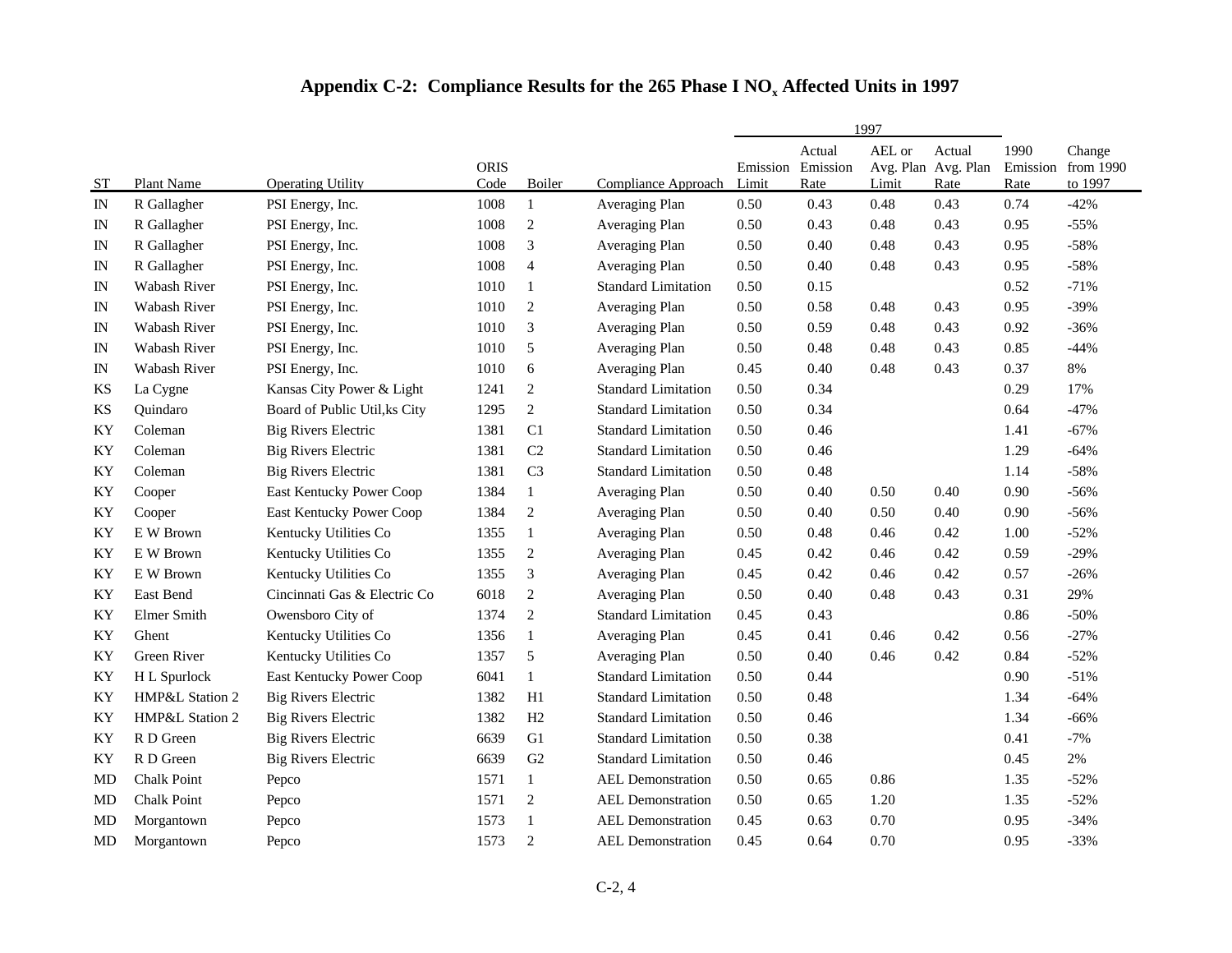|           |                    |                              |                     |                         |                            |                            |                | 1997                                   |                |                          |                                |
|-----------|--------------------|------------------------------|---------------------|-------------------------|----------------------------|----------------------------|----------------|----------------------------------------|----------------|--------------------------|--------------------------------|
| ST        | Plant Name         | <b>Operating Utility</b>     | <b>ORIS</b><br>Code | Boiler                  | Compliance Approach        | Emission Emission<br>Limit | Actual<br>Rate | AEL or<br>Avg. Plan Avg. Plan<br>Limit | Actual<br>Rate | 1990<br>Emission<br>Rate | Change<br>from 1990<br>to 1997 |
| MD        | R P Smith          | Potomac Edison Co            | 1570                | 9                       | Averaging Plan             | 0.50                       | 0.67           | 0.49                                   | 0.45           | 0.87                     | $-23%$                         |
| MD        | R P Smith          | Potomac Edison Co            | 1570                | 11                      | Averaging Plan             | 0.45                       | 0.43           | 0.49                                   | 0.45           | 0.78                     | $-45%$                         |
| MI        | J H Campbell       | Consumers Energy Co          | 1710                | $\mathbf{1}$            | <b>AEL Demonstration</b>   | 0.45                       | 0.48           | 0.55                                   |                | 0.69                     | $-30%$                         |
| MN        | High Bridge        | Northern States Power Co     | 1912                | 3                       | Averaging Plan             | 0.50                       | 0.63           | 0.46                                   | 0.33           | 0.48                     | 31%                            |
| MN        | <b>High Bridge</b> | Northern States Power Co     | 1912                | $\overline{4}$          | Averaging Plan             | 0.50                       | 0.63           | 0.46                                   | 0.33           | 0.48                     | 31%                            |
| MN        | High Bridge        | Northern States Power Co     | 1912                | 5                       | Averaging Plan             | 0.50                       | 0.63           | 0.46                                   | 0.33           | 0.48                     | 31%                            |
| ΜN        | High Bridge        | Northern States Power Co     | 1912                | 6                       | Averaging Plan             | 0.50                       | 0.63           | 0.46                                   | 0.33           | 0.48                     | 31%                            |
| MN        | Sherburne County   | Northern States Power Co     | 6090                | $\mathbf{1}$            | Averaging Plan             | 0.45                       | 0.27           | 0.46                                   | 0.33           | 0.45                     | $-40%$                         |
| <b>MN</b> | Sherburne County   | Northern States Power Co     | 6090                | $\mathbf{2}$            | Averaging Plan             | 0.45                       | 0.27           | 0.46                                   | 0.33           | 0.45                     | $-40%$                         |
| МO        | Hawthorn           | Kansas City Power & Light    | 2079                | 5                       | <b>Standard Limitation</b> | 0.45                       | 0.37           |                                        |                | 0.36                     | 3%                             |
| МO        | Iatan              | Kansas City Power & Light    | 6065                | $\mathbf{1}$            | <b>Standard Limitation</b> | 0.50                       | 0.29           |                                        |                | 0.31                     | $-6%$                          |
| МO        | James River        | Springfield City of (MO)     | 2161                | 3                       | Averaging Plan             | 0.50                       | 0.55           | 0.50                                   | 0.45           | 1.02                     | $-46%$                         |
| MO        | James River        | Springfield City of (MO)     | 2161                | $\overline{4}$          | Averaging Plan             | 0.50                       | 0.62           | 0.50                                   | 0.45           | 0.87                     | $-29%$                         |
| МO        | James River        | Springfield City of (MO)     | 2161                | 5                       | Averaging Plan             | 0.50                       | 0.58           | 0.50                                   | 0.45           | 0.93                     | $-38%$                         |
| MO        | Labadie            | Union Electric Co            | 2103                | $\mathbf{1}$            | Averaging Plan             | 0.45                       | 0.22           | 0.45                                   | 0.24           | 0.62                     | $-65%$                         |
| MO        | Labadie            | Union Electric Co            | 2103                | $\sqrt{2}$              | Averaging Plan             | 0.45                       | 0.25           | 0.45                                   | 0.24           | 0.62                     | $-60%$                         |
| MO        | Labadie            | Union Electric Co            | 2103                | 3                       | Averaging Plan             | 0.45                       | 0.22           | 0.45                                   | 0.24           | 0.62                     | $-65%$                         |
| MO        | Labadie            | Union Electric Co            | 2103                | $\overline{\mathbf{4}}$ | Averaging Plan             | 0.45                       | 0.21           | 0.45                                   | 0.24           | 0.62                     | $-66%$                         |
| MО        | Meramec            | Union Electric Co            | 2104                | $\mathbf{1}$            | Averaging Plan             | 0.45                       | 0.67           | 0.45                                   | 0.24           | 0.82                     | $-18%$                         |
| MO        | Meramec            | Union Electric Co            | 2104                | $\sqrt{2}$              | Averaging Plan             | 0.45                       | 0.53           | 0.45                                   | 0.24           | 0.63                     | $-16%$                         |
| MO        | Meramec            | Union Electric Co            | 2104                | 3                       | Averaging Plan             | 0.50                       | 0.61           | 0.45                                   | 0.24           | 0.96                     | $-36%$                         |
| MO        | Meramec            | Union Electric Co            | 2104                | $\overline{4}$          | Averaging Plan             | 0.50                       | 0.33           | 0.45                                   | 0.24           | 1.17                     | $-72%$                         |
| MO        | Montrose           | Kansas City Power & Light    | 2080                | $\mathbf{1}$            | <b>Standard Limitation</b> | 0.45                       | 0.32           |                                        |                | 0.32                     | $0\%$                          |
| MO        | Montrose           | Kansas City Power & Light    | 2080                | $\mathfrak{2}$          | <b>Standard Limitation</b> | 0.45                       | 0.38           |                                        |                | 0.34                     | 12%                            |
| MO        | Montrose           | Kansas City Power & Light    | 2080                | 3                       | <b>Standard Limitation</b> | 0.45                       | 0.38           |                                        |                | 0.34                     | 12%                            |
| МO        | Rush Island        | Union Electric Co            | 6155                | 1                       | Averaging Plan             | 0.45                       | 0.20           | 0.45                                   | 0.24           | 0.63                     | $-68%$                         |
| MО        | Rush Island        | Union Electric Co            | 6155                | $\overline{c}$          | Averaging Plan             | 0.45                       | 0.18           | 0.45                                   | 0.24           | 0.63                     | $-71%$                         |
| MO        | Southwest          | Springfield City of (MO)     | 6195                | $\mathbf{1}$            | Averaging Plan             | 0.50                       | 0.33           | 0.50                                   | 0.45           | 0.47                     | $-30%$                         |
| MO        | Thomas Hill        | Associated Electric Coop Inc | 2168                | MB3                     | <b>Standard Limitation</b> | 0.50                       | 0.28           |                                        |                | 0.31                     | $-10%$                         |
| MS        | <b>Jack Watson</b> | Mississippi Power Co         | 2049                | $\overline{4}$          | Averaging Plan             | 0.50                       | 0.49           | 0.48                                   | 0.42           | 1.10                     | $-55%$                         |
| MS        | Jack Watson        | Mississippi Power Co         | 2049                | 5                       | Averaging Plan             | 0.50                       | 0.64           | 0.48                                   | 0.42           | 1.22                     | $-48%$                         |
| MS        | R D Morrow         | South Mississippi El Pwr     | 6061                | $\mathbf{1}$            | Averaging Plan             | 0.50                       | 0.43           | 0.50                                   | 0.45           | 0.42                     | 2%                             |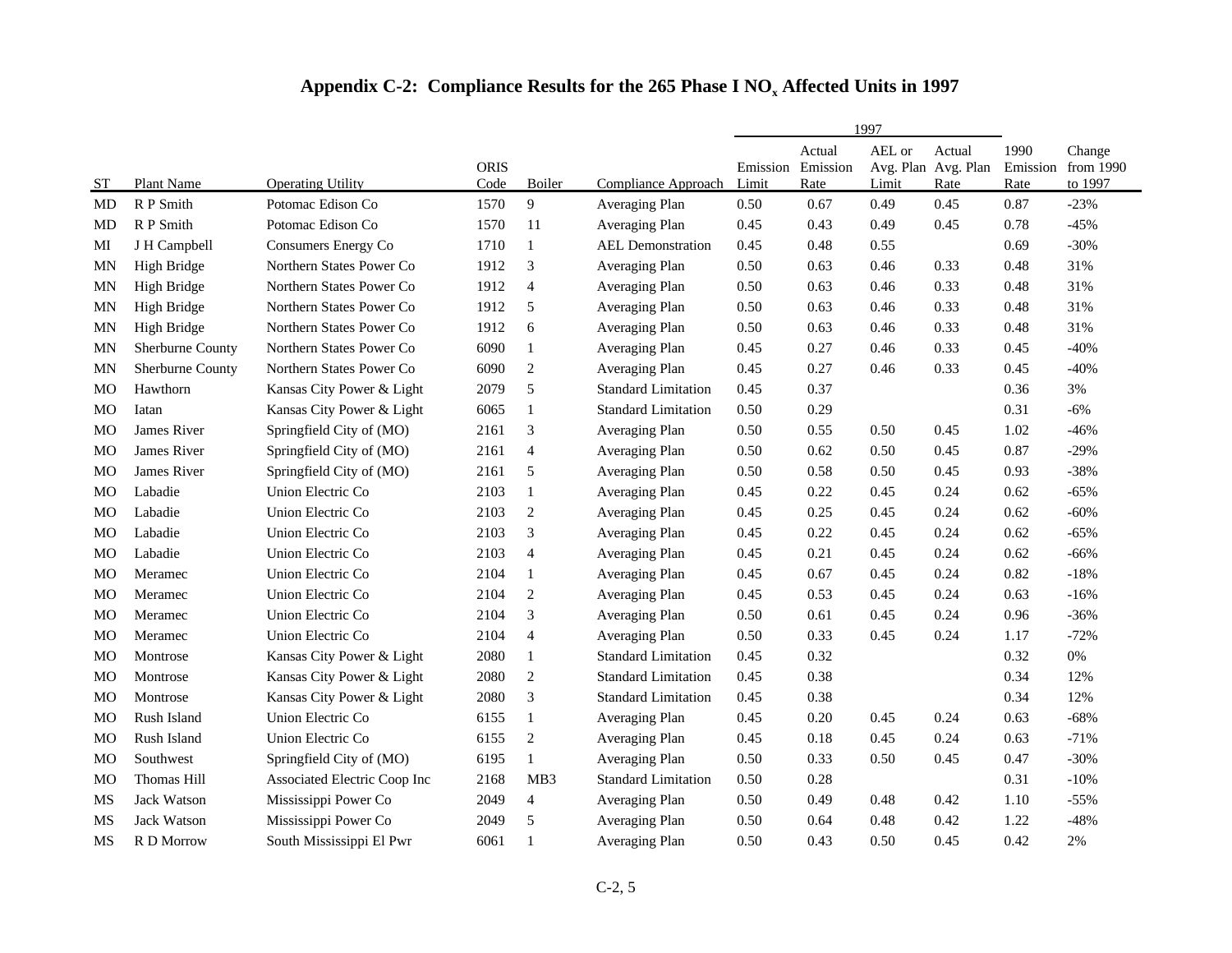|           |                        |                              |                     |                |                            | 1997                       |                |                 |                                              |              |                                         |
|-----------|------------------------|------------------------------|---------------------|----------------|----------------------------|----------------------------|----------------|-----------------|----------------------------------------------|--------------|-----------------------------------------|
| ST        | <b>Plant Name</b>      | <b>Operating Utility</b>     | <b>ORIS</b><br>Code | Boiler         | Compliance Approach        | Emission Emission<br>Limit | Actual<br>Rate | AEL or<br>Limit | Actual<br>Avg. Plan Avg. Plan<br><b>Rate</b> | 1990<br>Rate | Change<br>Emission from 1990<br>to 1997 |
| MS        | R D Morrow             | South Mississippi El Pwr     | 6061                | $\overline{c}$ | Averaging Plan             | 0.50                       | 0.48           | 0.50            | 0.45                                         | 0.43         | 12%                                     |
| MS        | Victor J Daniel Jr     | Mississippi Power Co         | 6073                | $\mathbf{1}$   | Averaging Plan             | 0.45                       | 0.28           | 0.48            | 0.42                                         | 0.27         | 4%                                      |
| MS        | Victor J Daniel Jr     | Mississippi Power Co         | 6073                | $\sqrt{2}$     | Averaging Plan             | 0.45                       | 0.26           | 0.48            | 0.42                                         | 0.28         | $-7%$                                   |
| NY        | Dunkirk                | Niagara Mohawk Power Corp    | 2554                | 3              | <b>Standard Limitation</b> | 0.45                       | 0.32           |                 |                                              | 0.48         | $-33%$                                  |
| NY        | Dunkirk                | Niagara Mohawk Power Corp    | 2554                | $\overline{4}$ | <b>Standard Limitation</b> | 0.45                       | 0.32           |                 |                                              | 0.48         | $-33%$                                  |
| NY        | Greenidge              | <b>Nyseg</b>                 | 2527                | 6              | Averaging Plan             | 0.45                       | 0.50           | 0.45            | 0.40                                         | 0.55         | $-9%$                                   |
| NY        | Milliken               | Nyseg                        | 2535                | 1              | Averaging Plan             | 0.45                       | 0.36           | 0.45            | 0.40                                         | 0.66         | $-45%$                                  |
| NY        | Milliken               | <b>Nyseg</b>                 | 2535                | $\mathfrak{2}$ | Averaging Plan             | 0.45                       | 0.36           | 0.45            | 0.40                                         | 0.59         | $-39%$                                  |
| <b>OH</b> | Ashtabula              | Cleveland Electric Illum     | 2835                | $\tau$         | <b>Standard Limitation</b> | 0.45                       | 0.41           |                 |                                              | 0.61         | $-33%$                                  |
| <b>OH</b> | Conesville             | Columbus Southern Power      | 2840                | 3              | <b>Standard Limitation</b> | 0.50                       | 0.45           |                 |                                              | 0.93         | $-52%$                                  |
| OН        | Conesville             | Columbus Southern Power      | 2840                | $\overline{4}$ | <b>Standard Limitation</b> | 0.45                       | 0.42           |                 |                                              | 0.55         | $-24%$                                  |
| <b>OH</b> | Eastlake               | Cleveland Electric Illum     | 2837                | 1              | <b>Standard Limitation</b> | 0.45                       | 0.42           |                 |                                              | 0.49         | $-14%$                                  |
| OН        | Eastlake               | Cleveland Electric Illum     | 2837                | $\overline{c}$ | <b>Standard Limitation</b> | 0.45                       | 0.38           |                 |                                              | 0.68         | $-44%$                                  |
| OН        | Eastlake               | Cleveland Electric Illum     | 2837                | 3              | <b>Standard Limitation</b> | 0.45                       | 0.41           |                 |                                              | 0.54         | $-24%$                                  |
| OН        | Eastlake               | Cleveland Electric Illum     | 2837                | $\overline{4}$ | <b>Standard Limitation</b> | 0.45                       | 0.35           |                 |                                              | 0.51         | $-31%$                                  |
| <b>OH</b> | Edgewater              | Ohio Edison Co               | 2857                | 13             | Averaging Plan             | 0.50                       | 0.17           | 0.50            | 0.43                                         | 0.87         | $-80%$                                  |
| <b>OH</b> | Gorge                  | Ohio Edison Co               | 2858                | 25             | Averaging Plan             | 0.50                       | Not Oper.      | 0.50            | 0.43                                         | 0.00         |                                         |
| OН        | Gorge                  | Ohio Edison Co               | 2858                | 26             | Averaging Plan             | 0.50                       | Not Oper.      | 0.50            | 0.43                                         | 0.00         |                                         |
| OН        | Miami Fort             | Cincinnati Gas & Electric Co | 2832                | 6              | Averaging Plan             | 0.45                       | 0.59           | 0.48            | 0.43                                         | 0.73         | $-19%$                                  |
| OН        | Picway                 | Columbus Southern Power      | 2843                | 9              | <b>Standard Limitation</b> | 0.50                       | 0.40           |                 |                                              | 0.87         | $-54%$                                  |
| <b>OH</b> | R E Burger             | Ohio Edison Co               | 2864                | $\overline{7}$ | Averaging Plan             | 0.50                       | 0.79           | 0.50            | 0.43                                         | 0.66         | 20%                                     |
| <b>OH</b> | R E Burger             | Ohio Edison Co               | 2864                | $8\,$          | Averaging Plan             | 0.50                       | 0.77           | 0.50            | 0.43                                         | 0.72         | 7%                                      |
| OН        | Toronto                | Ohio Edison Co               | 2867                | 10             | Averaging Plan             | 0.50                       | Not Oper.      | 0.50            | 0.43                                         | 0.00         |                                         |
| OН        | Toronto                | Ohio Edison Co               | 2867                | 11             | Averaging Plan             | 0.50                       | Not Oper.      | 0.50            | 0.43                                         | 0.00         |                                         |
| <b>OH</b> | W H Sammis             | Ohio Edison Co               | 2866                | 5              | Averaging Plan             | 0.50                       | 0.45           | 0.50            | 0.43                                         | 0.52         | $-13%$                                  |
| <b>OH</b> | W H Sammis             | Ohio Edison Co               | 2866                | $6\,$          | Averaging Plan             | 0.50                       | 0.38           | 0.50            | 0.43                                         | 1.10         | $-65%$                                  |
| <b>OH</b> | Walter C Beckjord      | Cincinnati Gas & Electric Co | 2830                | 5              | Averaging Plan             | 0.45                       | 0.45           | 0.48            | 0.43                                         | 0.72         | $-38%$                                  |
| OН        | Walter C Beckjord      | Cincinnati Gas & Electric Co | 2830                | 6              | Averaging Plan             | 0.45                       | 0.42           | 0.48            | 0.43                                         | 0.71         | $-41%$                                  |
| PА        | Armstrong              | West Penn Power Co           | 3178                | 1              | Averaging Plan             | 0.50                       | 0.36           | 0.49            | 0.45                                         | 0.90         | $-60%$                                  |
| PA        | Armstrong              | West Penn Power Co           | 3178                | $\overline{c}$ | Averaging Plan             | 0.50                       | 0.36           | 0.49            | 0.45                                         | 1.04         | $-65%$                                  |
| PA        | <b>Bruce Mansfield</b> | Ohio Edison Co               | 6094                | $\mathbf{1}$   | Averaging Plan             | 0.50                       | 0.35           | 0.50            | 0.43                                         | 0.98         | $-64%$                                  |
| PА        | <b>Bruce Mansfield</b> | Ohio Edison co               | 6094                | $\overline{2}$ | Averaging Plan             | 0.50                       | 0.37           | 0.50            | 0.43                                         | 1.13         | $-67%$                                  |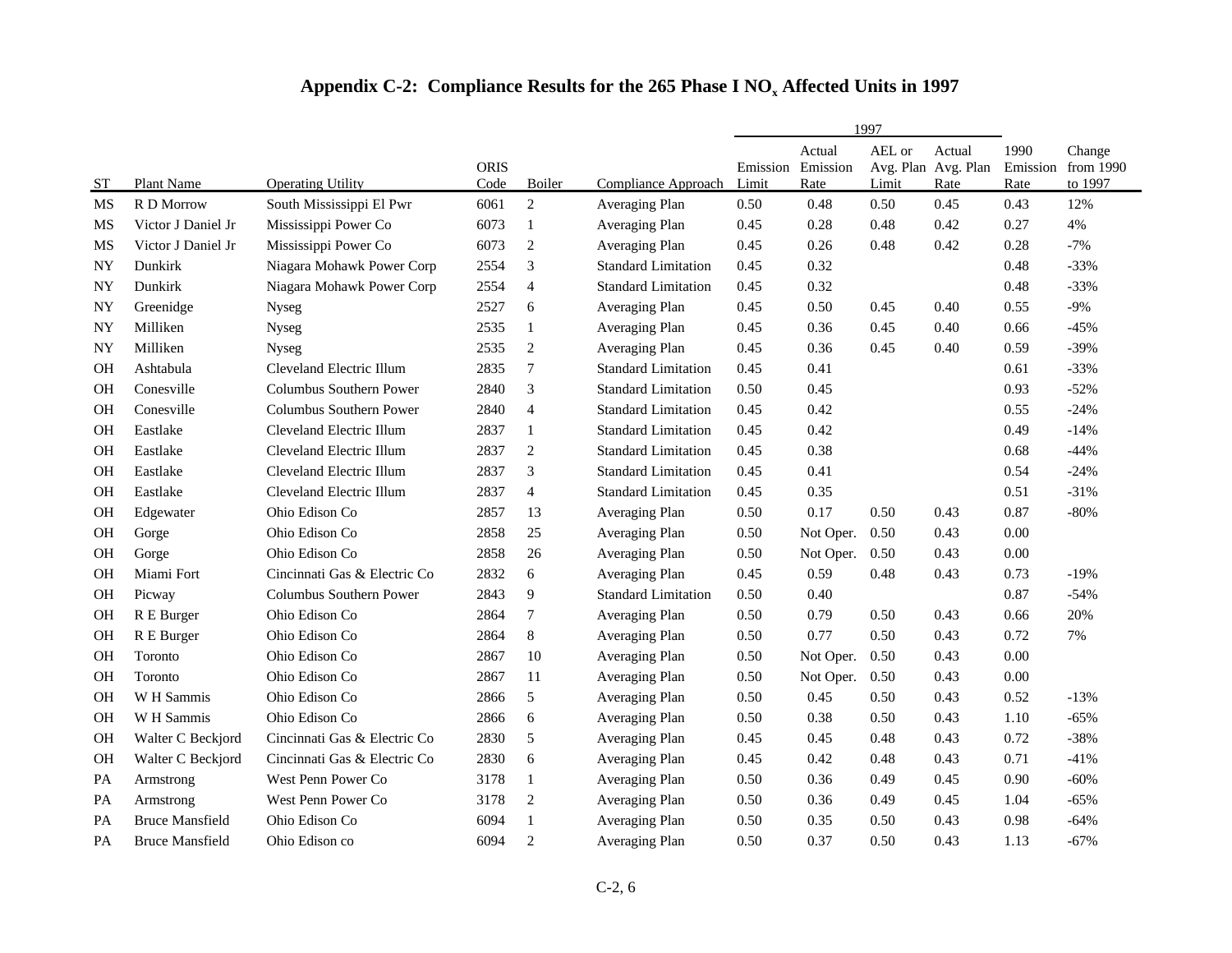|           |                       |                          |                     |                  |                            | 1997                       |                |                 |                                       |                          |                                |
|-----------|-----------------------|--------------------------|---------------------|------------------|----------------------------|----------------------------|----------------|-----------------|---------------------------------------|--------------------------|--------------------------------|
| <b>ST</b> | Plant Name            | <b>Operating Utility</b> | <b>ORIS</b><br>Code | Boiler           | Compliance Approach        | Emission Emission<br>Limit | Actual<br>Rate | AEL or<br>Limit | Actual<br>Avg. Plan Avg. Plan<br>Rate | 1990<br>Emission<br>Rate | Change<br>from 1990<br>to 1997 |
| PA        | <b>Brunner Island</b> | PP&L                     | 3140                | $\mathbf{1}$     | Averaging Plan             | 0.45                       | 0.37           | 0.47            | 0.41                                  | 0.65                     | $-43%$                         |
| PA        | <b>Brunner Island</b> | PP&L                     | 3140                | $\overline{c}$   | Averaging Plan             | 0.45                       | 0.37           | 0.47            | 0.41                                  | 0.71                     | $-48%$                         |
| PA        | <b>Brunner Island</b> | PP&L                     | 3140                | 3                | Averaging Plan             | 0.45                       | 0.42           | 0.47            | 0.41                                  | 0.83                     | $-49%$                         |
| PA        | Cheswick              | Duquesne Light co        | 8226                | $\mathbf{1}$     | <b>Standard Limitation</b> | 0.45                       | 0.41           |                 |                                       | 0.71                     | $-42%$                         |
| <b>PA</b> | Conemaugh             | <b>GPU</b>               | 3118                | $\mathbf{1}$     | <b>Standard Limitation</b> | 0.45                       | 0.39           |                 |                                       | 0.65                     | $-40%$                         |
| PA        | Conemaugh             | <b>GPU</b>               | 3118                | $\overline{2}$   | <b>Standard Limitation</b> | 0.45                       | 0.38           |                 |                                       | 0.71                     | $-46%$                         |
| PA        | Martins Creek         | PP&L                     | 3148                | $\mathbf{1}$     | Averaging Plan             | 0.50                       | 0.45           | 0.47            | 0.41                                  | 1.03                     | $-56%$                         |
| PA        | <b>Martins Creek</b>  | PP&L                     | 3148                | $\sqrt{2}$       | Averaging Plan             | 0.50                       | 0.45           | 0.47            | 0.41                                  | 0.93                     | $-52%$                         |
| PA        | Mitchell              | West Penn Power Co       | 3181                | 33               | Averaging Plan             | 0.45                       | 0.39           | 0.49            | 0.45                                  | 0.68                     | $-43%$                         |
| PA        | New Castle            | Ohio Edison Co           | 3138                | $\mathbf{1}$     | Averaging Plan             | 0.50                       | Not Oper.      | 0.50            | 0.43                                  | 0.00                     |                                |
| PA        | New Castle            | Ohio Edison Co           | 3138                | $\sqrt{2}$       | Averaging Plan             | 0.50                       | Not Oper.      | 0.50            | 0.43                                  | 0.00                     |                                |
| PA        | Portland              | <b>GPU</b>               | 3113                | $\mathbf{1}$     | Averaging Plan             | 0.45                       | 0.30           | 0.45            | 0.37                                  | 0.46                     | $-35%$                         |
| PA        | Portland              | <b>GPU</b>               | 3113                | $\sqrt{2}$       | Averaging Plan             | 0.45                       | 0.41           | 0.45            | 0.37                                  | 0.66                     | $-38%$                         |
| PA        | Shawville             | <b>GPU</b>               | 3131                | $\mathbf{1}$     | <b>Standard Limitation</b> | 0.50                       | 0.49           |                 |                                       | 0.99                     | $-51%$                         |
| PA        | Shawville             | <b>GPU</b>               | 3131                | $\sqrt{2}$       | <b>Standard Limitation</b> | 0.50                       | 0.49           |                 |                                       | 1.02                     | $-52%$                         |
| PA        | Shawville             | <b>GPU</b>               | 3131                | $\mathfrak{Z}$   | <b>Standard Limitation</b> | 0.45                       | 0.43           |                 |                                       | 0.83                     | $-48%$                         |
| PA        | Shawville             | <b>GPU</b>               | 3131                | $\overline{4}$   | <b>Standard Limitation</b> | 0.45                       | 0.43           |                 |                                       | 0.82                     | $-48%$                         |
| PA        | Sunbury               | PP&L                     | 3152                | $\mathfrak{Z}$   | Averaging Plan             | 0.50                       | 0.42           | 0.47            | 0.41                                  | 0.93                     | $-55%$                         |
| PA        | Sunbury               | PP&L                     | 3152                | $\overline{4}$   | Averaging Plan             | 0.50                       | 0.42           | 0.47            | 0.41                                  | 1.29                     | $-67%$                         |
| TN        | Gallatin              | <b>TVA</b>               | 3403                | $\mathbf{1}$     | Averaging Plan             | 0.45                       | 0.39           | 0.47            | 0.44                                  | 0.59                     | $-34%$                         |
| TN        | Gallatin              | <b>TVA</b>               | 3403                | $\overline{c}$   | Averaging Plan             | 0.45                       | 0.39           | 0.47            | 0.44                                  | 0.63                     | $-38%$                         |
| TN        | Gallatin              | <b>TVA</b>               | 3403                | $\mathfrak{Z}$   | Averaging Plan             | 0.45                       | 0.39           | 0.47            | 0.44                                  | 0.59                     | $-34%$                         |
| TN        | Gallatin              | <b>TVA</b>               | 3403                | $\overline{4}$   | Averaging Plan             | 0.45                       | 0.39           | 0.47            | 0.44                                  | 0.55                     | $-29%$                         |
| TN        | Johnsonville          | <b>TVA</b>               | 3406                | $\mathbf{1}$     | Averaging Plan             | 0.45                       | 0.47           | 0.47            | 0.44                                  | 0.45                     | 4%                             |
| TN        | Johnsonville          | <b>TVA</b>               | 3406                | $\overline{2}$   | Averaging Plan             | 0.45                       | 0.47           | 0.47            | 0.44                                  | 0.48                     | $-2%$                          |
| <b>TN</b> | Johnsonville          | <b>TVA</b>               | 3406                | $\mathfrak{Z}$   | Averaging Plan             | 0.45                       | 0.47           | 0.47            | 0.44                                  | 0.46                     | $2\%$                          |
| TN        | Johnsonville          | <b>TVA</b>               | 3406                | $\overline{4}$   | Averaging Plan             | 0.45                       | 0.47           | 0.47            | 0.44                                  | 0.54                     | $-13%$                         |
| TN        | Johnsonville          | <b>TVA</b>               | 3406                | 5                | Averaging Plan             | 0.45                       | 0.47           | 0.47            | 0.44                                  | 0.45                     | 4%                             |
| TN        | Johnsonville          | <b>TVA</b>               | 3406                | $\sqrt{6}$       | Averaging Plan             | 0.45                       | 0.47           | 0.47            | 0.44                                  | 0.50                     | $-6%$                          |
| TN        | Johnsonville          | <b>TVA</b>               | 3406                | $\boldsymbol{7}$ | Averaging Plan             | 0.50                       | 0.47           | 0.47            | 0.44                                  | 1.00                     | $-53%$                         |
| <b>TN</b> | Johnsonville          | <b>TVA</b>               | 3406                | $\,8\,$          | Averaging Plan             | 0.50                       | 0.47           | 0.47            | 0.44                                  | 0.97                     | $-52%$                         |
| <b>TN</b> | Johnsonville          | <b>TVA</b>               | 3406                | 9                | Averaging Plan             | 0.50                       | 0.47           | 0.47            | 0.44                                  | 1.10                     | $-57%$                         |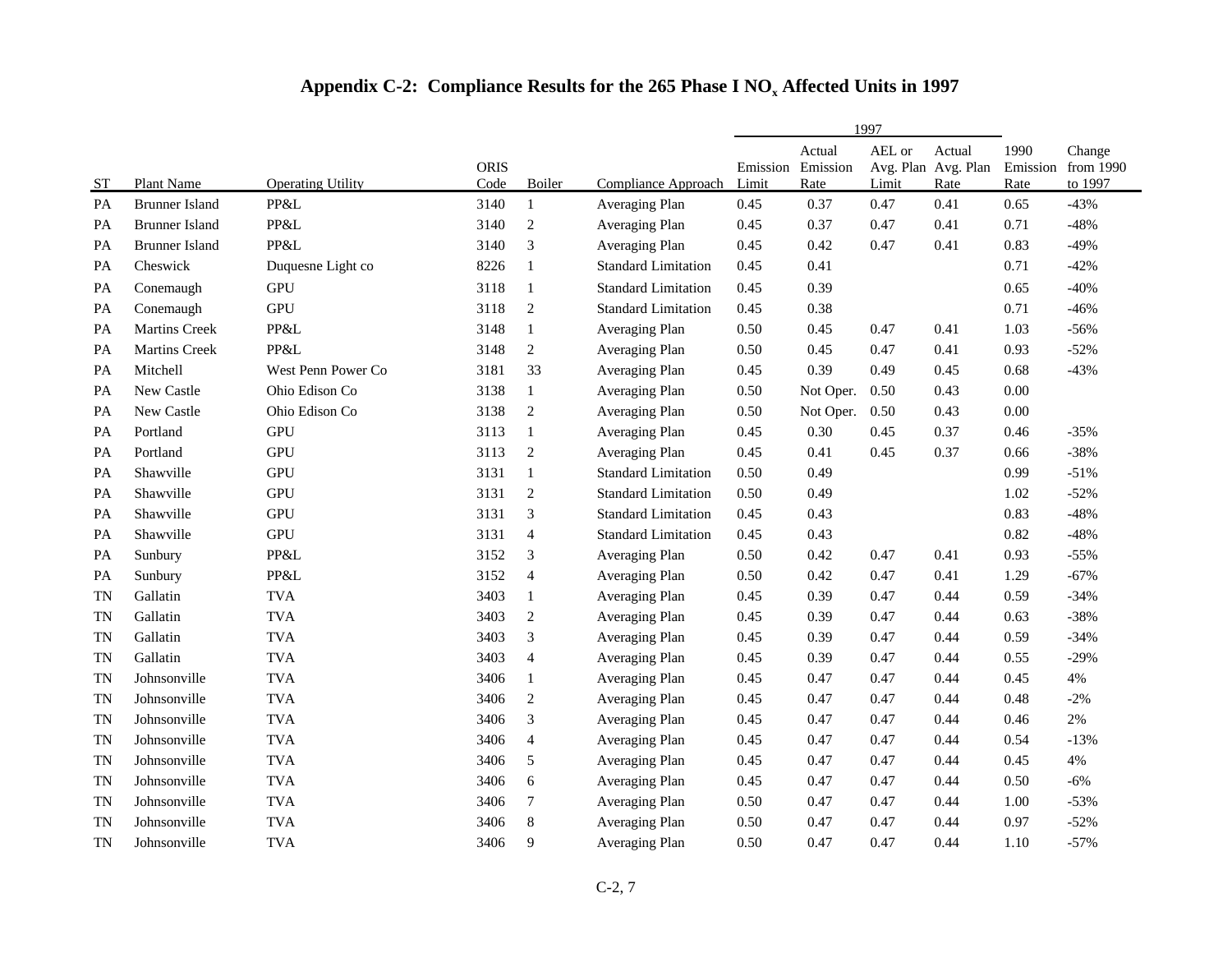|           |                 |                                 |                     |                  |                            |                            |                | 1997            |                                       |              |                                         |
|-----------|-----------------|---------------------------------|---------------------|------------------|----------------------------|----------------------------|----------------|-----------------|---------------------------------------|--------------|-----------------------------------------|
| <b>ST</b> | Plant Name      | <b>Operating Utility</b>        | <b>ORIS</b><br>Code | Boiler           | Compliance Approach        | Emission Emission<br>Limit | Actual<br>Rate | AEL or<br>Limit | Actual<br>Avg. Plan Avg. Plan<br>Rate | 1990<br>Rate | Change<br>Emission from 1990<br>to 1997 |
| <b>TN</b> | Johnsonville    | <b>TVA</b>                      | 3406                | 10               | Averaging Plan             | 0.50                       | 0.47           | 0.47            | 0.44                                  | 1.07         | $-56%$                                  |
| UT        | Gadsby          | Pacificorp                      | 3648                | 3                | <b>Standard Limitation</b> | 0.45                       | 0.07           |                 |                                       | 0.53         | $-87%$                                  |
| WI        | Alma            | Dairyland Power Coop            | 4140                | B4               | Averaging Plan             | 0.50                       | 0.79           | 0.48            | 0.45                                  | 0.85         | $-7%$                                   |
| WI        | Alma            | Dairyland Power Coop            | 4140                | B <sub>5</sub>   | Averaging Plan             | 0.50                       | 0.79           | 0.48            | 0.45                                  | 0.85         | $-7%$                                   |
| WI        | Genoa           | Dairyland Power Coop            | 4143                | $\mathbf{1}$     | Averaging Plan             | 0.45                       | 0.47           | 0.48            | 0.45                                  | 0.75         | $-37%$                                  |
| WI        | J P Madgett     | Dairyland Power Coop            | 4271                | B1               | Averaging Plan             | 0.50                       | 0.34           | 0.48            | 0.45                                  | 0.30         | 13%                                     |
| WI        | Port Washington | Wisconsin Electric Power Co     | 4040                | $\mathbf{1}$     | Averaging Plan             | 0.50                       | 0.32           | 0.48            | 0.36                                  | 0.32         | $0\%$                                   |
| WI        | Port Washington | Wisconsin Electric Power Co     | 4040                | $\overline{c}$   | Averaging Plan             | 0.50                       | 0.32           | 0.48            | 0.36                                  | 0.32         | $0\%$                                   |
| WI        | Port Washington | Wisconsin Electric Power Co     | 4040                | 3                | Averaging Plan             | 0.50                       | 0.32           | 0.48            | 0.36                                  | 0.32         | $0\%$                                   |
| WI        | Port Washington | Wisconsin Electric Power Co     | 4040                | $\overline{4}$   | Averaging Plan             | 0.50                       | 0.30           | 0.48            | 0.36                                  | 0.37         | $-19%$                                  |
| WI        | Port Washington | Wisconsin Electric Power Co     | 4040                | 5                | <b>Standard Limitation</b> | 0.50                       | Not Oper.      |                 |                                       | 0.00         |                                         |
| WI        | Pulliam         | Wisconsin Public Service        | 4072                | $\boldsymbol{7}$ | Averaging Plan             | 0.50                       | 0.35           | 0.47            | 0.36                                  | 0.69         | $-49%$                                  |
| WI        | Pulliam         | Wisconsin Public Service        | 4072                | $\,$ 8 $\,$      | Averaging Plan             | 0.50                       | 0.36           | 0.47            | 0.36                                  | 0.57         | $-37%$                                  |
| WI        | South Oak Creek | Wisconsin Electric Power Co     | 4041                | 5                | Averaging Plan             | 0.50                       | 0.24           | 0.48            | 0.36                                  | 0.28         | $-14%$                                  |
| WI        | South Oak Creek | Wisconsin Electric Power Co     | 4041                | 6                | Averaging Plan             | 0.50                       | 0.24           | 0.48            | 0.36                                  | 0.28         | $-14%$                                  |
| WI        | South Oak Creek | Wisconsin Electric Power Co     | 4041                | $\boldsymbol{7}$ | Averaging Plan             | 0.45                       | 0.40           | 0.48            | 0.36                                  | 0.66         | $-39%$                                  |
| WI        | South Oak Creek | Wisconsin Electric Power Co     | 4041                | $\,8\,$          | Averaging Plan             | 0.45                       | 0.40           | 0.48            | 0.36                                  | 0.67         | $-40%$                                  |
| WI        | Valley          | Wisconsin Electric Power Co     | 4042                | $\mathbf{1}$     | Averaging Plan             | 0.50                       | 0.44           | 0.48            | 0.36                                  | 1.10         | $-60%$                                  |
| WI        | Valley          | Wisconsin Electric Power Co     | 4042                | $\sqrt{2}$       | Averaging Plan             | 0.50                       | 0.44           | 0.48            | 0.36                                  | 1.10         | $-60%$                                  |
| WI        | Valley          | Wisconsin Electric Power Co     | 4042                | 3                | Averaging Plan             | 0.50                       | 0.52           | 0.48            | 0.36                                  | 1.05         | $-50%$                                  |
| WI        | Valley          | Wisconsin Electric Power Co     | 4042                | $\overline{4}$   | Averaging Plan             | 0.50                       | 0.52           | 0.48            | 0.36                                  | 0.93         | $-44%$                                  |
| WI        | Weston          | Wisconsin Public Service        | 4078                | $\mathbf{1}$     | Averaging Plan             | 0.50                       | 0.80           | 0.47            | 0.36                                  | 0.90         | $-11%$                                  |
| WI        | Weston          | <b>Wisconsin Public Service</b> | 4078                | $\mathbf{2}$     | Averaging Plan             | 0.50                       | 0.78           | 0.47            | 0.36                                  | 1.08         | $-28%$                                  |
| WI        | Weston          | Wisconsin Public Service        | 4078                | $\mathfrak{Z}$   | Averaging Plan             | 0.45                       | 0.21           | 0.47            | 0.36                                  | 0.26         | $-19%$                                  |
| WV        | Albright        | Monongahela Power Co            | 3942                | $\mathbf{1}$     | Averaging Plan             | 0.50                       | 0.65           | 0.49            | 0.45                                  | 1.10         | $-41%$                                  |
| WV        | Albright        | Monongahela Power Co            | 3942                | $\overline{c}$   | Averaging Plan             | 0.50                       | 0.71           | 0.49            | 0.45                                  | 1.10         | $-35%$                                  |
| WV        | Albright        | Monongahela Power Co            | 3942                | $\mathfrak{Z}$   | Averaging Plan             | 0.45                       | 0.39           | 0.49            | 0.45                                  | 0.71         | $-45%$                                  |
| WV        | Fort Martin     | Monongahela Power Co            | 3943                | 1                | Averaging Plan             | 0.45                       | 0.63           | 0.49            | 0.45                                  | 0.62         | 2%                                      |
| WV        | Harrison        | Monongahela Power Co            | 3944                | 1                | Averaging Plan             | 0.50                       | 0.47           | 0.49            | 0.45                                  | 0.99         | $-53%$                                  |
| WV        | Harrison        | Monongahela Power Co            | 3944                | $\sqrt{2}$       | Averaging Plan             | 0.50                       | 0.47           | 0.49            | 0.45                                  | 1.13         | $-58%$                                  |
| WV        | Harrison        | Monongahela Power Co            | 3944                | 3                | Averaging Plan             | 0.50                       | 0.47           | 0.49            | 0.45                                  | 1.06         | $-56%$                                  |
| WV        | Mitchell        | Ohio Power Co                   | 3948                | $\mathbf{1}$     | <b>AEL Demonstration</b>   | 0.50                       | 0.51           | 0.56            |                                       | 0.77         | $-34%$                                  |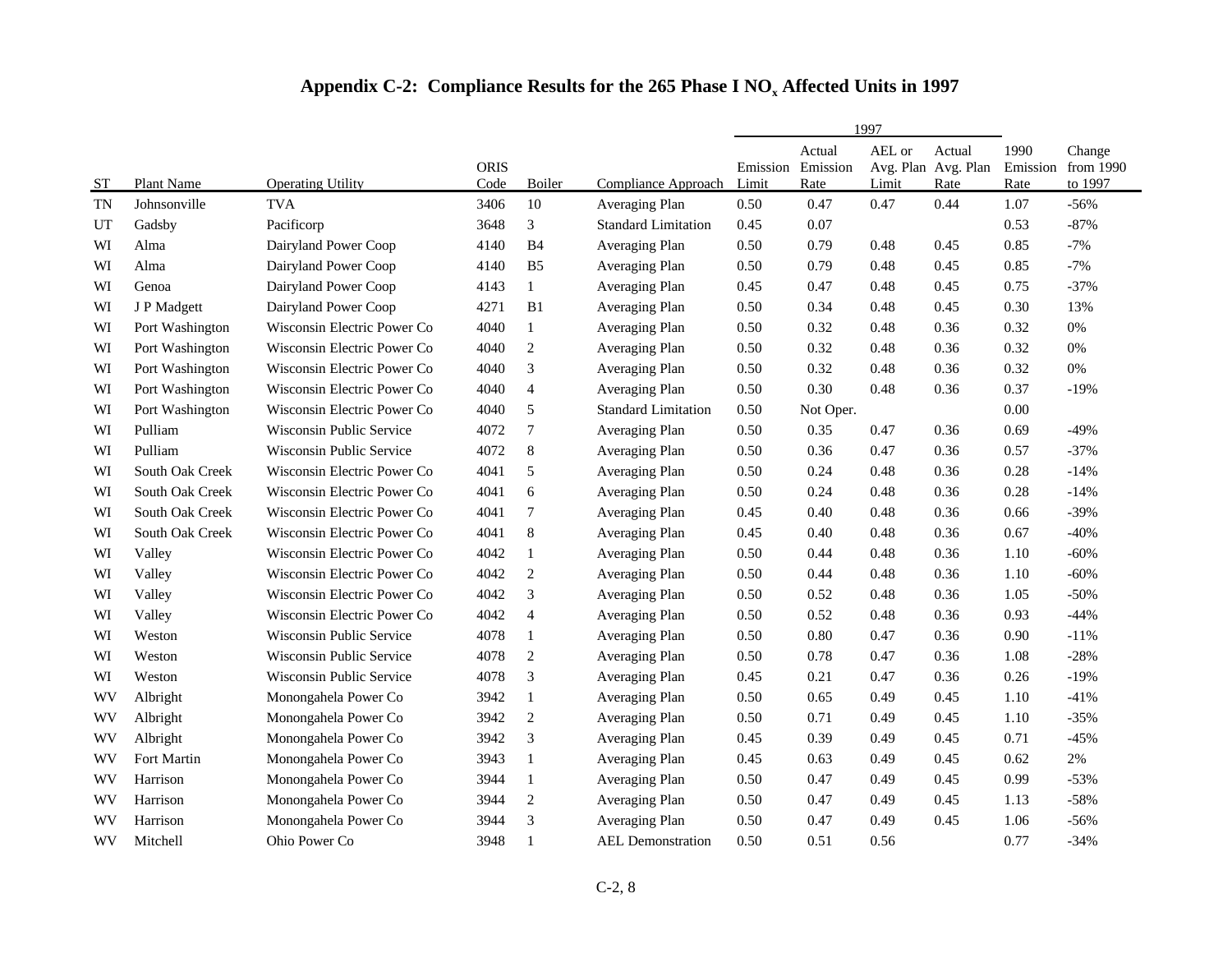|           |             |                          |                     |             |                                |                   | 1997                       |                 |                                       |                          |                                |
|-----------|-------------|--------------------------|---------------------|-------------|--------------------------------|-------------------|----------------------------|-----------------|---------------------------------------|--------------------------|--------------------------------|
| <b>ST</b> | Plant Name  | <b>Operating Utility</b> | <b>ORIS</b><br>Code | Boiler      | Compliance Approach            | Emission<br>Limit | Actual<br>Emission<br>Rate | AEL or<br>Limit | Actual<br>Avg. Plan Avg. Plan<br>Rate | 1990<br>Emission<br>Rate | Change<br>from 1990<br>to 1997 |
| WV        | Mitchell    | Ohio Power Co            | 3948                | 2           | <b>AEL</b> Demonstration       | 0.50              | 0.51                       | 0.56            |                                       | 0.77                     | $-34\%$                        |
| WV        | Mt Storm    | Vepco                    | 3954                |             | Extension <sup>1</sup>         | 0.45              | 0.79                       |                 |                                       | 0.88                     | $-10%$                         |
| WV        | Mt Storm    | Vepco                    | 3954                | 3           | AEL Demonstration <sup>2</sup> | 0.45              | 0.65                       |                 |                                       | 1.27                     | $-49%$                         |
| WV        | Pleasants   | Monongahela Power Co     | 6004                |             | Averaging Plan                 | 0.50              | 0.38                       | 0.49            | 0.45                                  | 0.52                     | $-27%$                         |
| WV        | Pleasants   | Monongahela Power Co     | 6004                | 2           | Averaging Plan                 | 0.50              | 0.35                       | 0.49            | 0.45                                  | 0.35                     | 0%                             |
| WY        | Jim Bridger | Pacificorp               | 8066                | <b>BW71</b> | <b>Standard Limitation</b>     | 0.45              | 0.39                       |                 |                                       | 0.63                     | $-38%$                         |
| WY        | Jim Bridger | Pacificorp               | 8066                | <b>BW72</b> | <b>Standard Limitation</b>     | 0.45              | 0.36                       |                 |                                       | 0.51                     | $-29%$                         |
| WY        | Jim Bridger | Pacificorp               | 8066                | <b>BW73</b> | <b>Standard Limitation</b>     | 0.45              | 0.39                       |                 |                                       | 0.42                     | $-7\%$                         |
| WY        | Wyodak      | Pacificorp               | 6101                | <b>BW91</b> | <b>Standard Limitation</b>     | 0.50              | 0.31                       |                 |                                       | 0.37                     | $-16%$                         |

<sup>1</sup> Extension granted through 7/31/97 and Alternative Emission Limit pending.

<sup>2</sup> Alternative Emission Limitation pending.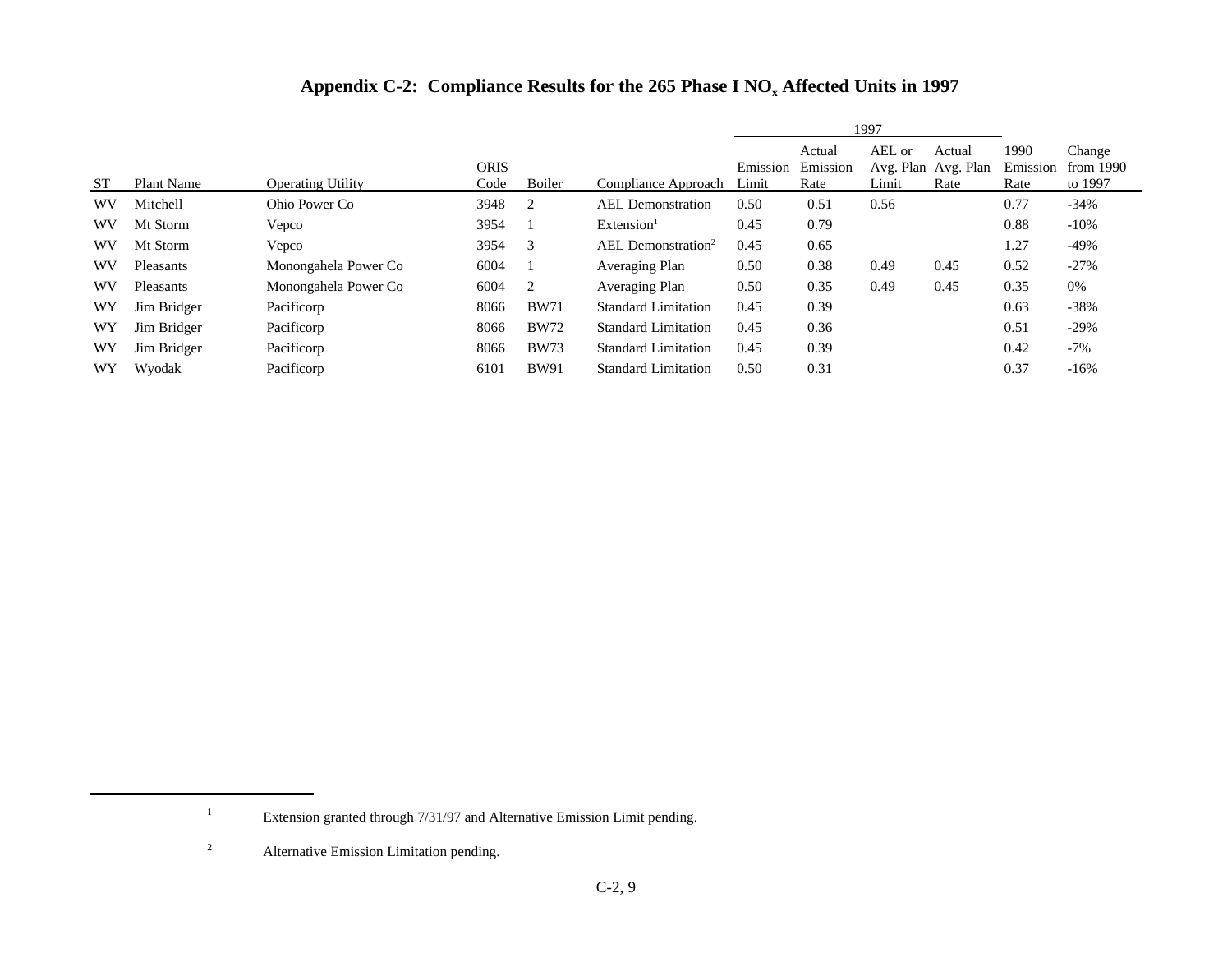| <b>ST</b>   | Plant Name               | <b>Operating Utility</b>    | <b>ORIS</b><br>Code | Boiler         | NSPS <sup>1</sup> | Emission<br>Limit | Actual | 1990<br>Emission Rate Emission Rate | Change from<br>1990 to 1997 |
|-------------|--------------------------|-----------------------------|---------------------|----------------|-------------------|-------------------|--------|-------------------------------------|-----------------------------|
| AL          | Charles R Lowman         | Alabama Electric Coop       | 56                  | $\overline{c}$ | D                 | 0.50              | 0.48   | 0.62                                | $-23%$                      |
| AL          | Charles R Lowman         | Alabama Electric Coop       | 56                  | $\mathfrak{Z}$ | D                 | 0.50              | 0.49   | 0.66                                | $-26%$                      |
| AR          | Flint Creek              | Southwestern Electric Power | 6138                | $\mathbf{1}$   | D                 | 0.50              | 0.30   | 0.31                                | $-3%$                       |
| AR          | Independence             | Arkansas Power & Light Co   | 6641                | $\mathbf{1}$   | D                 | 0.45              | 0.28   | 0.34                                | $-18%$                      |
| AR          | Independence             | Arkansas Power & Light Co   | 6641                | $\overline{2}$ | D                 | 0.45              | 0.26   | 0.35                                | $-26%$                      |
| AR          | White Bluff              | Arkansas Power & Light Co   | 6009                | $\mathbf{1}$   | D                 | 0.45              | 0.36   | 0.29                                | 24%                         |
| AR          | White Bluff              | Arkansas Power & Light Co   | 6009                | $\sqrt{2}$     | D                 | 0.45              | 0.35   | 0.34                                | 3%                          |
| AZ          | Apache Station           | Arizona Electric Pwr Coop   | 160                 | $\mathbf{2}$   | D                 | 0.50              | 0.47   | 0.58                                | $-19%$                      |
| AZ          | Apache Station           | Arizona Electric Pwr Coop   | 160                 | 3              | D                 | 0.50              | 0.43   | 0.58                                | $-26%$                      |
| AZ          | Cholla                   | Arizona Public Service      | 113                 | $\mathbf{1}$   |                   | 0.45              | 0.40   | 0.46                                | $-13%$                      |
| AZ          | Cholla                   | Arizona Public Service      | 113                 | $\mathbf{2}$   | D                 | 0.45              | 0.33   | 0.42                                | $-21%$                      |
| AZ          | Cholla                   | Arizona Public Service      | 113                 | 3              | D                 | 0.45              | 0.35   | 0.36                                | $-3%$                       |
| AZ          | Cholla                   | Arizona Public Service      | 113                 | $\overline{4}$ | D                 | 0.45              | 0.30   | 0.38                                | $-21%$                      |
| AZ          | Coronado                 | Salt River Proj             | 6177                | U1B            | D                 | 0.50              | 0.44   | 0.51                                | $-14%$                      |
| AZ          | Coronado                 | Salt River Proj             | 6177                | U2B            | D                 | 0.50              | 0.43   | 0.51                                | $-16%$                      |
| AZ          | Navajo                   | Salt River Proj             | 4941                | $\mathbf{1}$   |                   | 0.45              | 0.36   | 0.41                                | $-12%$                      |
| AZ          | Navajo                   | Salt River Proj             | 4941                | $\sqrt{2}$     |                   | 0.45              | 0.37   | 0.41                                | $-10%$                      |
| AZ          | Navajo                   | Salt River Proj             | 4941                | 3              |                   | 0.45              | 0.43   | 0.37                                | 16%                         |
| AZ          | Springerville            | Tucson Electric Power Co    | 8223                | $\mathbf{1}$   | D                 | 0.45              | 0.39   | 0.34                                | 15%                         |
| AZ          | Springerville            | Tucson Electric Power Co    | 8223                | $\mathbf{2}$   | D                 | 0.45              | 0.40   | 0.33                                | 21%                         |
| CO          | Cherokee                 | Public Service Co of CO     | 469                 | 3              |                   | 0.50              | 0.45   | 0.73                                | $-38%$                      |
| CO          | Cherokee                 | Public Service Co of CO     | 469                 | $\overline{4}$ |                   | 0.45              | 0.35   | 0.51                                | $-31%$                      |
| $_{\rm CO}$ | Comanche                 | Public Service Co of CO     | 470                 | $\mathbf{1}$   |                   | 0.45              | 0.24   | 0.24                                | 0%                          |
| CO          | Comanche                 | Public Service Co of CO     | 470                 | $\overline{c}$ | D                 | 0.50              | 0.24   | 0.31                                | $-23%$                      |
| $_{\rm CO}$ | Craig                    | Tri-state G&T Association   | 6021                | C <sub>1</sub> | D                 | 0.50              | 0.34   | 0.39                                | $-13%$                      |
| CO          | Craig                    | Tri-state G&T Association   | 6021                | C <sub>2</sub> | D                 | 0.50              | 0.36   | 0.40                                | $-10%$                      |
| CO          | Craig                    | Tri-state G&T Association   | 6021                | C <sub>3</sub> | Da                | 0.50              | 0.34   | 0.28                                | $-13%$                      |
| CO          | Pawnee                   | Public Service Co of CO     | 6248                | $\mathbf{1}$   | D                 | 0.50              | 0.21   | 0.62                                | $-66%$                      |
| CO          | Rawhide                  | <b>Platte River Power</b>   | 6761                | 101            | Da                | 0.45              | 0.32   | 0.43                                | $-26%$                      |
| CO          | Ray D Nixon              | Colorado Springs Utilities  | 8219                | $\mathbf{1}$   | ${\bf D}$         | 0.50              | 0.38   | 0.54                                | $-30%$                      |
| CO          | Valmont                  | Public Service Co of CO     | 477                 | 5              |                   | 0.45              | 0.28   | 0.66                                | $-58%$                      |
| <b>CT</b>   | <b>Bridgeport Harbor</b> | United Illuminating Co      | 568                 | BHB3           |                   | 0.45              | 0.25   | 0.56                                | $-55%$                      |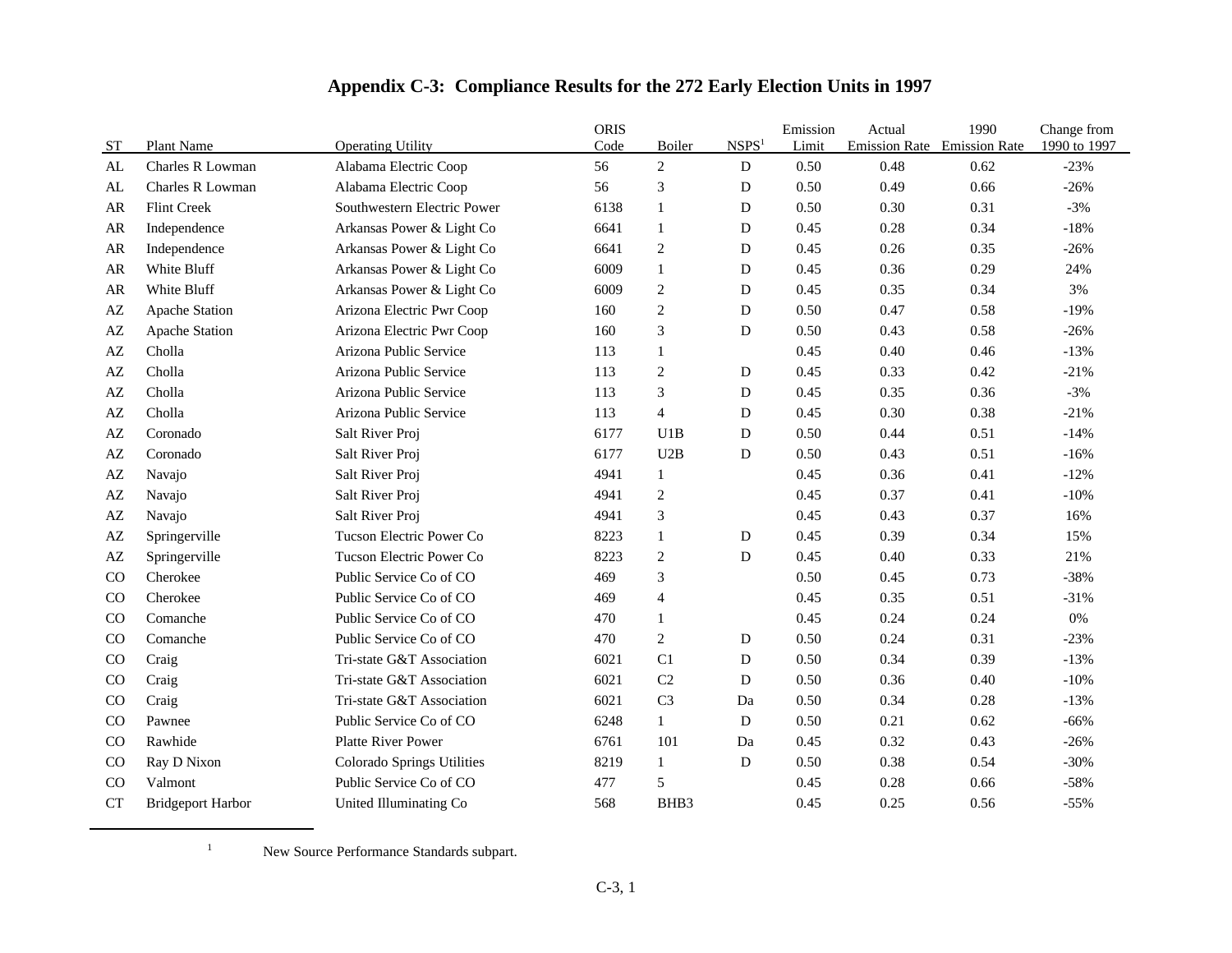|               | Plant Name                  | <b>Operating Utility</b>    | <b>ORIS</b> | Boiler         | NSPS <sup>1</sup> | Emission<br>Limit | Actual | 1990<br>Emission Rate Emission Rate | Change from<br>1990 to 1997 |
|---------------|-----------------------------|-----------------------------|-------------|----------------|-------------------|-------------------|--------|-------------------------------------|-----------------------------|
| ST<br>FL      | C D Meintosh Jr             | City of Lakeland            | Code<br>676 | 3              | D                 | 0.50              | 0.44   | 0.46                                | $-4%$                       |
| FL            | <b>Crystal River</b>        | Florida Power Corporation   | 628         | $\overline{2}$ |                   | 0.45              | 0.43   | 0.38                                | 13%                         |
| FL            | <b>Crystal River</b>        | Florida Power Corporation   | 628         | $\overline{4}$ | D                 | 0.50              | 0.49   | 0.50                                | $-2%$                       |
| ${\rm FL}$    | <b>Crystal River</b>        | Florida Power Corporation   | 628         | 5              | D                 | 0.50              | 0.49   | 0.47                                | 4%                          |
| FL            | Deerhaven                   | Gainesville Regional Util   | 663         | B2             | D                 | 0.50              | 0.49   | 0.53                                | $-8%$                       |
| ${\rm FL}$    | Seminole                    | Seminole Electric Coop Inc  | 136         | 1              | Da                | 0.50              | 0.42   | 0.43                                | $-2%$                       |
| ${\rm FL}$    | Seminole                    | Seminole Electric Coop Inc  | 136         | $\overline{c}$ | Da                | 0.50              | 0.40   | 0.36                                | 11%                         |
| FL            | <b>St Johns River Power</b> | Jacksonville Electric Auth  | 207         | 1              | Da                | 0.50              | 0.48   | 0.50                                | $-4%$                       |
| FL            | <b>St Johns River Power</b> | Jacksonville Electric Auth  | 207         | $\overline{2}$ | Da                | 0.50              | 0.48   | 0.59                                | $-19%$                      |
| GA            | Scherer                     | Georgia Power Co            | 6257        | $\overline{4}$ | D                 | 0.45              | 0.32   | 0.21                                | 52%                         |
| IA            | Ames                        | City of Ames                | 1122        | 7              |                   | 0.45              | 0.36   | 0.60                                | $-40%$                      |
| IA            | Ames                        | City of Ames                | 1122        | 8              | D                 | 0.50              | 0.43   | 0.55                                | $-22%$                      |
| IA            | <b>Council Bluffs</b>       | Midamerican Energy Company  | 1082        | 1              |                   | 0.50              | 0.41   | 0.56                                | $-27%$                      |
| IA            | <b>Council Bluffs</b>       | Midamerican Energy Company  | 1082        | $\overline{2}$ |                   | 0.45              | 0.34   | 0.33                                | 3%                          |
| IA            | <b>Council Bluffs</b>       | Midamerican Energy Company  | 1082        | 3              | D                 | 0.50              | 0.40   | 0.37                                | 8%                          |
| IA            | George Neal North           | Midamerican Energy Company  | 1091        | $\overline{2}$ |                   | 0.50              | 0.46   | 1.06                                | $-57%$                      |
| IA            | George Neal North           | Midamerican Energy Company  | 1091        | 3              | D                 | 0.50              | 0.47   | 0.39                                | 21%                         |
| IA            | George Neal South           | Midamerican Energy Company  | 7343        | $\overline{4}$ | D                 | 0.50              | 0.43   | 0.64                                | $-33%$                      |
| IA            | Lansing                     | <b>Interstate Power Co</b>  | 1047        | $\overline{4}$ | D                 | 0.50              | 0.40   | 0.50                                | $-20%$                      |
| IA            | Louisa                      | Midamerican Energy Company  | 6664        | 101            | D                 | 0.50              | 0.27   | 0.25                                | 8%                          |
| IA            | Ottumwa                     | IES Utilities, Inc.         | 6254        | $\mathbf{1}$   | D                 | 0.45              | 0.36   | 0.69                                | $-48%$                      |
| IL            | Crawford                    | Commonwealth Edison Co      | 867         | 7              |                   | 0.45              | 0.32   | 0.33                                | $-3%$                       |
| $\mathbbm{L}$ | Crawford                    | Commonwealth Edison Co      | 867         | 8              |                   | 0.45              | 0.40   | 0.48                                | $-17%$                      |
| $\mathbbm{L}$ | Dallman                     | City of Springfield, IL     | 963         | 33             | D                 | 0.45              | 0.34   | 0.55                                | $-38%$                      |
| ${\rm I\!L}$  | Fisk                        | Commonwealth Edison Co      | 886         | 19             |                   | 0.45              | 0.35   | 0.39                                | $-10%$                      |
| IL            | Waukegan                    | Commonwealth Edison Co      | 883         | 7              |                   | 0.45              | 0.34   | 0.26                                | 31%                         |
| $\mathbbm{L}$ | Waukegan                    | Commonwealth Edison Co      | 883         | 8              |                   | 0.45              | 0.39   | 0.41                                | $-5%$                       |
| $\mathbbm{L}$ | Will County                 | Commonwealth Edison Co      | 884         | 3              |                   | 0.45              | 0.40   | 0.39                                | 3%                          |
| $\mathbbm{L}$ | Will County                 | Commonwealth Edison Co      | 884         | $\overline{4}$ |                   | 0.45              | 0.35   | 0.31                                | 13%                         |
| IN            | A B Brown                   | Southern Indiana Gas & Elec | 6137        | 1              | D                 | 0.50              | 0.43   | 0.61                                | $-30%$                      |
| $_{\rm IN}$   | A B Brown                   | Southern Indiana Gas & Elec | 6137        | $\overline{2}$ | Da                | 0.50              | 0.46   | 0.39                                | 18%                         |

<sup>1</sup> New Source Performance Standards subpart.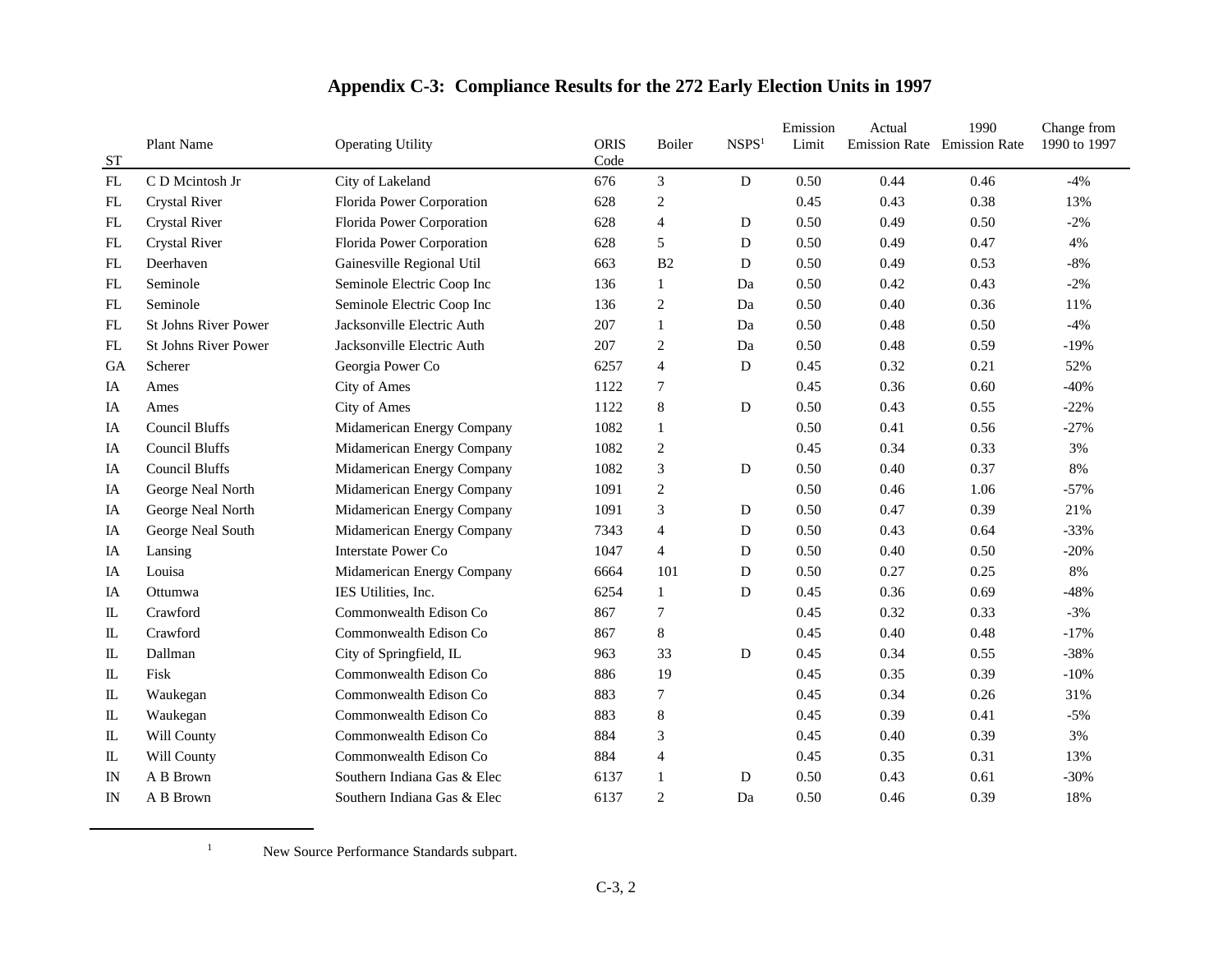| IN          | Dean H Mitchell       | Northern Indiana Pub Serv       | 996                 | $\overline{4}$   |                   | 0.45              | 0.34                           | 0.43                         | $-21%$                      |
|-------------|-----------------------|---------------------------------|---------------------|------------------|-------------------|-------------------|--------------------------------|------------------------------|-----------------------------|
| ST          | Plant Name            | <b>Operating Utility</b>        | <b>ORIS</b><br>Code | Boiler           | NSPS <sup>1</sup> | Emission<br>Limit | Actual<br><b>Emission Rate</b> | 1990<br><b>Emission Rate</b> | Change from<br>1990 to 1997 |
| IN          | Dean H Mitchell       | Northern Indiana Pub Serv       | 996                 | 5                |                   | 0.45              | 0.34                           | 0.43                         | $-21%$                      |
| IN          | Dean H Mitchell       | Northern Indiana Pub Serv       | 996                 | 6                |                   | 0.45              | 0.33                           | 0.58                         | $-43%$                      |
| IN          | Dean H Mitchell       | Northern Indiana Pub Serv       | 996                 | 11               |                   | 0.50              | 0.33                           | 0.58                         | $-43%$                      |
| $_{\rm IN}$ | Merom                 | <b>Hoosier Energy</b>           | 6213                | 1SG1             | D                 | 0.50              | 0.41                           | 0.23                         | 78%                         |
| IN          | Merom                 | <b>Hoosier Energy</b>           | 6213                | 2SG1             | D                 | 0.50              | 0.40                           | 0.63                         | $-37%$                      |
| $_{\rm IN}$ | R M Schahfer          | Northern Indiana Pub Serv       | 6085                | 15               | D                 | 0.50              | 0.21                           | 0.42                         | $-50%$                      |
| IN          | R M Schahfer          | Northern Indiana Pub Serv       | 6085                | 17               | Da                | 0.45              | 0.38                           | 0.46                         | $-17%$                      |
| IN          | R M Schahfer          | Northern Indiana Pub Serv       | 6085                | 18               | Da                | 0.45              | 0.36                           | 0.44                         | $-18%$                      |
| IN          | Rockport              | Indiana Michigan Power Co       | 6166                | MB1 <sup>2</sup> | D                 | 0.50              | 0.35                           | 0.32                         | 9%                          |
| IN          | Rockport              | Indiana Michigan Power Co       | 6166                | MB2 <sup>2</sup> | D                 | 0.50              | 0.35                           | 0.32                         | 9%                          |
| IN          | <b>State Line</b>     | Commonwealth Edison Co          | 981                 | 3                |                   | 0.45              | 0.24                           | 0.32                         | $-25%$                      |
| IN          | Whitewater Valley     | City of Richmond, IN            | 1040                | $\mathbf{1}$     |                   | 0.50              | 0.41                           | 0.71                         | $-42%$                      |
| $_{\rm IN}$ | Whitewater Valley     | City of Richmond, IN            | 1040                | $\overline{c}$   |                   | 0.45              | 0.41                           | 0.71                         | $-42%$                      |
| KS          | Nearman Creek         | Board of Public Util, KS City   | 6064                | N1               | D                 | 0.50              | 0.43                           | 0.46                         | $-7%$                       |
| KS          | Riverton              | <b>Empire District Electric</b> | 1239                | 39               |                   | 0.50              | 0.38                           | 0.83                         | $-54%$                      |
| <b>KS</b>   | Riverton              | <b>Empire District Electric</b> | 1239                | 40               |                   | 0.45              | 0.40                           | 0.55                         | $-27%$                      |
| KY          | Cane Run              | Louisville Gas & Electric       | 1363                | $\overline{4}$   |                   | 0.50              | 0.43                           | 0.84                         | $-49%$                      |
| KY          | Cane Run              | Louisville Gas & Electric       | 1363                | 5                |                   | 0.50              | 0.47                           | 1.15                         | $-59%$                      |
| KY          | Cane Run              | Louisville Gas & Electric       | 1363                | 6                |                   | 0.45              | 0.39                           | 1.02                         | $-62%$                      |
| KY          | D B Wilson            | <b>Big Rivers Electric</b>      | 6823                | W1               | Da                | 0.50              | 0.48                           | 0.56                         | $-14%$                      |
| <b>KY</b>   | Mill Creek            | Louisville Gas & Electric       | 1364                | 1                |                   | 0.45              | 0.42                           | 0.76                         | $-45%$                      |
| <b>KY</b>   | Mill Creek            | Louisville Gas & Electric       | 1364                | $\overline{c}$   |                   | 0.45              | 0.44                           | 0.79                         | $-44%$                      |
| KY          | Mill Creek            | Louisville Gas & Electric       | 1364                | 3                | D                 | 0.50              | 0.42                           | 0.62                         | $-32%$                      |
| KY          | Mill Creek            | Louisville Gas & Electric       | 1364                | $\overline{4}$   | D                 | 0.50              | 0.47                           | 0.57                         | $-18%$                      |
| <b>KY</b>   | <b>Trimble County</b> | Louisville Gas & Electric       | 6071                | 1                | D                 | 0.45              | 0.41                           | 0.62                         | $-34%$                      |
| LA          | Big Cajun 2           | Cajun Electric Power            | 6055                | 2B1              | D                 | 0.50              | 0.31                           | 0.28                         | 11%                         |
| LA          | Big Cajun 2           | Cajun Electric Power            | 6055                | 2B2              | D                 | 0.50              | 0.30                           | 0.25                         | 20%                         |
| LA          | Big Cajun 2           | Cajun Electric Power            | 6055                | 2B3              | D                 | 0.50              | 0.27                           | 0.24                         | 13%                         |

<sup>1</sup> New Source Performance Standards subpart.

<sup>2</sup> Conditionally in compliance pending Phase I permit review.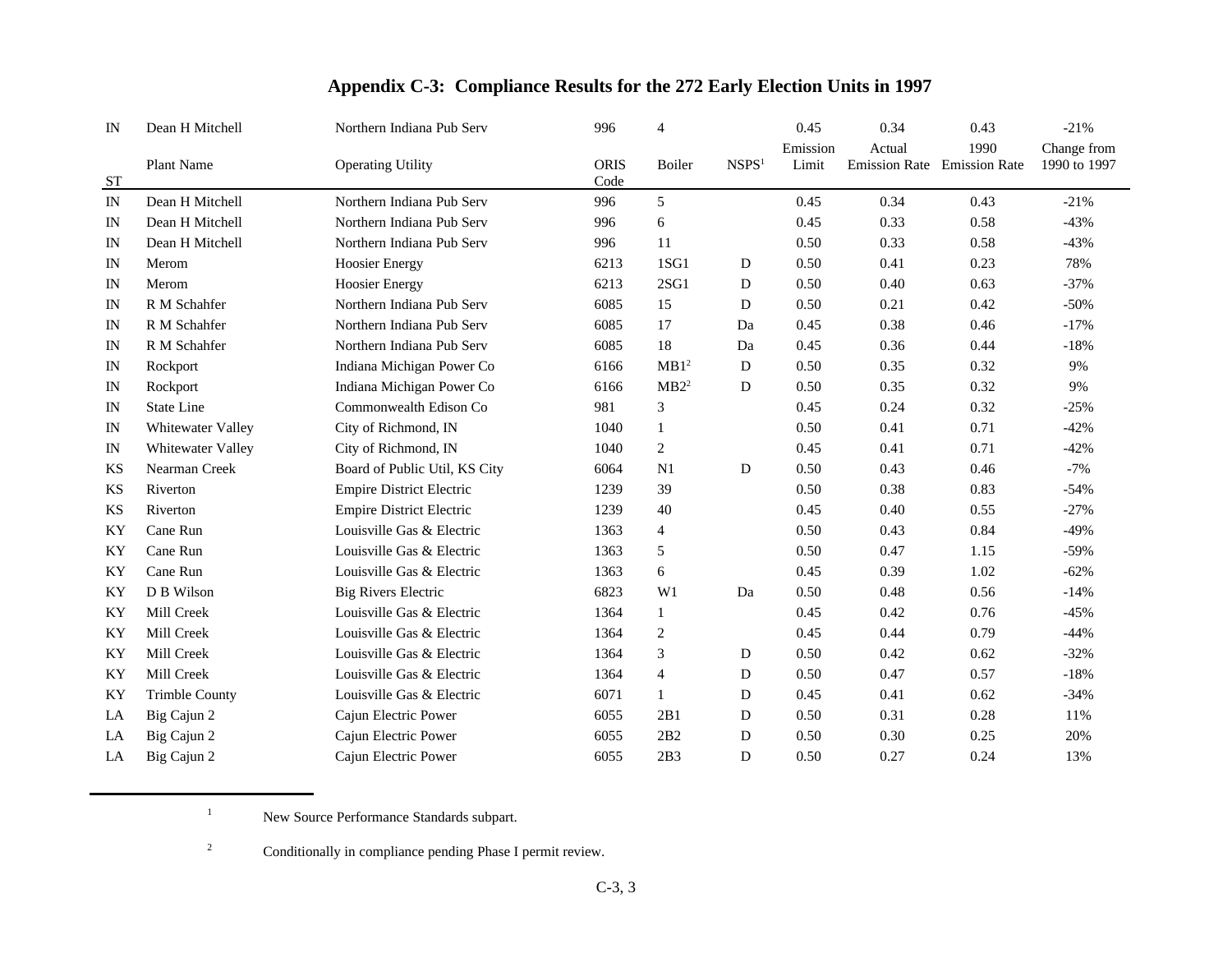| LA             | Dolet Hills     | Central Louisiana Elec Co    | 51          | $\mathbf{1}$   | D                 | 0.50     | 0.45   | 0.62                        | $-27%$       |
|----------------|-----------------|------------------------------|-------------|----------------|-------------------|----------|--------|-----------------------------|--------------|
| LA             | R S Nelson      | <b>Gulf States Utilities</b> | 1393        | 6              | $\mathbf D$       | 0.45     | 0.42   | 0.20                        | 110%         |
|                |                 |                              | <b>ORIS</b> |                |                   | Emission | Actual | 1990                        | Change from  |
| <b>ST</b>      | Plant Name      | <b>Operating Utility</b>     | Code        | Boiler         | NSPS <sup>1</sup> | Limit    |        | Emission Rate Emission Rate | 1990 to 1997 |
| LA             | Rodemacher      | Central Louisiana Elec Co    | 6190        | $\overline{2}$ | ${\bf D}$         | 0.50     | 0.37   | 0.38                        | $-3%$        |
| MI             | <b>B C Cobb</b> | Consumers Energy Co          | 1695        | 4              |                   | 0.45     | 0.40   | 0.38                        | 5%           |
| MI             | <b>B</b> C Cobb | Consumers Energy Co          | 1695        | 5              |                   | 0.45     | 0.37   | 0.36                        | 3%           |
| MI             | J B Sims        | City of Grand Haven          | 1825        | 3              | Da                | 0.50     | 0.48   | 0.51                        | $-6%$        |
| MI             | J C Weadock     | Consumers Energy Co          | 1720        | 7              |                   | 0.45     | 0.41   | 0.44                        | $-7%$        |
| MI             | J C Weadock     | Consumers Energy Co          | 1720        | $\,8\,$        |                   | 0.45     | 0.41   | 0.44                        | $-7%$        |
| MI             | J R Whiting     | Consumers Energy Co          | 1723        | $\mathbf{1}$   |                   | 0.50     | 0.38   | 0.82                        | $-54%$       |
| MI             | J R Whiting     | Consumers Energy Co          | 1723        | 3              |                   | 0.50     | 0.39   | 1.04                        | $-63%$       |
| MI             | Presque Isle    | Upper Peninsula Power Co     | 1769        | $\tau$         | D                 | 0.50     | 0.44   | 0.49                        | $-10%$       |
| MI             | Presque Isle    | Upper Peninsula Power Co     | 1769        | $\,8\,$        | D                 | 0.50     | 0.42   | 0.53                        | $-21%$       |
| MI             | Presque Isle    | Upper Peninsula Power Co     | 1769        | 9              | D                 | 0.50     | 0.44   | 0.66                        | $-33%$       |
| <b>MN</b>      | Clay Boswell    | Minnesota Power & Light Co   | 1893        | 3              |                   | 0.45     | 0.32   | 0.42                        | $-24%$       |
| MN             | Hoot Lake       | Otter Tail Power Co          | 1943        | $\sqrt{2}$     |                   | 0.45     | 0.38   | 0.58                        | $-34%$       |
| <b>MO</b>      | Sikeston        | Sikeston Board of Mun Util   | 6768        | $\mathbf{1}$   | D                 | 0.50     | 0.37   | 0.51                        | $-27%$       |
| MT             | Colstrip        | Montana Power Company        | 6076        | $\mathbf{1}$   | D                 | 0.45     | 0.39   | 0.42                        | $-7%$        |
| MT             | Colstrip        | Montana Power Company        | 6076        | $\sqrt{2}$     | D                 | 0.45     | 0.41   | 0.43                        | $-5%$        |
| MT             | Colstrip        | Montana Power Company        | 6076        | 3              | Da                | 0.45     | 0.40   | 0.34                        | 18%          |
| MT             | Colstrip        | Montana Power Company        | 6076        | $\overline{4}$ | Da                | 0.45     | 0.40   | 0.35                        | 14%          |
| MT             | Lewis & Clark   | Montana-Dakota Utilities Co  | 6089        | B1             |                   | 0.45     | 0.37   | 0.57                        | $-35%$       |
| N <sub>C</sub> | <b>Buck</b>     | Duke Energy Corporation      | 2720        | 5              |                   | 0.45     | 0.45   | 0.59                        | $-24%$       |
| NC             | <b>Buck</b>     | Duke Energy Corporation      | 2720        | 6              |                   | 0.45     | 0.45   | 0.54                        | $-17%$       |
| N <sub>C</sub> | <b>Buck</b>     | Duke Energy Corporation      | 2720        | $\tau$         |                   | 0.45     | 0.44   | 0.57                        | $-23%$       |
| N <sub>C</sub> | <b>Buck</b>     | Duke Energy Corporation      | 2720        | $\,$ 8 $\,$    |                   | 0.45     | 0.44   | 0.45                        | $-2%$        |
| NC             | <b>Buck</b>     | Duke Energy Corporation      | 2720        | 9              |                   | 0.45     | 0.45   | 0.51                        | $-12%$       |
| N <sub>C</sub> | Cliffside       | Duke Energy Corporation      | 2721        | $\mathbf{1}$   |                   | 0.45     | 0.44   | Not Oper.                   |              |
| NC             | Cliffside       | Duke Energy Corporation      | 2721        | $\mathfrak{2}$ |                   | 0.45     | 0.44   | Not Oper.                   |              |
| NC             | Cliffside       | Duke Energy Corporation      | 2721        | 3              |                   | 0.45     | 0.38   | Not Oper.                   |              |
| NC             | Cliffside       | Duke Energy Corporation      | 2721        | $\overline{4}$ |                   | 0.45     | 0.44   | Not Oper.                   |              |
| N <sub>C</sub> | Cliffside       | Duke Energy Corporation      | 2721        | 5              |                   | 0.45     | 0.44   | 0.51                        | $-14%$       |
| NC             | Dan River       | Duke Energy Corporation      | 2723        | 1              |                   | 0.45     | 0.44   | 0.52                        | $-15%$       |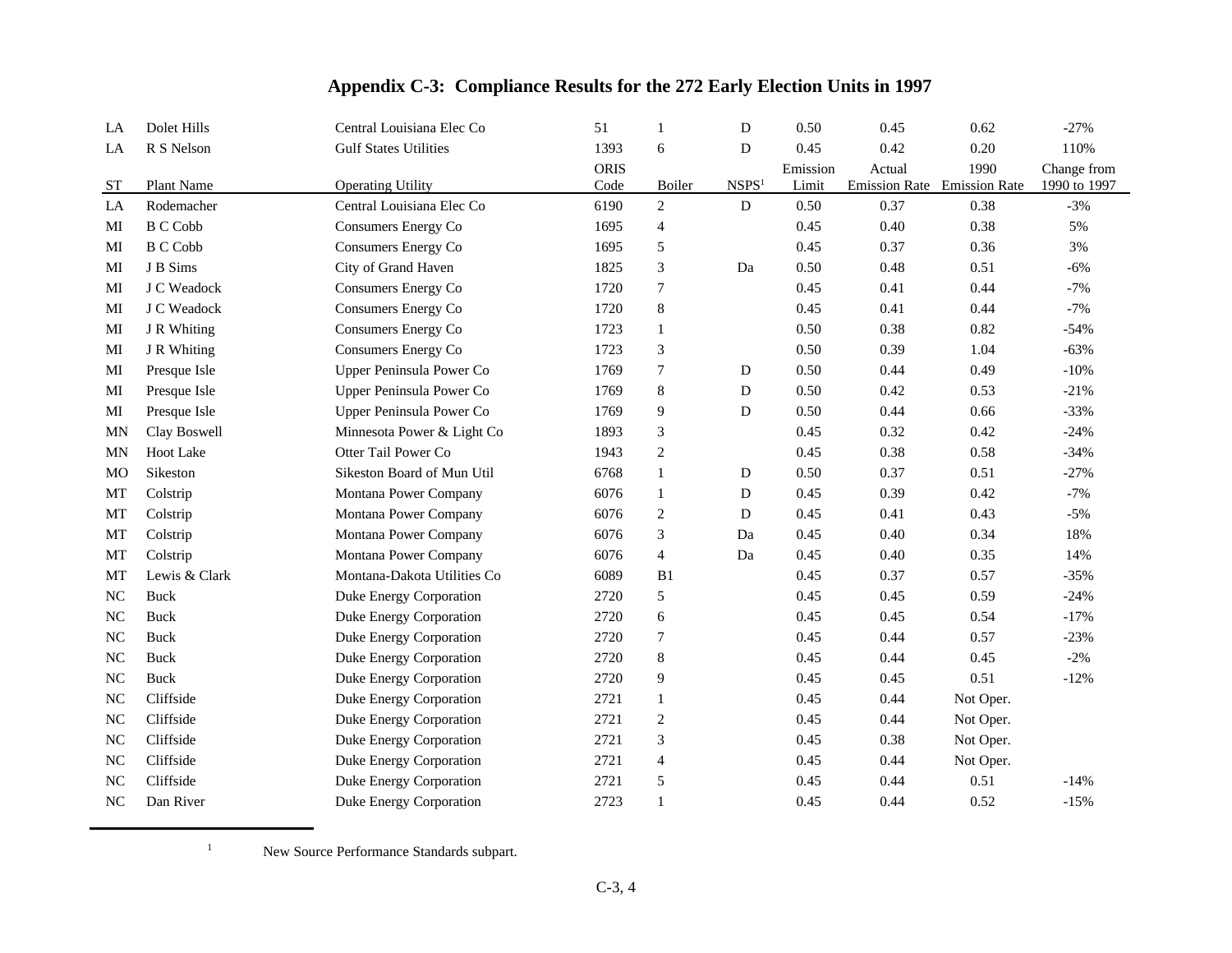| NC             | Dan River            | Duke Energy Corporation     | 2723         | $\mathfrak{2}$ |                   | 0.45              | 0.44                                  | 0.55      | $-20%$                      |
|----------------|----------------------|-----------------------------|--------------|----------------|-------------------|-------------------|---------------------------------------|-----------|-----------------------------|
| NC             | Dan River            | Duke Energy Corporation     | 2723         | 3              |                   | 0.45              | 0.44                                  | 0.56      | $-21%$                      |
| <b>ST</b>      | Plant Name           | <b>Operating Utility</b>    | ORIS<br>Code | Boiler         | NSPS <sup>1</sup> | Emission<br>Limit | Actual<br>Emission Rate Emission Rate | 1990      | Change from<br>1990 to 1997 |
| NC             | G G Allen            | Duke Energy Corporation     | 2718         | 1              |                   | 0.45              | 0.43                                  | 0.65      | $-34%$                      |
| N <sub>C</sub> | G G Allen            | Duke Energy Corporation     | 2718         | $\sqrt{2}$     |                   | 0.45              | 0.44                                  | 0.61      | $-28%$                      |
| N <sub>C</sub> | G G Allen            | Duke Energy Corporation     | 2718         | 3              |                   | 0.45              | 0.44                                  | 0.64      | $-31%$                      |
| $\rm NC$       | G G Allen            | Duke Energy Corporation     | 2718         | $\overline{4}$ |                   | 0.45              | 0.43                                  | 0.68      | $-37%$                      |
| N <sub>C</sub> | G G Allen            | Duke Energy Corporation     | 2718         | 5              |                   | 0.45              | 0.43                                  | 0.68      | $-37%$                      |
| N <sub>C</sub> | Marshall             | Duke Energy Corporation     | 2727         | 1              |                   | 0.45              | 0.43                                  | 0.48      | $-10%$                      |
| NC             | Marshall             | Duke Energy Corporation     | 2727         | $\overline{2}$ |                   | 0.45              | 0.44                                  | 0.61      | $-28%$                      |
| NC             | Marshall             | Duke Energy Corporation     | 2727         | 3              |                   | 0.45              | 0.44                                  | 0.52      | $-15%$                      |
| NC             | Marshall             | Duke Energy Corporation     | 2727         | $\overline{4}$ |                   | 0.45              | 0.44                                  | 0.70      | $-37%$                      |
| N <sub>C</sub> | RiverbEnd            | Duke Energy Corporation     | 2732         | $\overline{7}$ |                   | 0.45              | 0.42                                  | 0.58      | $-28%$                      |
| NC             | RiverbEnd            | Duke Energy Corporation     | 2732         | $\,8\,$        |                   | 0.45              | 0.40                                  | 0.64      | $-38%$                      |
| N <sub>C</sub> | RiverbEnd            | Duke Energy Corporation     | 2732         | 9              |                   | 0.45              | 0.43                                  | Not Oper. |                             |
| NC             | RiverbEnd            | Duke Energy Corporation     | 2732         | 10             |                   | 0.45              | 0.43                                  | Not Oper. |                             |
| ND             | Antelope Valley      | <b>Basin Electric Power</b> | 6469         | B1             | D                 | 0.45              | 0.29                                  | 0.43      | $-33%$                      |
| <b>ND</b>      | Antelope Valley      | <b>Basin Electric Power</b> | 6469         | B2             | D                 | 0.45              | 0.28                                  | 0.27      | 4%                          |
| ND             | Leland Olds          | <b>Basin Electric Power</b> | 2817         | $\mathbf{1}$   |                   | 0.50              | 0.27                                  | 0.74      | $-64%$                      |
| <b>ND</b>      | Stanton              | <b>United Power Assn</b>    | 2824         | 10             | Da                | 0.45              | 0.40                                  | 0.47      | $-15%$                      |
| <b>NE</b>      | Gerald Gentleman Sta | Nebraska Public Power Dist  | 6077         | 1              | ${\rm D}$         | 0.50              | 0.48                                  | 0.40      | 20%                         |
| <b>NE</b>      | Gerald Gentleman Sta | Nebraska Public Power Dist  | 6077         | 2              | D                 | 0.50              | 0.34                                  | 0.35      | $-3%$                       |
| <b>NE</b>      | Gerald Whelan Energy | <b>City of Hastings</b>     | 60           | $\mathbf{1}$   | D                 | 0.45              | 0.26                                  | 0.30      | $-13%$                      |
| <b>NE</b>      | Nebraska City        | Omaha Public Power Dist     | 6096         | $\mathbf{1}$   | D                 | 0.50              | 0.43                                  | 0.48      | $-10%$                      |
| <b>NE</b>      | North Omaha          | Omaha Public Power Dist     | 2291         | $\overline{4}$ |                   | 0.45              | 0.31                                  | 0.38      | $-18%$                      |
| <b>NE</b>      | Platte               | City of Grand Island        | 59           | $\mathbf{1}$   | D                 | 0.45              | 0.37                                  | 0.48      | $-23%$                      |
| <b>NM</b>      | Escalante            | Plains Electric Gen & Trans | 87           | -1             | Da                | 0.45              | 0.39                                  | 0.35      | 11%                         |
| <b>NV</b>      | Mohave               | Southern California Edison  | 2341         | 1              |                   | 0.45              | 0.42                                  | 0.38      | 11%                         |
| <b>NV</b>      | Mohave               | Southern California Edison  | 2341         | 2              |                   | 0.45              | 0.39                                  | 0.46      | $-15%$                      |
| <b>NV</b>      | North Valmy          | Sierra Pacific Power Co     | 8224         | $\mathbf{1}$   | D                 | 0.50              | 0.30                                  | 0.51      | $-41%$                      |
| <b>NV</b>      | North Valmy          | Sierra Pacific Power Co     | 8224         | $\overline{c}$ | Da                | 0.50              | 0.29                                  | 0.40      | $-28%$                      |
| <b>NV</b>      | Reid Gardner         | Nevada Power Company        | 2324         | $\overline{4}$ | Da                | 0.50              | 0.27                                  | 0.38      | $-29%$                      |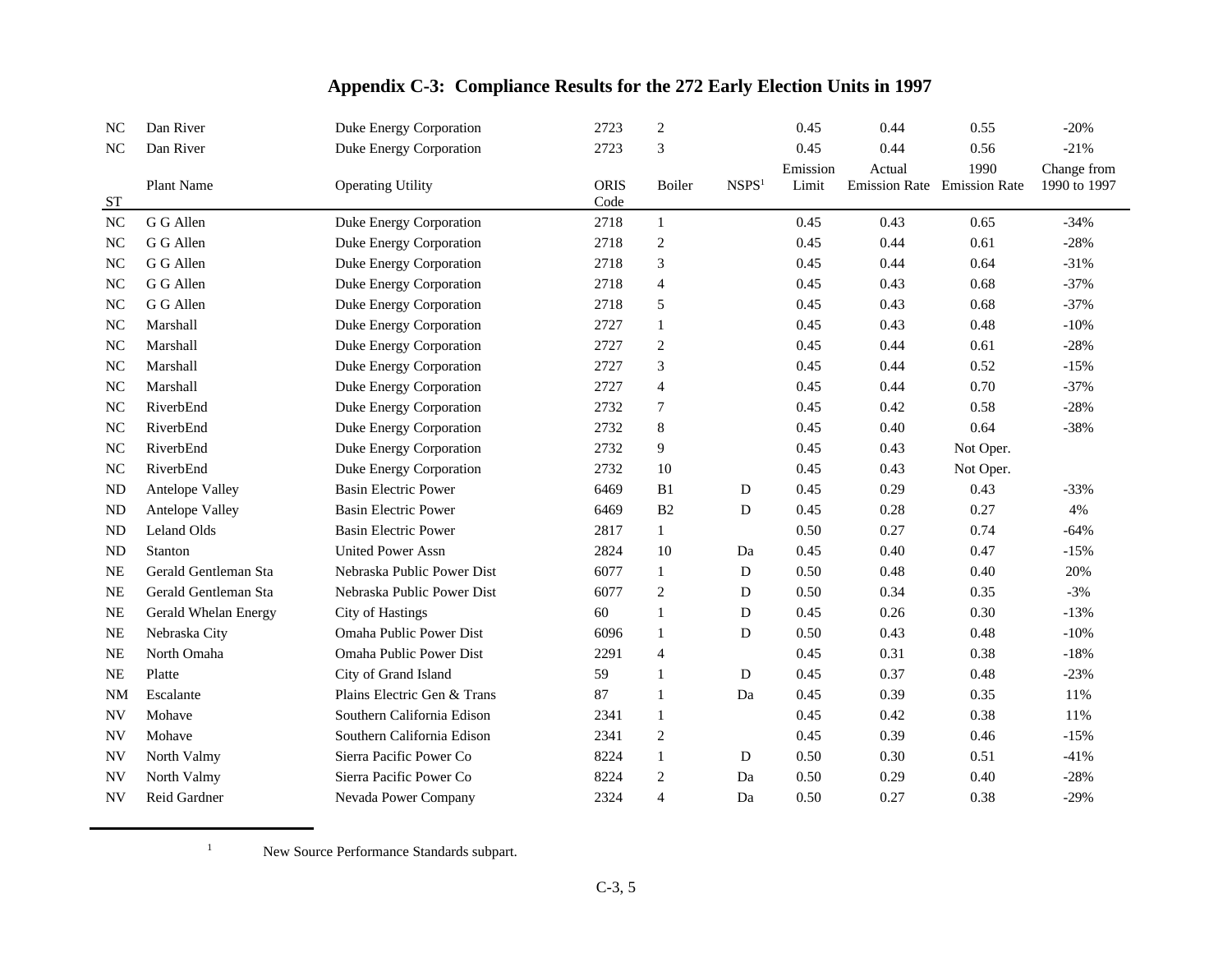| NY        | C R Huntley            | Niagara Mohawk Power Corp        | 2549                | 67             |                   | 0.45              | 0.31                                  | 0.64      | $-52%$                      |
|-----------|------------------------|----------------------------------|---------------------|----------------|-------------------|-------------------|---------------------------------------|-----------|-----------------------------|
| <b>NY</b> | C R Huntley            | Niagara Mohawk Power Corp        | 2549                | 68             |                   | 0.45              | 0.31                                  | 0.64      | $-52%$                      |
| <b>NY</b> | Dunkirk                | Niagara Mohawk Power Corp        | 2554                | 1              |                   | 0.45              | 0.34                                  | 0.48      | $-29%$                      |
| ST        | Plant Name             | <b>Operating Utility</b>         | <b>ORIS</b><br>Code | Boiler         | NSPS <sup>1</sup> | Emission<br>Limit | Actual<br>Emission Rate Emission Rate | 1990      | Change from<br>1990 to 1997 |
| <b>NY</b> | Dunkirk                | Niagara Mohawk Power Corp        | 2554                | $\overline{2}$ |                   | 0.45              | 0.34                                  | 0.48      | $-29%$                      |
| <b>NY</b> | Kintigh                | <b>Nyseg</b>                     | 6082                | -1             | Da                | 0.50              | 0.45                                  | 0.62      | $-27%$                      |
| <b>NY</b> | S A Carlson            | City of Jamestown                | 2682                | 9              |                   | 0.50              | 0.45                                  | 0.90      | $-50%$                      |
| <b>NY</b> | S A Carlson            | City of Jamestown                | 2682                | 10             |                   | 0.50              | 0.47                                  | 0.90      | $-48%$                      |
| <b>NY</b> | S A Carlson            | City of Jamestown                | 2682                | 11             |                   | 0.50              | 0.47                                  | 1.05      | $-55%$                      |
| <b>NY</b> | S A Carlson            | City of Jamestown                | 2682                | 12             |                   | 0.50              | 0.45                                  | 0.83      | $-46%$                      |
| OH        | Conesville             | Columbus Southern Power          | 2840                | 5              | ${\bf D}$         | 0.45              | 0.42                                  | 0.44      | $-5%$                       |
| <b>OH</b> | Conesville             | Columbus Southern Power          | 2840                | 6              | D                 | 0.45              | 0.42                                  | 0.44      | $-5%$                       |
| OH        | W H Zimmer             | Cincinnati Gas & Electric Co     | 6019                | 1              | Da                | 0.50              | 0.45                                  | Not Oper. |                             |
| OK        | Muskogee               | Oklahoma Gas & Electric Co       | 2952                | $\overline{4}$ | D                 | 0.45              | 0.35                                  | 0.44      | $-20%$                      |
| OK        | Muskogee               | Oklahoma Gas & Electric Co       | 2952                | 5              | D                 | 0.45              | 0.39                                  | 0.41      | $-5%$                       |
| OK        | Muskogee               | Oklahoma Gas & Electric Co       | 2952                | 6              | D                 | 0.45              | 0.37                                  | 0.44      | $-16%$                      |
| OK        | Northeastern           | Public Service Co of OK          | 2963                | 3313           | D                 | 0.45              | 0.40                                  | 0.53      | $-25%$                      |
| OK        | Northeastern           | Public Service Co of OK          | 2963                | 3314           | D                 | 0.45              | 0.40                                  | 0.53      | $-25%$                      |
| OK        | Sooner                 | Oklahoma Gas & Electric Co       | 6095                | 1              | D                 | 0.45              | 0.38                                  | 0.33      | 15%                         |
| OK        | Sooner                 | Oklahoma Gas & Electric Co       | 6095                | $\mathbf{2}$   | D                 | 0.45              | 0.40                                  | 0.42      | $-5%$                       |
| <b>OR</b> | Boardman               | <b>Portland General Electric</b> | 6106                | 1SG            | ${\bf D}$         | 0.50              | 0.35                                  | 0.40      | $-13%$                      |
| PA        | <b>Bruce Mansfield</b> | Ohio Edison Co                   | 6094                | 3              | D                 | 0.50              | 0.38                                  | 0.57      | $-33%$                      |
| PA        | Cromby                 | Peco Energy Company              | 3159                | 1              |                   | 0.50              | 0.45                                  | 0.60      | $-25%$                      |
| PA        | Eddystone              | Peco Energy Company              | 3161                | 1              |                   | 0.45              | 0.30                                  | 0.42      | $-29%$                      |
| PA        | Eddystone              | Peco Energy Company              | 3161                | $\overline{c}$ |                   | 0.45              | 0.30                                  | 0.50      | $-40%$                      |
| PA        | Homer City             | <b>GPU</b>                       | 3122                | 1              |                   | 0.50              | 0.47                                  | 1.09      | $-57%$                      |
| PA        | Homer City             | <b>GPU</b>                       | 3122                | $\overline{c}$ |                   | 0.50              | 0.43                                  | 1.04      | $-59%$                      |
| PA        | Homer City             | <b>GPU</b>                       | 3122                | 3              | ${\bf D}$         | 0.50              | 0.41                                  | 0.62      | $-34%$                      |
| PA        | Keystone               | <b>GPU</b>                       | 3136                | $\mathbf{1}$   |                   | 0.45              | 0.39                                  | 0.79      | $-51%$                      |
| PA        | Keystone               | $\mbox{GPU}$                     | 3136                | 2              |                   | 0.45              | 0.39                                  | 0.79      | $-51%$                      |
| PA        | Montour                | PP&L                             | 3149                | $\mathbf{1}$   |                   | 0.45              | 0.43                                  | 0.95      | $-55%$                      |
| PA        | Montour                | PP&L                             | 3149                | $\overline{c}$ |                   | 0.45              | 0.42                                  | 0.46      | $-9%$                       |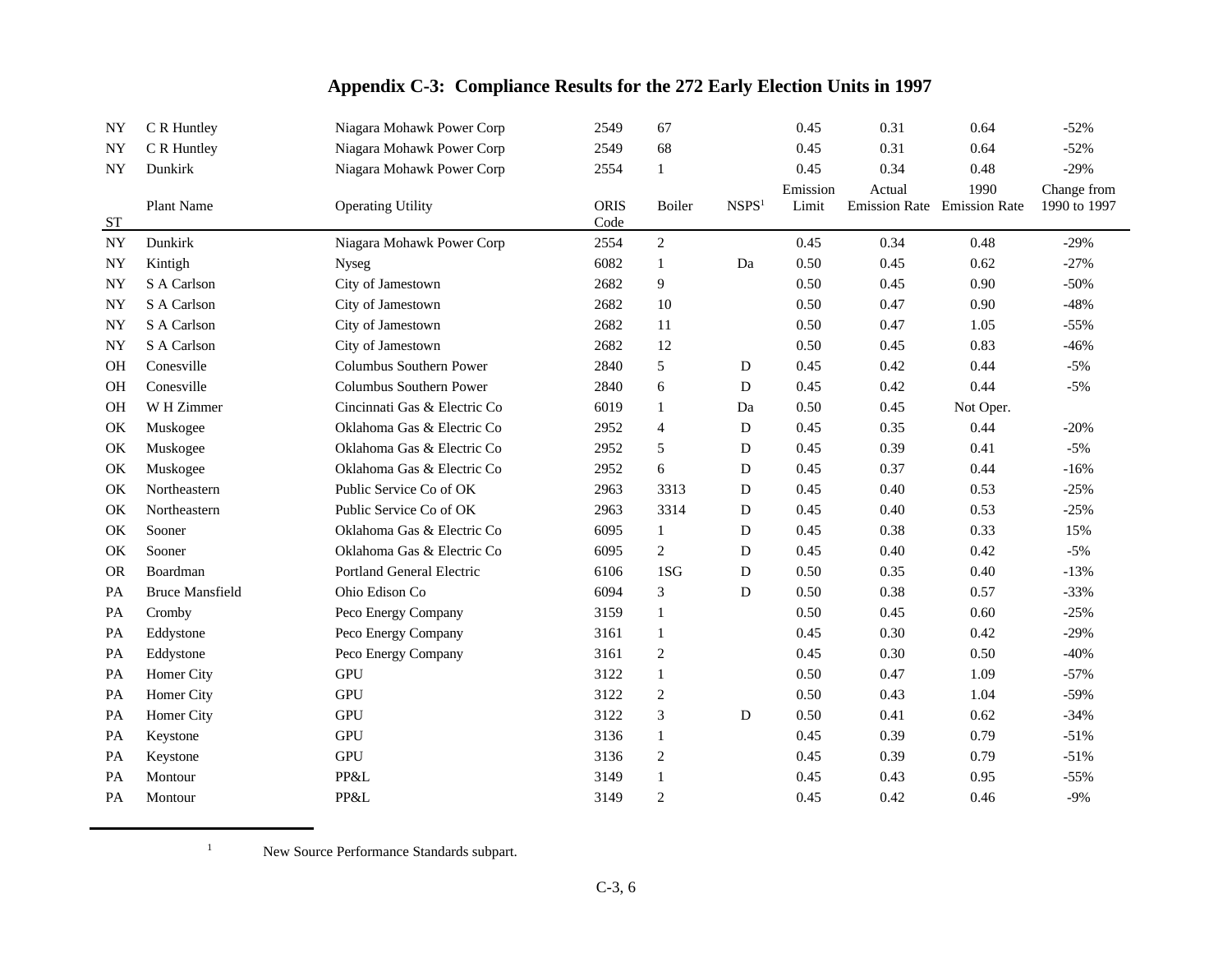| Appendix C-3: Compliance Results for the 272 Early Election Units in 1997 |  |  |  |  |  |  |
|---------------------------------------------------------------------------|--|--|--|--|--|--|
|---------------------------------------------------------------------------|--|--|--|--|--|--|

| PA        | New Castle                | Ohio Edison Co                      | 3138                | 3                |                   | 0.50     | 0.46                        | 0.63      | $-27%$       |
|-----------|---------------------------|-------------------------------------|---------------------|------------------|-------------------|----------|-----------------------------|-----------|--------------|
| PA        | New Castle                | Ohio Edison Co                      | 3138                | 4                |                   | 0.50     | 0.42                        | 0.57      | $-26%$       |
| PA        | New Castle                | Ohio Edison Co                      | 3138                | 5                |                   | 0.50     | 0.48                        | 0.73      | $-34%$       |
| PA        | Titus                     | <b>GPU</b>                          | 3115                | 1                |                   | 0.45     | 0.37                        | 0.73      | $-49%$       |
|           |                           |                                     |                     |                  |                   | Emission | Actual                      | 1990      | Change from  |
| ST        | Plant Name                | <b>Operating Utility</b>            | <b>ORIS</b><br>Code | Boiler           | NSPS <sup>1</sup> | Limit    | Emission Rate Emission Rate |           | 1990 to 1997 |
| PA        | <b>Titus</b>              | <b>GPU</b>                          | 3115                | $\sqrt{2}$       |                   | 0.45     | 0.39                        | 0.68      | $-43%$       |
| PA        | Titus                     | <b>GPU</b>                          | 3115                | 3                |                   | 0.45     | 0.39                        | 0.77      | $-49%$       |
| <b>SC</b> | Cross                     | South Carolina Pub Serv             | 130                 | 1                | Da                | 0.50     | 0.32                        | Not Oper. |              |
| <b>SC</b> | Cross                     | South Carolina Pub Serv             | 130                 | 2                | Da                | 0.45     | 0.38                        | 0.46      | $-17%$       |
| <b>SC</b> | W S Lee                   | Duke Energy Corporation             | 3264                | 1                |                   | 0.45     | 0.44                        | 0.64      | $-31%$       |
| <b>SC</b> | W S Lee                   | Duke Energy Corporation             | 3264                | $\mathfrak{2}$   |                   | 0.45     | 0.44                        | 0.61      | $-28%$       |
| <b>SC</b> | W S Lee                   | Duke Energy Corporation             | 3264                | 3                |                   | 0.45     | 0.44                        | 0.50      | $-12%$       |
| <b>TN</b> | John Sevier               | <b>TVA</b>                          | 3405                | 1                |                   | 0.45     | 0.41                        | 0.62      | $-34%$       |
|           | John Sevier               | <b>TVA</b>                          | 3405                |                  |                   | 0.45     | 0.41                        | 0.62      |              |
| <b>TN</b> |                           |                                     |                     | 2                |                   |          |                             |           | $-34%$       |
| <b>TN</b> | John Sevier               | <b>TVA</b>                          | 3405                | $\mathfrak{Z}$   |                   | 0.45     | 0.43                        | 0.64      | $-33%$       |
| <b>TN</b> | John Sevier               | <b>TVA</b>                          | 3405                | $\overline{4}$   |                   | 0.45     | 0.43                        | 0.64      | $-33%$       |
| <b>TX</b> | <b>Big Brown</b>          | Texas Utilities Electric Co         | 3497                | $\mathbf{1}$     |                   | 0.45     | 0.40                        | 0.40      | 0%           |
| TX        | <b>Big Brown</b>          | Texas Utilities Electric Co         | 3497                | 2                |                   | 0.45     | 0.36                        | 0.34      | 6%           |
| TX        | Coleto Creek              | Central Power & Light Co            | 6178                | $\mathbf{1}$     | D                 | 0.45     | 0.36                        | 0.38      | $-5%$        |
| <b>TX</b> | Gibbons Creek             | <b>Texas Municipal Power Agency</b> | 6136                | 1                | D                 | 0.45     | 0.37                        | 0.47      | $-21%$       |
| TX        | <b>Harrington Station</b> | Southwestern Public Service         | 6193                | 061B             | D                 | 0.45     | 0.24                        | 0.27      | $-11%$       |
| TX        | Harrington Station        | Southwestern Public Service         | 6193                | 062B             | D                 | 0.45     | 0.29                        | 0.36      | $-19%$       |
| <b>TX</b> | <b>Harrington Station</b> | Southwestern Public Service         | 6193                | 063B             | D                 | 0.45     | 0.27                        | 0.36      | $-25%$       |
| <b>TX</b> | J K Spruce                | City of San Antonio                 | 7097                | $***1$           | Da                | 0.45     | 0.35                        | Not Oper. |              |
| <b>TX</b> | J T Deely                 | City of San Antonio                 | 6181                | 1                | D                 | 0.45     | 0.36                        | 0.31      | 16%          |
| <b>TX</b> | J T Deely                 | City of San Antonio                 | 6181                | $\overline{c}$   | D                 | 0.45     | 0.36                        | 0.31      | 16%          |
| <b>TX</b> | Limestone                 | Houston Lighting & Power            | 298                 | LIM1             | Da                | 0.45     | 0.41                        | 0.50      | $-18%$       |
| <b>TX</b> | Limestone                 | Houston Lighting & Power            | 298                 | LIM <sub>2</sub> | Da                | 0.45     | 0.42                        | 0.48      | $-13%$       |
| <b>TX</b> | <b>Martin Lake</b>        | Texas Utilities Electric Co         | 6146                | 1                | D                 | 0.45     | 0.32                        | 0.36      | $-11%$       |
| <b>TX</b> | Martin Lake               | Texas Utilities Electric Co         | 6146                | 2                | D                 | 0.45     | 0.30                        | 0.35      | $-14%$       |
| <b>TX</b> | Martin Lake               | Texas Utilities Electric Co         | 6146                | 3                | D                 | 0.45     | 0.37                        | 0.42      | $-12%$       |
| TX        | Monticello                | Texas Utilities Electric Co         | 6147                | $\mathbf{1}$     |                   | 0.45     | 0.31                        | 0.31      | 0%           |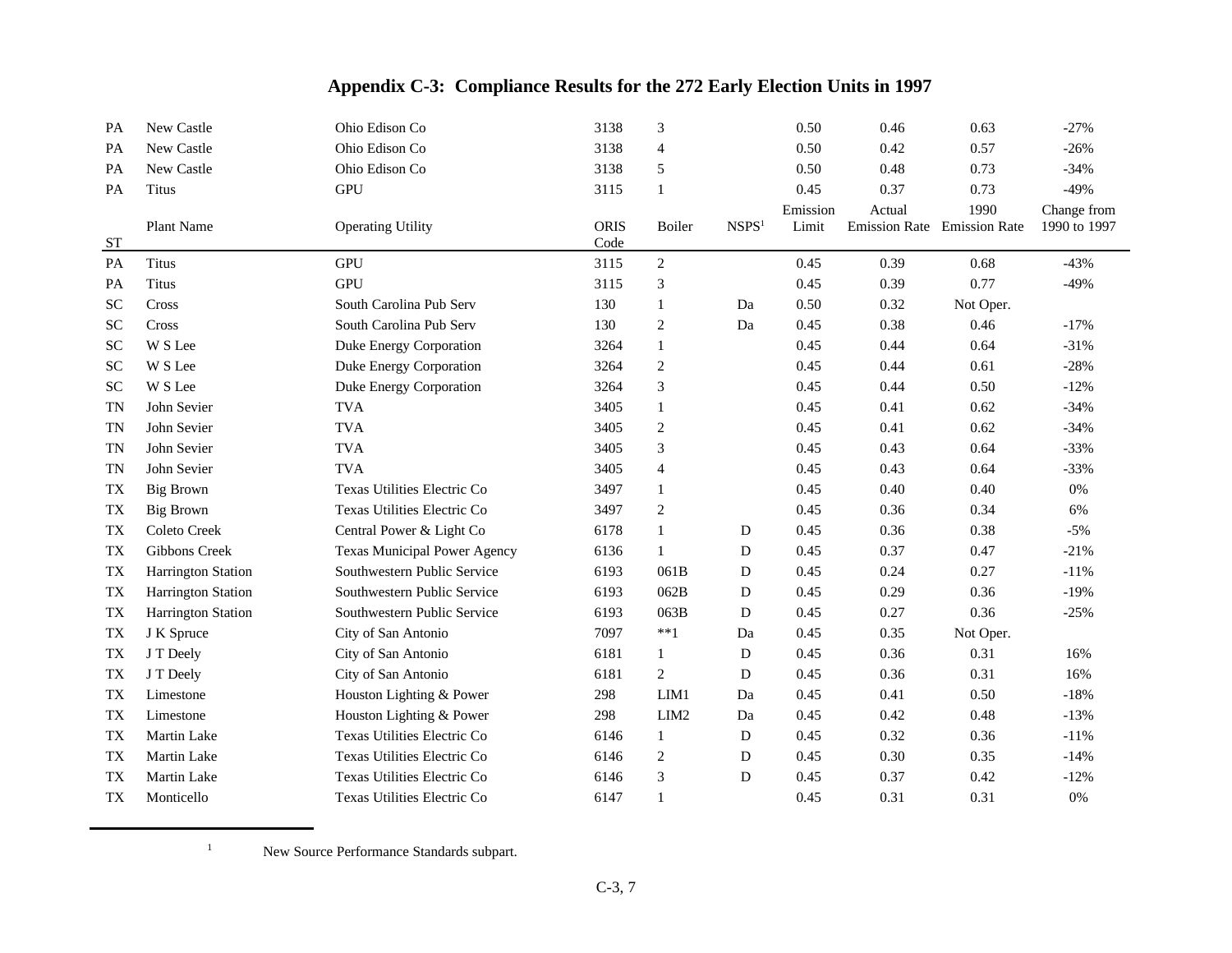| TX        | Monticello          | Texas Utilities Electric Co       | 6147                | $\mathfrak{2}$   |                   | 0.45     | 0.31                        | 0.40 | $-23%$       |
|-----------|---------------------|-----------------------------------|---------------------|------------------|-------------------|----------|-----------------------------|------|--------------|
| <b>TX</b> | Monticello          | Texas Utilities Electric Co       | 6147                | 3                | D                 | 0.50     | 0.24                        | 0.21 | 14%          |
| <b>TX</b> | Oklaunion           | West Texas Utilities Co           | 127                 | $\mathbf{1}$     | Da                | 0.50     | 0.48                        | 0.54 | $-11%$       |
| <b>TX</b> | Pirkey              | Southwestern Electric Power       | 7902                | 1                | D                 | 0.50     | 0.36                        | 0.34 | 6%           |
| <b>TX</b> | Sam Seymour         | Lower Colorado River Auth         | 6179                | $\mathbf{1}$     | D                 | 0.45     | 0.34                        | 0.34 | 0%           |
|           |                     |                                   |                     |                  |                   | Emission | Actual                      | 1990 | Change from  |
| ST        | Plant Name          | <b>Operating Utility</b>          | <b>ORIS</b><br>Code | Boiler           | NSPS <sup>1</sup> | Limit    | Emission Rate Emission Rate |      | 1990 to 1997 |
| <b>TX</b> | Sam Seymour         | Lower Colorado River Auth         | 6179                | 2                | $\mathbf{D}$      | 0.45     | 0.38                        | 0.29 | 31%          |
| TХ        | Sam Seymour         | Lower Colorado River Auth         | 6179                | 3                | Da                | 0.45     | 0.27                        | 0.25 | 8%           |
| <b>TX</b> | San Miguel          | San Miguel Electric Coop          | 6183                | $SM-1$           | ${\bf D}$         | 0.50     | 0.42                        | 0.41 | 2%           |
| <b>TX</b> | Sandow              | Texas Utilities Electric Co       | 6648                | $\overline{4}$   | D                 | 0.45     | 0.34                        | 0.43 | $-21%$       |
| <b>TX</b> | <b>Tolk Station</b> | Southwestern Public Service       | 6194                | 171B             | D                 | 0.45     | 0.32                        | 0.38 | $-16%$       |
| <b>TX</b> | <b>Tolk Station</b> | Southwestern Public Service       | 6194                | 172B             | ${\bf D}$         | 0.45     | 0.30                        | 0.24 | 25%          |
| <b>TX</b> | W A Parish          | Houston Lighting & Power          | 3470                | WAP <sub>5</sub> | D                 | 0.50     | 0.36                        | 0.47 | $-23%$       |
| <b>TX</b> | W A Parish          | Houston Lighting & Power          | 3470                | WAP6             | ${\bf D}$         | 0.50     | 0.40                        | 0.53 | $-25%$       |
| <b>TX</b> | W A Parish          | Houston Lighting & Power          | 3470                | WAP7             | D                 | 0.45     | 0.40                        | 0.35 | 14%          |
| <b>TX</b> | W A Parish          | Houston Lighting & Power          | 3470                | WAP8             | Da                | 0.45     | 0.37                        | 0.31 | 19%          |
| <b>TX</b> | Welsh               | Southwestern Electric Power       | 6139                | $\mathbf{1}$     | ${\bf D}$         | 0.50     | 0.26                        | 0.27 | $-4%$        |
| <b>TX</b> | Welsh               | Southwestern Electric Power       | 6139                | $\overline{c}$   | D                 | 0.50     | 0.29                        | 0.36 | $-19%$       |
| <b>TX</b> | Welsh               | Southwestern Electric Power       | 6139                | 3                | D                 | 0.50     | 0.27                        | 0.37 | $-27%$       |
| UT        | Bonanza             | Deseret Generation & Tran         | 7790                | $1 - 1$          | Da                | 0.50     | 0.37                        | 0.42 | $-12%$       |
| UT        | Carbon              | Pacificorp                        | 3644                | $\mathbf{1}$     |                   | 0.45     | 0.38                        | 0.50 | $-24%$       |
| UT        | Carbon              | Pacificorp                        | 3644                | $\mathfrak{2}$   |                   | 0.45     | 0.39                        | 0.58 | $-33%$       |
| UT        | Hunter (Emery)      | Pacificorp                        | 6165                | 1                | D                 | 0.45     | 0.41                        | 0.50 | $-18%$       |
| UT        | Hunter (Emery)      | Pacificorp                        | 6165                | $\mathfrak{2}$   | D                 | 0.45     | 0.40                        | 0.55 | $-27%$       |
| UT        | Huntington          | Pacificorp                        | 8069                | $\mathbf{1}$     | ${\bf D}$         | 0.45     | 0.37                        | 0.52 | $-29%$       |
| UT        | Intermountain       | <b>Intermountain Power Agency</b> | 6481                | 1SGA             | Da                | 0.50     | 0.39                        | 0.45 | $-13%$       |
| UT        | Intermountain       | <b>Intermountain Power Agency</b> | 6481                | 2SGA             | Da                | 0.50     | 0.36                        | 0.38 | $-5%$        |
| <b>VA</b> | Chesapeake          | Vepco                             | 3803                | 1                |                   | 0.45     | 0.45                        | 0.42 | 7%           |
| <b>VA</b> | Chesapeake          | Vepco                             | 3803                | $\overline{c}$   |                   | 0.45     | 0.44                        | 0.48 | $-8%$        |
| VA        | Chesapeake          | Vepco                             | 3803                | $\overline{4}$   |                   | 0.45     | 0.43                        | 0.54 | $-20%$       |
| VA        | Chesterfield        | Vepco                             | 3797                | 3                |                   | 0.45     | 0.42                        | 0.52 | $-19%$       |
| VA        | Chesterfield        | Vepco                             | 3797                | 4                |                   | 0.45     | 0.45                        | 0.49 | $-8%$        |

<sup>&</sup>lt;sup>1</sup> New Source Performance Standards subpart.